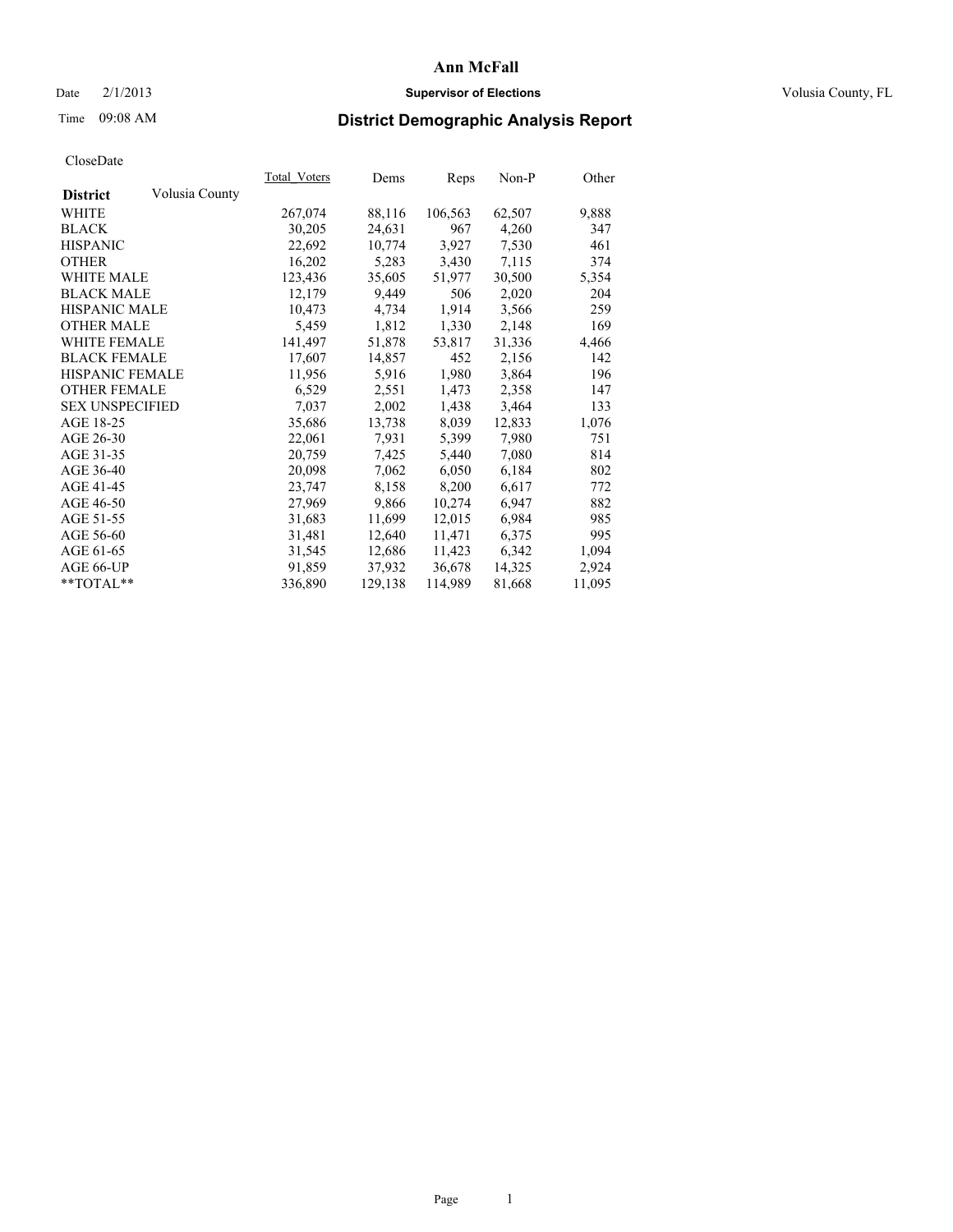### Date  $2/1/2013$  **Supervisor of Elections Supervisor of Elections** Volusia County, FL

## Time 09:08 AM **District Demographic Analysis Report**

|                                              | Total Voters | Dems   | <b>Reps</b> | Non-P  | Other |
|----------------------------------------------|--------------|--------|-------------|--------|-------|
| County Council District 1<br><b>District</b> |              |        |             |        |       |
| WHITE                                        | 52,440       | 16,659 | 22,532      | 11,024 | 2,225 |
| <b>BLACK</b>                                 | 4,870        | 3,958  | 171         | 678    | 63    |
| <b>HISPANIC</b>                              | 4,270        | 1,908  | 743         | 1,515  | 104   |
| <b>OTHER</b>                                 | 2,991        | 901    | 738         | 1,270  | 82    |
| WHITE MALE                                   | 23,896       | 6,635  | 10,782      | 5,300  | 1,179 |
| <b>BLACK MALE</b>                            | 1,924        | 1,498  | 78          | 311    | 37    |
| <b>HISPANIC MALE</b>                         | 1,873        | 798    | 353         | 672    | 50    |
| <b>OTHER MALE</b>                            | 993          | 319    | 271         | 371    | 32    |
| <b>WHITE FEMALE</b>                          | 28,157       | 9,921  | 11,591      | 5,612  | 1,033 |
| <b>BLACK FEMALE</b>                          | 2,885        | 2,417  | 89          | 354    | 25    |
| <b>HISPANIC FEMALE</b>                       | 2,349        | 1,086  | 385         | 826    | 52    |
| <b>OTHER FEMALE</b>                          | 1,150        | 415    | 286         | 419    | 30    |
| <b>SEX UNSPECIFIED</b>                       | 1,344        | 337    | 349         | 622    | 36    |
| AGE 18-25                                    | 6,755        | 2,150  | 1,839       | 2,493  | 273   |
| AGE 26-30                                    | 4,086        | 1,323  | 1,145       | 1,466  | 152   |
| AGE 31-35                                    | 4,041        | 1,335  | 1,236       | 1,289  | 181   |
| AGE 36-40                                    | 3,842        | 1,263  | 1,282       | 1,104  | 193   |
| AGE 41-45                                    | 4,675        | 1,496  | 1,779       | 1,224  | 176   |
| AGE 46-50                                    | 5,308        | 1,728  | 2,196       | 1,201  | 183   |
| AGE 51-55                                    | 5,969        | 2,117  | 2,468       | 1,172  | 212   |
| AGE 56-60                                    | 5,896        | 2,304  | 2,292       | 1,077  | 223   |
| AGE 61-65                                    | 6,021        | 2,401  | 2,354       | 1,017  | 249   |
| AGE 66-UP                                    | 18,110       | 7,361  | 7,618       | 2,493  | 638   |
| $*$ $TOTAL**$                                | 64,703       | 23,478 | 24,209      | 14,536 | 2,480 |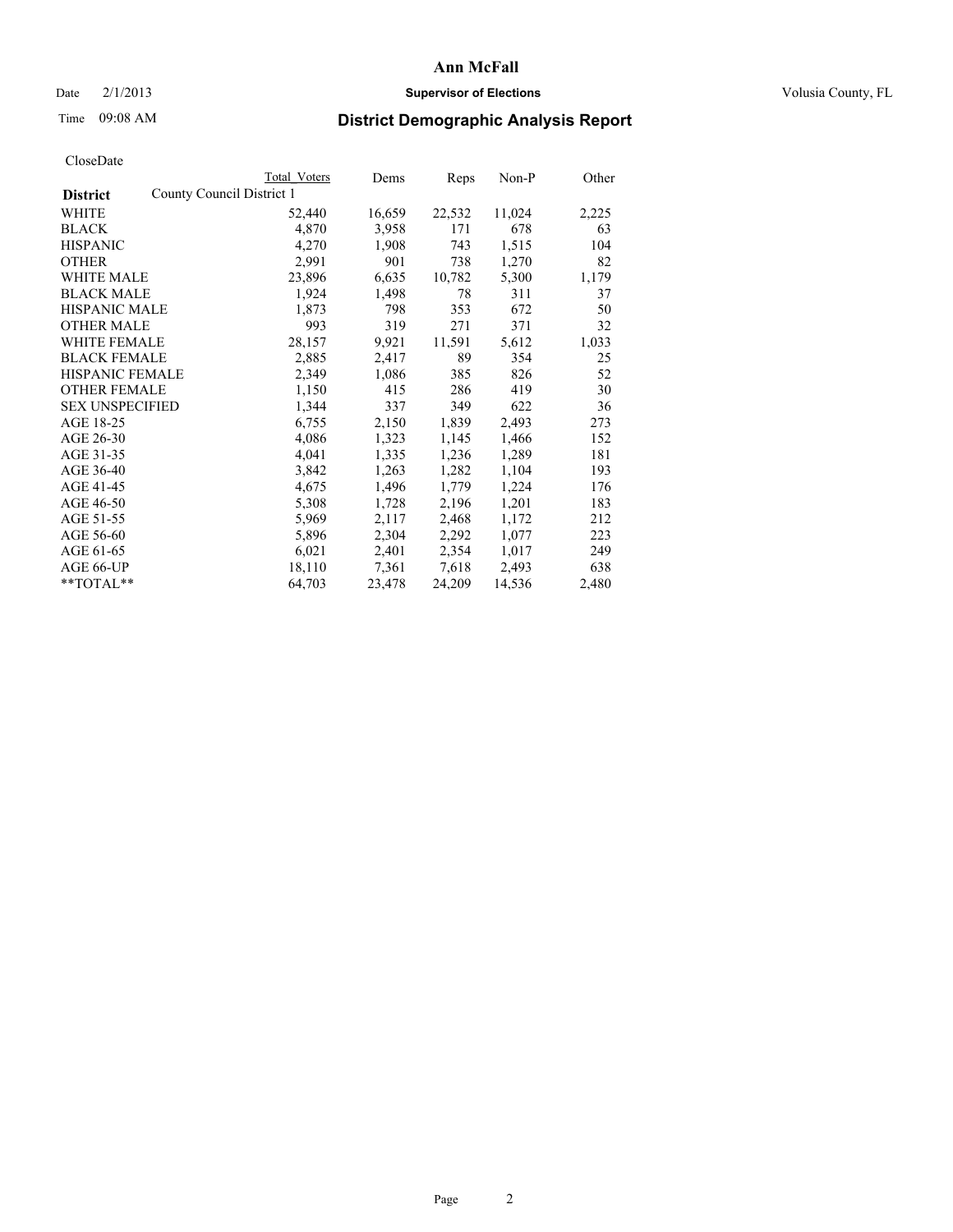### Date  $2/1/2013$  **Supervisor of Elections Supervisor of Elections** Volusia County, FL

# Time 09:08 AM **District Demographic Analysis Report**

|                                              | Total Voters | Dems   | <b>Reps</b> | Non-P  | Other |
|----------------------------------------------|--------------|--------|-------------|--------|-------|
| County Council District 2<br><b>District</b> |              |        |             |        |       |
| <b>WHITE</b>                                 | 50,980       | 17,754 | 18,953      | 12,394 | 1,879 |
| <b>BLACK</b>                                 | 11,642       | 9,717  | 275         | 1,560  | 90    |
| <b>HISPANIC</b>                              | 1,731        | 784    | 354         | 563    | 30    |
| <b>OTHER</b>                                 | 3,531        | 1,319  | 611         | 1,539  | 62    |
| <b>WHITE MALE</b>                            | 23,737       | 7,221  | 9,373       | 6,073  | 1,070 |
| <b>BLACK MALE</b>                            | 4,533        | 3,654  | 138         | 698    | 43    |
| <b>HISPANIC MALE</b>                         | 817          | 349    | 175         | 271    | 22    |
| <b>OTHER MALE</b>                            | 1,151        | 427    | 232         | 464    | 28    |
| <b>WHITE FEMALE</b>                          | 26,784       | 10,374 | 9,440       | 6,178  | 792   |
| <b>BLACK FEMALE</b>                          | 6,907        | 5,904  | 133         | 823    | 47    |
| <b>HISPANIC FEMALE</b>                       | 879          | 420    | 173         | 278    | 8     |
| <b>OTHER FEMALE</b>                          | 1,474        | 642    | 277         | 531    | 24    |
| <b>SEX UNSPECIFIED</b>                       | 1,602        | 583    | 252         | 740    | 27    |
| AGE 18-25                                    | 8,575        | 4,545  | 1,313       | 2,540  | 177   |
| AGE 26-30                                    | 5,012        | 2,136  | 1,044       | 1,688  | 144   |
| AGE 31-35                                    | 4,019        | 1,654  | 891         | 1,332  | 142   |
| AGE 36-40                                    | 3,450        | 1,408  | 882         | 1,052  | 108   |
| AGE 41-45                                    | 4,134        | 1,683  | 1,167       | 1,169  | 115   |
| AGE 46-50                                    | 4,875        | 2,017  | 1,495       | 1,228  | 135   |
| AGE 51-55                                    | 5,968        | 2,495  | 1,998       | 1,302  | 173   |
| AGE 56-60                                    | 5,951        | 2,606  | 1,909       | 1,258  | 178   |
| AGE 61-65                                    | 6,349        | 2,633  | 2,113       | 1,388  | 215   |
| AGE 66-UP                                    | 19,762       | 8,514  | 7,403       | 3,165  | 680   |
| $*$ $TOTAL**$                                | 68,096       | 29,692 | 20,215      | 16,122 | 2,067 |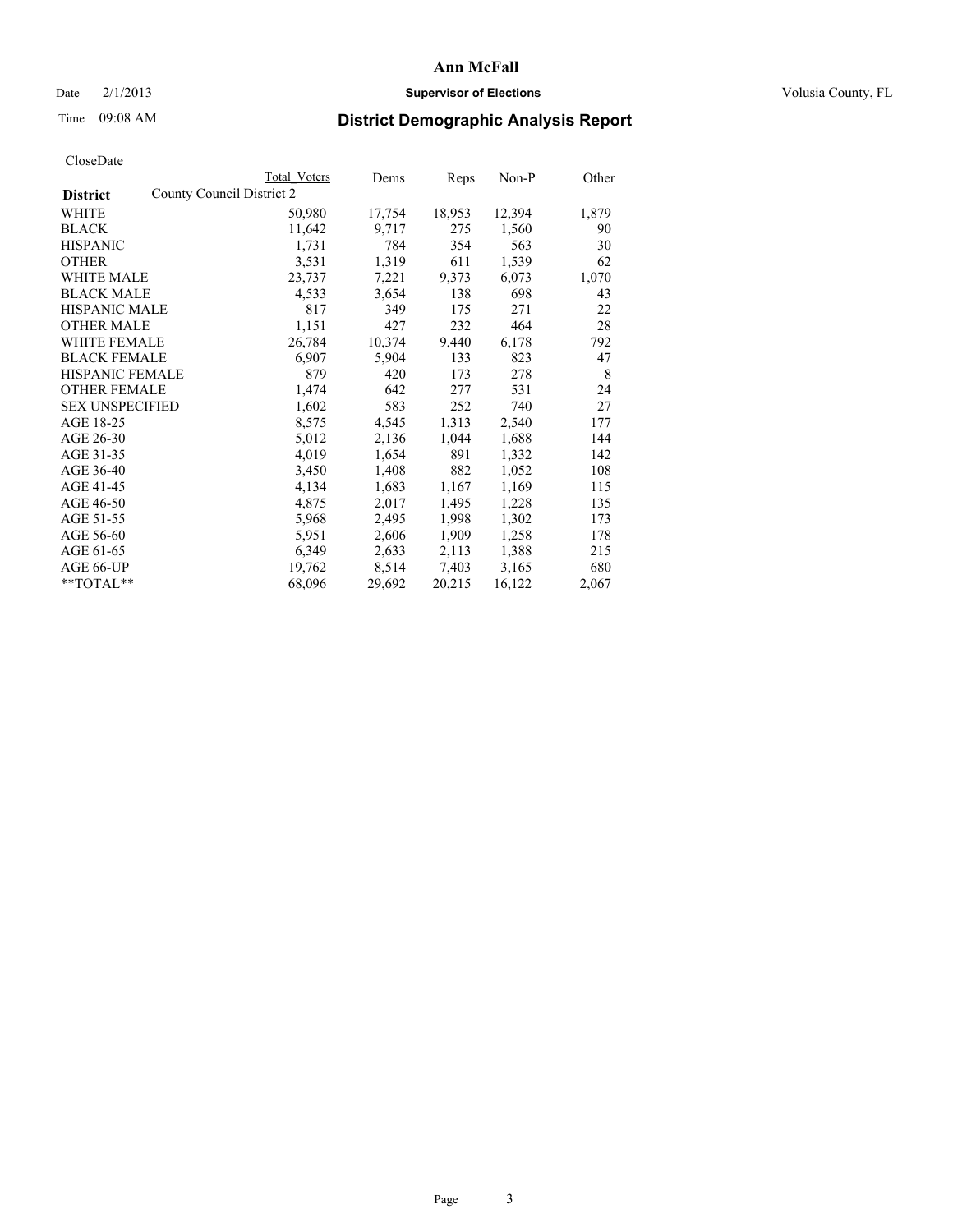### Date  $2/1/2013$  **Supervisor of Elections Supervisor of Elections** Volusia County, FL

## Time 09:08 AM **District Demographic Analysis Report**

| Total Voters              | Dems   | Reps   | Non-P  | Other          |
|---------------------------|--------|--------|--------|----------------|
| County Council District 3 |        |        |        |                |
| 65,921                    | 21,742 | 26,204 | 15,993 | 1,982          |
| 2,051                     | 1,662  | 77     | 293    | 19             |
| 1,175                     | 443    | 315    | 391    | 26             |
| 2,678                     | 749    | 615    | 1,242  | 72             |
| 30,584                    | 8,816  | 12,885 | 7,832  | 1,051          |
| 911                       | 696    | 41     | 159    | 15             |
| 539                       | 185    | 139    | 201    | 14             |
| 911                       | 258    | 250    | 370    | 33             |
| 34,801                    | 12,759 | 13,121 | 8,002  | 919            |
| 1,122                     | 952    | 35     | 131    | $\overline{4}$ |
| 622                       | 253    | 173    | 185    | 11             |
| 1,070                     | 378    | 267    | 394    | 31             |
| 1,265                     | 299    | 300    | 645    | 21             |
| 5,879                     | 1,688  | 1,637  | 2,384  | 170            |
| 3,851                     | 1,196  | 1,066  | 1,462  | 127            |
| 3,823                     | 1,133  | 1,122  | 1,434  | 134            |
| 3,888                     | 1,163  | 1,289  | 1,295  | 141            |
| 4,854                     | 1,455  | 1,869  | 1,405  | 125            |
| 5,823                     | 1,792  | 2,361  | 1,524  | 146            |
| 6,946                     | 2,276  | 2,847  | 1,629  | 194            |
| 7,335                     | 2,730  | 2,869  | 1,534  | 202            |
| 7,455                     | 2,824  | 2,851  | 1,550  | 230            |
| 22,037                    | 8,361  | 9,312  | 3,730  | 634            |
| 71,891                    | 24,618 | 27,223 | 17,947 | 2,103          |
|                           |        |        |        |                |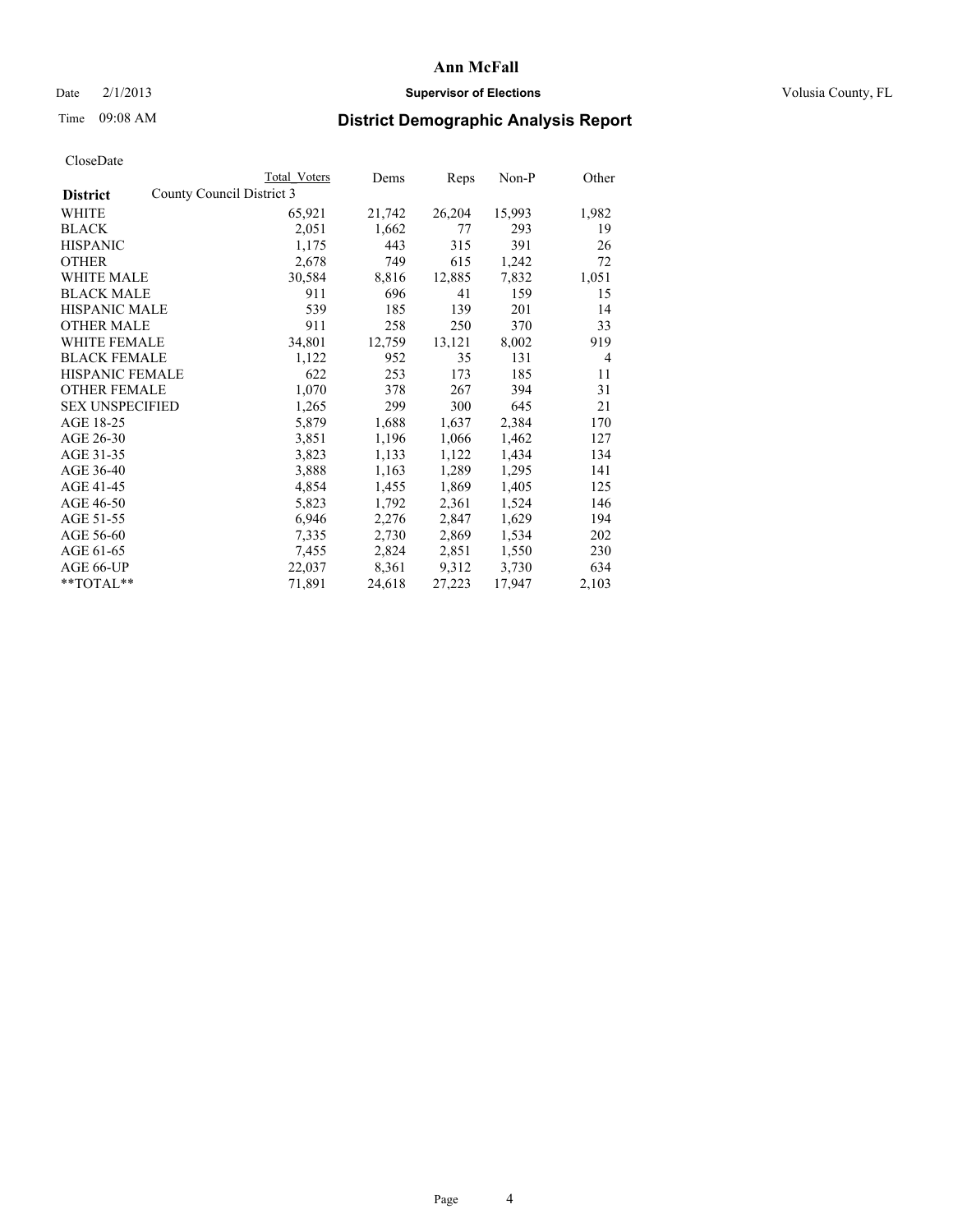### Date  $2/1/2013$  **Supervisor of Elections Supervisor of Elections** Volusia County, FL

### Time 09:08 AM **District Demographic Analysis Report**

| <b>Total Voters</b>       | Dems   | Reps   | Non-P  | Other |
|---------------------------|--------|--------|--------|-------|
| County Council District 4 |        |        |        |       |
| 55,219                    | 18,652 | 21,983 | 12,690 | 1,894 |
| 6,287                     | 5,155  | 196    | 864    | 72    |
| 1,534                     | 664    | 343    | 496    | 31    |
| 3,402                     | 1,122  | 778    | 1,424  | 78    |
| 25,331                    | 7,475  | 10,649 | 6,194  | 1,013 |
| 2,445                     | 1,884  | 103    | 415    | 43    |
| 674                       | 256    | 166    | 231    | 21    |
| 1,200                     | 386    | 309    | 465    | 40    |
| 29,471                    | 11,068 | 11,183 | 6,355  | 865   |
| 3,768                     | 3,211  | 93     | 435    | 29    |
| 844                       | 404    | 170    | 260    | 10    |
| 1,402                     | 540    | 362    | 470    | 30    |
| 1,307                     | 369    | 265    | 649    | 24    |
| 6,623                     | 2,596  | 1,574  | 2,300  | 153   |
| 4,200                     | 1,576  | 1,050  | 1,439  | 135   |
| 3,612                     | 1,377  | 933    | 1,176  | 126   |
| 3,574                     | 1,269  | 1,098  | 1,071  | 136   |
| 4,409                     | 1,504  | 1,557  | 1,200  | 148   |
| 5,491                     | 1,951  | 2,043  | 1,318  | 179   |
| 6,234                     | 2,308  | 2,343  | 1,382  | 201   |
| 6,488                     | 2,616  | 2,404  | 1,278  | 190   |
| 6,505                     | 2,612  | 2,329  | 1,340  | 224   |
| 19,432                    | 7,843  | 7,987  | 3,014  | 588   |
| 66,569                    | 25,652 | 23,318 | 15,519 | 2,080 |
|                           |        |        |        |       |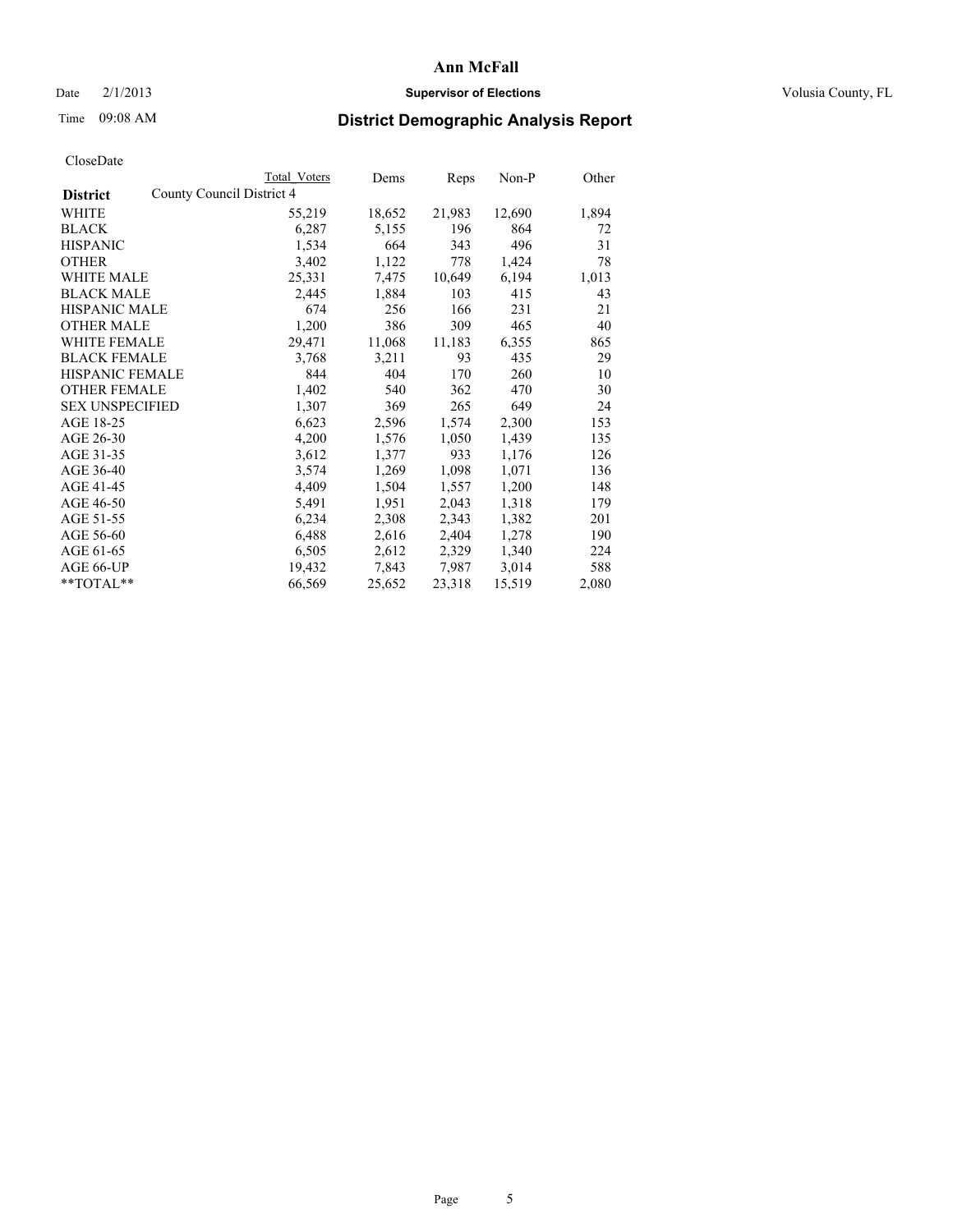### Date  $2/1/2013$  **Supervisor of Elections Supervisor of Elections** Volusia County, FL

### Time 09:08 AM **District Demographic Analysis Report**

|                        |                           | <b>Total Voters</b> | Dems   | <b>Reps</b> | $Non-P$ | Other |
|------------------------|---------------------------|---------------------|--------|-------------|---------|-------|
| <b>District</b>        | County Council District 5 |                     |        |             |         |       |
| WHITE                  |                           | 42,514              | 13,309 | 16,891      | 10,406  | 1,908 |
| <b>BLACK</b>           |                           | 5,355               | 4,139  | 248         | 865     | 103   |
| <b>HISPANIC</b>        |                           | 13,982              | 6,975  | 2,172       | 4,565   | 270   |
| <b>OTHER</b>           |                           | 3,600               | 1,192  | 688         | 1,640   | 80    |
| WHITE MALE             |                           | 19,888              | 5,458  | 8,288       | 5,101   | 1,041 |
| <b>BLACK MALE</b>      |                           | 2,366               | 1,717  | 146         | 437     | 66    |
| <b>HISPANIC MALE</b>   |                           | 6,570               | 3,146  | 1,081       | 2,191   | 152   |
| <b>OTHER MALE</b>      |                           | 1,204               | 422    | 268         | 478     | 36    |
| <b>WHITE FEMALE</b>    |                           | 22,284              | 7.756  | 8,482       | 5,189   | 857   |
| <b>BLACK FEMALE</b>    |                           | 2,925               | 2,373  | 102         | 413     | 37    |
| <b>HISPANIC FEMALE</b> |                           | 7,262               | 3,753  | 1,079       | 2,315   | 115   |
| <b>OTHER FEMALE</b>    |                           | 1,433               | 576    | 281         | 544     | 32    |
| <b>SEX UNSPECIFIED</b> |                           | 1,519               | 414    | 272         | 808     | 25    |
| AGE 18-25              |                           | 7,854               | 2,759  | 1,676       | 3,116   | 303   |
| AGE 26-30              |                           | 4,912               | 1,700  | 1,094       | 1,925   | 193   |
| AGE 31-35              |                           | 5,264               | 1,926  | 1,258       | 1,849   | 231   |
| AGE 36-40              |                           | 5,344               | 1,959  | 1,499       | 1,662   | 224   |
| AGE 41-45              |                           | 5,675               | 2,020  | 1,828       | 1,619   | 208   |
| AGE 46-50              |                           | 6,472               | 2,378  | 2,179       | 1,676   | 239   |
| AGE 51-55              |                           | 6,566               | 2,503  | 2,359       | 1,499   | 205   |
| AGE 56-60              |                           | 5,811               | 2,384  | 1,997       | 1,228   | 202   |
| AGE 61-65              |                           | 5,215               | 2,216  | 1,776       | 1,047   | 176   |
| AGE 66-UP              |                           | 12,518              | 5,853  | 4,358       | 1,923   | 384   |
| **TOTAL**              |                           | 65,631              | 25,698 | 20,024      | 17,544  | 2,365 |
|                        |                           |                     |        |             |         |       |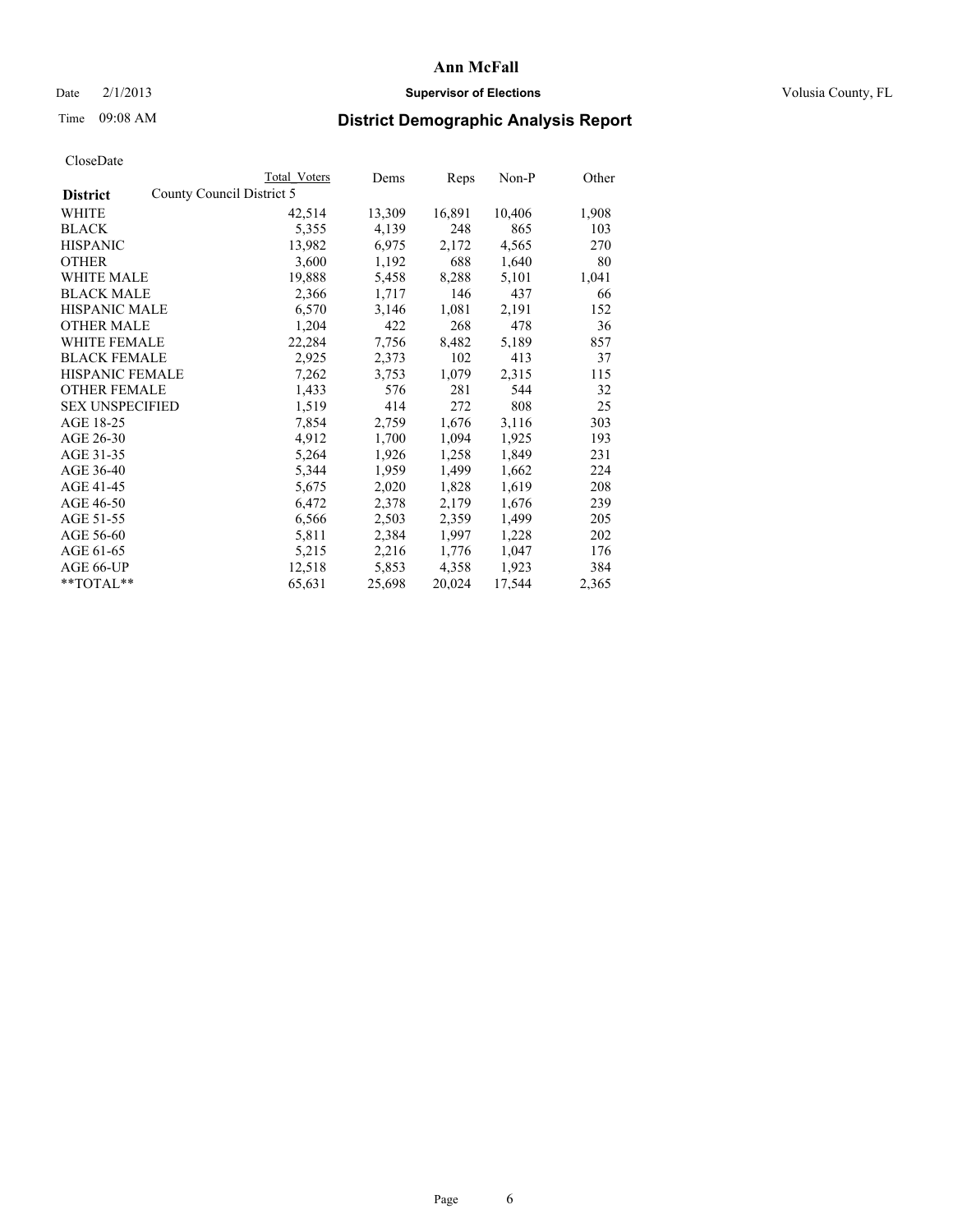### Date  $2/1/2013$  **Supervisor of Elections Supervisor of Elections** Volusia County, FL

# Time 09:08 AM **District Demographic Analysis Report**

|                        |                              | Total Voters | Dems | Reps           | Non-P | Other          |
|------------------------|------------------------------|--------------|------|----------------|-------|----------------|
| <b>District</b>        | Indigo Community Development |              |      |                |       |                |
| WHITE                  |                              | 889          | 217  | 458            | 184   | 30             |
| <b>BLACK</b>           |                              | 84           | 65   | 8              | 11    | $\overline{0}$ |
| <b>HISPANIC</b>        |                              | 46           | 23   | 7              | 14    | 2              |
| <b>OTHER</b>           |                              | 83           | 24   | 29             | 30    | $\theta$       |
| WHITE MALE             |                              | 434          | 90   | 231            | 94    | 19             |
| <b>BLACK MALE</b>      |                              | 36           | 27   | 5              | 4     | $\mathbf{0}$   |
| <b>HISPANIC MALE</b>   |                              | 15           | 7    | $\overline{2}$ | 5     | 1              |
| <b>OTHER MALE</b>      |                              | 31           | 6    | 11             | 14    | $\theta$       |
| <b>WHITE FEMALE</b>    |                              | 447          | 126  | 224            | 87    | 10             |
| <b>BLACK FEMALE</b>    |                              | 48           | 38   | 3              | 7     | $\theta$       |
| <b>HISPANIC FEMALE</b> |                              | 31           | 16   | 5              | 9     | 1              |
| <b>OTHER FEMALE</b>    |                              | 39           | 11   | 14             | 14    | $\theta$       |
| <b>SEX UNSPECIFIED</b> |                              | 21           | 8    | 7              | 5     | 1              |
| AGE 18-25              |                              | 87           | 19   | 34             | 30    | 4              |
| AGE 26-30              |                              | 101          | 26   | 41             | 31    | 3              |
| AGE 31-35              |                              | 97           | 33   | 28             | 34    | $\overline{2}$ |
| AGE 36-40              |                              | 81           | 26   | 37             | 17    | 1              |
| AGE 41-45              |                              | 65           | 17   | 31             | 17    | $\theta$       |
| AGE 46-50              |                              | 88           | 29   | 43             | 12    | 4              |
| AGE 51-55              |                              | 95           | 26   | 54             | 15    | $\theta$       |
| AGE 56-60              |                              | 113          | 40   | 58             | 13    | $\overline{2}$ |
| AGE 61-65              |                              | 133          | 38   | 59             | 30    | 6              |
| AGE 66-UP              |                              | 244          | 75   | 118            | 41    | 10             |
| **TOTAL**              |                              | 1,104        | 329  | 503            | 240   | 32             |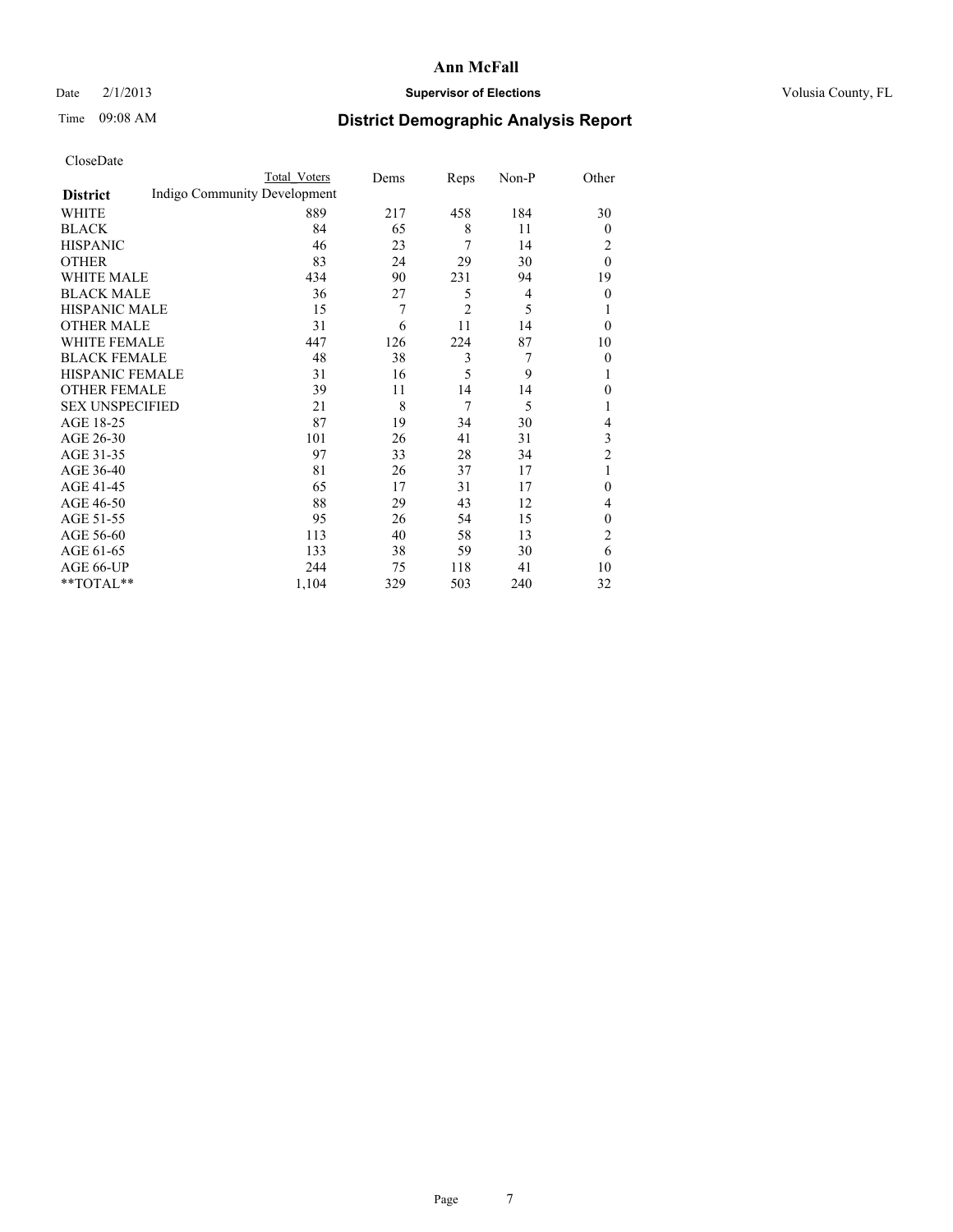### Date  $2/1/2013$  **Supervisor of Elections Supervisor of Elections** Volusia County, FL

# Time 09:08 AM **District Demographic Analysis Report**

|                                             | Total Voters | Dems   | Reps   | Non-P  | Other |
|---------------------------------------------|--------------|--------|--------|--------|-------|
| Congressional District 6<br><b>District</b> |              |        |        |        |       |
| WHITE                                       | 206,610      | 69,517 | 81,837 | 48,066 | 7,190 |
| <b>BLACK</b>                                | 23,999       | 19,817 | 687    | 3,267  | 228   |
| <b>HISPANIC</b>                             | 6,700        | 2,885  | 1,385  | 2,271  | 159   |
| <b>OTHER</b>                                | 11,567       | 3,783  | 2,490  | 5,025  | 269   |
| WHITE MALE                                  | 95,376       | 28,075 | 39,938 | 23,471 | 3,892 |
| <b>BLACK MALE</b>                           | 9,467        | 7,477  | 350    | 1,510  | 130   |
| <b>HISPANIC MALE</b>                        | 3,028        | 1,219  | 644    | 1,072  | 93    |
| <b>OTHER MALE</b>                           | 3,887        | 1,272  | 968    | 1,524  | 123   |
| WHITE FEMALE                                | 109,572      | 40,939 | 41,310 | 24,077 | 3,246 |
| <b>BLACK FEMALE</b>                         | 14,184       | 12,070 | 328    | 1,689  | 97    |
| <b>HISPANIC FEMALE</b>                      | 3,581        | 1,630  | 722    | 1,166  | 63    |
| <b>OTHER FEMALE</b>                         | 4,693        | 1,830  | 1,090  | 1,669  | 104   |
| <b>SEX UNSPECIFIED</b>                      | 5,088        | 1,490  | 1,049  | 2,451  | 98    |
| AGE 18-25                                   | 25,835       | 10,416 | 5,795  | 8,945  | 679   |
| AGE 26-30                                   | 15,802       | 5,834  | 3,896  | 5,564  | 508   |
| AGE 31-35                                   | 14,020       | 5,065  | 3,711  | 4,729  | 515   |
| AGE 36-40                                   | 13,465       | 4,713  | 4,126  | 4,104  | 522   |
| AGE 41-45                                   | 16,486       | 5,680  | 5,769  | 4,531  | 506   |
| AGE 46-50                                   | 19,622       | 6,926  | 7,328  | 4,792  | 576   |
| AGE 51-55                                   | 23,147       | 8,574  | 8,801  | 5,074  | 698   |
| AGE 56-60                                   | 23,673       | 9,544  | 8,671  | 4,737  | 721   |
| AGE 61-65                                   | 24,379       | 9,768  | 8,848  | 4,926  | 837   |
| AGE 66-UP                                   | 72,942       | 29,718 | 29,522 | 11,399 | 2,303 |
| $*$ TOTAL $*$                               | 249,373      | 96,239 | 86,467 | 58,802 | 7,865 |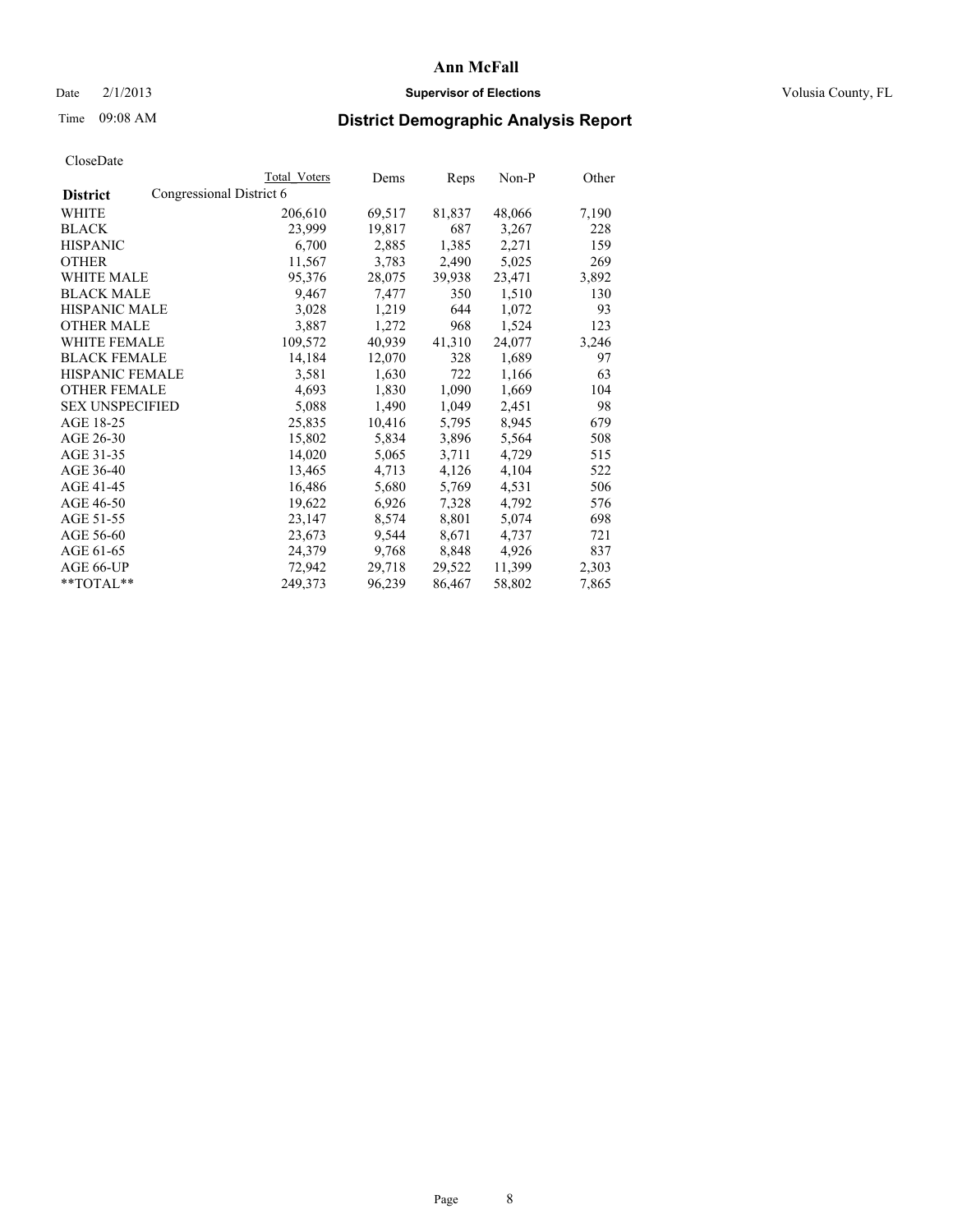### Date  $2/1/2013$  **Supervisor of Elections Supervisor of Elections** Volusia County, FL

# Time 09:08 AM **District Demographic Analysis Report**

|                        |                          | <b>Total Voters</b> | Dems   | <b>Reps</b> | Non-P  | Other |
|------------------------|--------------------------|---------------------|--------|-------------|--------|-------|
| <b>District</b>        | Congressional District 7 |                     |        |             |        |       |
| WHITE                  |                          | 60,464              | 18,599 | 24,726      | 14,441 | 2,698 |
| <b>BLACK</b>           |                          | 6,206               | 4,814  | 280         | 993    | 119   |
| <b>HISPANIC</b>        |                          | 15,992              | 7,889  | 2,542       | 5,259  | 302   |
| <b>OTHER</b>           |                          | 4,635               | 1,500  | 940         | 2,090  | 105   |
| <b>WHITE MALE</b>      |                          | 28,060              | 7,530  | 12,039      | 7,029  | 1,462 |
| <b>BLACK MALE</b>      |                          | 2,712               | 1,972  | 156         | 510    | 74    |
| <b>HISPANIC MALE</b>   |                          | 7,445               | 3,515  | 1,270       | 2,494  | 166   |
| <b>OTHER MALE</b>      |                          | 1,572               | 540    | 362         | 624    | 46    |
| <b>WHITE FEMALE</b>    |                          | 31,925              | 10,939 | 12,507      | 7,259  | 1,220 |
| <b>BLACK FEMALE</b>    |                          | 3,423               | 2,787  | 124         | 467    | 45    |
| <b>HISPANIC FEMALE</b> |                          | 8,375               | 4,286  | 1,258       | 2,698  | 133   |
| <b>OTHER FEMALE</b>    |                          | 1,836               | 721    | 383         | 689    | 43    |
| <b>SEX UNSPECIFIED</b> |                          | 1,949               | 512    | 389         | 1,013  | 35    |
| AGE 18-25              |                          | 9,851               | 3,322  | 2,244       | 3,888  | 397   |
| AGE 26-30              |                          | 6,259               | 2,097  | 1,503       | 2,416  | 243   |
| AGE 31-35              |                          | 6,739               | 2,360  | 1,729       | 2,351  | 299   |
| AGE 36-40              |                          | 6,633               | 2,349  | 1,924       | 2,080  | 280   |
| AGE 41-45              |                          | 7,261               | 2,478  | 2,431       | 2,086  | 266   |
| AGE 46-50              |                          | 8,347               | 2,940  | 2,946       | 2,155  | 306   |
| AGE 51-55              |                          | 8,536               | 3,125  | 3,214       | 1,910  | 287   |
| AGE 56-60              |                          | 7,808               | 3,096  | 2,800       | 1,638  | 274   |
| AGE 61-65              |                          | 7,166               | 2,918  | 2,575       | 1,416  | 257   |
| AGE 66-UP              |                          | 18,917              | 8,214  | 7,156       | 2,926  | 621   |
| $*$ $TOTAL**$          |                          | 87,517              | 32,899 | 28,522      | 22,866 | 3,230 |
|                        |                          |                     |        |             |        |       |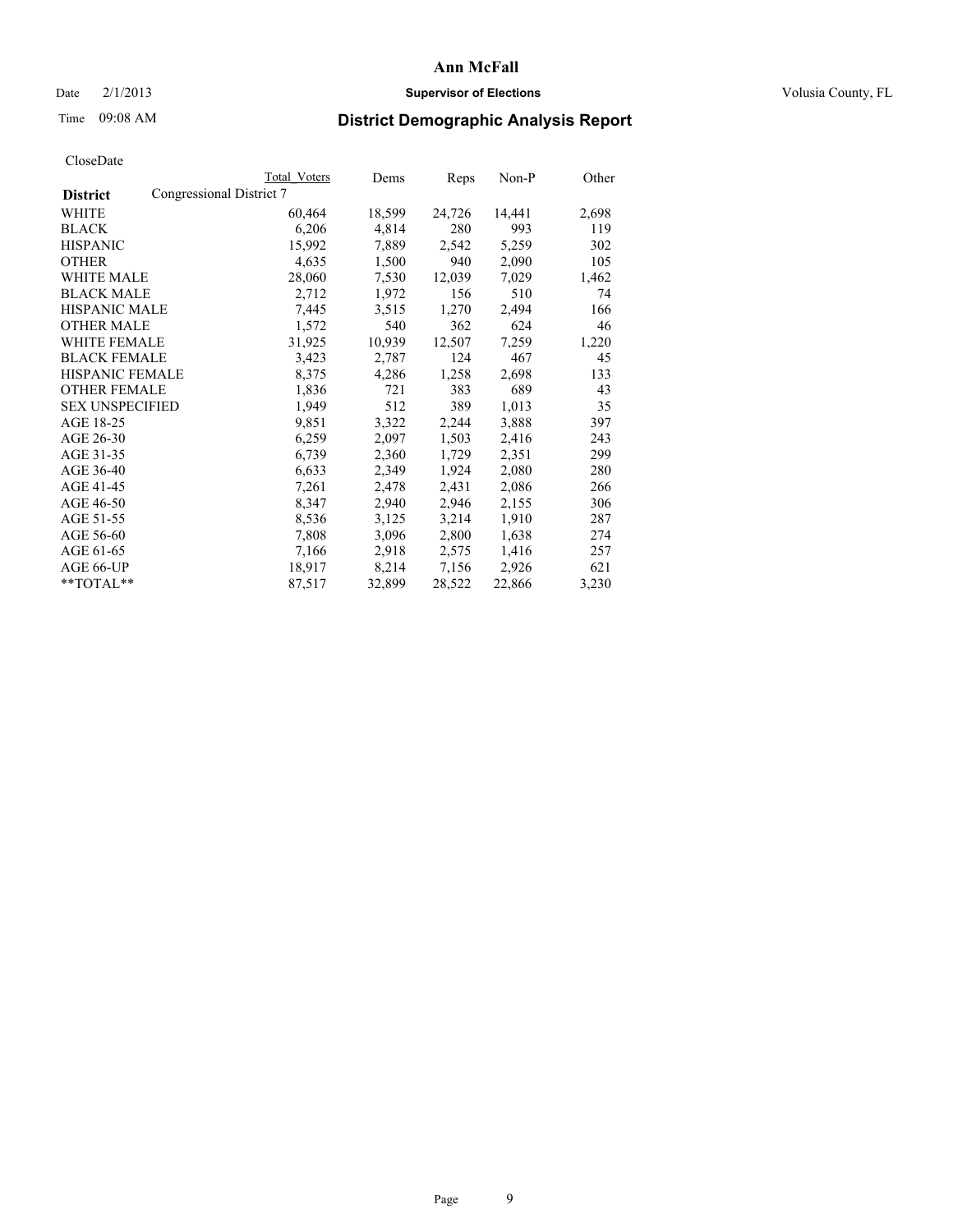### Date  $2/1/2013$  **Supervisor of Elections Supervisor of Elections** Volusia County, FL

# Time 09:08 AM **District Demographic Analysis Report**

|                                        | Total Voters | Dems | Reps     | Non-P    | Other |
|----------------------------------------|--------------|------|----------|----------|-------|
| Unincorporated Area<br><b>District</b> |              |      |          |          |       |
| <b>WHITE</b>                           | 0            | 0    | $\theta$ | $\Omega$ | 0     |
| <b>BLACK</b>                           |              |      | 0        | 0        |       |
| <b>HISPANIC</b>                        |              |      | 0        | 0        |       |
| <b>OTHER</b>                           |              |      |          |          |       |
| <b>WHITE MALE</b>                      |              |      |          |          |       |
| <b>BLACK MALE</b>                      |              |      | 0        |          |       |
| <b>HISPANIC MALE</b>                   |              |      |          |          |       |
| <b>OTHER MALE</b>                      |              |      | 0        |          |       |
| <b>WHITE FEMALE</b>                    |              |      |          |          |       |
| <b>BLACK FEMALE</b>                    |              |      | 0        |          |       |
| HISPANIC FEMALE                        |              |      |          |          |       |
| <b>OTHER FEMALE</b>                    |              |      |          |          |       |
| <b>SEX UNSPECIFIED</b>                 |              |      |          |          |       |
| AGE 18-25                              |              |      |          |          |       |
| AGE 26-30                              |              |      |          |          |       |
| AGE 31-35                              |              |      |          |          |       |
| AGE 36-40                              |              |      | 0        |          |       |
| AGE 41-45                              |              |      |          |          |       |
| AGE 46-50                              |              |      |          |          |       |
| AGE 51-55                              |              |      |          |          |       |
| AGE 56-60                              |              |      |          |          |       |
| AGE 61-65                              |              |      |          |          |       |
| AGE 66-UP                              |              |      |          |          |       |
| $**TOTAL**$                            |              |      | 0        | 0        | 0     |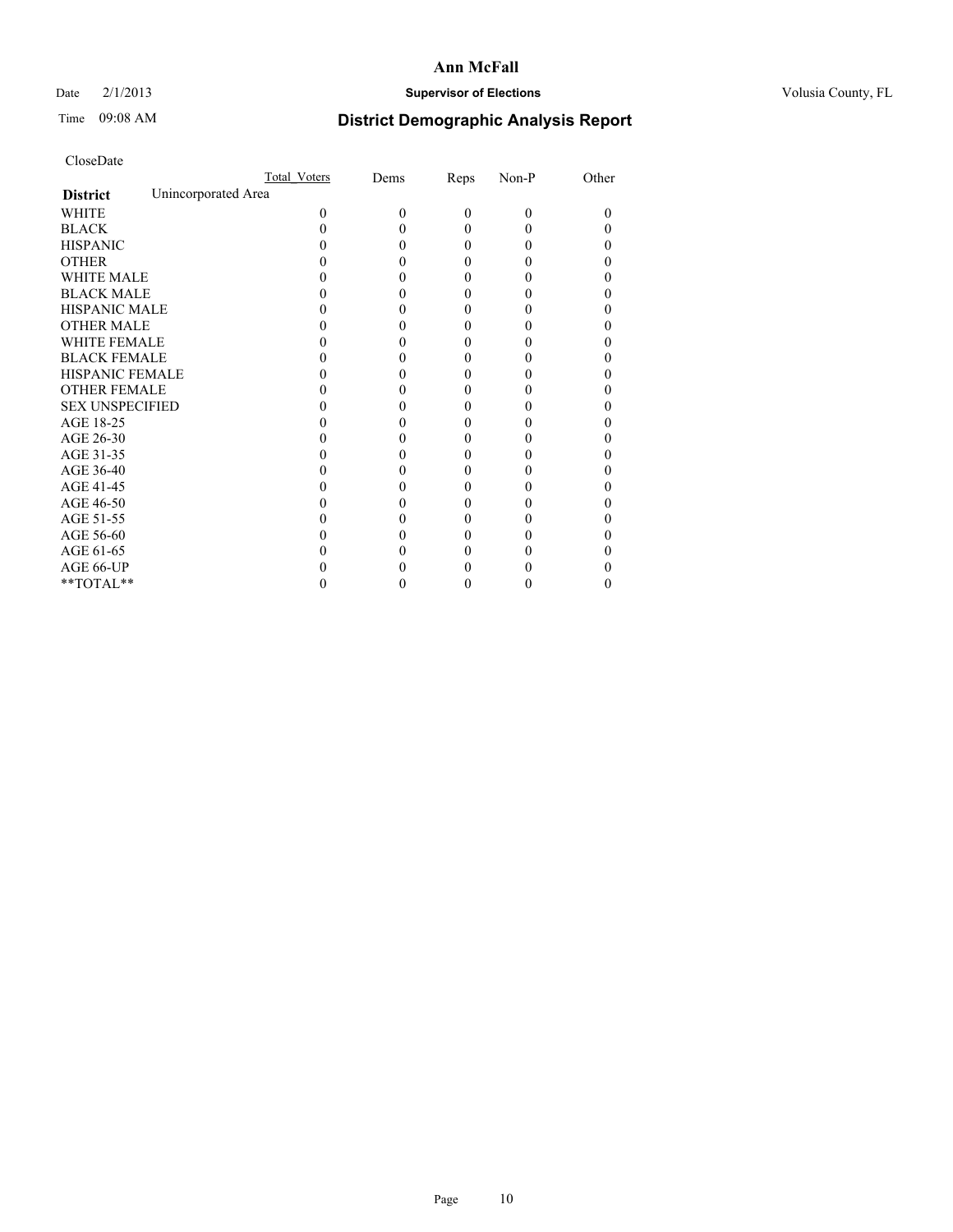### Date  $2/1/2013$  **Supervisor of Elections Supervisor of Elections** Volusia County, FL

# Time 09:08 AM **District Demographic Analysis Report**

|                        |               | Total Voters | Dems   | Reps  | Non-P | Other |
|------------------------|---------------|--------------|--------|-------|-------|-------|
| <b>District</b>        | Daytona Beach |              |        |       |       |       |
| <b>WHITE</b>           |               | 22,148       | 8,009  | 7,916 | 5,400 | 823   |
| <b>BLACK</b>           |               | 14,043       | 11,815 | 305   | 1,821 | 102   |
| <b>HISPANIC</b>        |               | 1,130        | 556    | 199   | 356   | 19    |
| <b>OTHER</b>           |               | 2,454        | 1,032  | 337   | 1,047 | 38    |
| <b>WHITE MALE</b>      |               | 10,574       | 3,348  | 4,037 | 2,682 | 507   |
| <b>BLACK MALE</b>      |               | 5,402        | 4,378  | 157   | 814   | 53    |
| <b>HISPANIC MALE</b>   |               | 539          | 239    | 100   | 186   | 14    |
| <b>OTHER MALE</b>      |               | 779          | 327    | 131   | 305   | 16    |
| <b>WHITE FEMALE</b>    |               | 11,393       | 4,587  | 3,832 | 2,662 | 312   |
| <b>BLACK FEMALE</b>    |               | 8,409        | 7,252  | 145   | 963   | 49    |
| HISPANIC FEMALE        |               | 574          | 309    | 97    | 163   | 5     |
| <b>OTHER FEMALE</b>    |               | 1,003        | 488    | 156   | 345   | 14    |
| <b>SEX UNSPECIFIED</b> |               | 1,102        | 484    | 102   | 504   | 12    |
| AGE 18-25              |               | 7,327        | 4,560  | 741   | 1,924 | 102   |
| AGE 26-30              |               | 3,552        | 1,834  | 562   | 1,070 | 86    |
| AGE 31-35              |               | 2,631        | 1,338  | 436   | 778   | 79    |
| AGE 36-40              |               | 2,153        | 1,102  | 426   | 578   | 47    |
| AGE 41-45              |               | 2,392        | 1,231  | 505   | 594   | 62    |
| AGE 46-50              |               | 2,793        | 1,495  | 605   | 622   | 71    |
| AGE 51-55              |               | 3,318        | 1,735  | 853   | 638   | 92    |
| AGE 56-60              |               | 3,290        | 1,742  | 838   | 621   | 89    |
| AGE 61-65              |               | 3,280        | 1,667  | 896   | 618   | 99    |
| AGE 66-UP              |               | 9,203        | 4,807  | 2,903 | 1,231 | 262   |
| $*$ $TOTAL**$          |               | 39,939       | 21,511 | 8,765 | 8,674 | 989   |
|                        |               |              |        |       |       |       |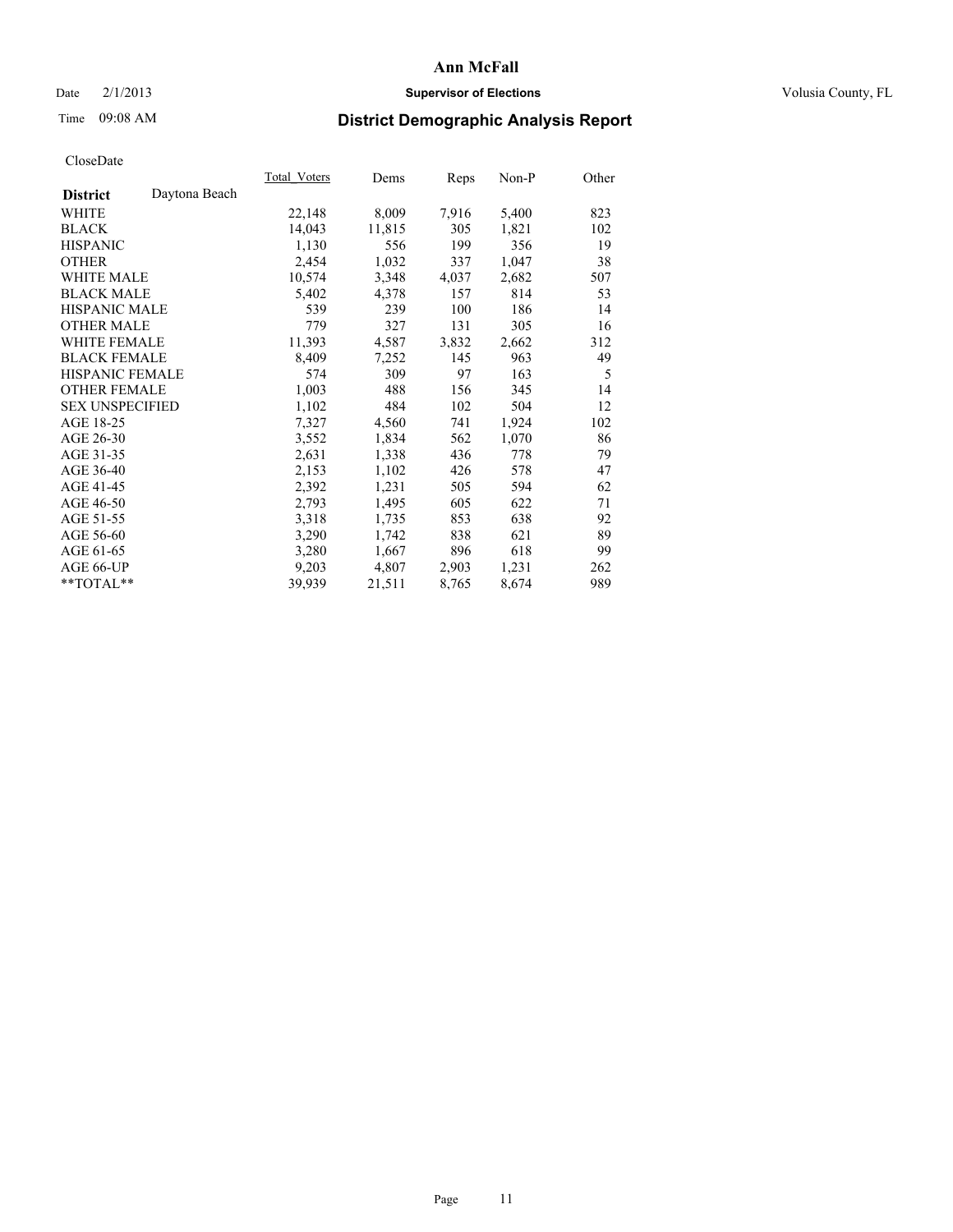### Date  $2/1/2013$  **Supervisor of Elections** Volusia County, FL

## Time 09:08 AM **District Demographic Analysis Report**

| UTOSUDatu              |                      |                     |       |       |       |                         |
|------------------------|----------------------|---------------------|-------|-------|-------|-------------------------|
|                        |                      | <b>Total Voters</b> | Dems  | Reps  | Non-P | Other                   |
| <b>District</b>        | Daytona Beach Shores |                     |       |       |       |                         |
| <b>WHITE</b>           |                      | 3,443               | 922   | 1,613 | 793   | 115                     |
| <b>BLACK</b>           |                      | 36                  | 24    | 3     | 9     | $\overline{0}$          |
| <b>HISPANIC</b>        |                      | 75                  | 18    | 33    | 23    |                         |
| <b>OTHER</b>           |                      | 170                 | 44    | 59    | 63    | $\overline{4}$          |
| WHITE MALE             |                      | 1,642               | 396   | 780   | 406   | 60                      |
| <b>BLACK MALE</b>      |                      | 18                  | 12    | 1     | 5     | $\theta$                |
| <b>HISPANIC MALE</b>   |                      | 38                  | 8     | 17    | 12    | 1                       |
| <b>OTHER MALE</b>      |                      | 62                  | 17    | 22    | 22    | 1                       |
| WHITE FEMALE           |                      | 1,765               | 517   | 817   | 379   | 52                      |
| <b>BLACK FEMALE</b>    |                      | 18                  | 12    | 2     | 4     | $\overline{0}$          |
| <b>HISPANIC FEMALE</b> |                      | 36                  | 10    | 15    | 11    | $\overline{0}$          |
| <b>OTHER FEMALE</b>    |                      | 81                  | 22    | 28    | 28    | 3                       |
| <b>SEX UNSPECIFIED</b> |                      | 64                  | 14    | 26    | 21    | $\overline{\mathbf{3}}$ |
| AGE 18-25              |                      | 134                 | 26    | 49    | 54    | 5                       |
| AGE 26-30              |                      | 119                 | 36    | 34    | 44    | 5                       |
| AGE 31-35              |                      | 93                  | 24    | 30    | 32    | 7                       |
| AGE 36-40              |                      | 95                  | 30    | 29    | 34    | $\overline{c}$          |
| AGE 41-45              |                      | 127                 | 35    | 42    | 50    | $\mathbf{0}$            |
| AGE 46-50              |                      | 191                 | 47    | 86    | 53    | 5                       |
| AGE 51-55              |                      | 273                 | 66    | 127   | 74    | 6                       |
| AGE 56-60              |                      | 316                 | 79    | 138   | 86    | 13                      |
| AGE 61-65              |                      | 462                 | 112   | 215   | 115   | 20                      |
| AGE 66-UP              |                      | 1,924               | 557   | 959   | 350   | 58                      |
| **TOTAL**              |                      | 3,734               | 1,012 | 1,709 | 892   | 121                     |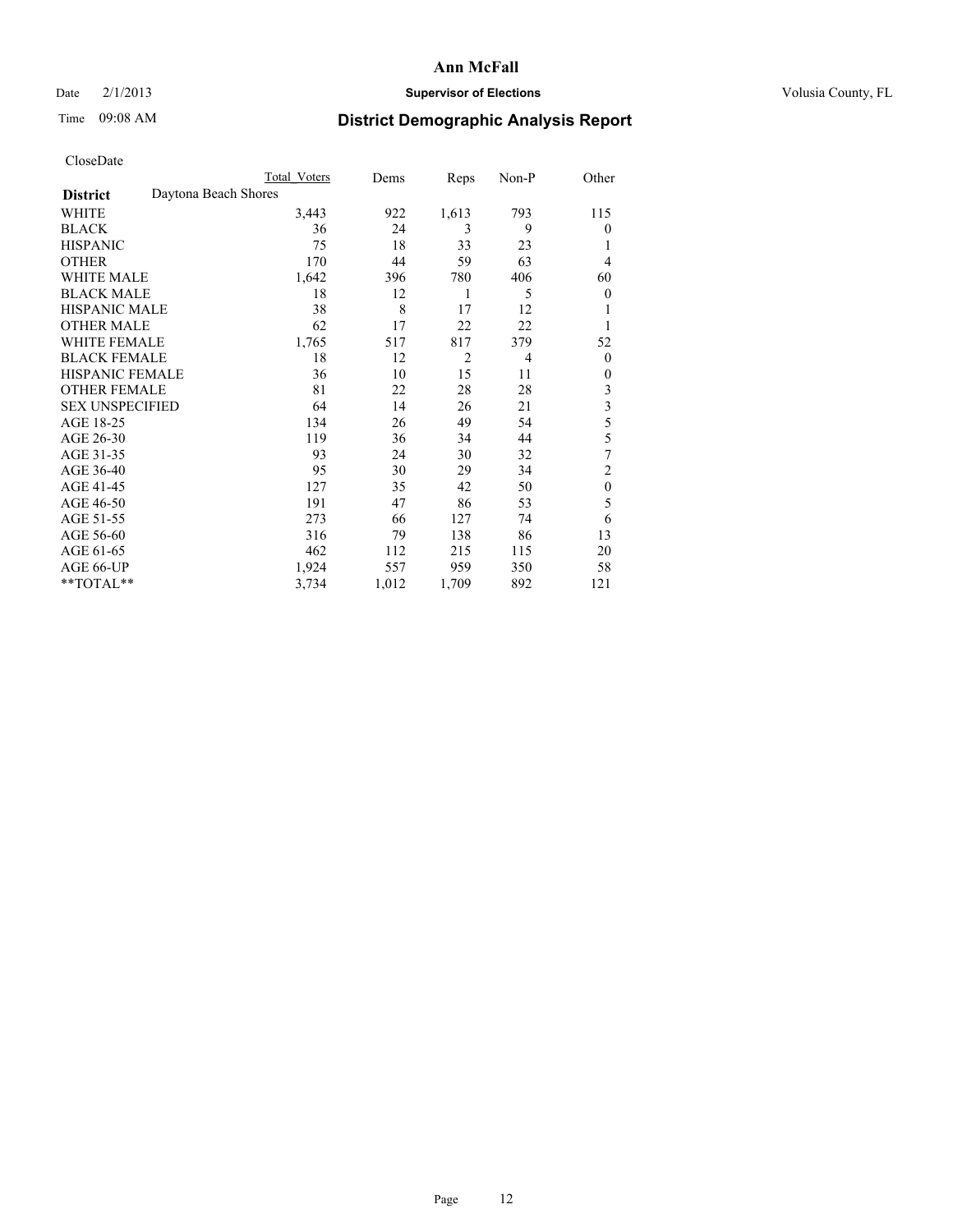### Date  $2/1/2013$  **Supervisor of Elections** Volusia County, FL

## Time 09:08 AM **District Demographic Analysis Report**

|                        |        | Total Voters | Dems  | Reps  | Non-P | Other |
|------------------------|--------|--------------|-------|-------|-------|-------|
| <b>District</b>        | DeBary |              |       |       |       |       |
| WHITE                  |        | 11,973       | 3,292 | 5,591 | 2,586 | 504   |
| <b>BLACK</b>           |        | 449          | 345   | 27    | 67    | 10    |
| <b>HISPANIC</b>        |        | 900          | 393   | 228   | 263   | 16    |
| <b>OTHER</b>           |        | 710          | 200   | 183   | 310   | 17    |
| WHITE MALE             |        | 5,613        | 1,319 | 2,729 | 1,297 | 268   |
| <b>BLACK MALE</b>      |        | 208          | 147   | 9     | 46    | 6     |
| <b>HISPANIC MALE</b>   |        | 401          | 162   | 112   | 118   | 9     |
| <b>OTHER MALE</b>      |        | 235          | 62    | 66    | 100   | 7     |
| <b>WHITE FEMALE</b>    |        | 6,259        | 1,950 | 2,819 | 1,259 | 231   |
| <b>BLACK FEMALE</b>    |        | 235          | 193   | 18    | 20    | 4     |
| <b>HISPANIC FEMALE</b> |        | 488          | 226   | 115   | 140   | 7     |
| <b>OTHER FEMALE</b>    |        | 302          | 104   | 81    | 109   | 8     |
| <b>SEX UNSPECIFIED</b> |        | 291          | 67    | 80    | 137   | 7     |
| AGE 18-25              |        | 1,137        | 313   | 352   | 427   | 45    |
| AGE 26-30              |        | 762          | 191   | 272   | 271   | 28    |
| AGE 31-35              |        | 832          | 234   | 297   | 264   | 37    |
| AGE 36-40              |        | 858          | 231   | 332   | 257   | 38    |
| AGE 41-45              |        | 1,075        | 284   | 448   | 299   | 44    |
| AGE 46-50              |        | 1,272        | 344   | 584   | 293   | 51    |
| AGE 51-55              |        | 1,368        | 384   | 649   | 289   | 46    |
| AGE 56-60              |        | 1,398        | 451   | 613   | 285   | 49    |
| AGE 61-65              |        | 1,417        | 473   | 647   | 250   | 47    |
| AGE 66-UP              |        | 3,941        | 1,334 | 1,841 | 604   | 162   |
| **TOTAL**              |        | 14,060       | 4,239 | 6,035 | 3,239 | 547   |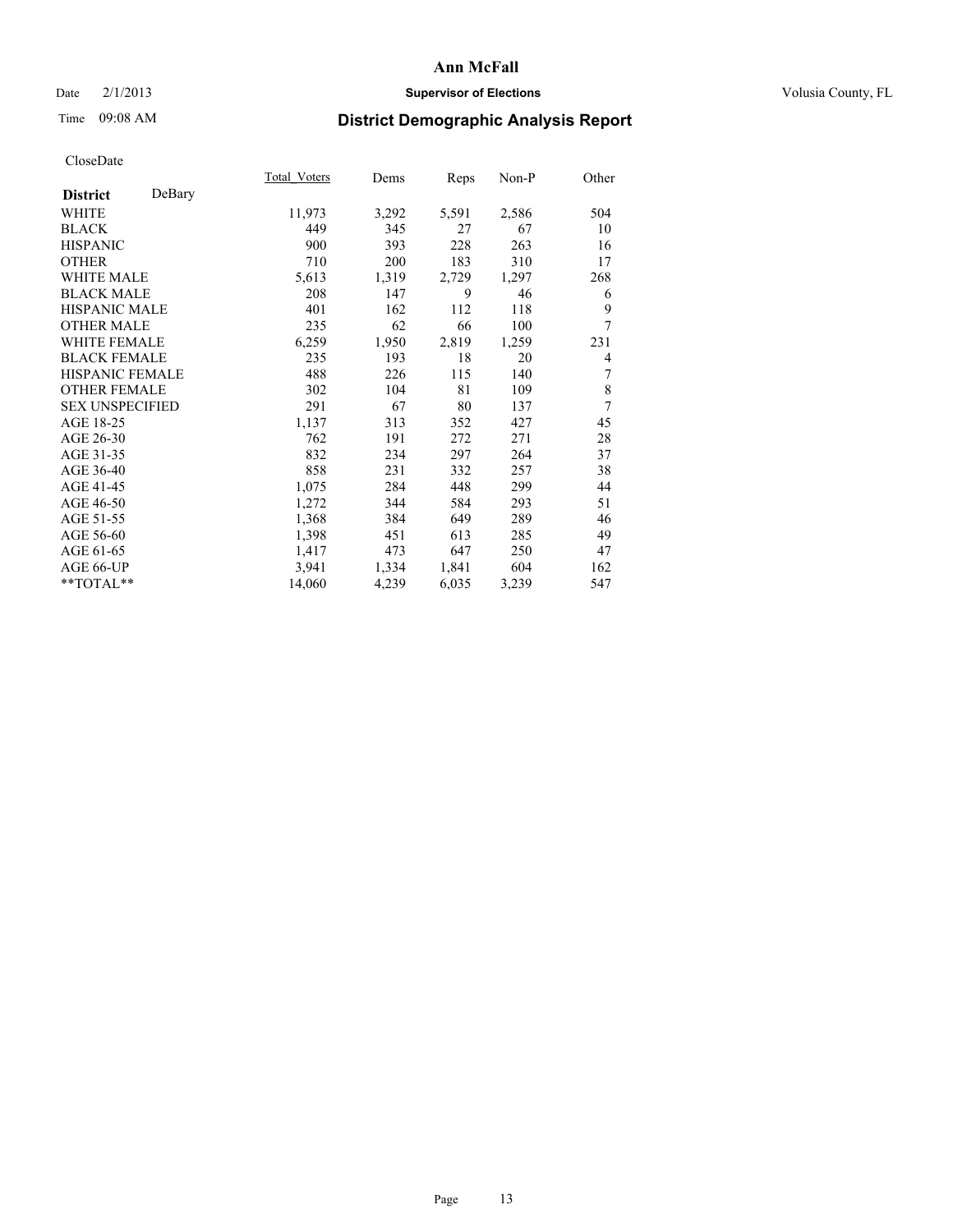### Date  $2/1/2013$  **Supervisor of Elections** Volusia County, FL

# Time 09:08 AM **District Demographic Analysis Report**

|                        |        | <b>Total Voters</b> | Dems  | <b>Reps</b> | Non-P | Other |
|------------------------|--------|---------------------|-------|-------------|-------|-------|
| <b>District</b>        | DeLand |                     |       |             |       |       |
| WHITE                  |        | 12,386              | 4,074 | 5,125       | 2,634 | 553   |
| <b>BLACK</b>           |        | 2,575               | 2,097 | 87          | 355   | 36    |
| <b>HISPANIC</b>        |        | 1,088               | 500   | 176         | 376   | 36    |
| <b>OTHER</b>           |        | 882                 | 295   | 171         | 392   | 24    |
| <b>WHITE MALE</b>      |        | 5,390               | 1,552 | 2,335       | 1,232 | 271   |
| <b>BLACK MALE</b>      |        | 982                 | 765   | 39          | 154   | 24    |
| <b>HISPANIC MALE</b>   |        | 452                 | 195   | 84          | 156   | 17    |
| <b>OTHER MALE</b>      |        | 272                 | 99    | 64          | 100   | 9     |
| WHITE FEMALE           |        | 6,910               | 2,499 | 2,760       | 1,371 | 280   |
| <b>BLACK FEMALE</b>    |        | 1,555               | 1,307 | 45          | 192   | 11    |
| HISPANIC FEMALE        |        | 628                 | 302   | 91          | 217   | 18    |
| <b>OTHER FEMALE</b>    |        | 353                 | 134   | 68          | 141   | 10    |
| <b>SEX UNSPECIFIED</b> |        | 389                 | 113   | 73          | 194   | 9     |
| AGE 18-25              |        | 2,279               | 892   | 494         | 809   | 84    |
| AGE 26-30              |        | 1,134               | 422   | 277         | 395   | 40    |
| AGE 31-35              |        | 1,130               | 437   | 306         | 336   | 51    |
| AGE 36-40              |        | 1,168               | 473   | 340         | 295   | 60    |
| AGE 41-45              |        | 1,265               | 487   | 420         | 319   | 39    |
| AGE 46-50              |        | 1,258               | 495   | 455         | 255   | 53    |
| AGE 51-55              |        | 1,361               | 578   | 476         | 264   | 43    |
| AGE 56-60              |        | 1,341               | 613   | 436         | 245   | 47    |
| AGE 61-65              |        | 1,414               | 634   | 487         | 235   | 58    |
| AGE 66-UP              |        | 4,631               | 1,957 | 1,876       | 621   | 177   |
| **TOTAL**              |        | 16,981              | 6,988 | 5,567       | 3,774 | 652   |
|                        |        |                     |       |             |       |       |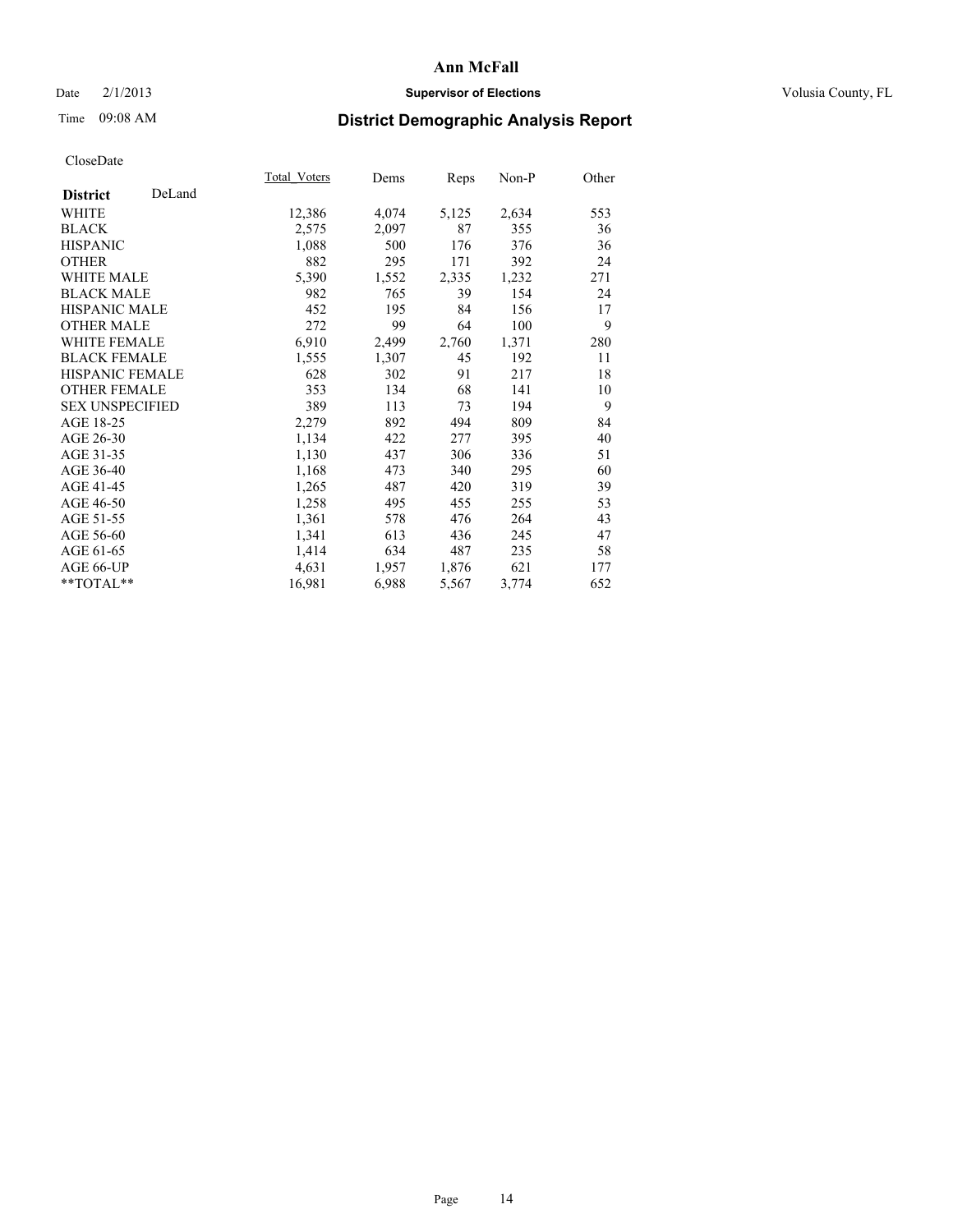### Date  $2/1/2013$  **Supervisor of Elections Supervisor of Elections** Volusia County, FL

# Time 09:08 AM **District Demographic Analysis Report**

|                        |         | Total Voters | Dems   | Reps   | Non-P  | Other |
|------------------------|---------|--------------|--------|--------|--------|-------|
| <b>District</b>        | Deltona |              |        |        |        |       |
| WHITE                  |         | 33,728       | 10,814 | 12,938 | 8,425  | 1,551 |
| <b>BLACK</b>           |         | 4,996        | 3,867  | 220    | 812    | 97    |
| <b>HISPANIC</b>        |         | 13,323       | 6,709  | 2,006  | 4,355  | 253   |
| <b>OTHER</b>           |         | 3,102        | 1,058  | 560    | 1,421  | 63    |
| WHITE MALE             |         | 15,683       | 4,441  | 6,304  | 4,099  | 839   |
| <b>BLACK MALE</b>      |         | 2,201        | 1,607  | 133    | 398    | 63    |
| <b>HISPANIC MALE</b>   |         | 6,250        | 3,021  | 1,000  | 2,089  | 140   |
| <b>OTHER MALE</b>      |         | 1,043        | 386    | 217    | 411    | 29    |
| WHITE FEMALE           |         | 17,787       | 6,297  | 6,545  | 4,241  | 704   |
| <b>BLACK FEMALE</b>    |         | 2,734        | 2,213  | 87     | 400    | 34    |
| <b>HISPANIC FEMALE</b> |         | 6,929        | 3,615  | 995    | 2,209  | 110   |
| <b>OTHER FEMALE</b>    |         | 1,223        | 508    | 224    | 465    | 26    |
| <b>SEX UNSPECIFIED</b> |         | 1,299        | 360    | 219    | 701    | 19    |
| AGE 18-25              |         | 6,870        | 2,494  | 1,357  | 2,756  | 263   |
| AGE 26-30              |         | 4,268        | 1,527  | 881    | 1,693  | 167   |
| AGE 31-35              |         | 4,610        | 1,737  | 1,034  | 1,645  | 194   |
| AGE 36-40              |         | 4,621        | 1,765  | 1,223  | 1,439  | 194   |
| AGE 41-45              |         | 4,760        | 1,774  | 1,449  | 1,362  | 175   |
| AGE 46-50              |         | 5,449        | 2,116  | 1,716  | 1,427  | 190   |
| AGE 51-55              |         | 5,428        | 2,171  | 1,839  | 1,250  | 168   |
| AGE 56-60              |         | 4,745        | 2,033  | 1,541  | 1,005  | 166   |
| AGE 61-65              |         | 4,248        | 1,897  | 1,324  | 881    | 146   |
| AGE 66-UP              |         | 10,307       | 5,008  | 3,381  | 1,613  | 305   |
| $*$ TOTAL $*$          |         | 55,306       | 22,522 | 15,745 | 15,071 | 1,968 |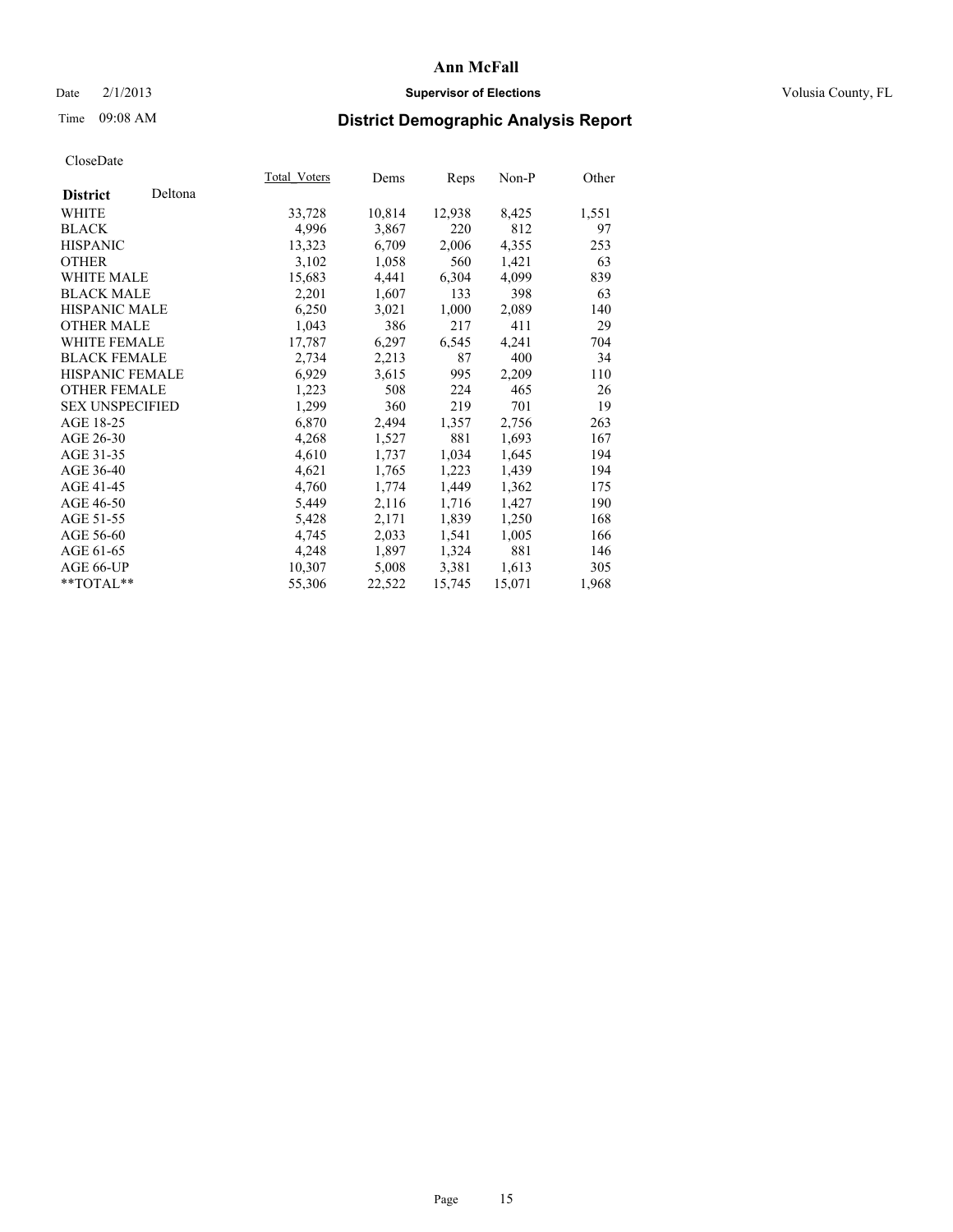### Date  $2/1/2013$  **Supervisor of Elections** Volusia County, FL

## Time 09:08 AM **District Demographic Analysis Report**

|                        |           | Total Voters | Dems  | Reps  | Non-P | Other          |
|------------------------|-----------|--------------|-------|-------|-------|----------------|
| <b>District</b>        | Edgewater |              |       |       |       |                |
| WHITE                  |           | 13,465       | 4,885 | 4,587 | 3,627 | 366            |
| <b>BLACK</b>           |           | 313          | 232   | 16    | 62    | 3              |
| <b>HISPANIC</b>        |           | 190          | 84    | 40    | 60    | 6              |
| <b>OTHER</b>           |           | 453          | 131   | 94    | 222   | 6              |
| WHITE MALE             |           | 6,084        | 1,928 | 2,266 | 1,699 | 191            |
| <b>BLACK MALE</b>      |           | 144          | 101   | 9     | 32    | $\overline{2}$ |
| <b>HISPANIC MALE</b>   |           | 79           | 37    | 11    | 27    | 4              |
| <b>OTHER MALE</b>      |           | 147          | 45    | 44    | 56    | $\overline{2}$ |
| <b>WHITE FEMALE</b>    |           | 7,285        | 2,922 | 2,287 | 1,901 | 175            |
| <b>BLACK FEMALE</b>    |           | 166          | 129   | 7     | 29    | 1              |
| <b>HISPANIC FEMALE</b> |           | 108          | 46    | 29    | 31    | $\overline{c}$ |
| <b>OTHER FEMALE</b>    |           | 177          | 62    | 41    | 70    | $\overline{4}$ |
| <b>SEX UNSPECIFIED</b> |           | 231          | 62    | 43    | 126   | $\theta$       |
| AGE 18-25              |           | 1,233        | 367   | 292   | 551   | 23             |
| AGE 26-30              |           | 898          | 277   | 229   | 366   | 26             |
| AGE 31-35              |           | 925          | 276   | 249   | 373   | 27             |
| AGE 36-40              |           | 921          | 302   | 262   | 325   | 32             |
| AGE 41-45              |           | 1,034        | 357   | 327   | 328   | 22             |
| AGE 46-50              |           | 1,158        | 405   | 399   | 325   | 29             |
| AGE 51-55              |           | 1,367        | 474   | 496   | 361   | 36             |
| AGE 56-60              |           | 1,422        | 570   | 496   | 328   | 28             |
| AGE 61-65              |           | 1,367        | 559   | 461   | 310   | 37             |
| AGE 66-UP              |           | 4,110        | 1,754 | 1,528 | 707   | 121            |
| **TOTAL**              |           | 14,435       | 5,341 | 4,739 | 3,974 | 381            |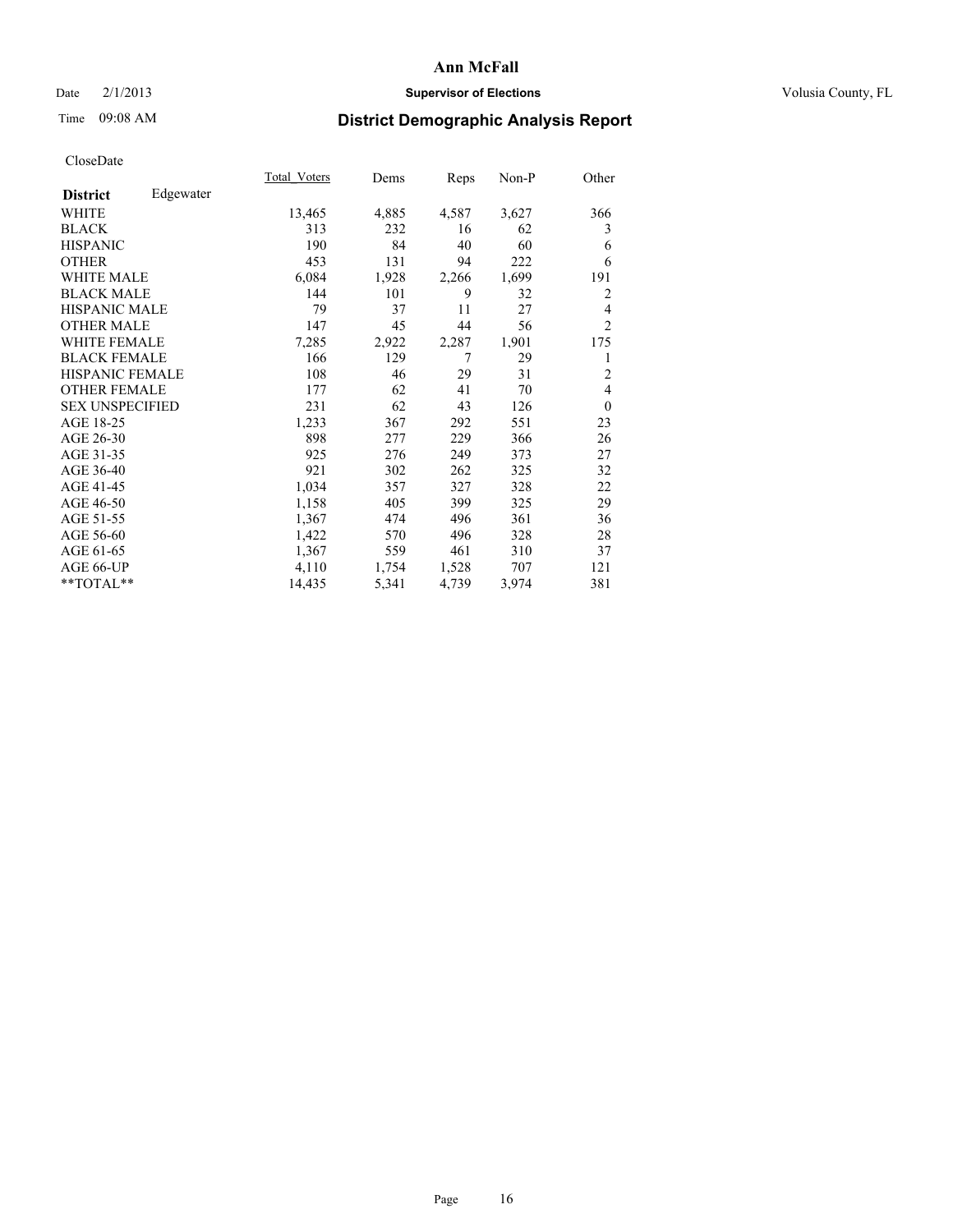### Date  $2/1/2013$  **Supervisor of Elections Supervisor of Elections** Volusia County, FL

# Time 09:08 AM **District Demographic Analysis Report**

| <b>Total Voters</b> | Dems  | Reps  | $Non-P$ | Other            |
|---------------------|-------|-------|---------|------------------|
|                     |       |       |         |                  |
| 5,745               | 2,293 | 1,754 | 1,482   | 216              |
| 829                 | 679   | 27    | 116     | 7                |
| 174                 | 87    | 25    | 62      | $\theta$         |
| 335                 | 118   | 50    | 157     | 10               |
| 2,617               | 922   | 854   | 734     | 107              |
| 291                 | 217   | 14    | 56      | 4                |
| 79                  | 32    | 15    | 32      | $\theta$         |
| 101                 | 37    | 19    | 38      | 7                |
| 3,081               | 1,357 | 887   | 730     | 107              |
| 531                 | 456   | 13    | 59      | 3                |
| 95                  | 55    | 10    | 30      | $\boldsymbol{0}$ |
| 140                 | 59    | 27    | 53      | 1                |
| 148                 | 42    | 17    | 85      | $\overline{4}$   |
| 716                 | 321   | 120   | 264     | 11               |
| 506                 | 211   | 97    | 179     | 19               |
| 468                 | 215   | 88    | 153     | 12               |
| 403                 | 176   | 90    | 131     | 6                |
| 519                 | 209   | 124   | 167     | 19               |
| 668                 | 260   | 186   | 193     | 29               |
| 733                 | 304   | 212   | 177     | 40               |
| 678                 | 312   | 171   | 174     | 21               |
| 615                 | 288   | 163   | 141     | 23               |
| 1,794               | 891   | 607   | 243     | 53               |
| 7,100               | 3,187 | 1,858 | 1,822   | 233              |
|                     |       |       |         |                  |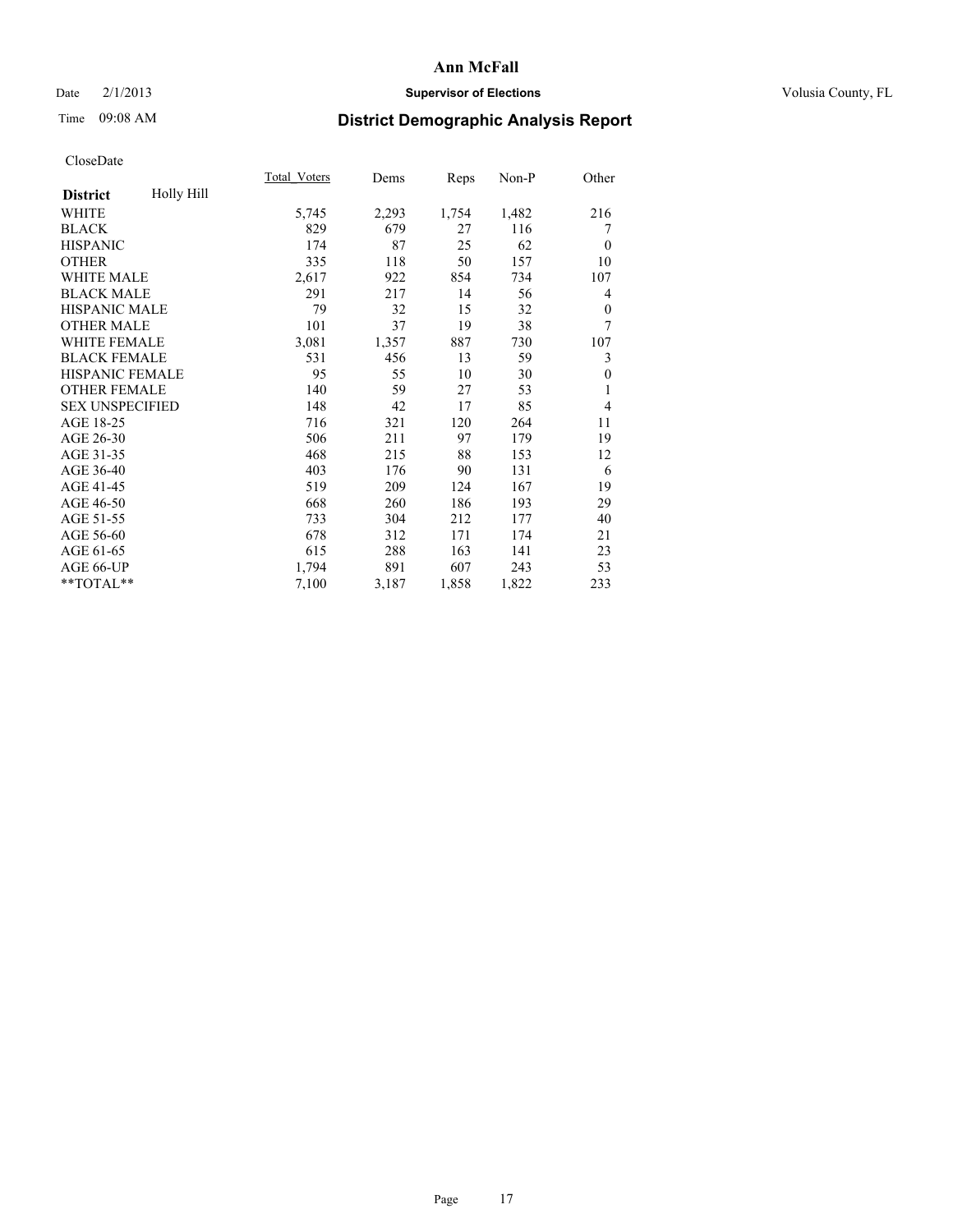### Date  $2/1/2013$  **Supervisor of Elections** Volusia County, FL

# Time 09:08 AM **District Demographic Analysis Report**

|                        |            | Total Voters | Dems | Reps           | Non-P | Other          |
|------------------------|------------|--------------|------|----------------|-------|----------------|
| <b>District</b>        | Lake Helen |              |      |                |       |                |
| WHITE                  |            | 1,665        | 609  | 613            | 379   | 64             |
| <b>BLACK</b>           |            | 189          | 167  | 4              | 15    | 3              |
| <b>HISPANIC</b>        |            | 43           | 13   | 18             | 10    | $\overline{2}$ |
| <b>OTHER</b>           |            | 59           | 19   | 15             | 23    | $\overline{2}$ |
| <b>WHITE MALE</b>      |            | 763          | 248  | 300            | 182   | 33             |
| <b>BLACK MALE</b>      |            | 83           | 75   | 2              | 5     | 1              |
| <b>HISPANIC MALE</b>   |            | 15           | 4    | 6              | 5     | $\overline{0}$ |
| <b>OTHER MALE</b>      |            | 19           | 9    | 1              | 8     | 1              |
| <b>WHITE FEMALE</b>    |            | 888          | 357  | 308            | 192   | 31             |
| <b>BLACK FEMALE</b>    |            | 103          | 89   | $\overline{2}$ | 10    | $\overline{2}$ |
| HISPANIC FEMALE        |            | 28           | 9    | 12             | 5     | $\overline{c}$ |
| <b>OTHER FEMALE</b>    |            | 21           | 9    | $\overline{4}$ | 7     | 1              |
| <b>SEX UNSPECIFIED</b> |            | 36           | 8    | 15             | 13    | $\theta$       |
| AGE 18-25              |            | 188          | 65   | 54             | 63    | 6              |
| AGE 26-30              |            | 131          | 48   | 32             | 46    | 5              |
| AGE 31-35              |            | 113          | 42   | 32             | 35    | 4              |
| AGE 36-40              |            | 128          | 36   | 37             | 41    | 14             |
| AGE 41-45              |            | 144          | 54   | 48             | 34    | 8              |
| AGE 46-50              |            | 154          | 50   | 60             | 37    | 7              |
| AGE 51-55              |            | 224          | 92   | 91             | 36    | 5              |
| AGE 56-60              |            | 206          | 87   | 74             | 38    | 7              |
| AGE 61-65              |            | 185          | 91   | 58             | 31    | 5              |
| AGE 66-UP              |            | 483          | 243  | 164            | 66    | 10             |
| **TOTAL**              |            | 1,956        | 808  | 650            | 427   | 71             |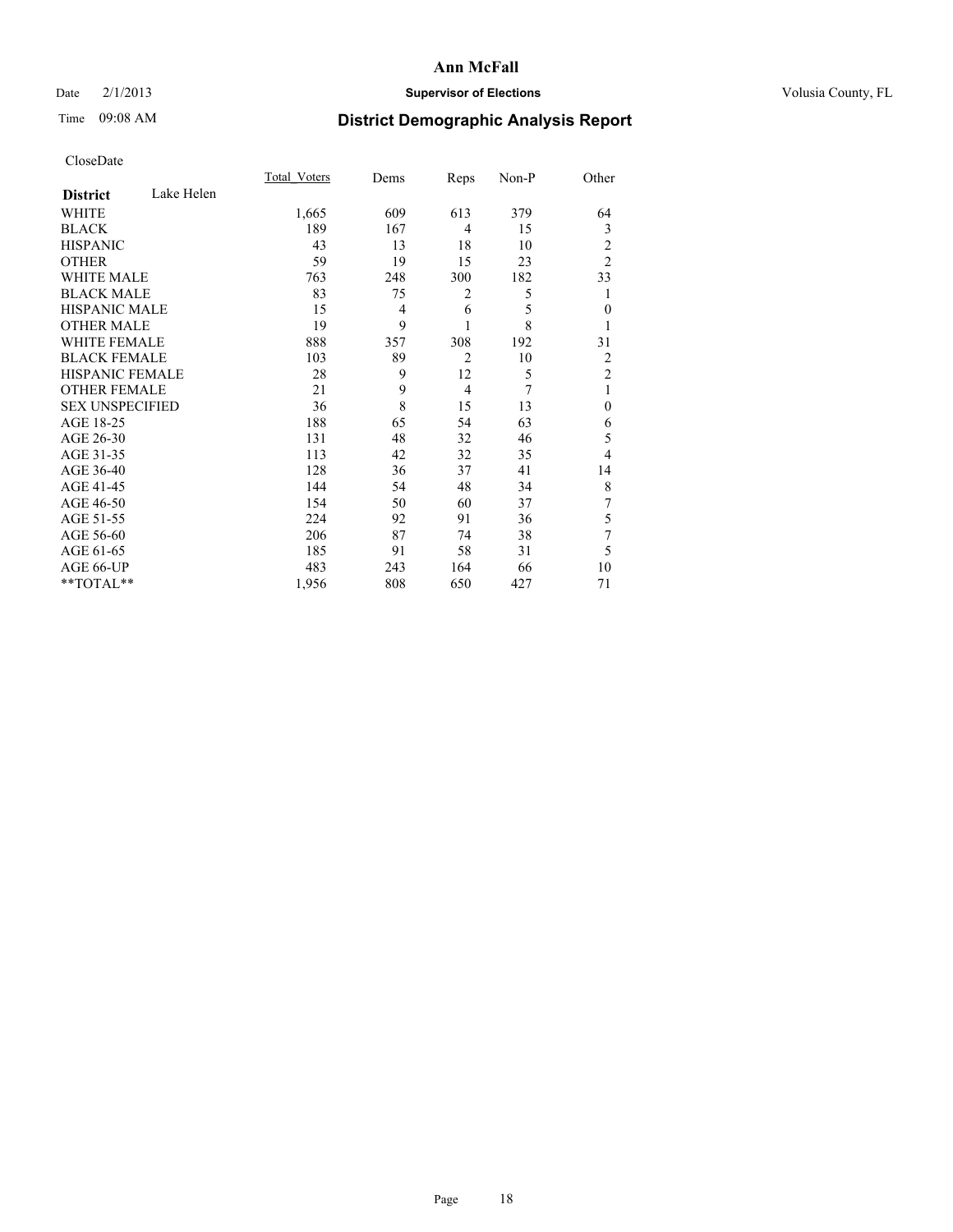### Date  $2/1/2013$  **Supervisor of Elections Supervisor of Elections** Volusia County, FL

### Time 09:08 AM **District Demographic Analysis Report**

|                                     | <b>Total Voters</b> | Dems  | Reps  | Non-P | Other          |
|-------------------------------------|---------------------|-------|-------|-------|----------------|
| New Smyrna Beach<br><b>District</b> |                     |       |       |       |                |
| <b>WHITE</b>                        | 16,278              | 5,298 | 6,669 | 3,857 | 454            |
| <b>BLACK</b>                        | 775                 | 647   | 19    | 102   | 7              |
| <b>HISPANIC</b>                     | 243                 | 85    | 76    | 76    | 6              |
| <b>OTHER</b>                        | 612                 | 164   | 133   | 299   | 16             |
| <b>WHITE MALE</b>                   | 7,503               | 2,083 | 3,222 | 1,958 | 240            |
| <b>BLACK MALE</b>                   | 325                 | 260   | 7     | 52    | 6              |
| <b>HISPANIC MALE</b>                | 117                 | 36    | 36    | 43    | $\overline{c}$ |
| <b>OTHER MALE</b>                   | 194                 | 53    | 49    | 87    | 5              |
| <b>WHITE FEMALE</b>                 | 8,652               | 3,172 | 3,402 | 1,866 | 212            |
| <b>BLACK FEMALE</b>                 | 445                 | 383   | 12    | 49    |                |
| <b>HISPANIC FEMALE</b>              | 125                 | 49    | 40    | 32    | 4              |
| <b>OTHER FEMALE</b>                 | 237                 | 87    | 60    | 81    | 9              |
| <b>SEX UNSPECIFIED</b>              | 310                 | 71    | 69    | 166   | $\overline{4}$ |
| AGE 18-25                           | 1,230               | 402   | 293   | 510   | 25             |
| AGE 26-30                           | 912                 | 304   | 246   | 327   | 35             |
| AGE 31-35                           | 916                 | 279   | 259   | 346   | 32             |
| AGE 36-40                           | 845                 | 264   | 265   | 283   | 33             |
| AGE 41-45                           | 1,002               | 320   | 366   | 289   | 27             |
| AGE 46-50                           | 1,182               | 367   | 496   | 294   | 25             |
| AGE 51-55                           | 1,593               | 535   | 627   | 382   | 49             |
| AGE 56-60                           | 1,791               | 667   | 679   | 398   | 47             |
| AGE 61-65                           | 1,953               | 704   | 769   | 433   | 47             |
| AGE 66-UP                           | 6,501               | 2,358 | 2,901 | 1,079 | 163            |
| **TOTAL**                           | 17,925              | 6,200 | 6,901 | 4,341 | 483            |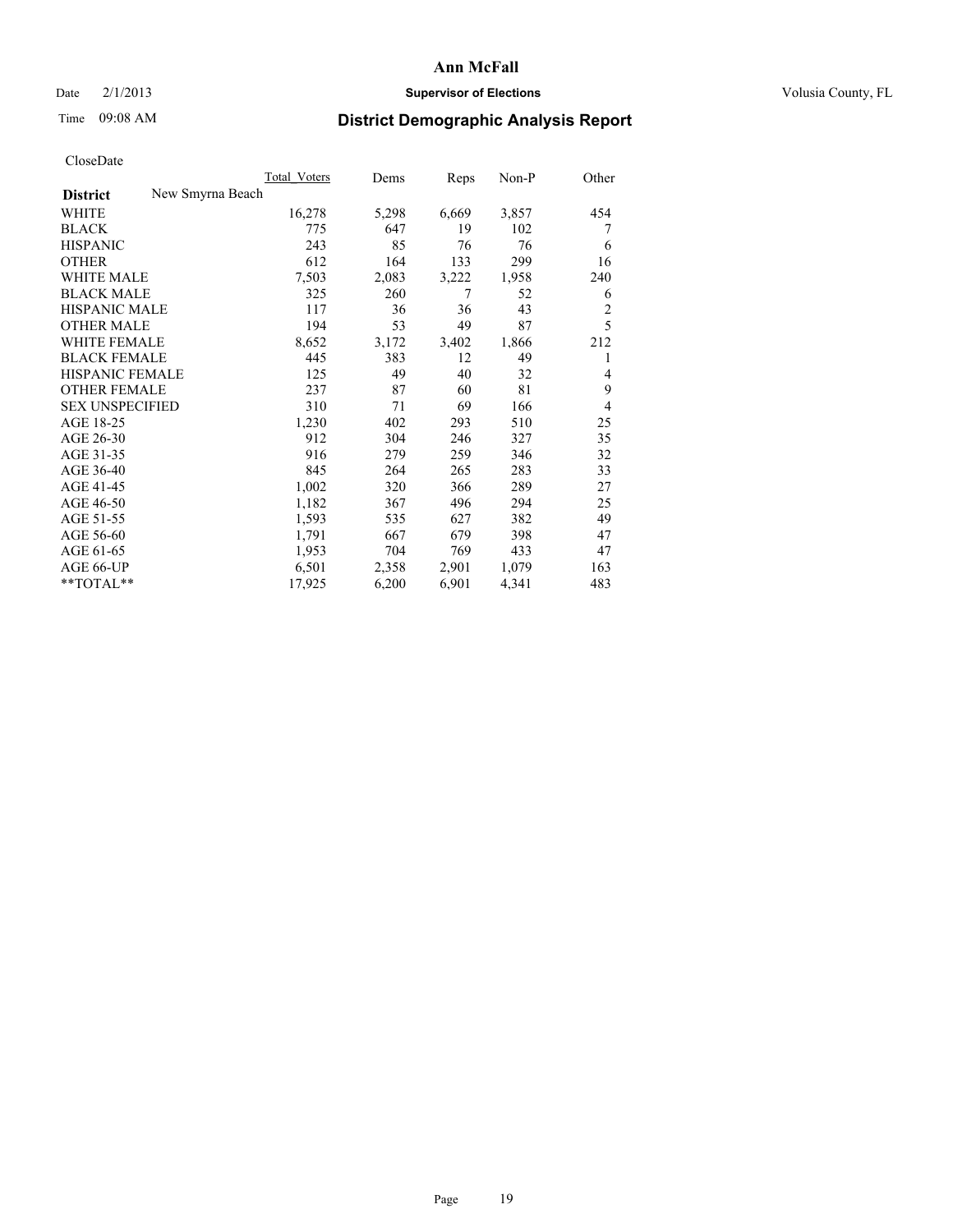### Date  $2/1/2013$  **Supervisor of Elections** Volusia County, FL

# Time 09:08 AM **District Demographic Analysis Report**

|                        |          | <b>Total Voters</b> | Dems           | Reps           | Non-P    | Other            |
|------------------------|----------|---------------------|----------------|----------------|----------|------------------|
| <b>District</b>        | Oak Hill |                     |                |                |          |                  |
| <b>WHITE</b>           |          | 1,141               | 401            | 438            | 275      | 27               |
| <b>BLACK</b>           |          | 182                 | 157            | 4              | 20       |                  |
| <b>HISPANIC</b>        |          | 5                   | 3              | $\overline{2}$ | $\theta$ | $\theta$         |
| <b>OTHER</b>           |          | 33                  | 8              | 7              | 15       | 3                |
| <b>WHITE MALE</b>      |          | 578                 | 187            | 226            | 147      | 18               |
| <b>BLACK MALE</b>      |          | 77                  | 64             | $\overline{2}$ | 10       |                  |
| <b>HISPANIC MALE</b>   |          | $\overline{2}$      | $\theta$       | $\overline{2}$ | $\theta$ | $\boldsymbol{0}$ |
| <b>OTHER MALE</b>      |          | 14                  | 3              | $\overline{4}$ | 6        |                  |
| <b>WHITE FEMALE</b>    |          | 555                 | 213            | 208            | 125      | 9                |
| <b>BLACK FEMALE</b>    |          | 104                 | 92             | $\overline{2}$ | 10       | $\theta$         |
| HISPANIC FEMALE        |          | 3                   | 3              | $\mathbf{0}$   | $\theta$ | $\theta$         |
| <b>OTHER FEMALE</b>    |          | 13                  | 5              | 3              | 3        | 2                |
| <b>SEX UNSPECIFIED</b> |          | 15                  | $\overline{c}$ | $\overline{4}$ | 9        | $\mathbf{0}$     |
| AGE 18-25              |          | 98                  | 42             | 21             | 34       |                  |
| AGE 26-30              |          | 80                  | 31             | 17             | 30       | $\overline{c}$   |
| AGE 31-35              |          | 68                  | 23             | 25             | 19       |                  |
| AGE 36-40              |          | 50                  | 22             | 13             | 13       | $\overline{c}$   |
| AGE 41-45              |          | 83                  | 35             | 26             | 18       | 4                |
| AGE 46-50              |          | 96                  | 39             | 32             | 24       | 1                |
| AGE 51-55              |          | 153                 | 70             | 47             | 35       |                  |
| AGE 56-60              |          | 137                 | 64             | 47             | 21       | 5                |
| AGE 61-65              |          | 155                 | 69             | 47             | 36       | 3                |
| AGE 66-UP              |          | 441                 | 174            | 176            | 80       | 11               |
| **TOTAL**              |          | 1,361               | 569            | 451            | 310      | 31               |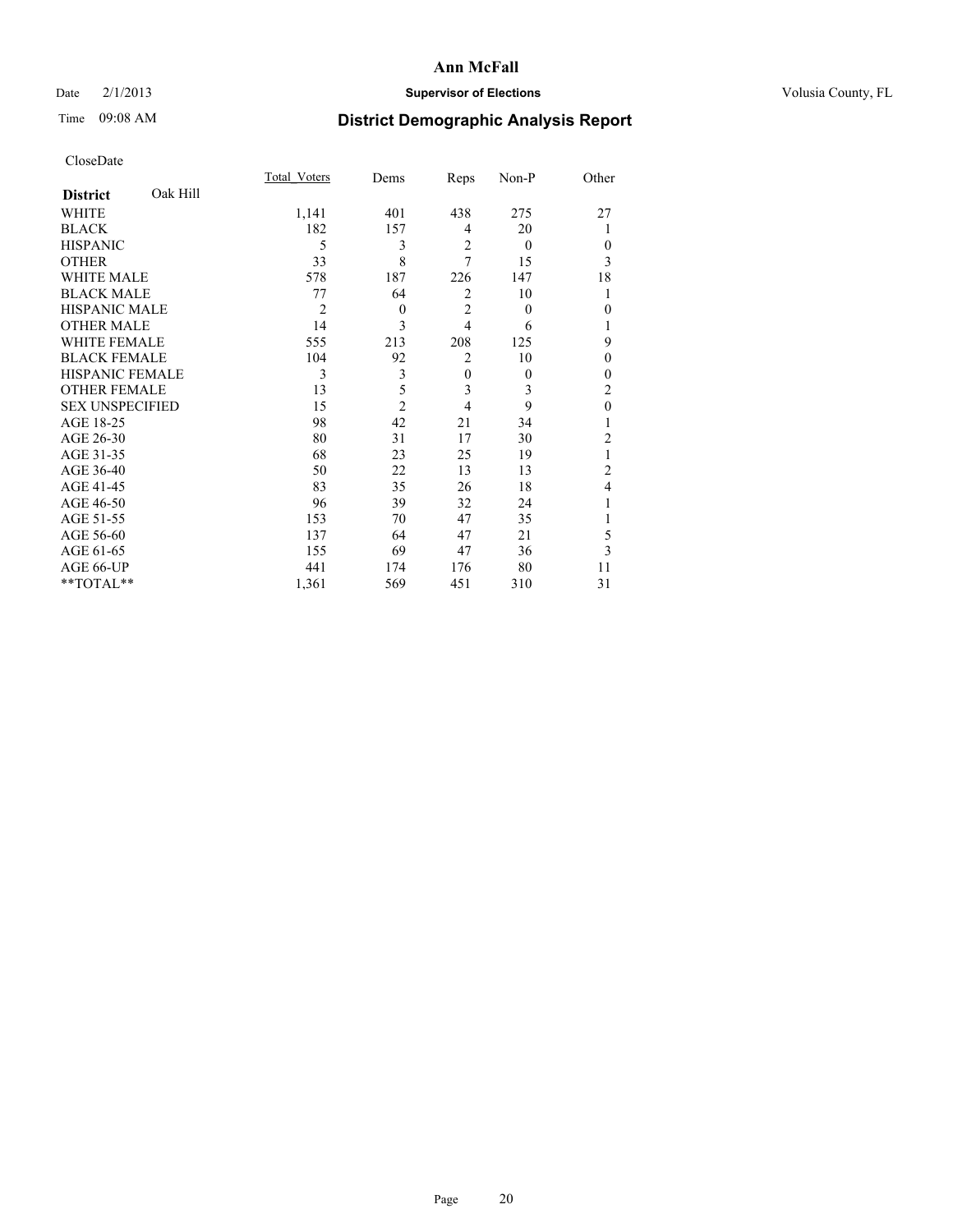### Date  $2/1/2013$  **Supervisor of Elections** Volusia County, FL

# Time 09:08 AM **District Demographic Analysis Report**

|                        |             | Total Voters | Dems  | Reps  | Non-P | Other          |
|------------------------|-------------|--------------|-------|-------|-------|----------------|
| <b>District</b>        | Orange City |              |       |       |       |                |
| WHITE                  |             | 5,297        | 1,703 | 2,157 | 1,212 | 225            |
| <b>BLACK</b>           |             | 384          | 314   | 11    | 54    | 5              |
| <b>HISPANIC</b>        |             | 826          | 408   | 120   | 288   | 10             |
| <b>OTHER</b>           |             | 290          | 96    | 61    | 127   | 6              |
| <b>WHITE MALE</b>      |             | 2,274        | 642   | 951   | 558   | 123            |
| <b>BLACK MALE</b>      |             | 146          | 110   | 6     | 27    | 3              |
| <b>HISPANIC MALE</b>   |             | 343          | 160   | 57    | 121   | 5              |
| <b>OTHER MALE</b>      |             | 100          | 39    | 25    | 36    | $\theta$       |
| <b>WHITE FEMALE</b>    |             | 2,986        | 1,047 | 1,192 | 645   | 102            |
| <b>BLACK FEMALE</b>    |             | 236          | 202   | 5     | 27    | 2              |
| <b>HISPANIC FEMALE</b> |             | 478          | 247   | 62    | 164   | 5              |
| <b>OTHER FEMALE</b>    |             | 114          | 42    | 23    | 45    | 4              |
| <b>SEX UNSPECIFIED</b> |             | 120          | 32    | 28    | 58    | $\overline{c}$ |
| AGE 18-25              |             | 577          | 187   | 140   | 218   | 32             |
| AGE 26-30              |             | 426          | 167   | 97    | 154   | 8              |
| AGE 31-35              |             | 482          | 150   | 140   | 169   | 23             |
| AGE 36-40              |             | 365          | 122   | 102   | 129   | 12             |
| AGE 41-45              |             | 426          | 144   | 132   | 140   | 10             |
| AGE 46-50              |             | 488          | 182   | 147   | 144   | 15             |
| AGE 51-55              |             | 479          | 170   | 179   | 113   | 17             |
| AGE 56-60              |             | 559          | 236   | 174   | 133   | 16             |
| AGE 61-65              |             | 524          | 204   | 194   | 107   | 19             |
| AGE 66-UP              |             | 2,489        | 967   | 1,048 | 378   | 96             |
| **TOTAL**              |             | 6,815        | 2,529 | 2,353 | 1,685 | 248            |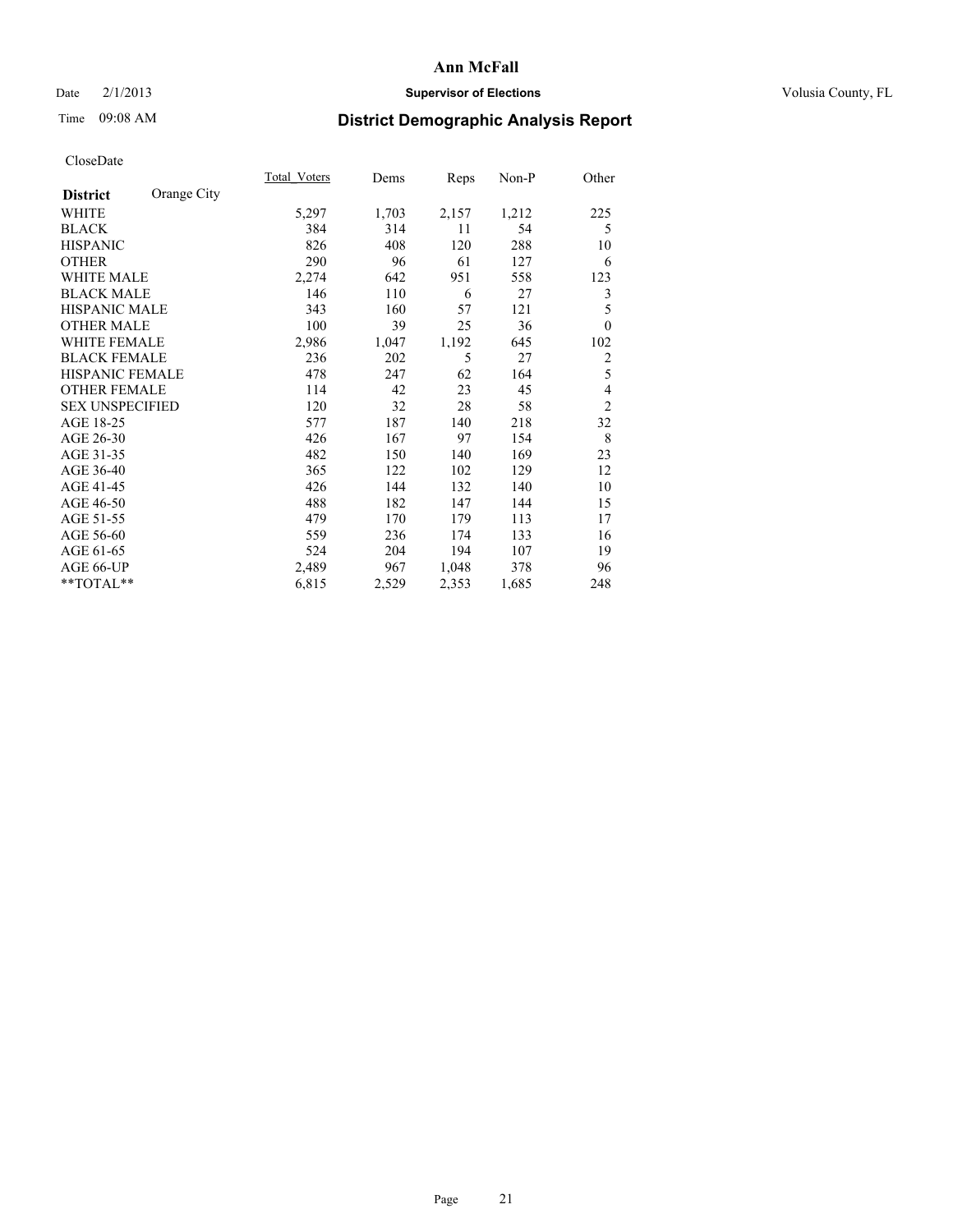### Date  $2/1/2013$  **Supervisor of Elections** Volusia County, FL

# Time 09:08 AM **District Demographic Analysis Report**

| <b>Total Voters</b> | Dems   | Reps   | Non-P | Other |
|---------------------|--------|--------|-------|-------|
|                     |        |        |       |       |
| 26,554              | 8,758  | 11,237 | 5,708 | 851   |
| 886                 | 665    | 55     | 143   | 23    |
| 599                 | 246    | 153    | 189   | 11    |
| 1,498               | 479    | 383    | 597   | 39    |
| 12,024              | 3,497  | 5,302  | 2,777 | 448   |
| 402                 | 284    | 28     | 77    | 13    |
| 252                 | 83     | 83     | 78    | 8     |
| 551                 | 172    | 151    | 207   | 21    |
| 14,337              | 5,208  | 5,877  | 2,858 | 394   |
| 474                 | 375    | 27     | 62    | 10    |
| 340                 | 161    | 67     | 109   | 3     |
| 628                 | 237    | 178    | 199   | 14    |
| 529                 | 131    | 115    | 270   | 13    |
| 2,545               | 766    | 803    | 911   | 65    |
| 1,578               | 482    | 504    | 542   | 50    |
| 1,416               | 421    | 471    | 475   | 49    |
| 1,515               | 451    | 536    | 453   | 75    |
| 1,999               | 579    | 848    | 508   | 64    |
| 2,461               | 751    | 1,076  | 570   | 64    |
| 2,745               | 907    | 1,160  | 605   | 73    |
| 2,919               | 1,050  | 1,247  | 538   | 84    |
| 2,916               | 1,114  | 1,132  | 580   | 90    |
| 9,486               | 3,646  | 4,060  | 1,469 | 311   |
| 29,580              | 10,167 | 11,837 | 6,651 | 925   |
|                     |        |        |       |       |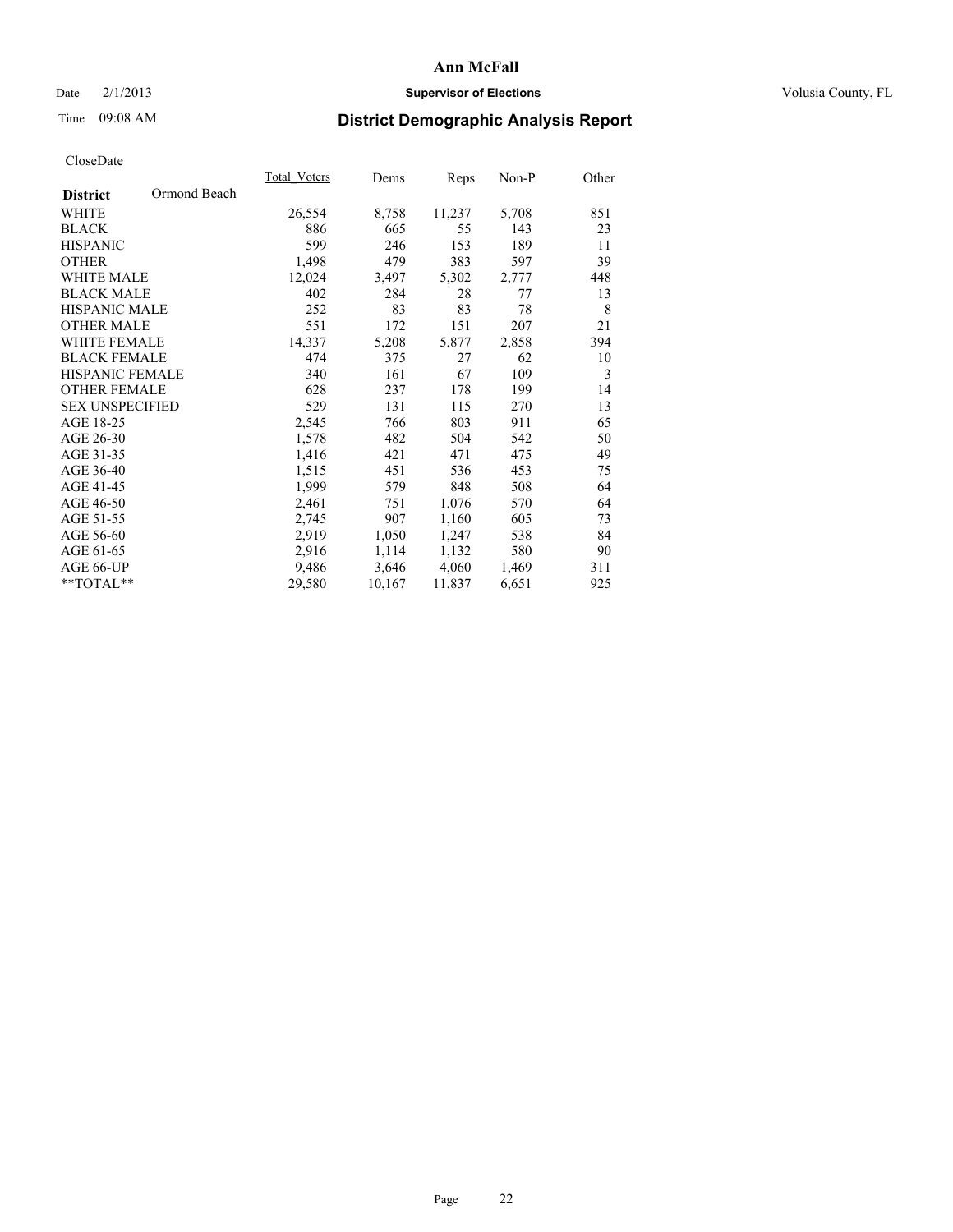### Date  $2/1/2013$  **Supervisor of Elections** Volusia County, FL

# Time 09:08 AM **District Demographic Analysis Report**

|                        |         | Total Voters | Dems           | Reps           | Non-P          | Other          |
|------------------------|---------|--------------|----------------|----------------|----------------|----------------|
| <b>District</b>        | Pierson |              |                |                |                |                |
| WHITE                  |         | 545          | 206            | 238            | 86             | 15             |
| <b>BLACK</b>           |         | 51           | 45             | 1              | 5              | $\theta$       |
| <b>HISPANIC</b>        |         | 121          | 60             | 5              | 53             | 3              |
| <b>OTHER</b>           |         | 21           | 5              | 5              | 11             | $\theta$       |
| WHITE MALE             |         | 264          | 95             | 122            | 35             | 12             |
| <b>BLACK MALE</b>      |         | 23           | 19             | 1              | 3              | $\theta$       |
| <b>HISPANIC MALE</b>   |         | 52           | 32             | 1              | 18             | 1              |
| <b>OTHER MALE</b>      |         | 10           | 3              | $\overline{2}$ | 5              | 0              |
| <b>WHITE FEMALE</b>    |         | 277          | 110            | 114            | 50             | 3              |
| <b>BLACK FEMALE</b>    |         | 28           | 26             | $\mathbf{0}$   | $\overline{2}$ | $\mathbf{0}$   |
| <b>HISPANIC FEMALE</b> |         | 68           | 28             | 4              | 34             | $\overline{c}$ |
| <b>OTHER FEMALE</b>    |         | 5            | $\overline{c}$ | $\overline{c}$ | 1              | $\theta$       |
| <b>SEX UNSPECIFIED</b> |         | 11           | 1              | 3              | 7              | $\mathbf{0}$   |
| AGE 18-25              |         | 101          | 44             | 21             | 36             | $\theta$       |
| AGE 26-30              |         | 60           | 16             | 15             | 28             | 1              |
| AGE 31-35              |         | 54           | 13             | 17             | 22             | $\overline{c}$ |
| AGE 36-40              |         | 44           | 14             | 18             | 9              | 3              |
| AGE 41-45              |         | 46           | 19             | 14             | 12             |                |
| AGE 46-50              |         | 64           | 26             | 24             | 10             | 4              |
| AGE 51-55              |         | 71           | 37             | 24             | 8              | $\overline{c}$ |
| AGE 56-60              |         | 88           | 41             | 33             | 12             | $\overline{c}$ |
| AGE 61-65              |         | 52           | 24             | 24             | 4              | $\mathbf{0}$   |
| AGE 66-UP              |         | 158          | 82             | 59             | 14             | 3              |
| **TOTAL**              |         | 738          | 316            | 249            | 155            | 18             |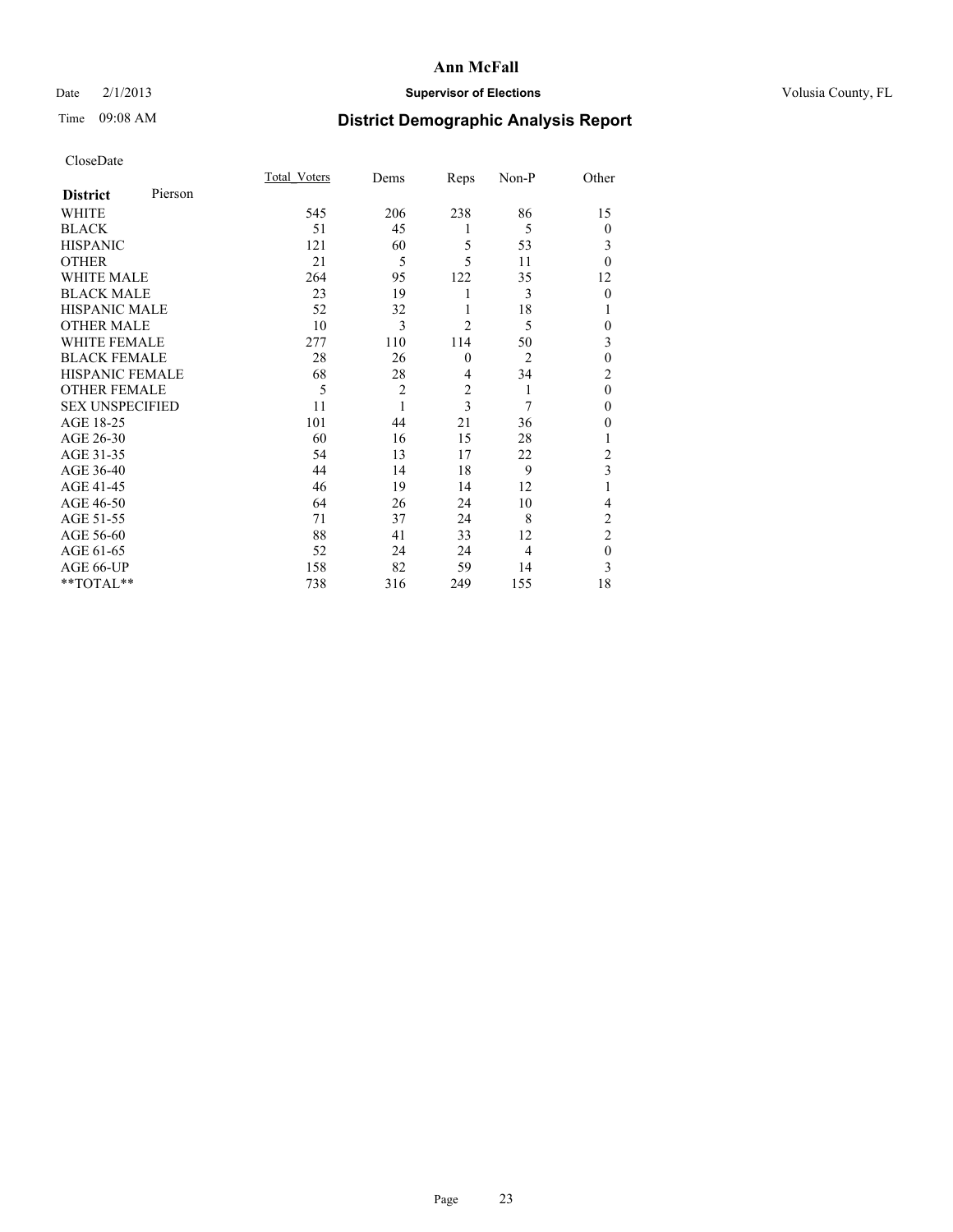### Date  $2/1/2013$  **Supervisor of Elections** Volusia County, FL

## Time 09:08 AM **District Demographic Analysis Report**

|                        |             | Total Voters | Dems         | Reps     | Non-P | Other          |
|------------------------|-------------|--------------|--------------|----------|-------|----------------|
| <b>District</b>        | Ponce Inlet |              |              |          |       |                |
| WHITE                  |             | 2,740        | 656          | 1,394    | 606   | 84             |
| <b>BLACK</b>           |             | 4            |              | 1        | 2     | $\Omega$       |
| <b>HISPANIC</b>        |             | 42           | 12           | 19       | 11    | $\Omega$       |
| <b>OTHER</b>           |             | 105          | 28           | 33       | 41    | 3              |
| WHITE MALE             |             | 1,314        | 272          | 691      | 304   | 47             |
| <b>BLACK MALE</b>      |             | 1            | $\mathbf{0}$ | $\theta$ | 1     | $\overline{0}$ |
| <b>HISPANIC MALE</b>   |             | 15           | 6            | 6        | 3     | 0              |
| <b>OTHER MALE</b>      |             | 36           | 9            | 13       | 11    | 3              |
| <b>WHITE FEMALE</b>    |             | 1,405        | 379          | 697      | 293   | 36             |
| <b>BLACK FEMALE</b>    |             | 3            |              | 1        | 1     | $\overline{0}$ |
| <b>HISPANIC FEMALE</b> |             | 27           | 6            | 13       | 8     | $\Omega$       |
| <b>OTHER FEMALE</b>    |             | 47           | 14           | 15       | 18    | $\theta$       |
| <b>SEX UNSPECIFIED</b> |             | 43           | 10           | 11       | 21    |                |
| AGE 18-25              |             | 150          | 32           | 56       | 57    | 5              |
| AGE 26-30              |             | 83           | 23           | 28       | 30    | $\overline{2}$ |
| AGE 31-35              |             | 85           | 18           | 30       | 33    | 4              |
| AGE 36-40              |             | 96           | 20           | 37       | 36    | 3              |
| AGE 41-45              |             | 122          | 21           | 61       | 37    | 3              |
| AGE 46-50              |             | 175          | 47           | 75       | 50    | 3              |
| AGE 51-55              |             | 272          | 50           | 156      | 61    | 5              |
| AGE 56-60              |             | 304          | 82           | 151      | 61    | 10             |
| AGE 61-65              |             | 408          | 98           | 190      | 102   | 18             |
| AGE 66-UP              |             | 1,197        | 306          | 664      | 193   | 34             |
| **TOTAL**              |             | 2,892        | 697          | 1,448    | 660   | 87             |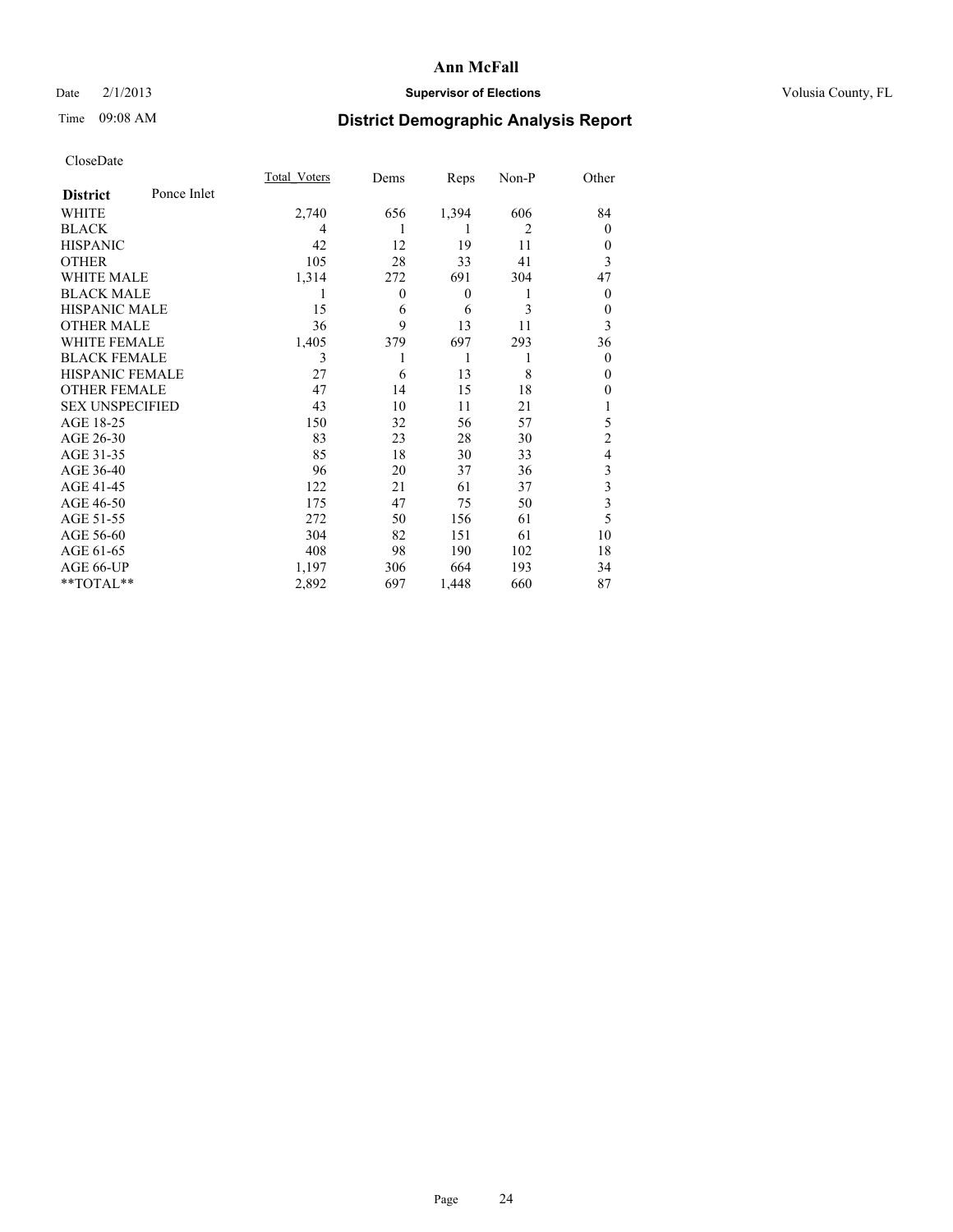### Date  $2/1/2013$  **Supervisor of Elections** Volusia County, FL

# Time 09:08 AM **District Demographic Analysis Report**

|                        |             | Total Voters | Dems   | Reps   | Non-P  | Other |
|------------------------|-------------|--------------|--------|--------|--------|-------|
| <b>District</b>        | Port Orange |              |        |        |        |       |
| WHITE                  |             | 35,429       | 11,819 | 13,670 | 8,685  | 1,255 |
| <b>BLACK</b>           |             | 1,073        | 834    | 55     | 163    | 21    |
| <b>HISPANIC</b>        |             | 1,003        | 399    | 223    | 361    | 20    |
| <b>OTHER</b>           |             | 1,856        | 580    | 409    | 817    | 50    |
| WHITE MALE             |             | 16,163       | 4,713  | 6,611  | 4,185  | 654   |
| <b>BLACK MALE</b>      |             | 459          | 335    | 32     | 82     | 10    |
| <b>HISPANIC MALE</b>   |             | 455          | 174    | 101    | 168    | 12    |
| <b>OTHER MALE</b>      |             | 676          | 212    | 157    | 278    | 29    |
| <b>WHITE FEMALE</b>    |             | 18,920       | 7.011  | 6,932  | 4,394  | 583   |
| <b>BLACK FEMALE</b>    |             | 605          | 491    | 22     | 81     | 11    |
| HISPANIC FEMALE        |             | 532          | 221    | 117    | 186    | 8     |
| <b>OTHER FEMALE</b>    |             | 766          | 278    | 178    | 293    | 17    |
| <b>SEX UNSPECIFIED</b> |             | 785          | 197    | 207    | 359    | 22    |
| AGE 18-25              |             | 3,580        | 1,108  | 993    | 1,351  | 128   |
| AGE 26-30              |             | 2,606        | 837    | 727    | 959    | 83    |
| AGE 31-35              |             | 2,420        | 758    | 721    | 857    | 84    |
| AGE 36-40              |             | 2,267        | 696    | 760    | 718    | 93    |
| AGE 41-45              |             | 2,816        | 853    | 1,070  | 819    | 74    |
| AGE 46-50              |             | 3,213        | 992    | 1,261  | 852    | 108   |
| AGE 51-55              |             | 3,674        | 1,231  | 1,495  | 840    | 108   |
| AGE 56-60              |             | 3,608        | 1,352  | 1,395  | 750    | 111   |
| AGE 61-65              |             | 3,723        | 1,426  | 1,368  | 797    | 132   |
| AGE 66-UP              |             | 11,523       | 4,404  | 4,583  | 2,109  | 427   |
| **TOTAL**              |             | 39,431       | 13,658 | 14,373 | 10,052 | 1,348 |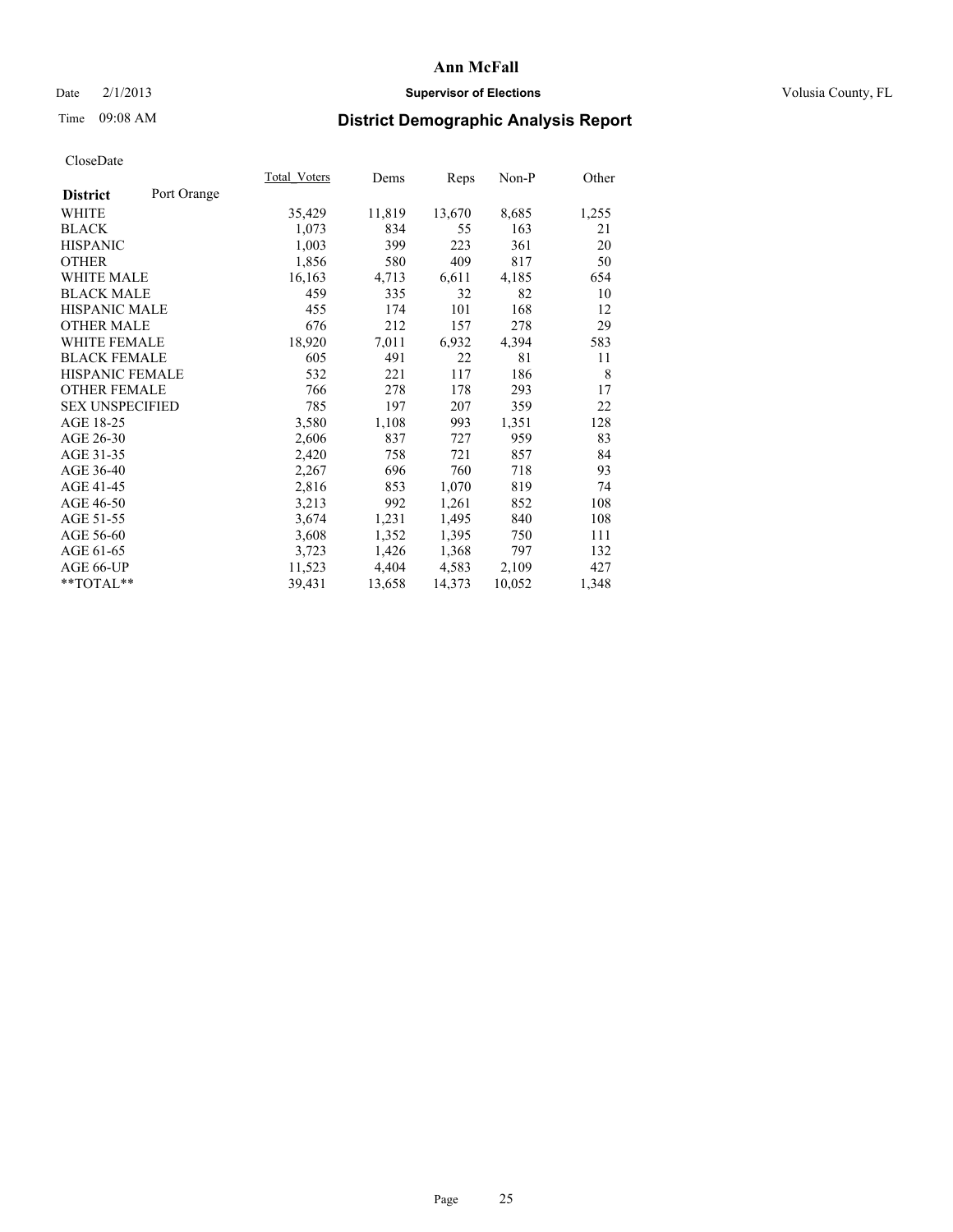### Date  $2/1/2013$  **Supervisor of Elections** Volusia County, FL

# Time 09:08 AM **District Demographic Analysis Report**

| <b>Total Voters</b> | Dems  | Reps  | $Non-P$ | Other          |
|---------------------|-------|-------|---------|----------------|
|                     |       |       |         |                |
| 6,757               | 2,605 | 2,301 | 1,645   | 206            |
| 686                 | 551   | 20    | 109     | 6              |
| 190                 | 101   | 31    | 54      | 4              |
| 370                 | 147   | 62    | 158     | 3              |
| 3,081               | 1,021 | 1,144 | 792     | 124            |
| 263                 | 200   | 7     | 53      | 3              |
| 87                  | 41    | 19    | 24      | 3              |
| 104                 | 42    | 19    | 42      | 1              |
| 3,620               | 1,557 | 1,143 | 838     | 82             |
| 408                 | 340   | 12    | 53      | 3              |
| 99                  | 57    | 12    | 29      | 1              |
| 163                 | 74    | 31    | 56      | $\overline{c}$ |
| 178                 | 72    | 27    | 79      | $\mathbf{0}$   |
| 799                 | 313   | 171   | 298     | 17             |
| 609                 | 243   | 145   | 203     | 18             |
| 507                 | 205   | 106   | 173     | 23             |
| 470                 | 168   | 141   | 149     | 12             |
| 626                 | 269   | 179   | 162     | 16             |
| 720                 | 260   | 250   | 194     | 16             |
| 781                 | 318   | 263   | 178     | 22             |
| 759                 | 336   | 247   | 152     | 24             |
| 766                 | 334   | 243   | 166     | 23             |
| 1,990               | 969   | 674   | 299     | 48             |
| 8,027               | 3,415 | 2,419 | 1,974   | 219            |
|                     |       |       |         |                |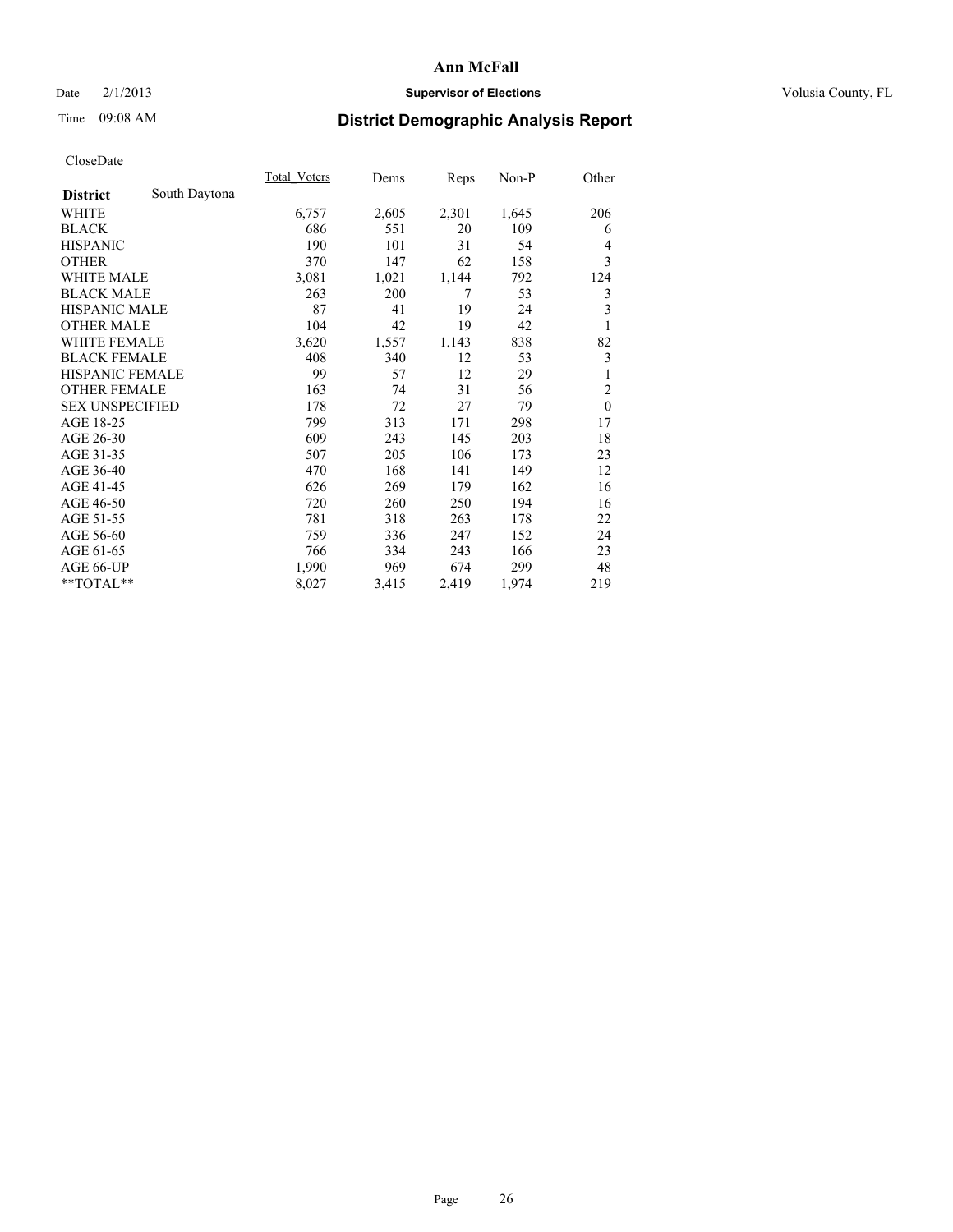### Date  $2/1/2013$  **Supervisor of Elections** Volusia County, FL

# Time 09:08 AM **District Demographic Analysis Report**

|                        |               | Total Voters | Dems     | Reps           | Non-P    | Other |
|------------------------|---------------|--------------|----------|----------------|----------|-------|
| <b>District</b>        | Flagler Beach |              |          |                |          |       |
| <b>WHITE</b>           |               | 56           | 22       | 17             | 16       |       |
| <b>BLACK</b>           |               | 0            | $\Omega$ | $\Omega$       | $\theta$ |       |
| <b>HISPANIC</b>        |               | 0            | 0        | 0              |          | 0     |
| <b>OTHER</b>           |               |              |          | 2              |          |       |
| <b>WHITE MALE</b>      |               | 26           | 9        | 8              | 8        |       |
| <b>BLACK MALE</b>      |               | 0            | 0        | 0              |          | 0     |
| <b>HISPANIC MALE</b>   |               |              |          | 0              |          | 0     |
| <b>OTHER MALE</b>      |               | 2            |          |                |          | 0     |
| <b>WHITE FEMALE</b>    |               | 30           | 13       | 9              | 8        |       |
| <b>BLACK FEMALE</b>    |               | 0            | $\Omega$ | 0              | 0        | 0     |
| <b>HISPANIC FEMALE</b> |               |              | $\theta$ |                |          |       |
| <b>OTHER FEMALE</b>    |               |              | 0        |                |          | 0     |
| <b>SEX UNSPECIFIED</b> |               |              |          | 0              |          | 0     |
| AGE 18-25              |               |              |          | 0              |          | 0     |
| AGE 26-30              |               |              |          | 0              | 0        | 0     |
| AGE 31-35              |               |              |          | 0              |          |       |
| AGE 36-40              |               |              | $\theta$ | 0              |          | 0     |
| AGE 41-45              |               |              |          |                |          | 0     |
| AGE 46-50              |               |              |          |                |          | 0     |
| AGE 51-55              |               |              |          | 2              |          |       |
| AGE 56-60              |               |              | 0        | $\overline{c}$ |          | 0     |
| AGE 61-65              |               | 9            | 4        |                |          |       |
| AGE 66-UP              |               | 38           | 17       | 13             |          |       |
| **TOTAL**              |               | 59           | 23       | 19             | 16       |       |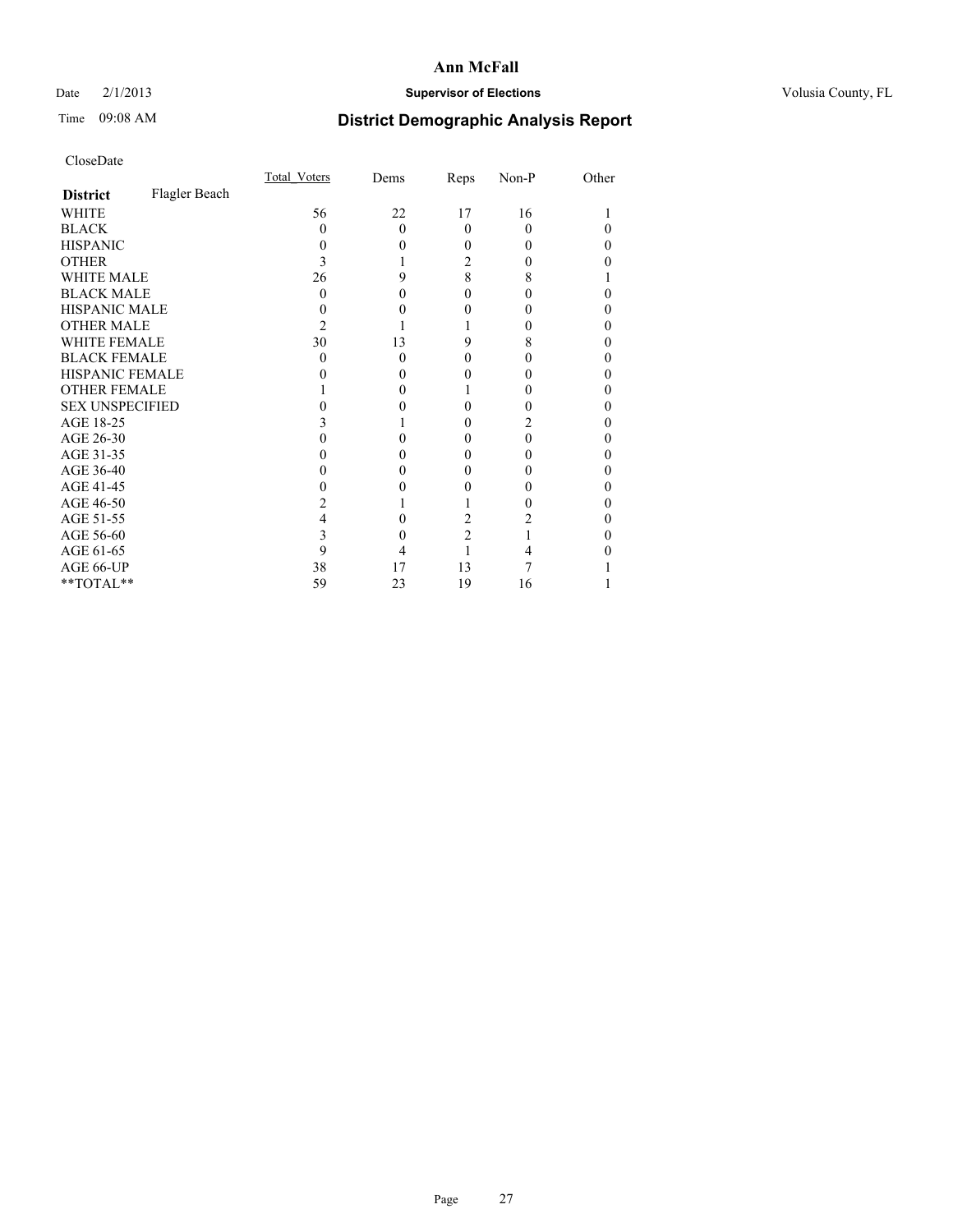### Date  $2/1/2013$  **Supervisor of Elections Supervisor of Elections** Volusia County, FL

# Time 09:08 AM **District Demographic Analysis Report**

|                        |                           | Total Voters | Dems   | Reps   | Non-P  | Other |
|------------------------|---------------------------|--------------|--------|--------|--------|-------|
| <b>District</b>        | <b>Hospital Authority</b> |              |        |        |        |       |
| <b>WHITE</b>           |                           | 99,809       | 31,343 | 41,521 | 22,604 | 4,341 |
| <b>BLACK</b>           |                           | 10,359       | 8,200  | 422    | 1,570  | 167   |
| <b>HISPANIC</b>        |                           | 18,444       | 8,957  | 2,959  | 6,146  | 382   |
| <b>OTHER</b>           |                           | 6,859        | 2,162  | 1,488  | 3,043  | 166   |
| <b>WHITE MALE</b>      |                           | 46,099       | 12,665 | 20,139 | 10,966 | 2,329 |
| <b>BLACK MALE</b>      |                           | 4,354        | 3,263  | 226    | 761    | 104   |
| <b>HISPANIC MALE</b>   |                           | 8,535        | 3,976  | 1,456  | 2,898  | 205   |
| <b>OTHER MALE</b>      |                           | 2,286        | 766    | 561    | 889    | 70    |
| <b>WHITE FEMALE</b>    |                           | 52,952       | 18,472 | 21,091 | 11,400 | 1,989 |
| <b>BLACK FEMALE</b>    |                           | 5,879        | 4,845  | 192    | 780    | 62    |
| <b>HISPANIC FEMALE</b> |                           | 9,707        | 4,879  | 1,486  | 3,171  | 171   |
| <b>OTHER FEMALE</b>    |                           | 2,694        | 1,022  | 598    | 1,010  | 64    |
| <b>SEX UNSPECIFIED</b> |                           | 2,965        | 774    | 641    | 1,488  | 62    |
| AGE 18-25              |                           | 15,183       | 5,032  | 3,722  | 5,830  | 599   |
| AGE 26-30              |                           | 9,342        | 3,104  | 2,342  | 3,533  | 363   |
| AGE 31-35              |                           | 9,660        | 3,359  | 2,596  | 3,268  | 437   |
| AGE 36-40              |                           | 9,586        | 3,311  | 2,927  | 2,912  | 436   |
| AGE 41-45              |                           | 10,847       | 3,633  | 3,840  | 2,969  | 405   |
| AGE 46-50              |                           | 12,458       | 4,301  | 4,682  | 3,031  | 444   |
| AGE 51-55              |                           | 13,186       | 4,814  | 5,094  | 2,829  | 449   |
| AGE 56-60              |                           | 12,291       | 4,900  | 4,538  | 2,411  | 442   |
| AGE 61-65              |                           | 11,718       | 4,791  | 4,334  | 2,147  | 446   |
| AGE 66-UP              |                           | 31,514       | 13,552 | 12,365 | 4,551  | 1,046 |
| $*$ $TOTAL**$          |                           | 135,786      | 50,797 | 46,440 | 33,482 | 5,067 |
|                        |                           |              |        |        |        |       |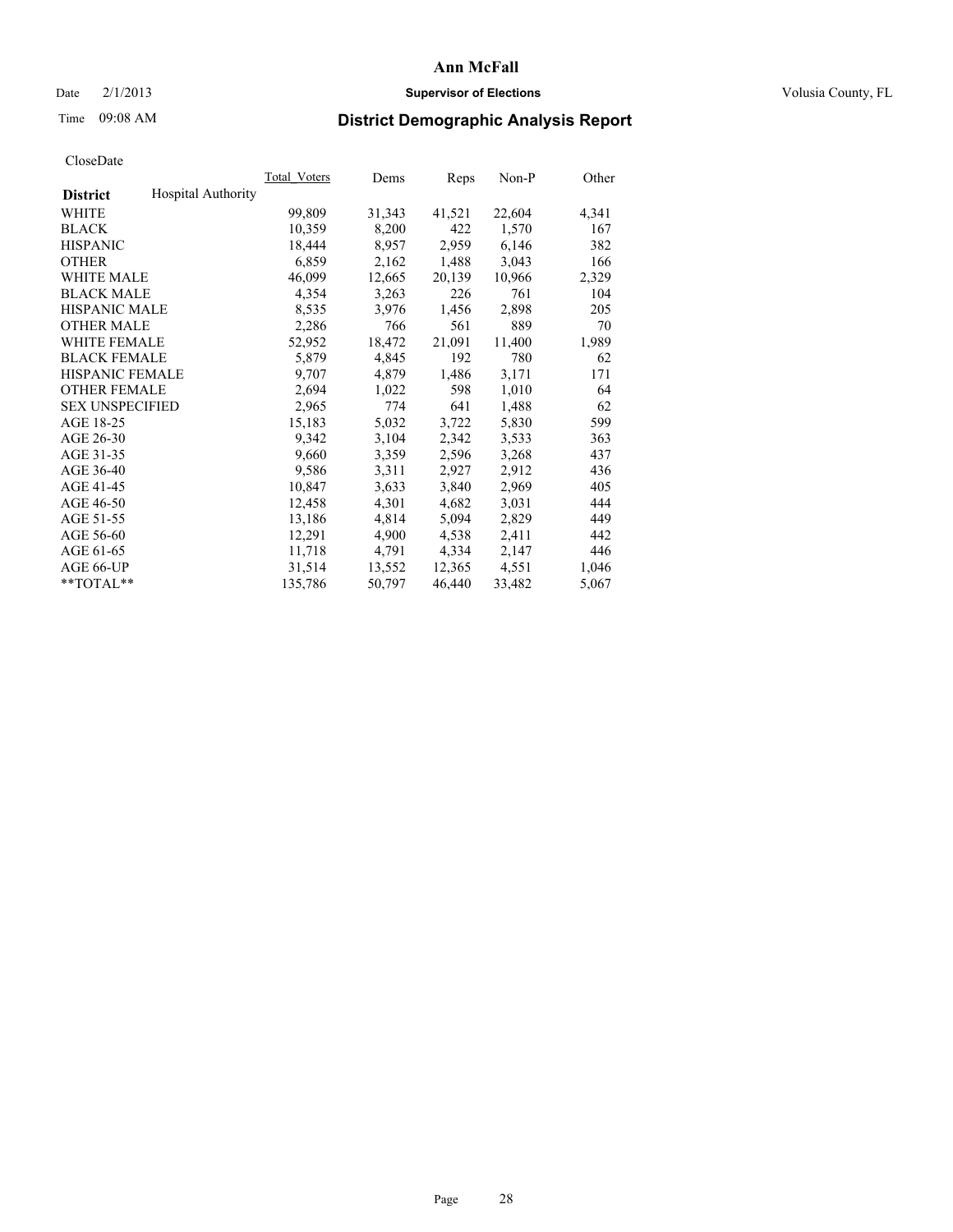### Date  $2/1/2013$  **Supervisor of Elections** Volusia County, FL

# Time 09:08 AM **District Demographic Analysis Report**

|                                          | Total Voters | Dems  | Reps  | $Non-P$ | Other |
|------------------------------------------|--------------|-------|-------|---------|-------|
| Florida House Seat 24<br><b>District</b> |              |       |       |         |       |
| WHITE                                    | 17,867       | 5,535 | 7,859 | 3,765   | 708   |
| <b>BLACK</b>                             | 445          | 352   | 22    | 65      | 6     |
| <b>HISPANIC</b>                          | 853          | 360   | 148   | 325     | 20    |
| <b>OTHER</b>                             | 863          | 211   | 278   | 351     | 23    |
| WHITE MALE                               | 8,301        | 2,230 | 3,833 | 1,851   | 387   |
| <b>BLACK MALE</b>                        | 204          | 154   | 16    | 29      | 5     |
| <b>HISPANIC MALE</b>                     | 389          | 166   | 59    | 153     | 11    |
| <b>OTHER MALE</b>                        | 298          | 70    | 112   | 106     | 10    |
| WHITE FEMALE                             | 9,422        | 3,273 | 3,960 | 1,871   | 318   |
| <b>BLACK FEMALE</b>                      | 237          | 195   | 6     | 35      | 1     |
| HISPANIC FEMALE                          | 452          | 189   | 87    | 167     | 9     |
| <b>OTHER FEMALE</b>                      | 322          | 100   | 111   | 104     | 7     |
| <b>SEX UNSPECIFIED</b>                   | 403          | 81    | 123   | 190     | 9     |
| AGE 18-25                                | 1,506        | 380   | 500   | 571     | 55    |
| AGE 26-30                                | 948          | 269   | 274   | 368     | 37    |
| AGE 31-35                                | 829          | 224   | 281   | 285     | 39    |
| AGE 36-40                                | 813          | 210   | 323   | 243     | 37    |
| AGE 41-45                                | 1,121        | 300   | 480   | 296     | 45    |
| AGE 46-50                                | 1,483        | 417   | 682   | 333     | 51    |
| AGE 51-55                                | 1,895        | 593   | 826   | 411     | 65    |
| AGE 56-60                                | 2,061        | 733   | 852   | 390     | 86    |
| AGE 61-65                                | 2,352        | 827   | 937   | 476     | 112   |
| AGE 66-UP                                | 7,046        | 2,515 | 3,157 | 1,143   | 231   |
| **TOTAL**                                | 20,054       | 6,468 | 8,312 | 4,516   | 758   |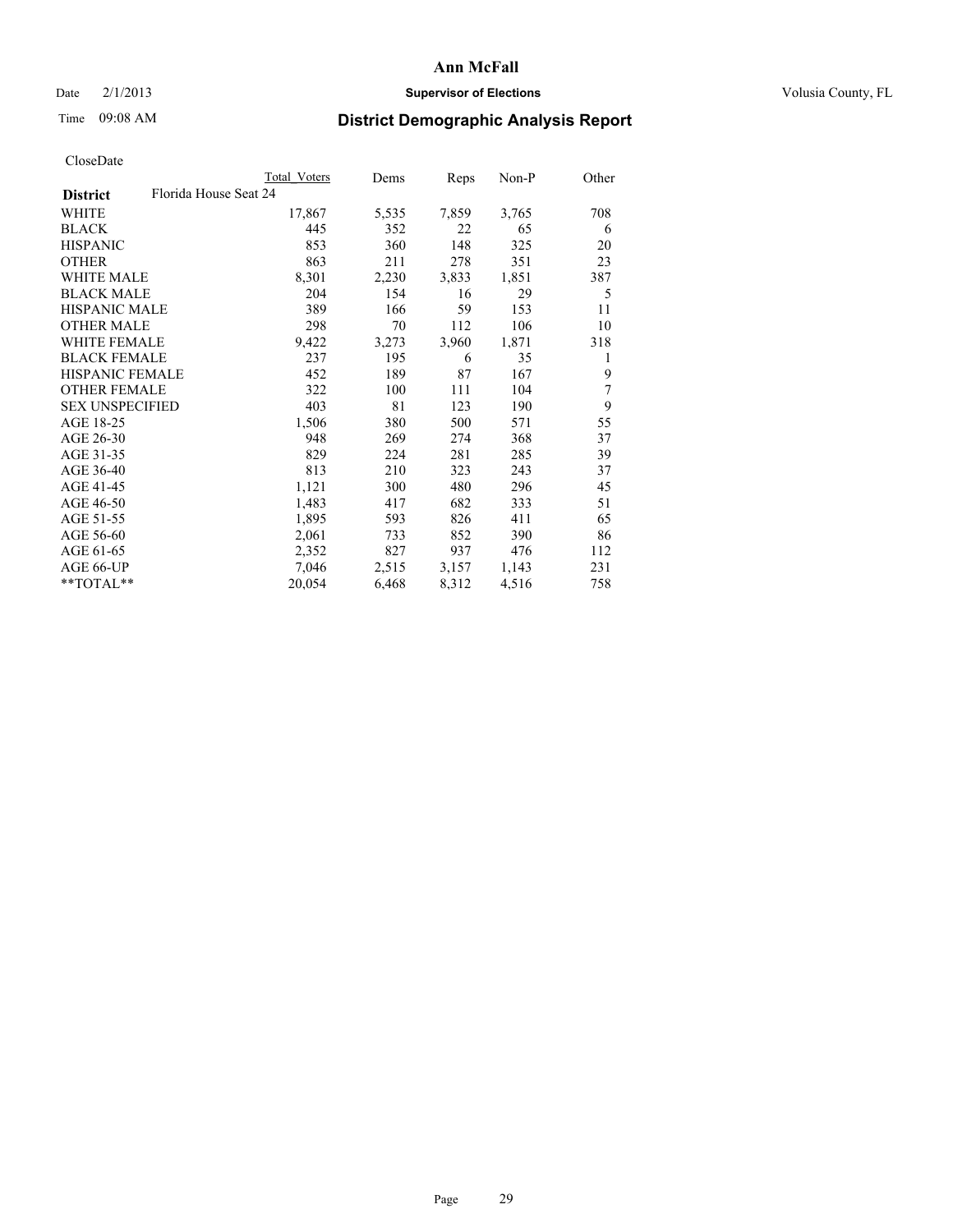### Date  $2/1/2013$  **Supervisor of Elections Supervisor of Elections** Volusia County, FL

# Time 09:08 AM **District Demographic Analysis Report**

|                                          | Total Voters | Dems   | Reps   | Non-P  | Other |
|------------------------------------------|--------------|--------|--------|--------|-------|
| Florida House Seat 25<br><b>District</b> |              |        |        |        |       |
| WHITE                                    | 104,996      | 34,484 | 42,711 | 24,385 | 3,416 |
| <b>BLACK</b>                             | 3,053        | 2,374  | 151    | 470    | 58    |
| <b>HISPANIC</b>                          | 2,363        | 924    | 607    | 787    | 45    |
| <b>OTHER</b>                             | 5,118        | 1,552  | 1,231  | 2,203  | 132   |
| <b>WHITE MALE</b>                        | 48,540       | 13,948 | 20,746 | 12,021 | 1,825 |
| <b>BLACK MALE</b>                        | 1,344        | 979    | 78     | 255    | 32    |
| <b>HISPANIC MALE</b>                     | 1,073        | 389    | 287    | 367    | 30    |
| <b>OTHER MALE</b>                        | 1,842        | 560    | 479    | 738    | 65    |
| WHITE FEMALE                             | 55,568       | 20,273 | 21,659 | 12,082 | 1,554 |
| <b>BLACK FEMALE</b>                      | 1,681        | 1,373  | 72     | 210    | 26    |
| HISPANIC FEMALE                          | 1,260        | 526    | 309    | 410    | 15    |
| <b>OTHER FEMALE</b>                      | 2,128        | 773    | 553    | 753    | 49    |
| <b>SEX UNSPECIFIED</b>                   | 2,094        | 513    | 517    | 1,009  | 55    |
| AGE 18-25                                | 9,336        | 2,793  | 2,737  | 3,519  | 287   |
| AGE 26-30                                | 6,561        | 2,058  | 1,895  | 2,390  | 218   |
| AGE 31-35                                | 5,978        | 1,839  | 1,813  | 2,118  | 208   |
| AGE 36-40                                | 5,878        | 1,758  | 1,967  | 1,913  | 240   |
| AGE 41-45                                | 7,519        | 2,230  | 2,910  | 2,161  | 218   |
| AGE 46-50                                | 9,060        | 2,786  | 3,741  | 2,280  | 253   |
| AGE 51-55                                | 10.913       | 3,568  | 4,554  | 2,486  | 305   |
| AGE 56-60                                | 11,370       | 4,117  | 4,576  | 2,345  | 332   |
| AGE 61-65                                | 11,930       | 4,436  | 4,590  | 2,515  | 389   |
| AGE 66-UP                                | 37,147       | 13,811 | 15,948 | 6,182  | 1,206 |
| $*$ TOTAL $*$                            | 115,693      | 39,397 | 44,731 | 27,909 | 3,656 |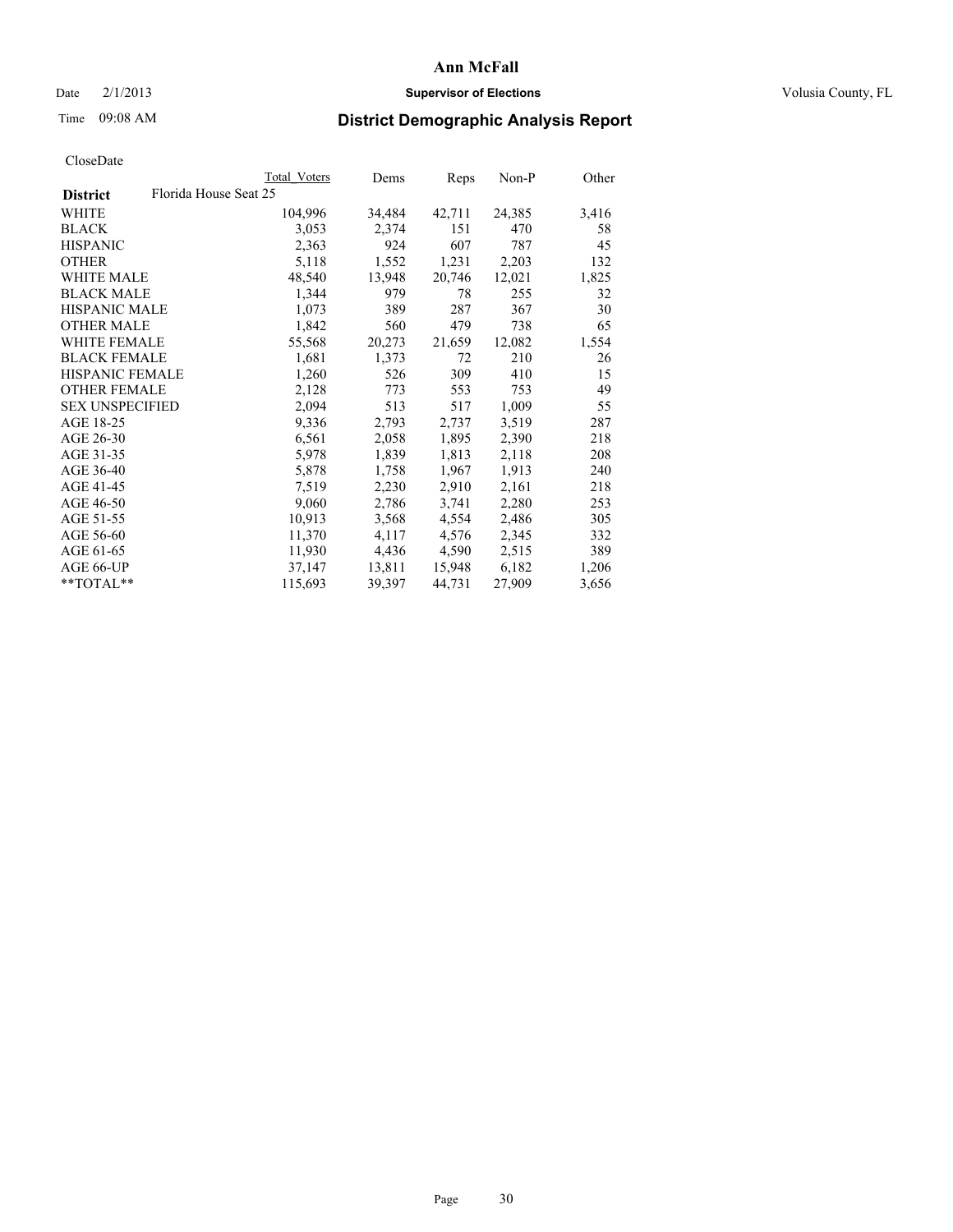### Date  $2/1/2013$  **Supervisor of Elections Supervisor of Elections** Volusia County, FL

# Time 09:08 AM **District Demographic Analysis Report**

|                        |                       | Total Voters | Dems   | Reps   | Non-P  | Other |
|------------------------|-----------------------|--------------|--------|--------|--------|-------|
| <b>District</b>        | Florida House Seat 26 |              |        |        |        |       |
| <b>WHITE</b>           |                       | 67,450       | 23,596 | 25,413 | 15,775 | 2,666 |
| <b>BLACK</b>           |                       | 20,193       | 16,841 | 506    | 2,681  | 165   |
| <b>HISPANIC</b>        |                       | 3,686        | 1,709  | 629    | 1,254  | 94    |
| <b>OTHER</b>           |                       | 5,146        | 1,912  | 879    | 2,257  | 98    |
| <b>WHITE MALE</b>      |                       | 31,017       | 9,426  | 12,480 | 7,643  | 1,468 |
| <b>BLACK MALE</b>      |                       | 7,778        | 6,223  | 252    | 1,209  | 94    |
| <b>HISPANIC MALE</b>   |                       | 1,661        | 715    | 310    | 588    | 48    |
| <b>OTHER MALE</b>      |                       | 1,594        | 607    | 328    | 618    | 41    |
| <b>WHITE FEMALE</b>    |                       | 35,916       | 14,000 | 12,759 | 7,970  | 1,187 |
| <b>BLACK FEMALE</b>    |                       | 12,103       | 10,377 | 246    | 1,410  | 70    |
| <b>HISPANIC FEMALE</b> |                       | 1,972        | 969    | 312    | 648    | 43    |
| <b>OTHER FEMALE</b>    |                       | 2,056        | 897    | 382    | 740    | 37    |
| <b>SEX UNSPECIFIED</b> |                       | 2,378        | 844    | 358    | 1,141  | 35    |
| AGE 18-25              |                       | 13,846       | 6,911  | 2,267  | 4,346  | 322   |
| AGE 26-30              |                       | 7,580        | 3,279  | 1,550  | 2,512  | 239   |
| AGE 31-35              |                       | 6,549        | 2,832  | 1,453  | 2,014  | 250   |
| AGE 36-40              |                       | 5,890        | 2,465  | 1,573  | 1,640  | 212   |
| AGE 41-45              |                       | 6,868        | 2,812  | 2,000  | 1,834  | 222   |
| AGE 46-50              |                       | 7,821        | 3,295  | 2,449  | 1,830  | 247   |
| AGE 51-55              |                       | 8,777        | 3,861  | 2,832  | 1,785  | 299   |
| AGE 56-60              |                       | 8,486        | 4,002  | 2,619  | 1,594  | 271   |
| AGE 61-65              |                       | 8,236        | 3,788  | 2,656  | 1,503  | 289   |
| AGE 66-UP              |                       | 22,727       | 10,973 | 8,059  | 3,009  | 686   |
| $*$ $TOTAL**$          |                       | 96,781       | 44,218 | 27,458 | 22,068 | 3,037 |
|                        |                       |              |        |        |        |       |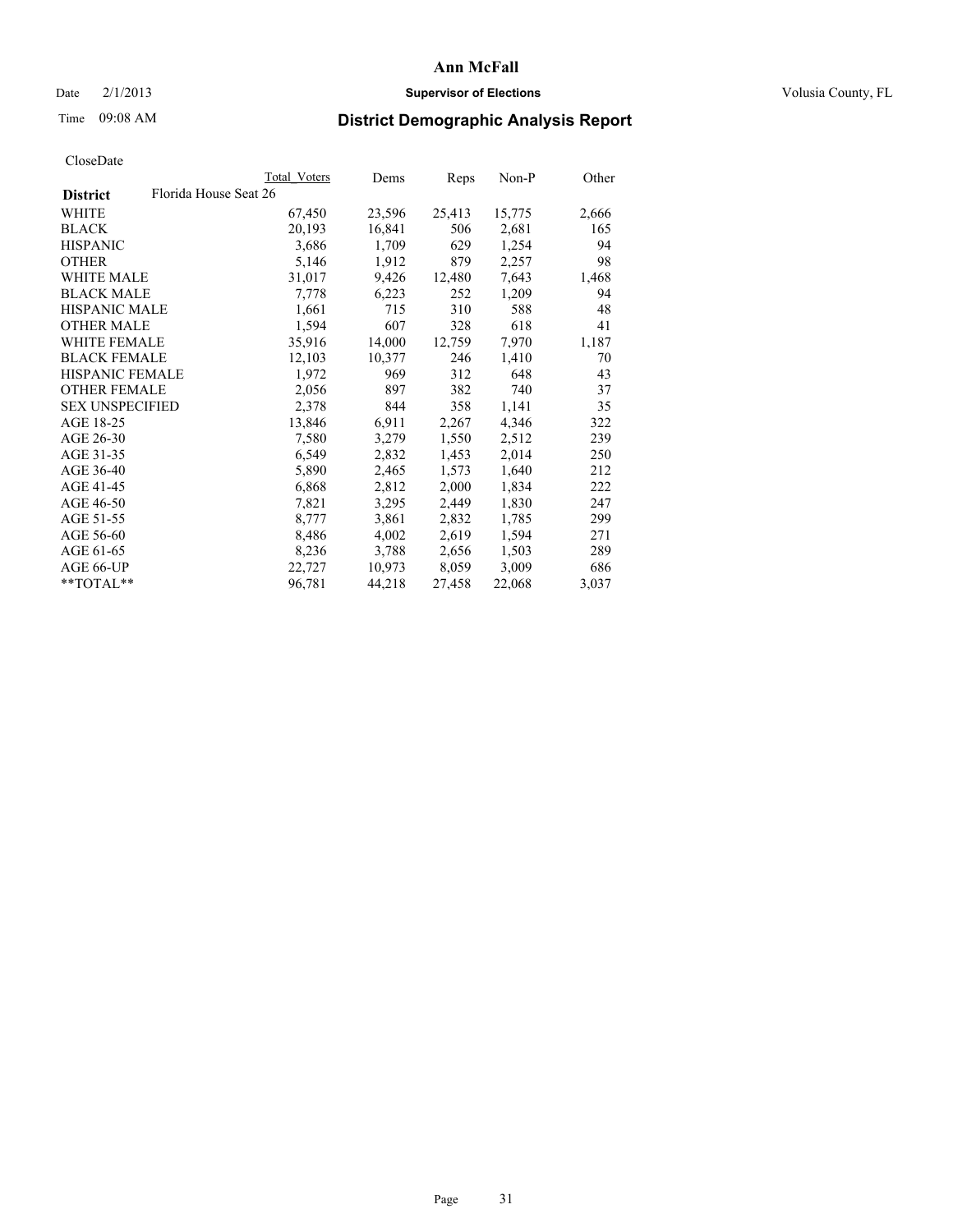### Date  $2/1/2013$  **Supervisor of Elections Supervisor of Elections** Volusia County, FL

# Time 09:08 AM **District Demographic Analysis Report**

|                        |                       | Total Voters | Dems   | <b>Reps</b> | Non-P  | Other |
|------------------------|-----------------------|--------------|--------|-------------|--------|-------|
| <b>District</b>        | Florida House Seat 27 |              |        |             |        |       |
| WHITE                  |                       | 76,761       | 24,501 | 30,580      | 18,582 | 3,098 |
| <b>BLACK</b>           |                       | 6,514        | 5,064  | 288         | 1,044  | 118   |
| <b>HISPANIC</b>        |                       | 15,790       | 7,781  | 2,543       | 5,164  | 302   |
| <b>OTHER</b>           |                       | 5,075        | 1,608  | 1,042       | 2,304  | 121   |
| WHITE MALE             |                       | 35,578       | 10,001 | 14,918      | 8,985  | 1,674 |
| <b>BLACK MALE</b>      |                       | 2,853        | 2,093  | 160         | 527    | 73    |
| <b>HISPANIC MALE</b>   |                       | 7,350        | 3,464  | 1,258       | 2,458  | 170   |
| <b>OTHER MALE</b>      |                       | 1,725        | 575    | 411         | 686    | 53    |
| <b>WHITE FEMALE</b>    |                       | 40,591       | 14,332 | 15,439      | 9,413  | 1,407 |
| <b>BLACK FEMALE</b>    |                       | 3,586        | 2,912  | 128         | 501    | 45    |
| HISPANIC FEMALE        |                       | 8,272        | 4,232  | 1,272       | 2,639  | 129   |
| <b>OTHER FEMALE</b>    |                       | 2,023        | 781    | 427         | 761    | 54    |
| <b>SEX UNSPECIFIED</b> |                       | 2,162        | 564    | 440         | 1,124  | 34    |
| AGE 18-25              |                       | 10,998       | 3,654  | 2,535       | 4,397  | 412   |
| AGE 26-30              |                       | 6,972        | 2,325  | 1,680       | 2,710  | 257   |
| AGE 31-35              |                       | 7,403        | 2,530  | 1,893       | 2,663  | 317   |
| AGE 36-40              |                       | 7,517        | 2,629  | 2,187       | 2,388  | 313   |
| AGE 41-45              |                       | 8,239        | 2,816  | 2,810       | 2,326  | 287   |
| AGE 46-50              |                       | 9,605        | 3,368  | 3,402       | 2,504  | 331   |
| AGE 51-55              |                       | 10,098       | 3,677  | 3,803       | 2,302  | 316   |
| AGE 56-60              |                       | 9,564        | 3,788  | 3,424       | 2,046  | 306   |
| AGE 61-65              |                       | 9,027        | 3,635  | 3,240       | 1,848  | 304   |
| AGE 66-UP              |                       | 24,939       | 10,633 | 9,514       | 3,991  | 801   |
| $*$ $TOTAL**$          |                       | 104,362      | 39,055 | 34,488      | 27,175 | 3,644 |
|                        |                       |              |        |             |        |       |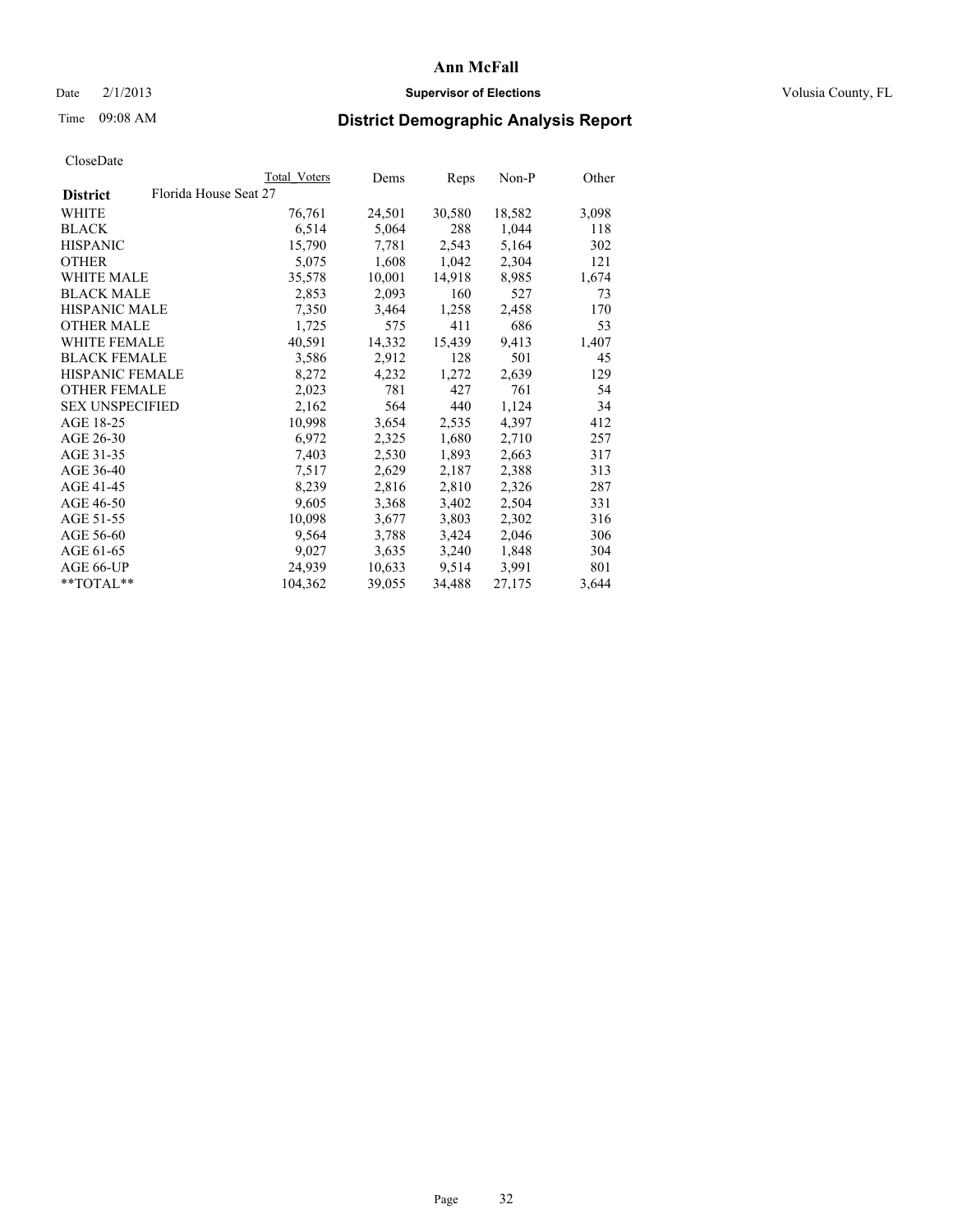### Date  $2/1/2013$  **Supervisor of Elections Supervisor of Elections** Volusia County, FL

# Time 09:08 AM **District Demographic Analysis Report**

|                        | Total Voters            | Dems   | <b>Reps</b> | Non-P  | Other |
|------------------------|-------------------------|--------|-------------|--------|-------|
| <b>District</b>        | School Board District 1 |        |             |        |       |
| <b>WHITE</b>           | 54,970                  | 17,254 | 23,707      | 11,684 | 2,325 |
| <b>BLACK</b>           | 4,930                   | 4,000  | 180         | 687    | 63    |
| <b>HISPANIC</b>        | 4,378                   | 1,951  | 807         | 1,514  | 106   |
| <b>OTHER</b>           | 3,156                   | 959    | 766         | 1,348  | 83    |
| WHITE MALE             | 25,154                  | 6,874  | 11,403      | 5,643  | 1,234 |
| <b>BLACK MALE</b>      | 1,954                   | 1,518  | 78          | 322    | 36    |
| <b>HISPANIC MALE</b>   | 1,937                   | 819    | 385         | 683    | 50    |
| <b>OTHER MALE</b>      | 1,036                   | 333    | 280         | 392    | 31    |
| WHITE FEMALE           | 29,397                  | 10,273 | 12,131      | 5,916  | 1,077 |
| <b>BLACK FEMALE</b>    | 2,913                   | 2,437  | 98          | 352    | 26    |
| HISPANIC FEMALE        | 2,394                   | 1,110  | 416         | 814    | 54    |
| <b>OTHER FEMALE</b>    | 1,242                   | 443    | 310         | 456    | 33    |
| <b>SEX UNSPECIFIED</b> | 1,407                   | 357    | 359         | 655    | 36    |
| AGE 18-25              | 6,974                   | 2,234  | 1,898       | 2,559  | 283   |
| AGE 26-30              | 4,310                   | 1,383  | 1,229       | 1,533  | 165   |
| AGE 31-35              | 4,327                   | 1,434  | 1,339       | 1,361  | 193   |
| AGE 36-40              | 4,187                   | 1,352  | 1,415       | 1,216  | 204   |
| AGE 41-45              | 5,024                   | 1,584  | 1,917       | 1,339  | 184   |
| AGE 46-50              | 5,678                   | 1,827  | 2,348       | 1,297  | 206   |
| AGE 51-55              | 6,310                   | 2,211  | 2,625       | 1,253  | 221   |
| AGE 56-60              | 6,234                   | 2,401  | 2,439       | 1,162  | 232   |
| AGE 61-65              | 6,252                   | 2,447  | 2,501       | 1,058  | 246   |
| AGE 66-UP              | 18,279                  | 7,345  | 7,775       | 2,510  | 649   |
| **TOTAL**              | 67,575                  | 24,218 | 25,486      | 15,288 | 2,583 |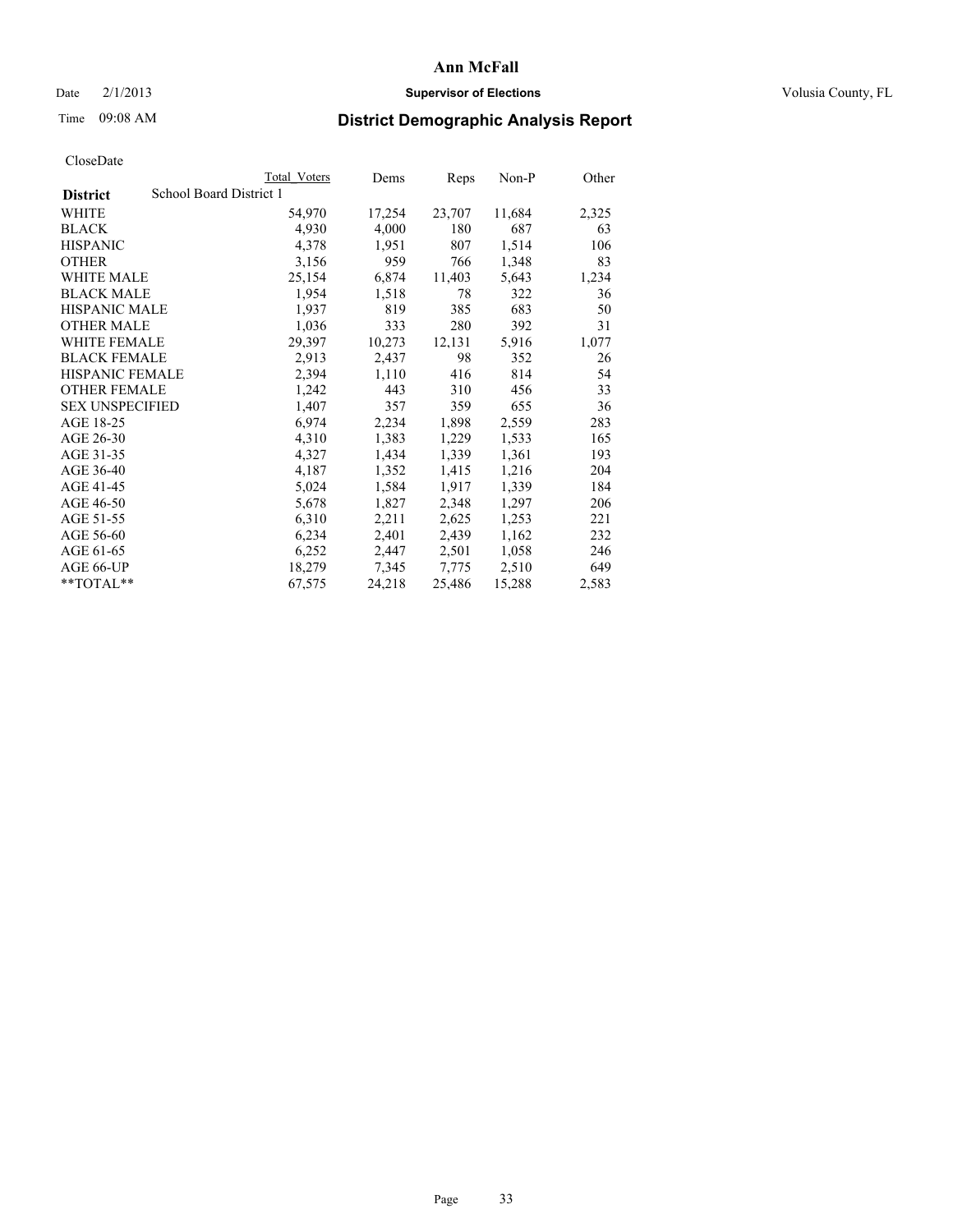### Date  $2/1/2013$  **Supervisor of Elections** Volusia County, FL

## Time 09:08 AM **District Demographic Analysis Report**

|                        |                         | Total Voters | Dems   | Reps   | Non-P  | Other |
|------------------------|-------------------------|--------------|--------|--------|--------|-------|
| <b>District</b>        | School Board District 2 |              |        |        |        |       |
| <b>WHITE</b>           |                         | 47,957       | 16,826 | 17,606 | 11,779 | 1,746 |
| <b>BLACK</b>           |                         | 12,991       | 10,827 | 300    | 1,766  | 98    |
| <b>HISPANIC</b>        |                         | 1,768        | 810    | 354    | 576    | 28    |
| <b>OTHER</b>           |                         | 3,531        | 1,359  | 579    | 1,529  | 64    |
| <b>WHITE MALE</b>      |                         | 22,432       | 6,856  | 8,774  | 5,805  | 997   |
| <b>BLACK MALE</b>      |                         | 5,005        | 4,018  | 149    | 790    | 48    |
| <b>HISPANIC MALE</b>   |                         | 845          | 356    | 179    | 290    | 20    |
| <b>OTHER MALE</b>      |                         | 1,142        | 436    | 216    | 459    | 31    |
| <b>WHITE FEMALE</b>    |                         | 25,087       | 9,809  | 8,702  | 5,841  | 735   |
| <b>BLACK FEMALE</b>    |                         | 7.768        | 6,639  | 147    | 932    | 50    |
| <b>HISPANIC FEMALE</b> |                         | 889          | 439    | 170    | 272    | 8     |
| <b>OTHER FEMALE</b>    |                         | 1,464        | 656    | 265    | 522    | 21    |
| <b>SEX UNSPECIFIED</b> |                         | 1,615        | 613    | 237    | 739    | 26    |
| AGE 18-25              |                         | 9,204        | 4,976  | 1,339  | 2,711  | 178   |
| AGE 26-30              |                         | 5,142        | 2,270  | 1,006  | 1,715  | 151   |
| AGE 31-35              |                         | 3,962        | 1,701  | 826    | 1,295  | 140   |
| AGE 36-40              |                         | 3,367        | 1,428  | 814    | 1,020  | 105   |
| AGE 41-45              |                         | 3,990        | 1,684  | 1,073  | 1,117  | 116   |
| AGE 46-50              |                         | 4,829        | 2,062  | 1,422  | 1,216  | 129   |
| AGE 51-55              |                         | 5,908        | 2,545  | 1,908  | 1,279  | 176   |
| AGE 56-60              |                         | 5,745        | 2,583  | 1,799  | 1,192  | 171   |
| AGE 61-65              |                         | 6,084        | 2,597  | 1,978  | 1,310  | 199   |
| AGE 66-UP              |                         | 18,242       | 8,103  | 6,694  | 2,867  | 578   |
| $*$ $TOTAL**$          |                         | 66,474       | 29,950 | 18,859 | 15,722 | 1,943 |
|                        |                         |              |        |        |        |       |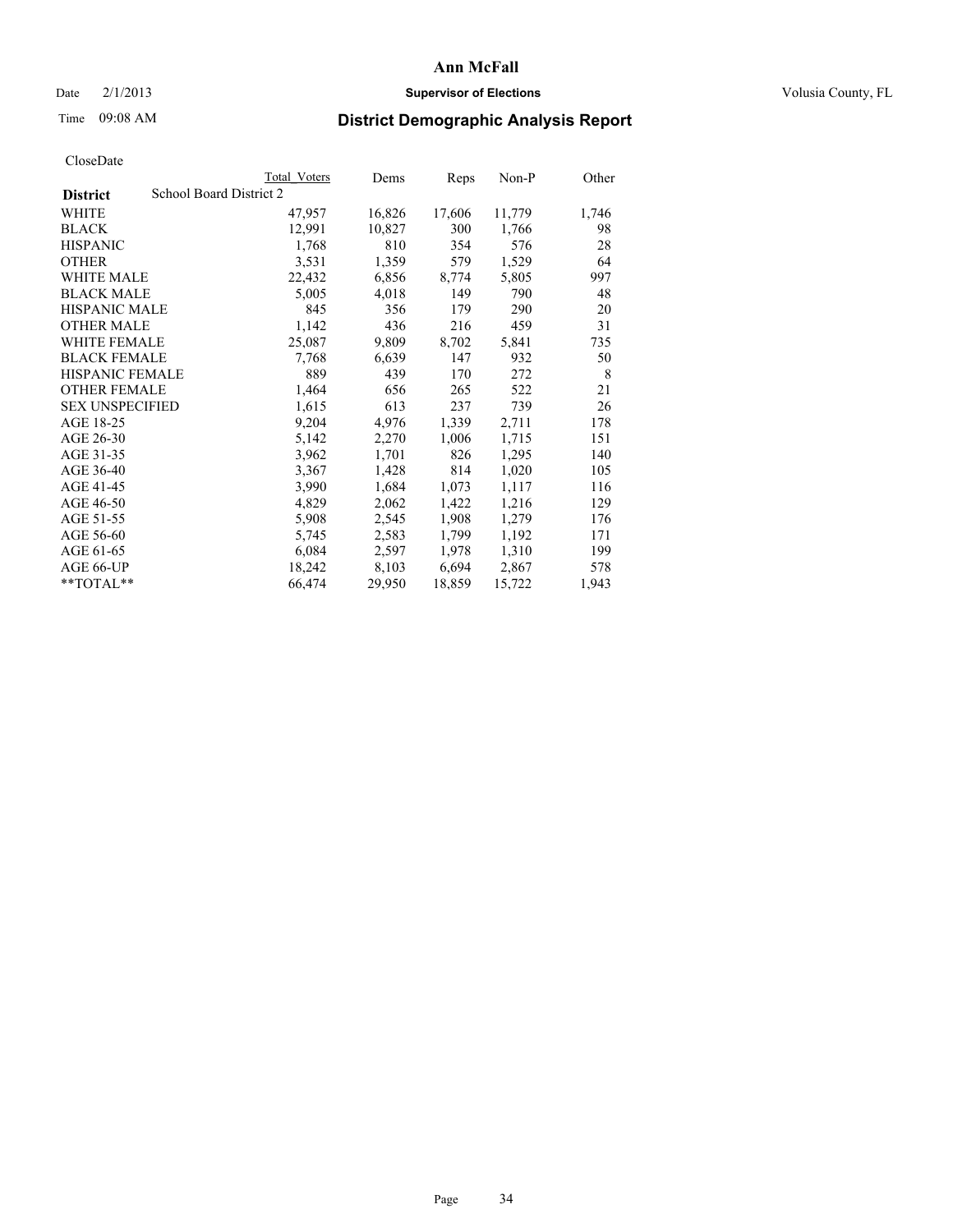### Date  $2/1/2013$  **Supervisor of Elections** Volusia County, FL

### Time 09:08 AM **District Demographic Analysis Report**

|                        |                         | Total Voters | Dems   | <b>Reps</b> | $Non-P$ | Other |
|------------------------|-------------------------|--------------|--------|-------------|---------|-------|
| <b>District</b>        | School Board District 3 |              |        |             |         |       |
| WHITE                  |                         | 66,613       | 22,107 | 26,421      | 16,079  | 2,006 |
| <b>BLACK</b>           |                         | 2,048        | 1,669  | 76          | 280     | 23    |
| <b>HISPANIC</b>        |                         | 1,135        | 431    | 299         | 379     | 26    |
| <b>OTHER</b>           |                         | 2,705        | 753    | 627         | 1,252   | 73    |
| <b>WHITE MALE</b>      |                         | 30,801       | 8,954  | 12,937      | 7,840   | 1,070 |
| <b>BLACK MALE</b>      |                         | 907          | 699    | 41          | 151     | 16    |
| <b>HISPANIC MALE</b>   |                         | 517          | 186    | 128         | 188     | 15    |
| <b>OTHER MALE</b>      |                         | 931          | 265    | 253         | 380     | 33    |
| <b>WHITE FEMALE</b>    |                         | 35,267       | 12,992 | 13,283      | 8,072   | 920   |
| <b>BLACK FEMALE</b>    |                         | 1,122        | 954    | 34          | 127     | 7     |
| <b>HISPANIC FEMALE</b> |                         | 605          | 241    | 167         | 186     | 11    |
| <b>OTHER FEMALE</b>    |                         | 1,083        | 378    | 273         | 400     | 32    |
| <b>SEX UNSPECIFIED</b> |                         | 1,268        | 291    | 307         | 646     | 24    |
| AGE 18-25              |                         | 5,716        | 1,682  | 1,557       | 2,312   | 165   |
| AGE 26-30              |                         | 3,878        | 1,225  | 1,075       | 1,460   | 118   |
| AGE 31-35              |                         | 3,837        | 1,146  | 1,135       | 1,429   | 127   |
| AGE 36-40              |                         | 3,826        | 1,169  | 1,275       | 1,249   | 133   |
| AGE 41-45              |                         | 4,815        | 1,474  | 1,817       | 1,408   | 116   |
| AGE 46-50              |                         | 5,586        | 1,739  | 2,246       | 1,461   | 140   |
| AGE 51-55              |                         | 6,756        | 2,227  | 2,780       | 1,574   | 175   |
| AGE 56-60              |                         | 7,321        | 2,720  | 2,852       | 1,550   | 199   |
| AGE 61-65              |                         | 7,529        | 2,840  | 2,865       | 1,592   | 232   |
| AGE 66-UP              |                         | 23,308       | 8,762  | 9,838       | 3,982   | 726   |
| $*$ TOTAL $*$          |                         | 72,572       | 24,984 | 27,440      | 18,017  | 2,131 |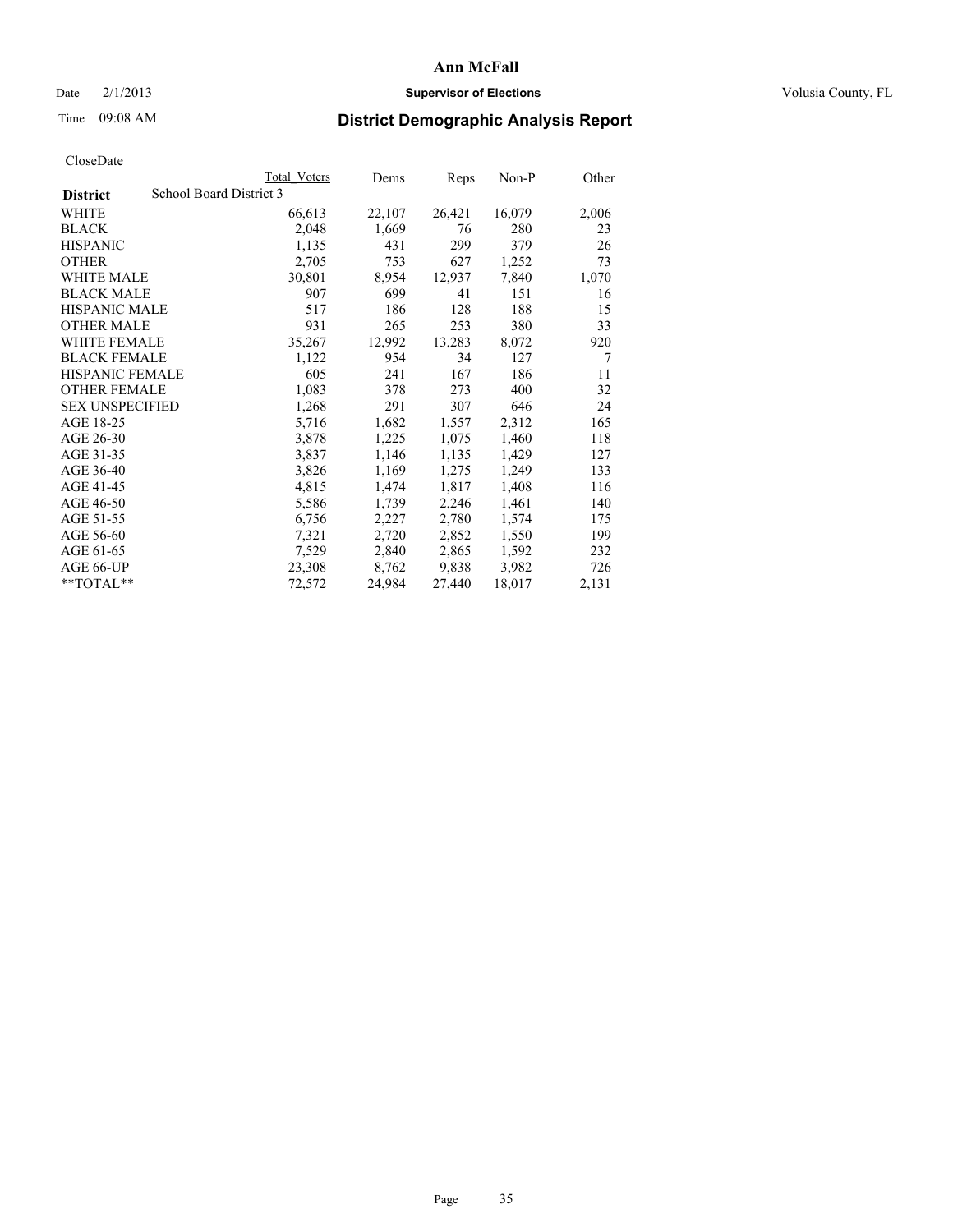### Date  $2/1/2013$  **Supervisor of Elections** Volusia County, FL

# Time 09:08 AM **District Demographic Analysis Report**

|                        |                         | <b>Total Voters</b> | Dems   | Reps   | Non-P  | Other |
|------------------------|-------------------------|---------------------|--------|--------|--------|-------|
| <b>District</b>        | School Board District 4 |                     |        |        |        |       |
| WHITE                  |                         | 56,985              | 19,221 | 22,807 | 12,975 | 1,982 |
| <b>BLACK</b>           |                         | 4,942               | 4,040  | 175    | 664    | 63    |
| <b>HISPANIC</b>        |                         | 1,640               | 703    | 354    | 552    | 31    |
| <b>OTHER</b>           |                         | 3,341               | 1,059  | 799    | 1,406  | 77    |
| <b>WHITE MALE</b>      |                         | 26,078              | 7,688  | 10,997 | 6,330  | 1,063 |
| <b>BLACK MALE</b>      |                         | 1,972               | 1,511  | 96     | 325    | 40    |
| <b>HISPANIC MALE</b>   |                         | 709                 | 275    | 168    | 245    | 21    |
| <b>OTHER MALE</b>      |                         | 1,177               | 361    | 321    | 456    | 39    |
| WHITE FEMALE           |                         | 30,483              | 11,420 | 11,658 | 6,501  | 904   |
| <b>BLACK FEMALE</b>    |                         | 2,913               | 2,482  | 79     | 329    | 23    |
| <b>HISPANIC FEMALE</b> |                         | 913                 | 422    | 179    | 302    | 10    |
| <b>OTHER FEMALE</b>    |                         | 1,374               | 520    | 363    | 461    | 30    |
| <b>SEX UNSPECIFIED</b> |                         | 1,289               | 344    | 274    | 648    | 23    |
| AGE 18-25              |                         | 6,089               | 2,170  | 1,585  | 2,179  | 155   |
| AGE 26-30              |                         | 3,979               | 1,402  | 1,049  | 1,401  | 127   |
| AGE 31-35              |                         | 3,540               | 1,283  | 952    | 1,179  | 126   |
| AGE 36-40              |                         | 3,556               | 1,209  | 1,125  | 1,077  | 145   |
| AGE 41-45              |                         | 4,460               | 1,468  | 1,623  | 1,214  | 155   |
| AGE 46-50              |                         | 5,541               | 1,890  | 2,133  | 1,340  | 178   |
| AGE 51-55              |                         | 6,356               | 2,275  | 2,449  | 1,426  | 206   |
| AGE 56-60              |                         | 6,589               | 2,611  | 2,475  | 1,307  | 196   |
| AGE 61-65              |                         | 6,678               | 2,653  | 2,413  | 1,374  | 238   |
| AGE 66-UP              |                         | 20,230              | 8,113  | 8,347  | 3,139  | 631   |
| $*$ $TOTAI.**$         |                         | 67,019              | 25,074 | 24,151 | 15,637 | 2,157 |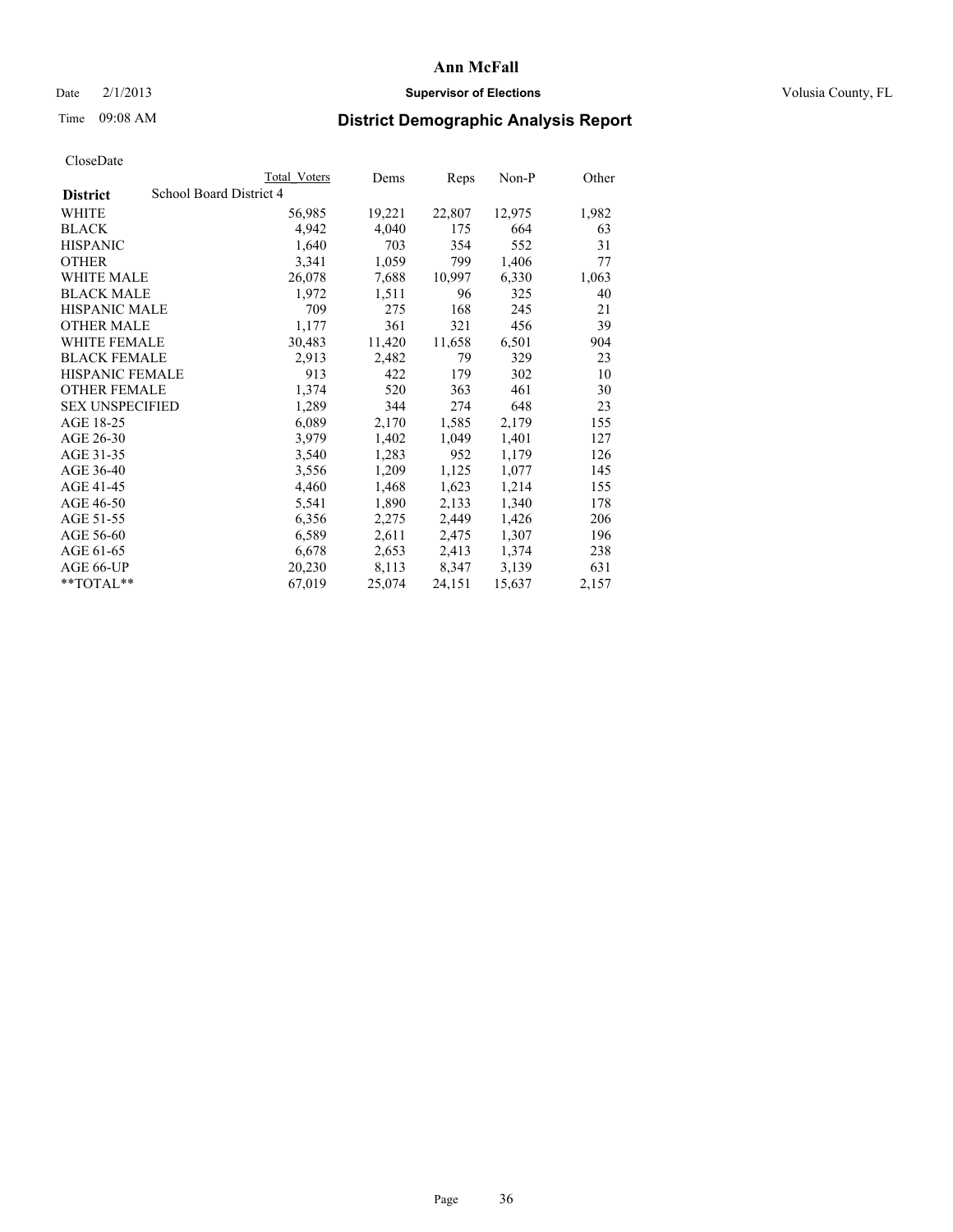### Date  $2/1/2013$  **Supervisor of Elections Supervisor of Elections** Volusia County, FL

# Time 09:08 AM **District Demographic Analysis Report**

|                                            | <b>Total Voters</b> | Dems   | <b>Reps</b> | Non-P  | Other |
|--------------------------------------------|---------------------|--------|-------------|--------|-------|
| School Board District 5<br><b>District</b> |                     |        |             |        |       |
| WHITE                                      | 40,549              | 12,708 | 16,022      | 9,990  | 1,829 |
| <b>BLACK</b>                               | 5,294               | 4,095  | 236         | 863    | 100   |
| <b>HISPANIC</b>                            | 13,771              | 6,879  | 2,113       | 4,509  | 270   |
| <b>OTHER</b>                               | 3,469               | 1,153  | 659         | 1,580  | 77    |
| WHITE MALE                                 | 18,971              | 5,233  | 7,866       | 4,882  | 990   |
| <b>BLACK MALE</b>                          | 2,341               | 1,703  | 142         | 432    | 64    |
| <b>HISPANIC MALE</b>                       | 6,465               | 3,098  | 1,054       | 2,160  | 153   |
| <b>OTHER MALE</b>                          | 1,173               | 417    | 260         | 461    | 35    |
| <b>WHITE FEMALE</b>                        | 21,263              | 7,384  | 8,043       | 5,006  | 830   |
| <b>BLACK FEMALE</b>                        | 2,891               | 2,345  | 94          | 416    | 36    |
| <b>HISPANIC FEMALE</b>                     | 7,155               | 3,704  | 1,048       | 2,290  | 113   |
| <b>OTHER FEMALE</b>                        | 1,366               | 554    | 262         | 519    | 31    |
| <b>SEX UNSPECIFIED</b>                     | 1,458               | 397    | 261         | 776    | 24    |
| AGE 18-25                                  | 7,703               | 2,676  | 1,660       | 3,072  | 295   |
| AGE 26-30                                  | 4,752               | 1,651  | 1,040       | 1,871  | 190   |
| AGE 31-35                                  | 5,093               | 1,861  | 1,188       | 1,816  | 228   |
| AGE 36-40                                  | 5,162               | 1,904  | 1,421       | 1,622  | 215   |
| AGE 41-45                                  | 5,458               | 1,948  | 1,770       | 1,539  | 201   |
| AGE 46-50                                  | 6,335               | 2,348  | 2,125       | 1,633  | 229   |
| AGE 51-55                                  | 6,353               | 2,441  | 2,253       | 1,452  | 207   |
| AGE 56-60                                  | 5,592               | 2,325  | 1,906       | 1,164  | 197   |
| AGE 61-65                                  | 5,002               | 2,149  | 1,666       | 1,008  | 179   |
| AGE 66-UP                                  | 11,800              | 5,609  | 4,024       | 1,827  | 340   |
| $*$ $TOTAL**$                              | 63,250              | 24,912 | 19,053      | 17,004 | 2,281 |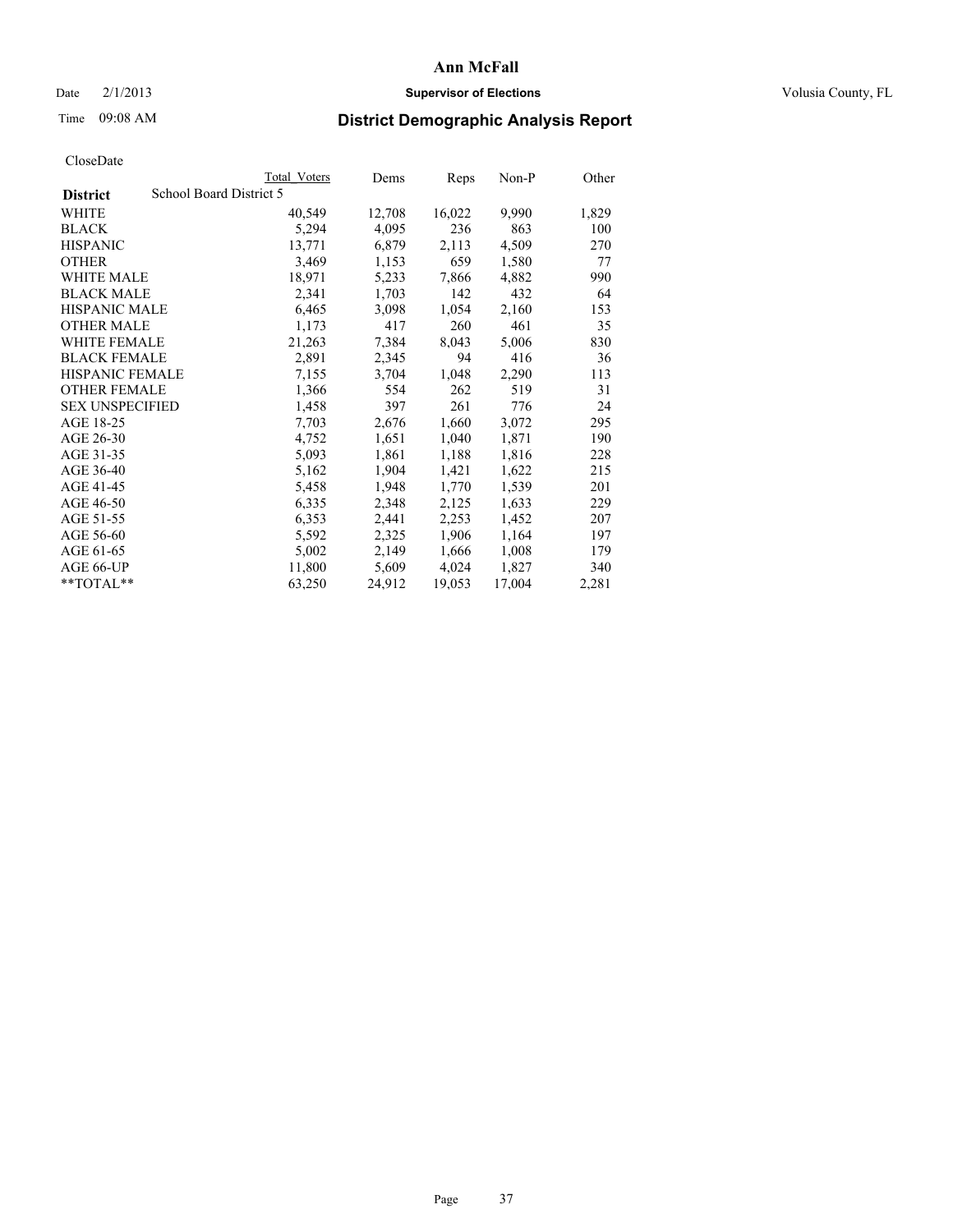### Date  $2/1/2013$  **Supervisor of Elections Supervisor of Elections** Volusia County, FL

# Time 09:08 AM **District Demographic Analysis Report**

|                        | Total Voters          | Dems   | Reps   | Non-P  | Other |
|------------------------|-----------------------|--------|--------|--------|-------|
| <b>District</b>        | Florida Senate Seat 6 |        |        |        |       |
| WHITE                  | 58,459                | 20,086 | 22,942 | 13,428 | 2,003 |
| <b>BLACK</b>           | 11,853                | 9,879  | 309    | 1,555  | 110   |
| <b>HISPANIC</b>        | 1,721                 | 781    | 372    | 535    | 33    |
| <b>OTHER</b>           | 4,072                 | 1,446  | 829    | 1,718  | 79    |
| WHITE MALE             | 26,891                | 8,102  | 11,133 | 6,565  | 1,091 |
| <b>BLACK MALE</b>      | 4,596                 | 3,662  | 156    | 720    | 58    |
| <b>HISPANIC MALE</b>   | 755                   | 298    | 175    | 257    | 25    |
| <b>OTHER MALE</b>      | 1,364                 | 482    | 332    | 508    | 42    |
| WHITE FEMALE           | 31,124                | 11,856 | 11,651 | 6,720  | 897   |
| <b>BLACK FEMALE</b>    | 7,061                 | 6,062  | 152    | 795    | 52    |
| <b>HISPANIC FEMALE</b> | 949                   | 478    | 189    | 274    | 8     |
| <b>OTHER FEMALE</b>    | 1,678                 | 703    | 387    | 558    | 30    |
| <b>SEX UNSPECIFIED</b> | 1,687                 | 549    | 277    | 839    | 22    |
| AGE 18-25              | 9,402                 | 4,759  | 1,631  | 2,838  | 174   |
| AGE 26-30              | 5,035                 | 2,115  | 1,117  | 1,661  | 142   |
| AGE 31-35              | 4,104                 | 1,687  | 982    | 1,296  | 139   |
| AGE 36-40              | 4,028                 | 1,572  | 1,135  | 1,183  | 138   |
| AGE 41-45              | 4,901                 | 1,815  | 1,626  | 1,304  | 156   |
| AGE 46-50              | 6,100                 | 2,360  | 2,110  | 1,439  | 191   |
| AGE 51-55              | 6,990                 | 2,790  | 2,487  | 1,496  | 217   |
| AGE 56-60              | 7,135                 | 3,035  | 2,486  | 1,408  | 206   |
| AGE 61-65              | 7,167                 | 3,041  | 2,436  | 1,451  | 239   |
| AGE 66-UP              | 21,422                | 9,117  | 8,458  | 3,217  | 630   |
| **TOTAL**              | 76,285                | 32,291 | 24,468 | 17,294 | 2,232 |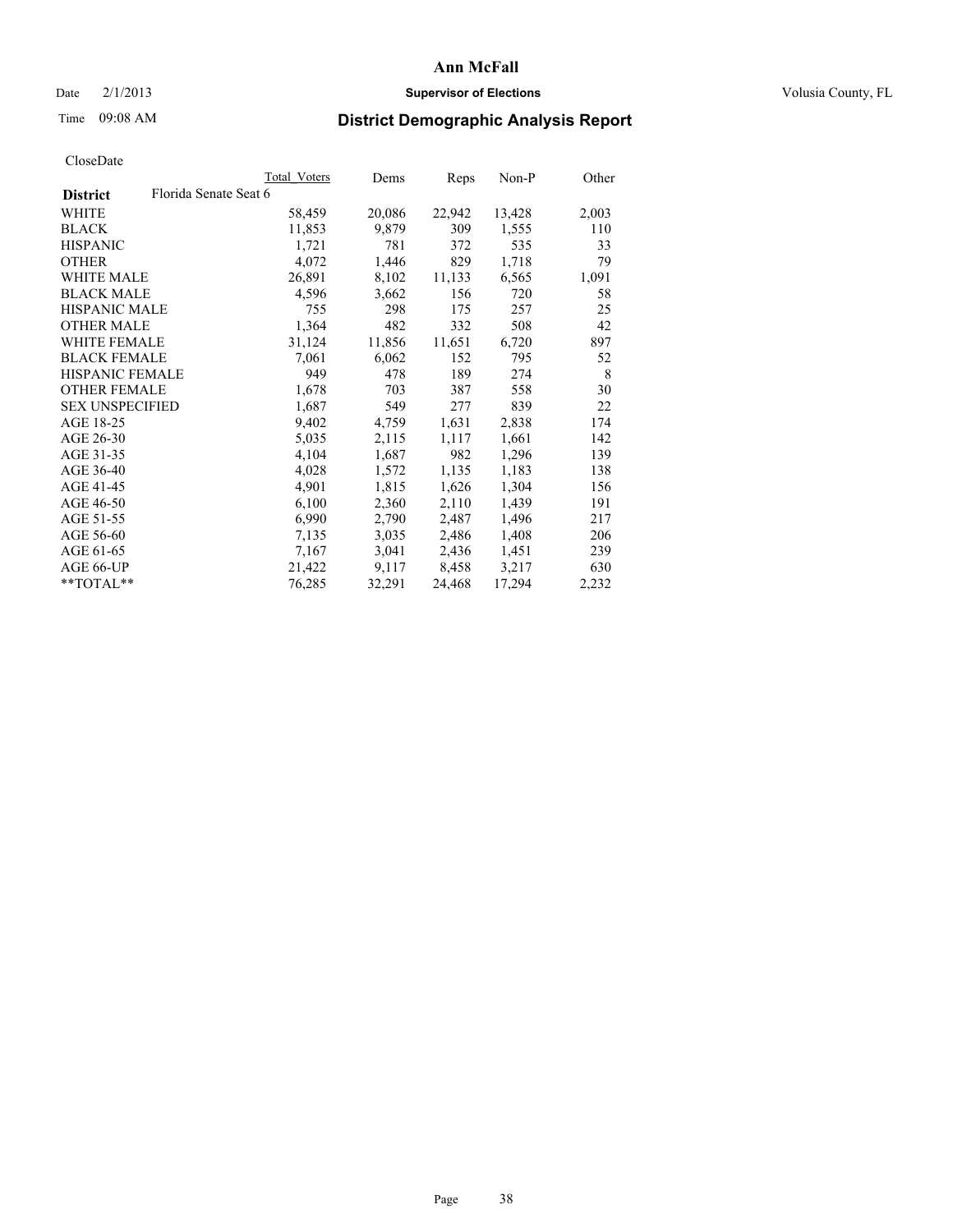### Date  $2/1/2013$  **Supervisor of Elections Supervisor of Elections** Volusia County, FL

# Time 09:08 AM **District Demographic Analysis Report**

|                        |                       | Total Voters | Dems   | <b>Reps</b> | Non-P  | Other |
|------------------------|-----------------------|--------------|--------|-------------|--------|-------|
| <b>District</b>        | Florida Senate Seat 8 |              |        |             |        |       |
| WHITE                  |                       | 184,621      | 61,217 | 72,887      | 43,628 | 6,889 |
| <b>BLACK</b>           |                       | 16,538       | 13,343 | 560         | 2,429  | 206   |
| <b>HISPANIC</b>        |                       | 16,547       | 7,872  | 2,799       | 5,548  | 328   |
| <b>OTHER</b>           |                       | 10,452       | 3,320  | 2,193       | 4,679  | 260   |
| <b>WHITE MALE</b>      |                       | 85,239       | 24,741 | 35,539      | 21,220 | 3,739 |
| <b>BLACK MALE</b>      |                       | 6,767        | 5,191  | 303         | 1,147  | 126   |
| <b>HISPANIC MALE</b>   |                       | 7,662        | 3,502  | 1,356       | 2,616  | 188   |
| <b>OTHER MALE</b>      |                       | 3,514        | 1,147  | 845         | 1,410  | 112   |
| WHITE FEMALE           |                       | 97,891       | 36,025 | 36,824      | 21,938 | 3,104 |
| <b>BLACK FEMALE</b>    |                       | 9,567        | 7,998  | 249         | 1,241  | 79    |
| <b>HISPANIC FEMALE</b> |                       | 8,702        | 4,284  | 1,422       | 2,862  | 134   |
| <b>OTHER FEMALE</b>    |                       | 4,174        | 1,596  | 916         | 1,559  | 103   |
| <b>SEX UNSPECIFIED</b> |                       | 4,642        | 1,268  | 985         | 2,291  | 98    |
| AGE 18-25              |                       | 23,058       | 7,987  | 5,549       | 8,736  | 786   |
| AGE 26-30              |                       | 14,955       | 5,187  | 3,678       | 5,561  | 529   |
| AGE 31-35              |                       | 14,513       | 5,069  | 3,798       | 5,074  | 572   |
| AGE 36-40              |                       | 13,817       | 4,779  | 4,184       | 4,278  | 576   |
| AGE 41-45              |                       | 16,238       | 5,523  | 5,594       | 4,605  | 516   |
| AGE 46-50              |                       | 18,797       | 6,550  | 6,932       | 4,752  | 563   |
| AGE 51-55              |                       | 21,450       | 7,860  | 8,144       | 4,789  | 657   |
| AGE 56-60              |                       | 21,342       | 8,515  | 7,778       | 4,351  | 698   |
| AGE 61-65              |                       | 21,454       | 8,565  | 7,777       | 4,348  | 764   |
| AGE 66-UP              |                       | 62,993       | 25,916 | 25,079      | 9,959  | 2,039 |
| $*$ TOTAL $*$          |                       | 228,618      | 85,952 | 78,513      | 56,453 | 7,700 |
|                        |                       |              |        |             |        |       |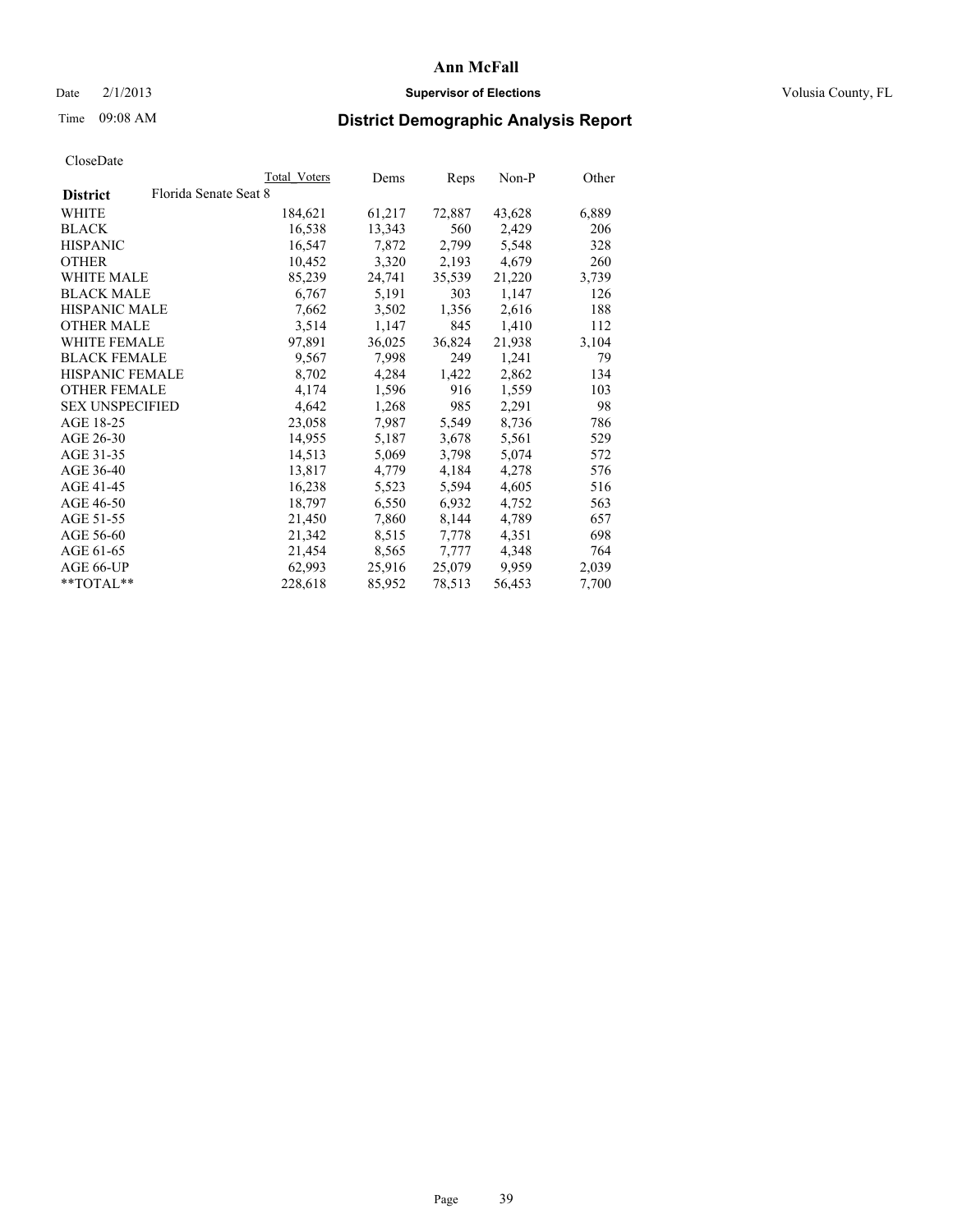### Date  $2/1/2013$  **Supervisor of Elections Supervisor of Elections** Volusia County, FL

# Time 09:08 AM **District Demographic Analysis Report**

|                        |                        | Total Voters | Dems   | <b>Reps</b> | Non-P | Other |
|------------------------|------------------------|--------------|--------|-------------|-------|-------|
| <b>District</b>        | Florida Senate Seat 10 |              |        |             |       |       |
| <b>WHITE</b>           |                        | 23,994       | 6,813  | 10,734      | 5,451 | 996   |
| <b>BLACK</b>           |                        | 1,814        | 1,409  | 98          | 276   | 31    |
| <b>HISPANIC</b>        |                        | 4,424        | 2,121  | 756         | 1,447 | 100   |
| <b>OTHER</b>           |                        | 1,678        | 517    | 408         | 718   | 35    |
| WHITE MALE             |                        | 11,306       | 2,762  | 5,305       | 2,715 | 524   |
| <b>BLACK MALE</b>      |                        | 816          | 596    | 47          | 153   | 20    |
| <b>HISPANIC MALE</b>   |                        | 2,056        | 934    | 383         | 693   | 46    |
| <b>OTHER MALE</b>      |                        | 581          | 183    | 153         | 230   | 15    |
| WHITE FEMALE           |                        | 12,482       | 3,997  | 5,342       | 2,678 | 465   |
| <b>BLACK FEMALE</b>    |                        | 979          | 797    | 51          | 120   | 11    |
| HISPANIC FEMALE        |                        | 2,305        | 1,154  | 369         | 728   | 54    |
| <b>OTHER FEMALE</b>    |                        | 677          | 252    | 170         | 241   | 14    |
| <b>SEX UNSPECIFIED</b> |                        | 708          | 185    | 176         | 334   | 13    |
| AGE 18-25              |                        | 3,226        | 992    | 859         | 1,259 | 116   |
| AGE 26-30              |                        | 2,071        | 629    | 604         | 758   | 80    |
| AGE 31-35              |                        | 2,142        | 669    | 660         | 710   | 103   |
| AGE 36-40              |                        | 2,253        | 711    | 731         | 723   | 88    |
| AGE 41-45              |                        | 2,608        | 820    | 980         | 708   | 100   |
| AGE 46-50              |                        | 3,072        | 956    | 1,232       | 756   | 128   |
| AGE 51-55              |                        | 3,243        | 1,049  | 1,384       | 699   | 111   |
| AGE 56-60              |                        | 3,004        | 1,090  | 1,207       | 616   | 91    |
| AGE 61-65              |                        | 2,924        | 1,080  | 1,210       | 543   | 91    |
| AGE 66-UP              |                        | 7,444        | 2,899  | 3,141       | 1,149 | 255   |
| **TOTAL**              |                        | 31,987       | 10,895 | 12,008      | 7,921 | 1,163 |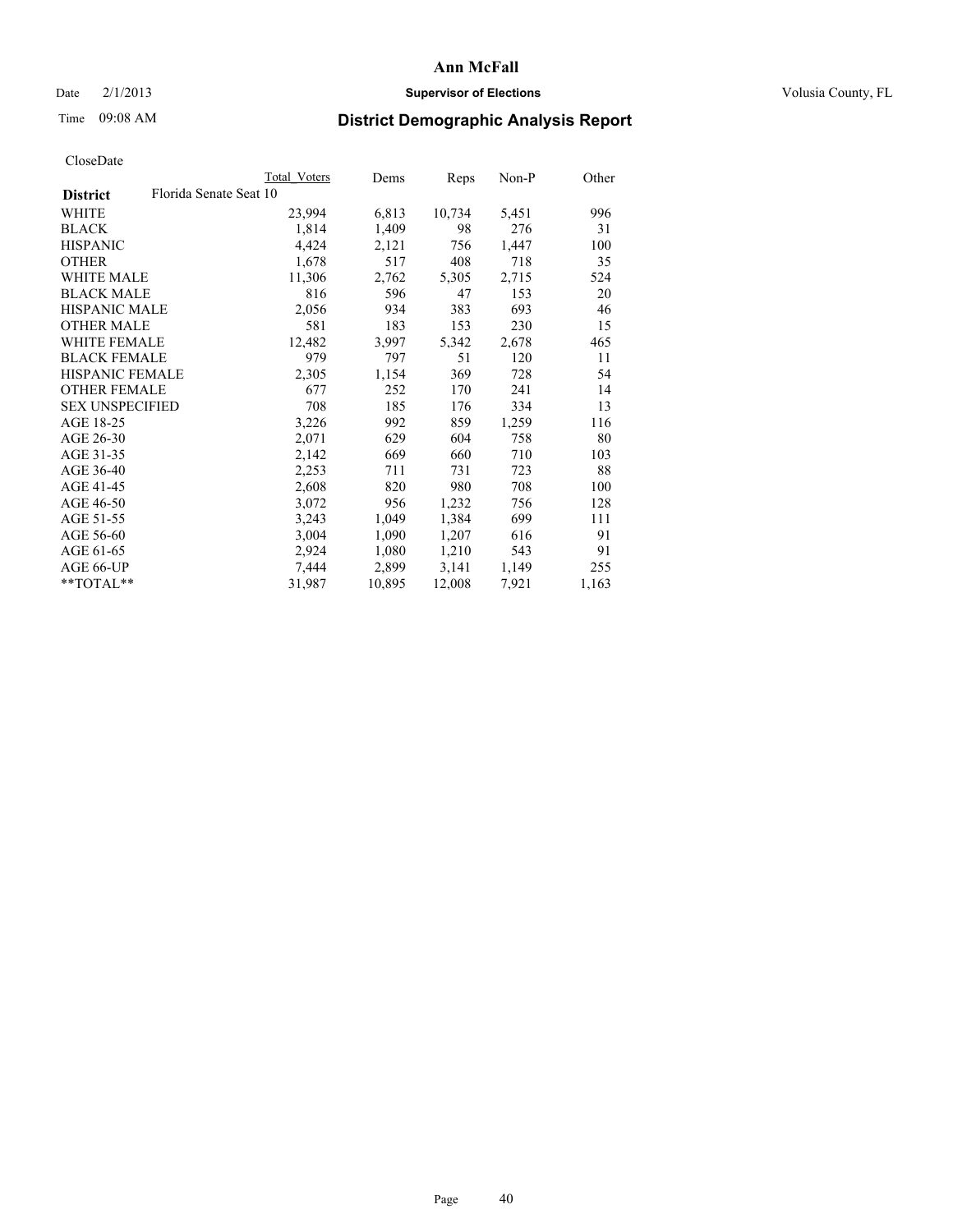## Date  $2/1/2013$  **Supervisor of Elections** Volusia County, FL

# Time 09:08 AM **District Demographic Analysis Report**

|                                         | Total Voters | Dems  | Reps  | Non-P | Other          |
|-----------------------------------------|--------------|-------|-------|-------|----------------|
| Daytona Beach Zone 1<br><b>District</b> |              |       |       |       |                |
| WHITE                                   | 4,734        | 1,779 | 1,613 | 1,167 | 175            |
| <b>BLACK</b>                            | 1,199        | 972   | 30    | 186   | 11             |
| <b>HISPANIC</b>                         | 192          | 80    | 44    | 65    | 3              |
| <b>OTHER</b>                            | 389          | 149   | 72    | 157   | 11             |
| <b>WHITE MALE</b>                       | 2,201        | 722   | 799   | 580   | 100            |
| <b>BLACK MALE</b>                       | 494          | 379   | 19    | 87    | 9              |
| <b>HISPANIC MALE</b>                    | 90           | 33    | 23    | 32    | 2              |
| <b>OTHER MALE</b>                       | 146          | 53    | 32    | 56    | 5              |
| <b>WHITE FEMALE</b>                     | 2,495        | 1,043 | 805   | 573   | 74             |
| <b>BLACK FEMALE</b>                     | 696          | 586   | 11    | 97    | 2              |
| HISPANIC FEMALE                         | 96           | 45    | 20    | 30    | 1              |
| <b>OTHER FEMALE</b>                     | 158          | 78    | 30    | 47    | 3              |
| <b>SEX UNSPECIFIED</b>                  | 138          | 41    | 20    | 73    | $\overline{4}$ |
| AGE 18-25                               | 889          | 462   | 128   | 286   | 13             |
| AGE 26-30                               | 511          | 233   | 85    | 179   | 14             |
| AGE 31-35                               | 391          | 160   | 78    | 133   | 20             |
| AGE 36-40                               | 317          | 130   | 77    | 97    | 13             |
| AGE 41-45                               | 408          | 178   | 102   | 114   | 14             |
| AGE 46-50                               | 461          | 194   | 144   | 107   | 16             |
| AGE 51-55                               | 564          | 233   | 187   | 123   | 21             |
| AGE 56-60                               | 583          | 266   | 160   | 139   | 18             |
| AGE 61-65                               | 611          | 274   | 189   | 134   | 14             |
| AGE 66-UP                               | 1,803        | 865   | 609   | 272   | 57             |
| **TOTAL**                               | 6,538        | 2,995 | 1,759 | 1,584 | 200            |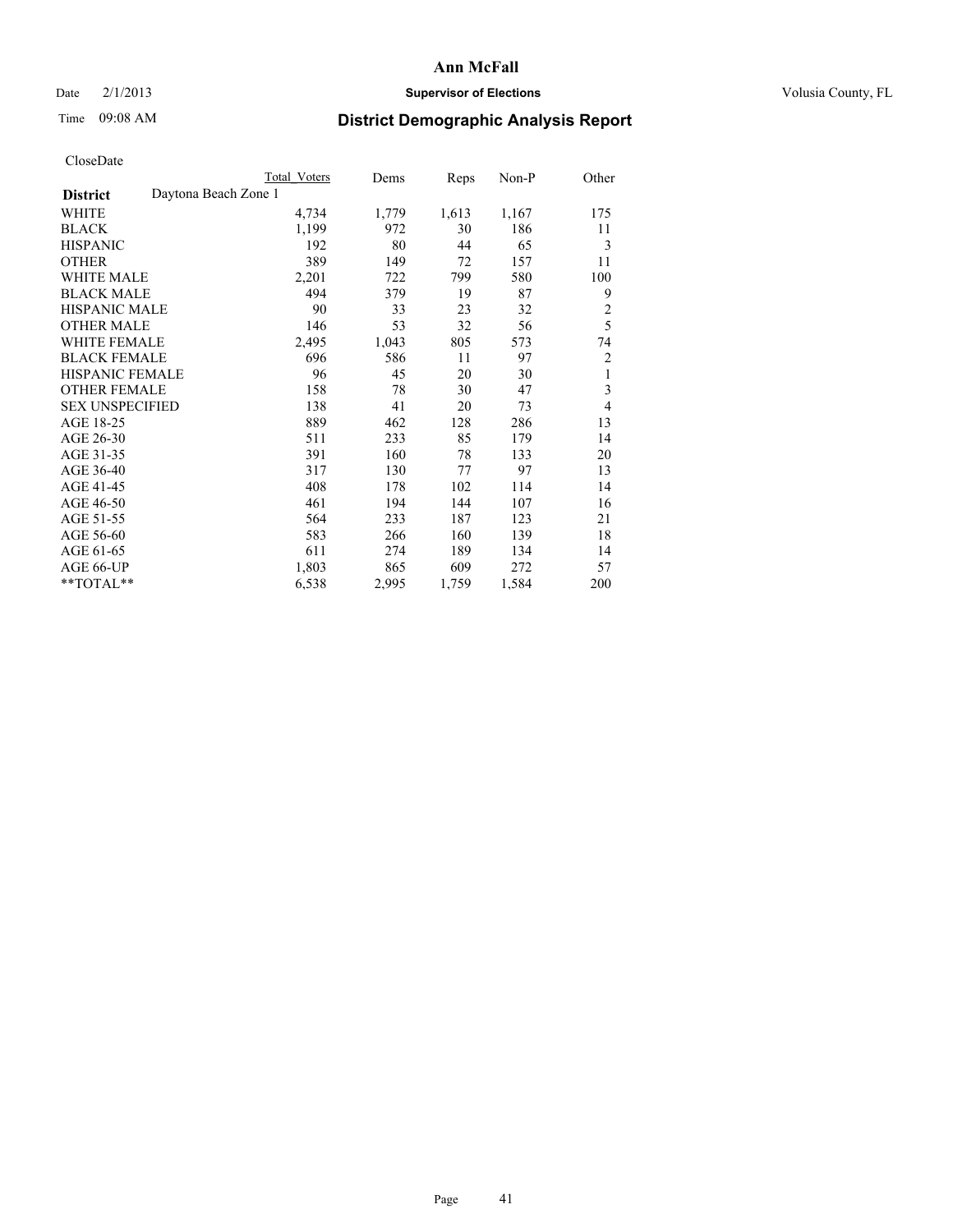## Date  $2/1/2013$  **Supervisor of Elections** Volusia County, FL

# Time 09:08 AM **District Demographic Analysis Report**

|                                         | Total Voters | Dems  | <b>Reps</b> | Non-P | Other          |
|-----------------------------------------|--------------|-------|-------------|-------|----------------|
| Daytona Beach Zone 2<br><b>District</b> |              |       |             |       |                |
| WHITE                                   | 4,261        | 1,659 | 1,457       | 991   | 154            |
| <b>BLACK</b>                            | 1,475        | 1,239 | 35          | 191   | 10             |
| <b>HISPANIC</b>                         | 154          | 72    | 30          | 48    | 4              |
| <b>OTHER</b>                            | 326          | 136   | 54          | 133   | 3              |
| <b>WHITE MALE</b>                       | 2,051        | 723   | 744         | 487   | 97             |
| <b>BLACK MALE</b>                       | 585          | 469   | 15          | 97    | 4              |
| HISPANIC MALE                           | 79           | 34    | 13          | 28    | 4              |
| <b>OTHER MALE</b>                       | 104          | 43    | 19          | 40    | $\overline{2}$ |
| WHITE FEMALE                            | 2,171        | 916   | 702         | 496   | 57             |
| <b>BLACK FEMALE</b>                     | 876          | 758   | 20          | 92    | 6              |
| HISPANIC FEMALE                         | 73           | 36    | 17          | 20    | $\mathbf{0}$   |
| <b>OTHER FEMALE</b>                     | 152          | 72    | 31          | 48    | 1              |
| <b>SEX UNSPECIFIED</b>                  | 125          | 55    | 15          | 55    | $\theta$       |
| AGE 18-25                               | 670          | 365   | 99          | 189   | 17             |
| AGE 26-30                               | 455          | 220   | 83          | 140   | 12             |
| AGE 31-35                               | 353          | 168   | 66          | 108   | 11             |
| AGE 36-40                               | 335          | 169   | 59          | 99    | 8              |
| AGE 41-45                               | 387          | 169   | 98          | 109   | 11             |
| AGE 46-50                               | 510          | 246   | 126         | 123   | 15             |
| AGE 51-55                               | 665          | 319   | 193         | 133   | 20             |
| AGE 56-60                               | 602          | 304   | 150         | 131   | 17             |
| AGE 61-65                               | 572          | 294   | 145         | 114   | 19             |
| AGE 66-UP                               | 1,687        | 864   | 557         | 223   | 43             |
| **TOTAL**                               | 6,236        | 3,118 | 1,576       | 1,369 | 173            |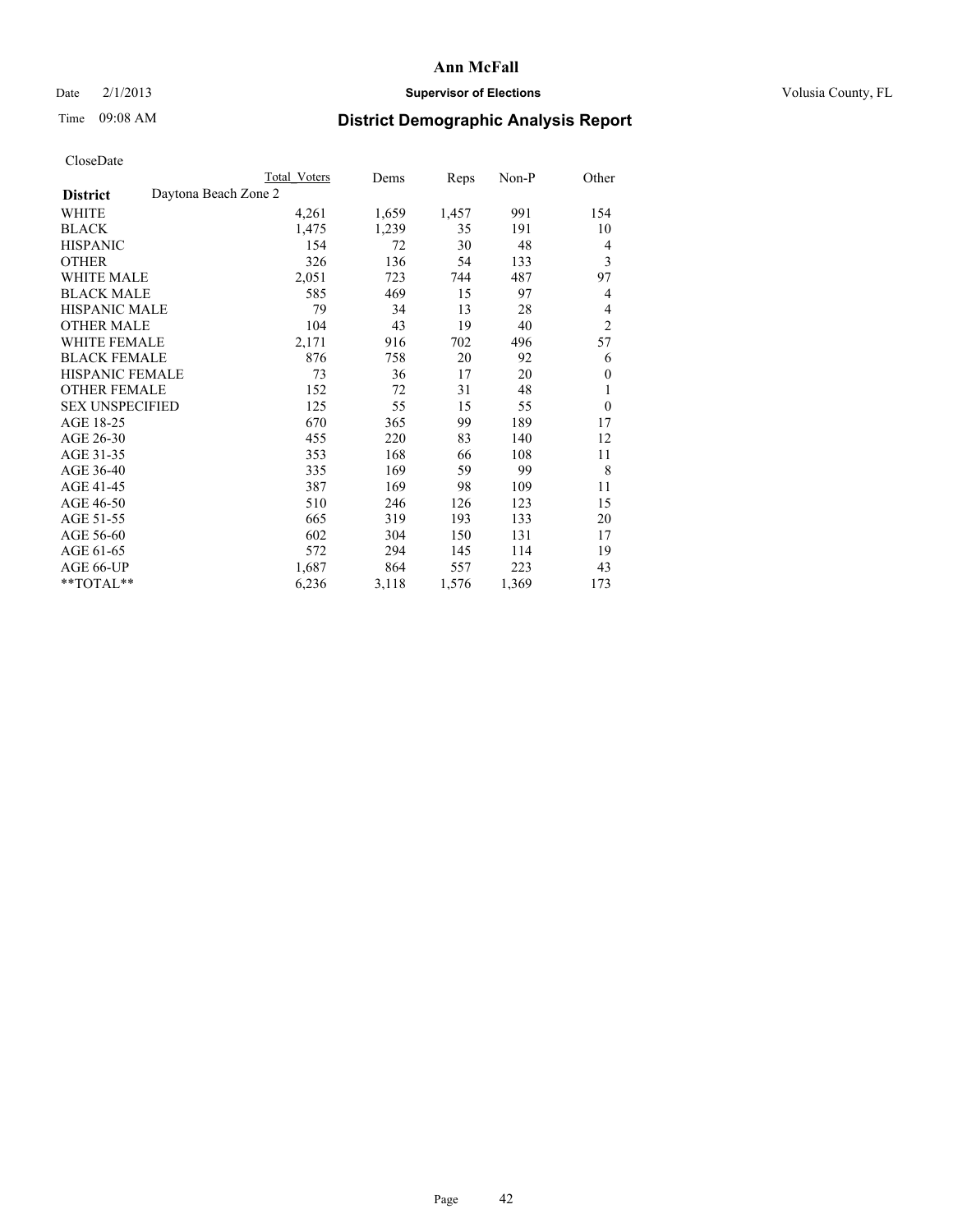### Date  $2/1/2013$  **Supervisor of Elections Supervisor of Elections** Volusia County, FL

# Time 09:08 AM **District Demographic Analysis Report**

|                                         | <b>Total Voters</b> | Dems  | Reps  | Non-P | Other          |
|-----------------------------------------|---------------------|-------|-------|-------|----------------|
| Daytona Beach Zone 3<br><b>District</b> |                     |       |       |       |                |
| WHITE                                   | 3,761               | 1,473 | 1,094 | 1,045 | 149            |
| <b>BLACK</b>                            | 2,274               | 1,921 | 36    | 303   | 14             |
| <b>HISPANIC</b>                         | 184                 | 103   | 28    | 50    | 3              |
| <b>OTHER</b>                            | 515                 | 213   | 41    | 253   | 8              |
| <b>WHITE MALE</b>                       | 1,901               | 661   | 591   | 547   | 102            |
| <b>BLACK MALE</b>                       | 642                 | 545   | 15    | 77    | 5              |
| HISPANIC MALE                           | 103                 | 53    | 16    | 31    | 3              |
| <b>OTHER MALE</b>                       | 120                 | 53    | 17    | 48    | $\overline{2}$ |
| <b>WHITE FEMALE</b>                     | 1,821               | 798   | 493   | 483   | 47             |
| <b>BLACK FEMALE</b>                     | 1,573               | 1,335 | 21    | 208   | 9              |
| <b>HISPANIC FEMALE</b>                  | 78                  | 48    | 12    | 18    | $\mathbf{0}$   |
| <b>OTHER FEMALE</b>                     | 214                 | 111   | 14    | 85    | $\overline{4}$ |
| <b>SEX UNSPECIFIED</b>                  | 282                 | 106   | 20    | 154   | $\overline{2}$ |
| AGE 18-25                               | 2,053               | 1,496 | 87    | 453   | 17             |
| AGE 26-30                               | 540                 | 274   | 69    | 183   | 14             |
| AGE 31-35                               | 333                 | 153   | 50    | 119   | 11             |
| AGE 36-40                               | 279                 | 120   | 45    | 106   | 8              |
| AGE 41-45                               | 318                 | 134   | 67    | 109   | 8              |
| AGE 46-50                               | 391                 | 180   | 90    | 113   | 8              |
| AGE 51-55                               | 508                 | 232   | 123   | 133   | 20             |
| AGE 56-60                               | 562                 | 276   | 152   | 117   | 17             |
| AGE 61-65                               | 535                 | 245   | 156   | 115   | 19             |
| AGE 66-UP                               | 1,257               | 626   | 362   | 215   | 54             |
| **TOTAL**                               | 6,776               | 3,736 | 1,201 | 1,663 | 176            |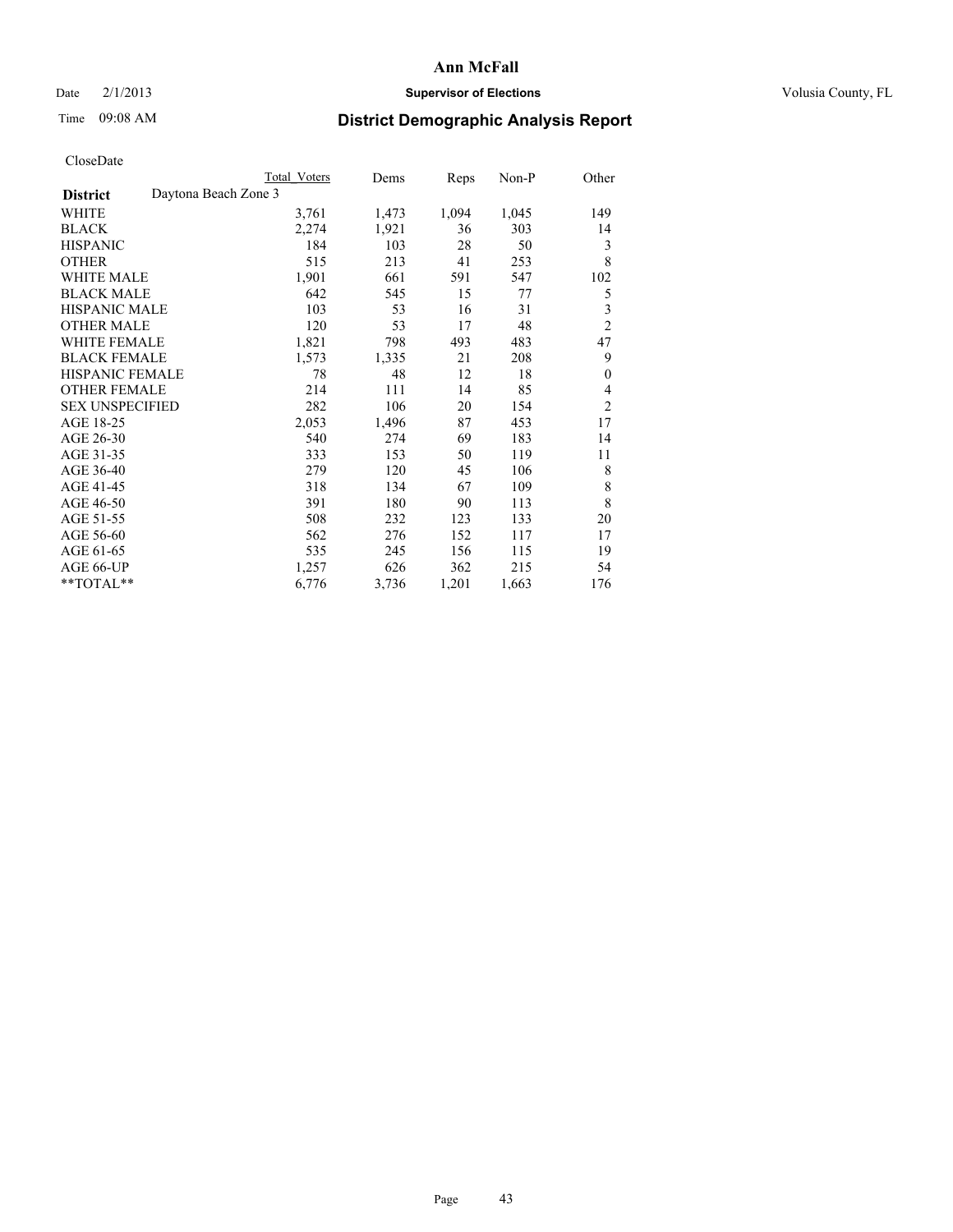## Date  $2/1/2013$  **Supervisor of Elections** Volusia County, FL

# Time 09:08 AM **District Demographic Analysis Report**

|                                         | Total Voters | Dems  | Reps  | $Non-P$ | Other                   |
|-----------------------------------------|--------------|-------|-------|---------|-------------------------|
| Daytona Beach Zone 4<br><b>District</b> |              |       |       |         |                         |
| WHITE                                   | 6,046        | 1,814 | 2,708 | 1,317   | 207                     |
| <b>BLACK</b>                            | 985          | 784   | 28    | 161     | 12                      |
| <b>HISPANIC</b>                         | 231          | 105   | 45    | 77      | $\overline{4}$          |
| <b>OTHER</b>                            | 414          | 117   | 106   | 185     | 6                       |
| <b>WHITE MALE</b>                       | 2,837        | 726   | 1,340 | 646     | 125                     |
| <b>BLACK MALE</b>                       | 395          | 297   | 21    | 71      | 6                       |
| <b>HISPANIC MALE</b>                    | 93           | 36    | 23    | 31      | 3                       |
| <b>OTHER MALE</b>                       | 143          | 37    | 41    | 65      | $\mathbf{0}$            |
| <b>WHITE FEMALE</b>                     | 3,165        | 1,071 | 1,355 | 659     | 80                      |
| <b>BLACK FEMALE</b>                     | 576          | 475   | 7     | 88      | 6                       |
| <b>HISPANIC FEMALE</b>                  | 137          | 69    | 22    | 45      | 1                       |
| <b>OTHER FEMALE</b>                     | 186          | 58    | 48    | 75      | 5                       |
| <b>SEX UNSPECIFIED</b>                  | 144          | 51    | 30    | 60      | $\overline{\mathbf{3}}$ |
| AGE 18-25                               | 989          | 434   | 219   | 311     | 25                      |
| AGE 26-30                               | 657          | 242   | 190   | 205     | 20                      |
| AGE 31-35                               | 556          | 219   | 156   | 168     | 13                      |
| AGE 36-40                               | 439          | 162   | 162   | 107     | 8                       |
| AGE 41-45                               | 438          | 154   | 156   | 119     | 9                       |
| AGE 46-50                               | 452          | 159   | 159   | 121     | 13                      |
| AGE 51-55                               | 535          | 195   | 214   | 112     | 14                      |
| AGE 56-60                               | 597          | 215   | 254   | 112     | 16                      |
| AGE 61-65                               | 699          | 231   | 282   | 154     | 32                      |
| AGE 66-UP                               | 2,333        | 816   | 1,097 | 340     | 80                      |
| **TOTAL**                               | 7,695        | 2,827 | 2,889 | 1,749   | 230                     |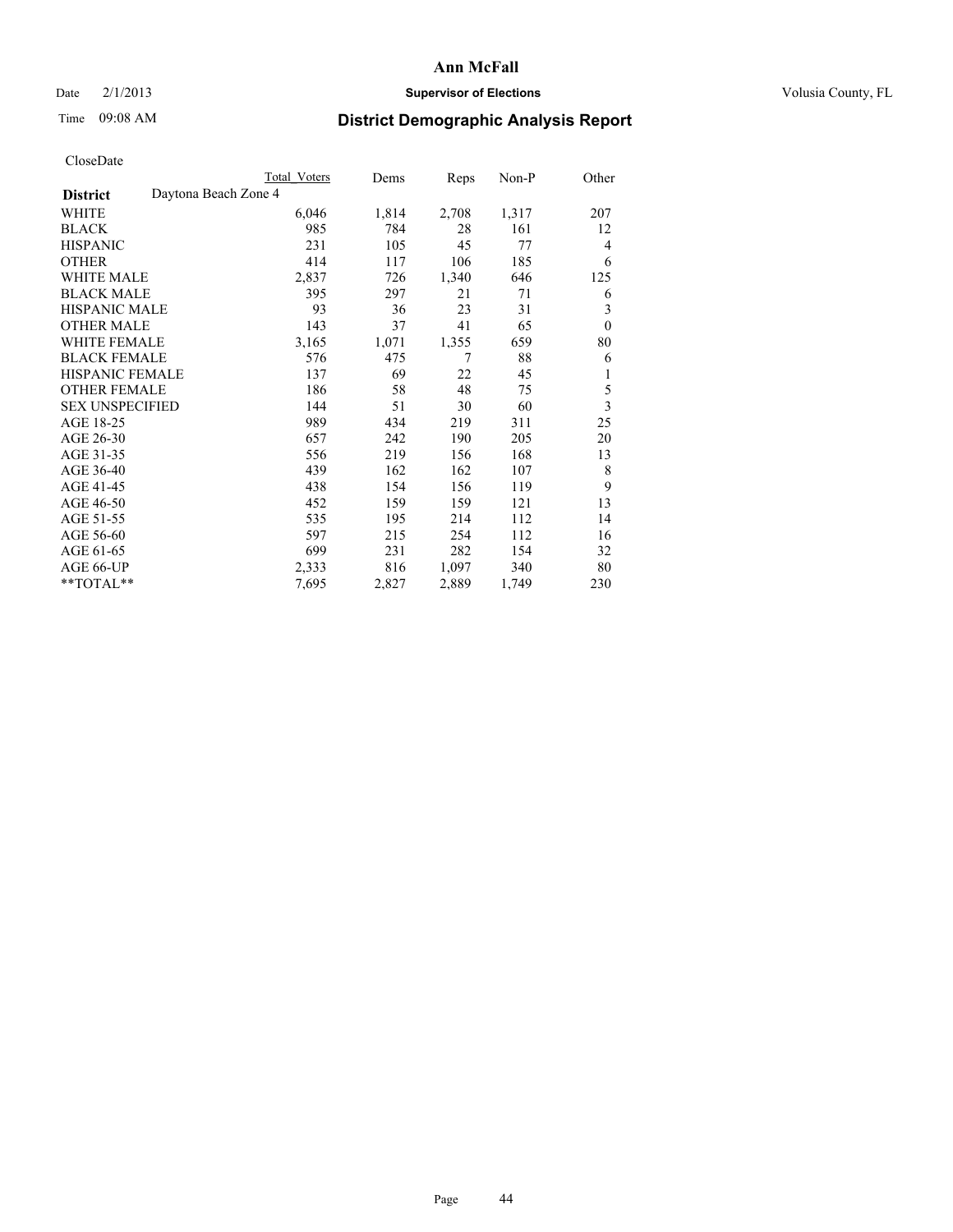## Date  $2/1/2013$  **Supervisor of Elections** Volusia County, FL

# Time 09:08 AM **District Demographic Analysis Report**

|                                         | <b>Total Voters</b> | Dems  | Reps | Non-P | Other          |
|-----------------------------------------|---------------------|-------|------|-------|----------------|
| Daytona Beach Zone 5<br><b>District</b> |                     |       |      |       |                |
| WHITE                                   | 2,071               | 785   | 661  | 546   | 79             |
| <b>BLACK</b>                            | 3,997               | 3,422 | 83   | 461   | 31             |
| <b>HISPANIC</b>                         | 193                 | 105   | 30   | 55    | 3              |
| <b>OTHER</b>                            | 408                 | 211   | 40   | 150   | 7              |
| <b>WHITE MALE</b>                       | 943                 | 313   | 344  | 244   | 42             |
| <b>BLACK MALE</b>                       | 1,469               | 1,208 | 38   | 203   | 20             |
| HISPANIC MALE                           | 90                  | 43    | 16   | 29    | 2              |
| <b>OTHER MALE</b>                       | 125                 | 68    | 8    | 44    | 5              |
| <b>WHITE FEMALE</b>                     | 1,118               | 468   | 315  | 298   | 37             |
| <b>BLACK FEMALE</b>                     | 2,473               | 2,167 | 45   | 250   | 11             |
| <b>HISPANIC FEMALE</b>                  | 103                 | 62    | 14   | 26    | 1              |
| <b>OTHER FEMALE</b>                     | 167                 | 89    | 26   | 51    | 1              |
| <b>SEX UNSPECIFIED</b>                  | 181                 | 105   | 8    | 67    | 1              |
| AGE 18-25                               | 1,272               | 834   | 103  | 319   | 16             |
| AGE 26-30                               | 752                 | 466   | 78   | 195   | 13             |
| AGE 31-35                               | 528                 | 334   | 53   | 126   | 15             |
| AGE 36-40                               | 442                 | 287   | 58   | 93    | $\overline{4}$ |
| AGE 41-45                               | 474                 | 328   | 47   | 85    | 14             |
| AGE 46-50                               | 555                 | 389   | 63   | 91    | 12             |
| AGE 51-55                               | 547                 | 395   | 77   | 66    | 9              |
| AGE 56-60                               | 492                 | 353   | 67   | 58    | 14             |
| AGE 61-65                               | 481                 | 341   | 75   | 57    | 8              |
| AGE 66-UP                               | 1,153               | 814   | 195  | 127   | 17             |
| **TOTAL**                               | 6,696               | 4,541 | 816  | 1,217 | 122            |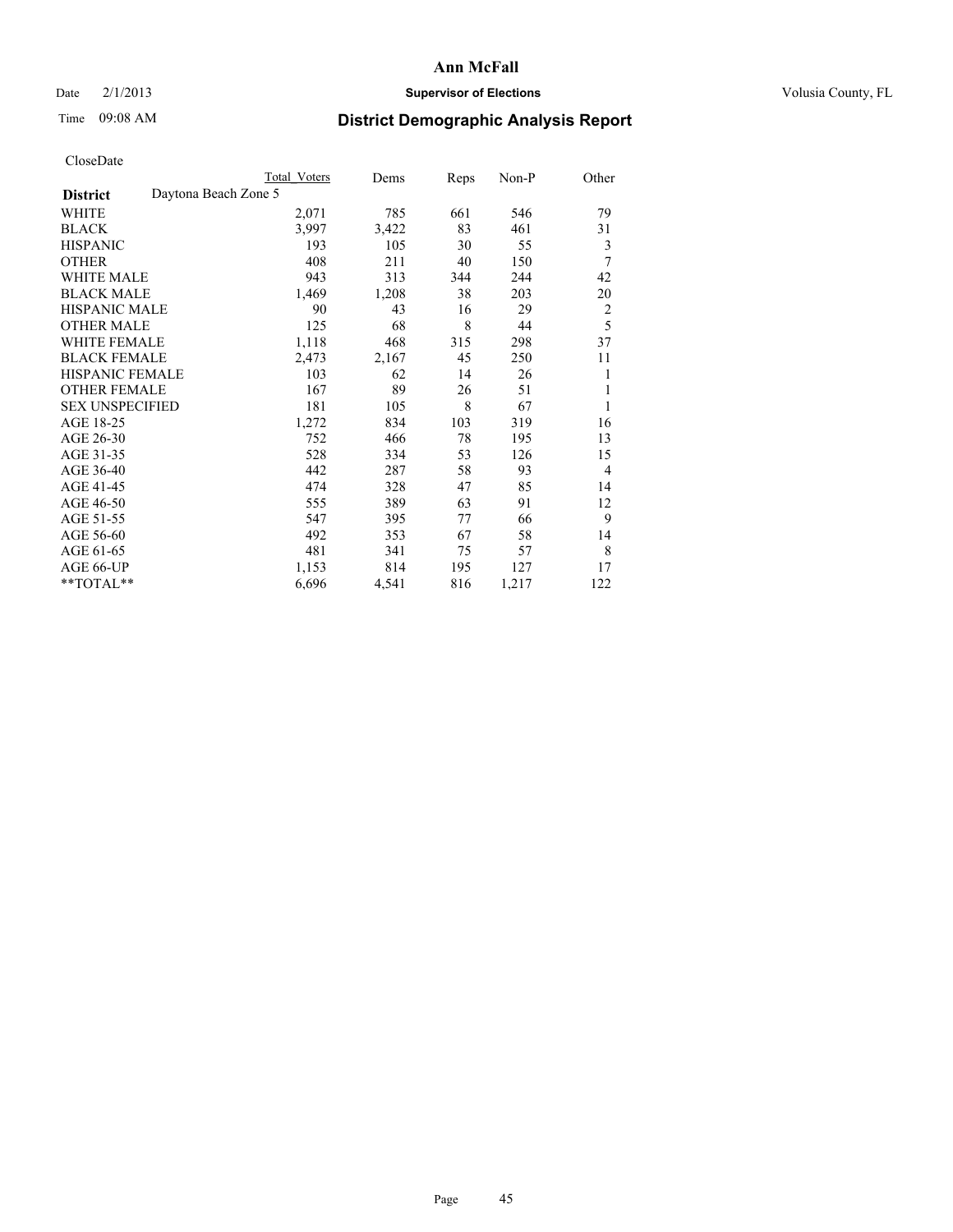## Date  $2/1/2013$  **Supervisor of Elections** Volusia County, FL

# Time 09:08 AM **District Demographic Analysis Report**

|                        |                      | <b>Total Voters</b> | Dems  | Reps           | Non-P | Other          |
|------------------------|----------------------|---------------------|-------|----------------|-------|----------------|
| <b>District</b>        | Daytona Beach Zone 6 |                     |       |                |       |                |
| WHITE                  |                      | 1,275               | 499   | 383            | 334   | 59             |
| <b>BLACK</b>           |                      | 4,113               | 3,477 | 93             | 519   | 24             |
| <b>HISPANIC</b>        |                      | 176                 | 91    | 22             | 61    | 2              |
| <b>OTHER</b>           |                      | 402                 | 206   | 24             | 169   | 3              |
| WHITE MALE             |                      | 641                 | 203   | 219            | 178   | 41             |
| <b>BLACK MALE</b>      |                      | 1,817               | 1,480 | 49             | 279   | 9              |
| <b>HISPANIC MALE</b>   |                      | 84                  | 40    | 9              | 35    | $\mathbf{0}$   |
| <b>OTHER MALE</b>      |                      | 141                 | 73    | 14             | 52    | $\overline{2}$ |
| WHITE FEMALE           |                      | 623                 | 291   | 162            | 153   | 17             |
| <b>BLACK FEMALE</b>    |                      | 2,215               | 1,931 | 41             | 228   | 15             |
| <b>HISPANIC FEMALE</b> |                      | 87                  | 49    | 12             | 24    | 2              |
| <b>OTHER FEMALE</b>    |                      | 126                 | 80    | $\overline{7}$ | 39    | $\theta$       |
| <b>SEX UNSPECIFIED</b> |                      | 232                 | 126   | 9              | 95    | $\overline{2}$ |
| AGE 18-25              |                      | 1,454               | 969   | 105            | 366   | 14             |
| AGE 26-30              |                      | 637                 | 399   | 57             | 168   | 13             |
| AGE 31-35              |                      | 470                 | 304   | 33             | 124   | 9              |
| AGE 36-40              |                      | 341                 | 234   | 25             | 76    | 6              |
| AGE 41-45              |                      | 367                 | 268   | 35             | 58    | 6              |
| AGE 46-50              |                      | 424                 | 327   | 23             | 67    | 7              |
| AGE 51-55              |                      | 499                 | 361   | 59             | 71    | 8              |
| AGE 56-60              |                      | 454                 | 328   | 55             | 64    | 7              |
| AGE 61-65              |                      | 382                 | 282   | 49             | 44    | 7              |
| AGE 66-UP              |                      | 970                 | 822   | 83             | 54    | 11             |
| **TOTAL**              |                      | 5,998               | 4,294 | 524            | 1,092 | 88             |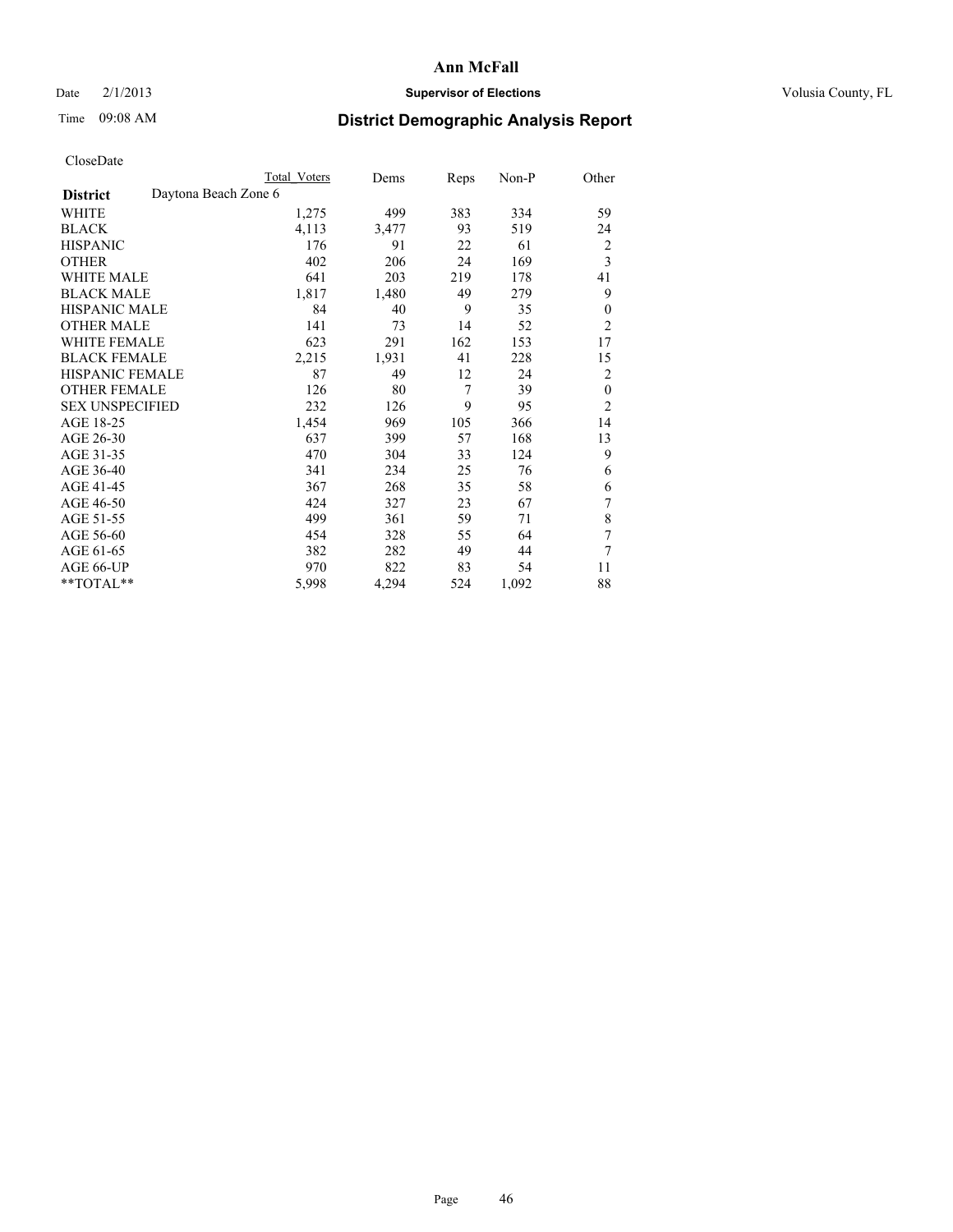### Date  $2/1/2013$  **Supervisor of Elections** Volusia County, FL

# Time 09:08 AM **District Demographic Analysis Report**

| Cioscivate             |                      |                     |       |       |       |                         |
|------------------------|----------------------|---------------------|-------|-------|-------|-------------------------|
|                        |                      | <b>Total Voters</b> | Dems  | Reps  | Non-P | Other                   |
| <b>District</b>        | Daytona Beach Shores |                     |       |       |       |                         |
| <b>WHITE</b>           |                      | 3,443               | 922   | 1,613 | 793   | 115                     |
| <b>BLACK</b>           |                      | 36                  | 24    | 3     | 9     | $\overline{0}$          |
| <b>HISPANIC</b>        |                      | 75                  | 18    | 33    | 23    |                         |
| <b>OTHER</b>           |                      | 170                 | 44    | 59    | 63    | $\overline{4}$          |
| WHITE MALE             |                      | 1,642               | 396   | 780   | 406   | 60                      |
| <b>BLACK MALE</b>      |                      | 18                  | 12    | 1     | 5     | $\theta$                |
| <b>HISPANIC MALE</b>   |                      | 38                  | 8     | 17    | 12    | 1                       |
| <b>OTHER MALE</b>      |                      | 62                  | 17    | 22    | 22    | 1                       |
| WHITE FEMALE           |                      | 1,765               | 517   | 817   | 379   | 52                      |
| <b>BLACK FEMALE</b>    |                      | 18                  | 12    | 2     | 4     | $\overline{0}$          |
| <b>HISPANIC FEMALE</b> |                      | 36                  | 10    | 15    | 11    | $\overline{0}$          |
| <b>OTHER FEMALE</b>    |                      | 81                  | 22    | 28    | 28    | 3                       |
| <b>SEX UNSPECIFIED</b> |                      | 64                  | 14    | 26    | 21    | $\overline{\mathbf{3}}$ |
| AGE 18-25              |                      | 134                 | 26    | 49    | 54    | 5                       |
| AGE 26-30              |                      | 119                 | 36    | 34    | 44    | 5                       |
| AGE 31-35              |                      | 93                  | 24    | 30    | 32    | 7                       |
| AGE 36-40              |                      | 95                  | 30    | 29    | 34    | $\overline{c}$          |
| AGE 41-45              |                      | 127                 | 35    | 42    | 50    | $\mathbf{0}$            |
| AGE 46-50              |                      | 191                 | 47    | 86    | 53    | 5                       |
| AGE 51-55              |                      | 273                 | 66    | 127   | 74    | 6                       |
| AGE 56-60              |                      | 316                 | 79    | 138   | 86    | 13                      |
| AGE 61-65              |                      | 462                 | 112   | 215   | 115   | 20                      |
| AGE 66-UP              |                      | 1,924               | 557   | 959   | 350   | 58                      |
| **TOTAL**              |                      | 3,734               | 1,012 | 1,709 | 892   | 121                     |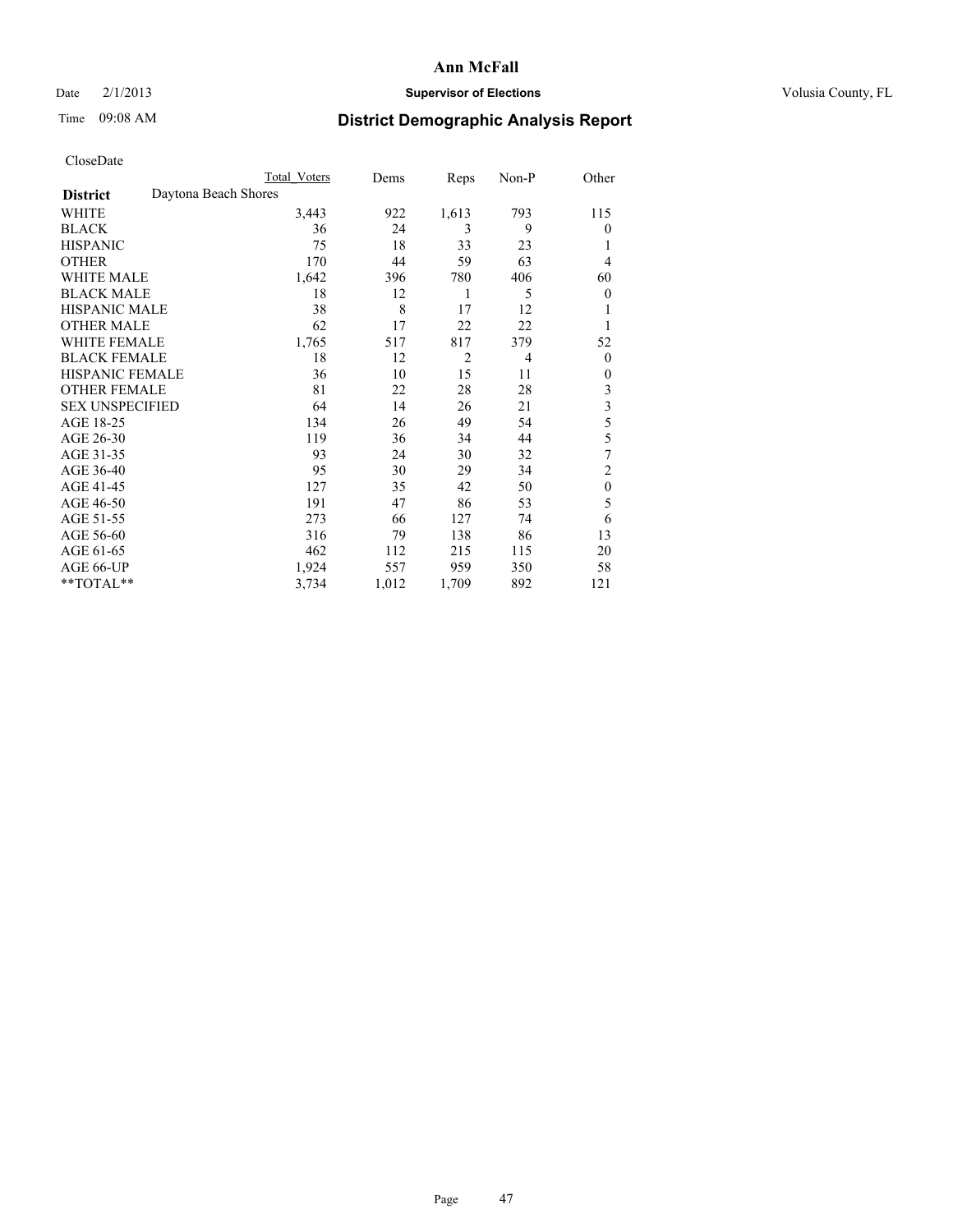### Date  $2/1/2013$  **Supervisor of Elections Supervisor of Elections** Volusia County, FL

# Time 09:08 AM **District Demographic Analysis Report**

|                           | Total Voters | Dems  | <b>Reps</b> | Non-P | Other |
|---------------------------|--------------|-------|-------------|-------|-------|
| DeBary<br><b>District</b> |              |       |             |       |       |
| <b>WHITE</b>              | 11,973       | 3,292 | 5,591       | 2,586 | 504   |
| <b>BLACK</b>              | 449          | 345   | 27          | 67    | 10    |
| <b>HISPANIC</b>           | 900          | 393   | 228         | 263   | 16    |
| <b>OTHER</b>              | 710          | 200   | 183         | 310   | 17    |
| <b>WHITE MALE</b>         | 5,613        | 1,319 | 2,729       | 1,297 | 268   |
| <b>BLACK MALE</b>         | 208          | 147   | 9           | 46    | 6     |
| HISPANIC MALE             | 401          | 162   | 112         | 118   | 9     |
| <b>OTHER MALE</b>         | 235          | 62    | 66          | 100   | 7     |
| <b>WHITE FEMALE</b>       | 6,259        | 1,950 | 2,819       | 1,259 | 231   |
| <b>BLACK FEMALE</b>       | 235          | 193   | 18          | 20    | 4     |
| <b>HISPANIC FEMALE</b>    | 488          | 226   | 115         | 140   | 7     |
| <b>OTHER FEMALE</b>       | 302          | 104   | 81          | 109   | 8     |
| <b>SEX UNSPECIFIED</b>    | 291          | 67    | 80          | 137   | 7     |
| AGE 18-25                 | 1,137        | 313   | 352         | 427   | 45    |
| AGE 26-30                 | 762          | 191   | 272         | 271   | 28    |
| AGE 31-35                 | 832          | 234   | 297         | 264   | 37    |
| AGE 36-40                 | 858          | 231   | 332         | 257   | 38    |
| AGE 41-45                 | 1,075        | 284   | 448         | 299   | 44    |
| AGE 46-50                 | 1,272        | 344   | 584         | 293   | 51    |
| AGE 51-55                 | 1,368        | 384   | 649         | 289   | 46    |
| AGE 56-60                 | 1,398        | 451   | 613         | 285   | 49    |
| AGE 61-65                 | 1,417        | 473   | 647         | 250   | 47    |
| AGE 66-UP                 | 3,941        | 1,334 | 1,841       | 604   | 162   |
| **TOTAL**                 | 14,060       | 4,239 | 6,035       | 3,239 | 547   |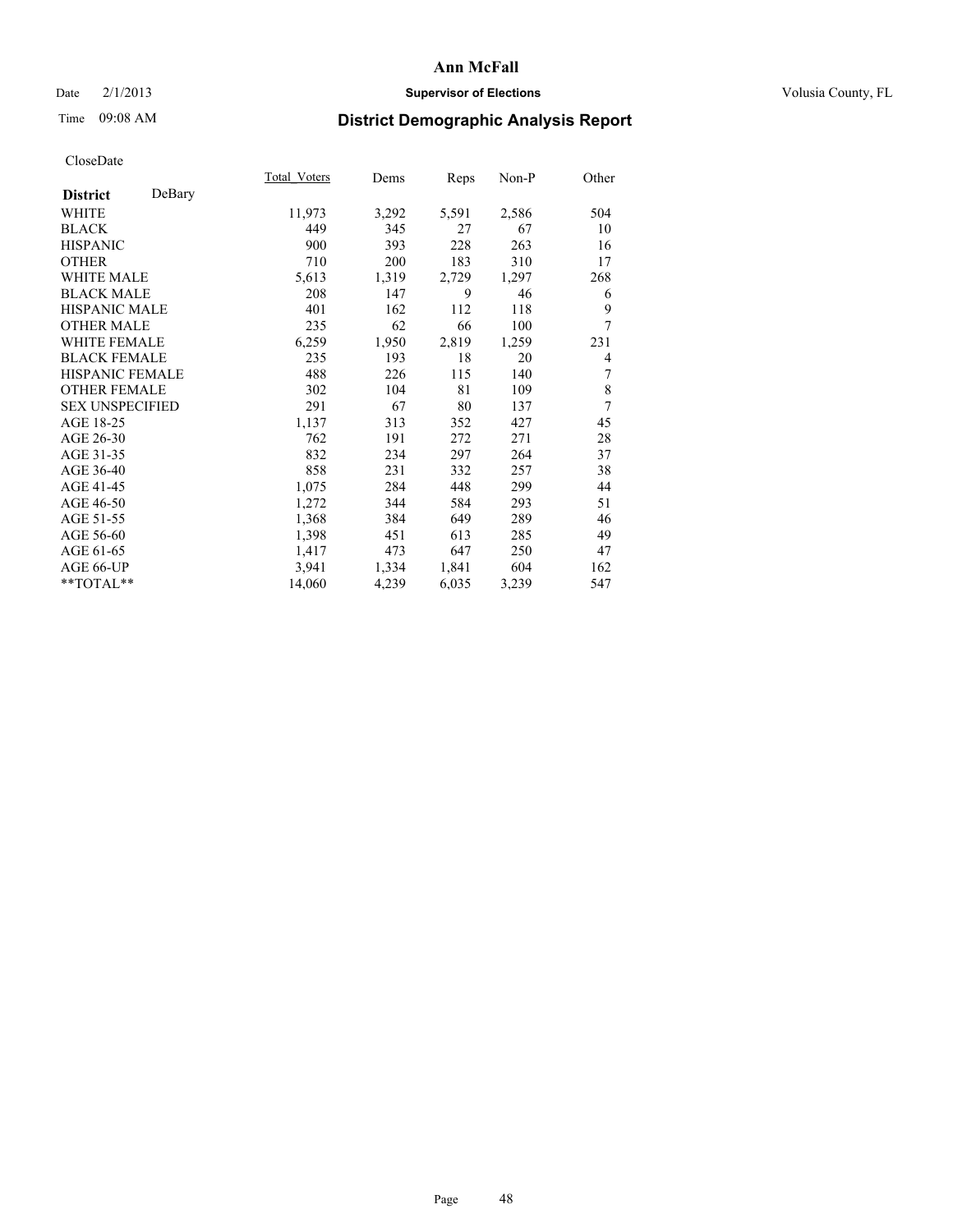## Date  $2/1/2013$  **Supervisor of Elections** Volusia County, FL

# Time 09:08 AM **District Demographic Analysis Report**

|                        |        | Total Voters | Dems  | <b>Reps</b> | Non-P | Other |
|------------------------|--------|--------------|-------|-------------|-------|-------|
| <b>District</b>        | DeLand |              |       |             |       |       |
| WHITE                  |        | 12,386       | 4,074 | 5,125       | 2,634 | 553   |
| <b>BLACK</b>           |        | 2,575        | 2,097 | 87          | 355   | 36    |
| <b>HISPANIC</b>        |        | 1,088        | 500   | 176         | 376   | 36    |
| <b>OTHER</b>           |        | 882          | 295   | 171         | 392   | 24    |
| <b>WHITE MALE</b>      |        | 5,390        | 1,552 | 2,335       | 1,232 | 271   |
| <b>BLACK MALE</b>      |        | 982          | 765   | 39          | 154   | 24    |
| <b>HISPANIC MALE</b>   |        | 452          | 195   | 84          | 156   | 17    |
| <b>OTHER MALE</b>      |        | 272          | 99    | 64          | 100   | 9     |
| <b>WHITE FEMALE</b>    |        | 6,910        | 2,499 | 2,760       | 1,371 | 280   |
| <b>BLACK FEMALE</b>    |        | 1,555        | 1,307 | 45          | 192   | 11    |
| <b>HISPANIC FEMALE</b> |        | 628          | 302   | 91          | 217   | 18    |
| <b>OTHER FEMALE</b>    |        | 353          | 134   | 68          | 141   | 10    |
| <b>SEX UNSPECIFIED</b> |        | 389          | 113   | 73          | 194   | 9     |
| AGE 18-25              |        | 2,279        | 892   | 494         | 809   | 84    |
| AGE 26-30              |        | 1,134        | 422   | 277         | 395   | 40    |
| AGE 31-35              |        | 1,130        | 437   | 306         | 336   | 51    |
| AGE 36-40              |        | 1,168        | 473   | 340         | 295   | 60    |
| AGE 41-45              |        | 1,265        | 487   | 420         | 319   | 39    |
| AGE 46-50              |        | 1,258        | 495   | 455         | 255   | 53    |
| AGE 51-55              |        | 1,361        | 578   | 476         | 264   | 43    |
| AGE 56-60              |        | 1,341        | 613   | 436         | 245   | 47    |
| AGE 61-65              |        | 1,414        | 634   | 487         | 235   | 58    |
| AGE 66-UP              |        | 4,631        | 1,957 | 1,876       | 621   | 177   |
| **TOTAL**              |        | 16,981       | 6,988 | 5,567       | 3,774 | 652   |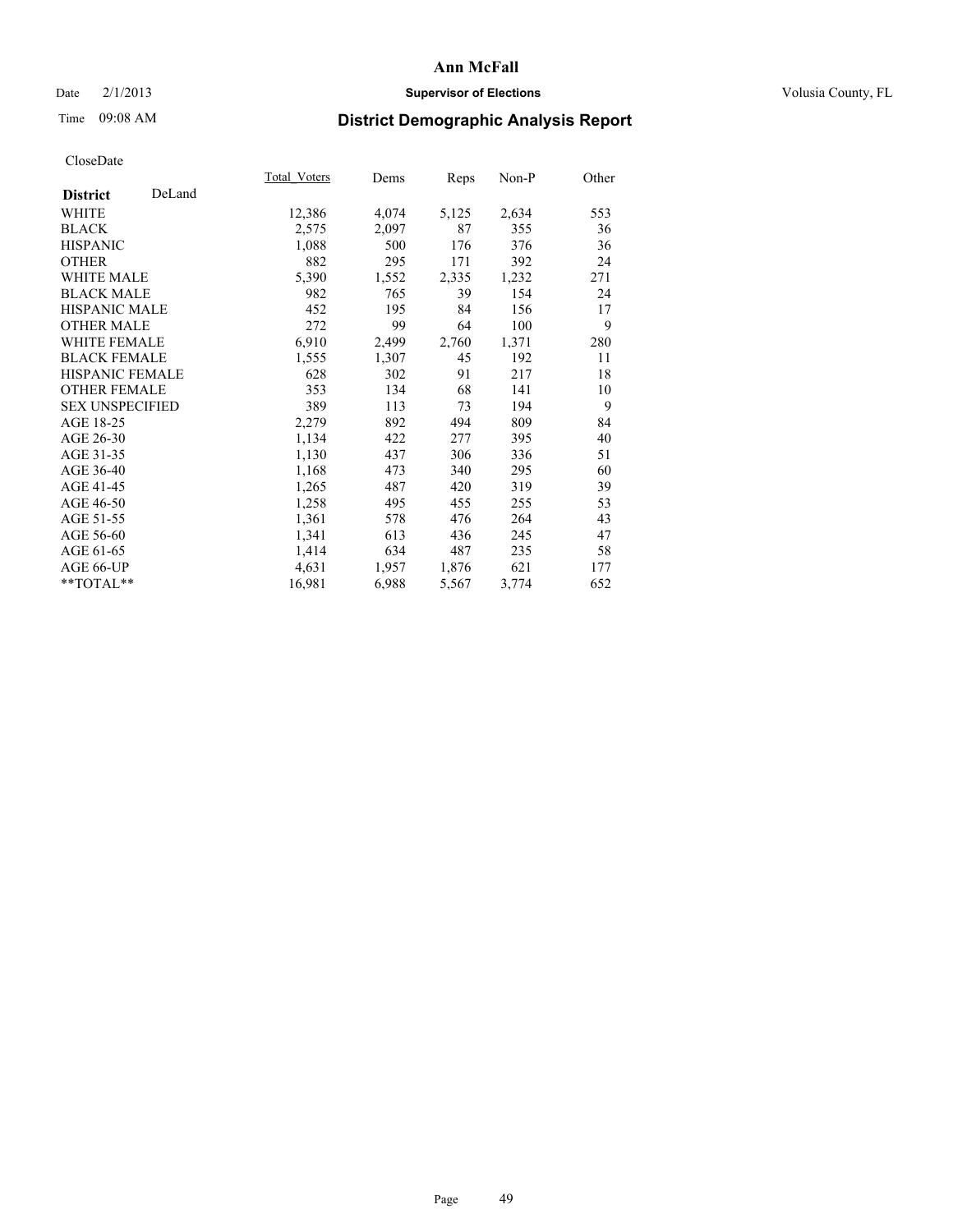## Date  $2/1/2013$  **Supervisor of Elections** Volusia County, FL

# Time 09:08 AM **District Demographic Analysis Report**

|                        |                | <b>Total Voters</b> | Dems  | Reps  | Non-P | Other          |
|------------------------|----------------|---------------------|-------|-------|-------|----------------|
| <b>District</b>        | Deltona Zone 1 |                     |       |       |       |                |
| WHITE                  |                | 5,001               | 1,657 | 1,782 | 1,319 | 243            |
| <b>BLACK</b>           |                | 959                 | 736   | 42    | 161   | 20             |
| <b>HISPANIC</b>        |                | 2,046               | 1,053 | 281   | 685   | 27             |
| <b>OTHER</b>           |                | 532                 | 175   | 89    | 255   | 13             |
| <b>WHITE MALE</b>      |                | 2,368               | 694   | 872   | 666   | 136            |
| <b>BLACK MALE</b>      |                | 433                 | 309   | 25    | 84    | 15             |
| <b>HISPANIC MALE</b>   |                | 949                 | 478   | 133   | 324   | 14             |
| <b>OTHER MALE</b>      |                | 165                 | 55    | 35    | 69    | 6              |
| <b>WHITE FEMALE</b>    |                | 2,595               | 952   | 898   | 639   | 106            |
| <b>BLACK FEMALE</b>    |                | 519                 | 423   | 17    | 74    | 5              |
| HISPANIC FEMALE        |                | 1,074               | 563   | 147   | 351   | 13             |
| <b>OTHER FEMALE</b>    |                | 212                 | 85    | 38    | 83    | 6              |
| <b>SEX UNSPECIFIED</b> |                | 223                 | 62    | 29    | 130   | $\overline{2}$ |
| AGE 18-25              |                | 1,213               | 469   | 213   | 479   | 52             |
| AGE 26-30              |                | 752                 | 256   | 163   | 306   | 27             |
| AGE 31-35              |                | 855                 | 358   | 169   | 302   | 26             |
| AGE 36-40              |                | 764                 | 303   | 188   | 250   | 23             |
| AGE 41-45              |                | 798                 | 298   | 239   | 223   | 38             |
| AGE 46-50              |                | 872                 | 351   | 274   | 222   | 25             |
| AGE 51-55              |                | 818                 | 345   | 260   | 191   | 22             |
| AGE 56-60              |                | 723                 | 312   | 221   | 154   | 36             |
| AGE 61-65              |                | 590                 | 293   | 151   | 125   | 21             |
| AGE 66-UP              |                | 1,180               | 648   | 319   | 180   | 33             |
| **TOTAL**              |                | 8,565               | 3,633 | 2,197 | 2,432 | 303            |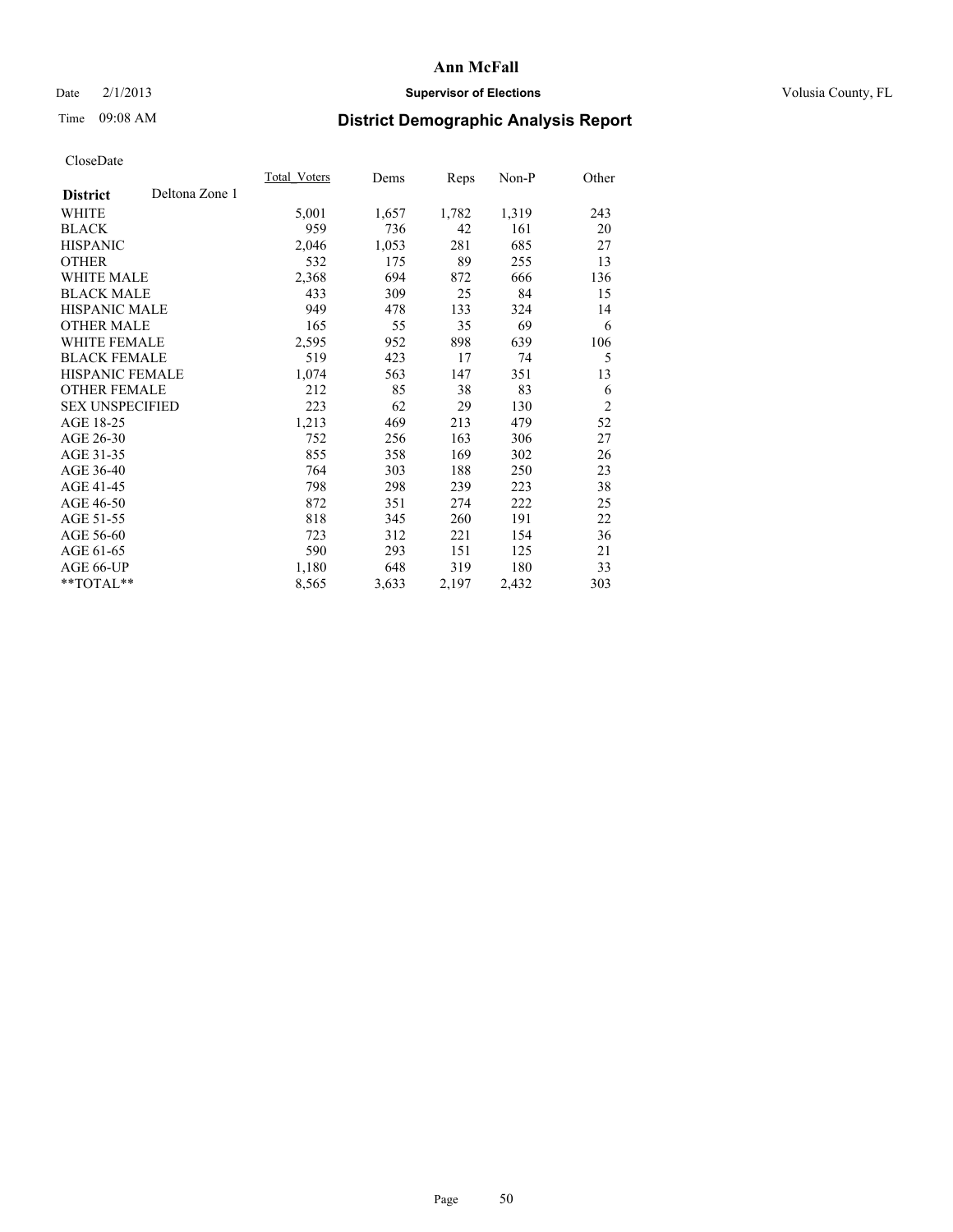## Date  $2/1/2013$  **Supervisor of Elections** Volusia County, FL

# Time 09:08 AM **District Demographic Analysis Report**

|                        |                | Total Voters | Dems  | <b>Reps</b> | Non-P | Other |
|------------------------|----------------|--------------|-------|-------------|-------|-------|
| <b>District</b>        | Deltona Zone 2 |              |       |             |       |       |
| WHITE                  |                | 6,300        | 1,972 | 2,520       | 1,525 | 283   |
| <b>BLACK</b>           |                | 786          | 610   | 38          | 120   | 18    |
| <b>HISPANIC</b>        |                | 2,154        | 1,056 | 380         | 690   | 28    |
| <b>OTHER</b>           |                | 525          | 188   | 90          | 232   | 15    |
| <b>WHITE MALE</b>      |                | 2,905        | 806   | 1,213       | 738   | 148   |
| <b>BLACK MALE</b>      |                | 349          | 248   | 29          | 62    | 10    |
| <b>HISPANIC MALE</b>   |                | 1,034        | 492   | 187         | 339   | 16    |
| <b>OTHER MALE</b>      |                | 189          | 78    | 31          | 72    | 8     |
| <b>WHITE FEMALE</b>    |                | 3,352        | 1,153 | 1,297       | 767   | 135   |
| <b>BLACK FEMALE</b>    |                | 424          | 353   | 9           | 54    | 8     |
| <b>HISPANIC FEMALE</b> |                | 1,098        | 555   | 188         | 345   | 10    |
| <b>OTHER FEMALE</b>    |                | 203          | 89    | 39          | 69    | 6     |
| <b>SEX UNSPECIFIED</b> |                | 211          | 52    | 35          | 121   | 3     |
| AGE 18-25              |                | 1,081        | 384   | 228         | 415   | 54    |
| AGE 26-30              |                | 707          | 255   | 162         | 261   | 29    |
| AGE 31-35              |                | 744          | 240   | 195         | 279   | 30    |
| AGE 36-40              |                | 762          | 298   | 202         | 229   | 33    |
| AGE 41-45              |                | 814          | 271   | 251         | 266   | 26    |
| AGE 46-50              |                | 956          | 344   | 313         | 270   | 29    |
| AGE 51-55              |                | 946          | 370   | 345         | 202   | 29    |
| AGE 56-60              |                | 867          | 364   | 307         | 171   | 25    |
| AGE 61-65              |                | 785          | 340   | 257         | 158   | 30    |
| AGE 66-UP              |                | 2,125        | 969   | 770         | 327   | 59    |
| **TOTAL**              |                | 9,787        | 3,835 | 3,030       | 2,578 | 344   |
|                        |                |              |       |             |       |       |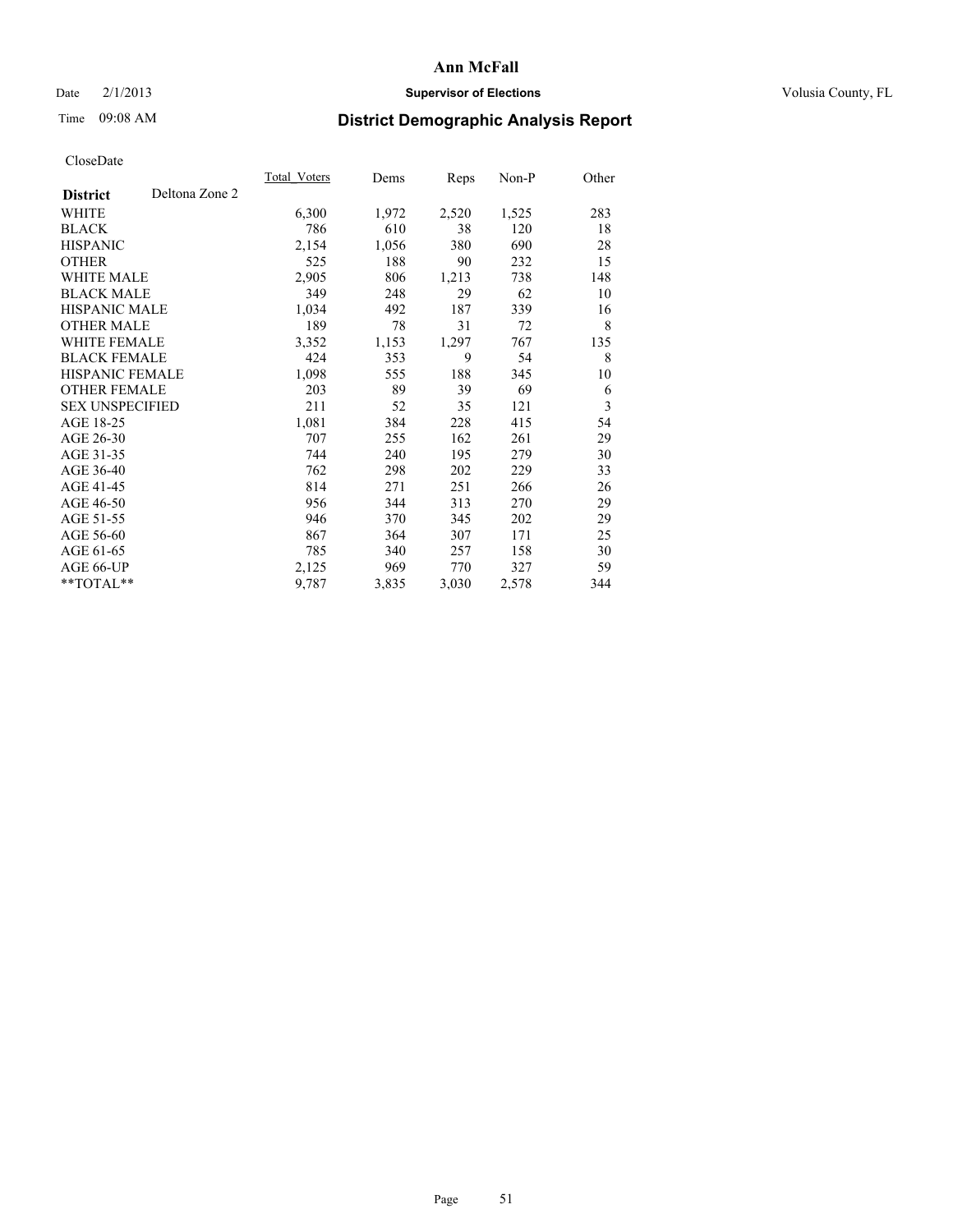## Date  $2/1/2013$  **Supervisor of Elections** Volusia County, FL

# Time 09:08 AM **District Demographic Analysis Report**

|                        |                | Total Voters | Dems  | <b>Reps</b> | Non-P | Other          |
|------------------------|----------------|--------------|-------|-------------|-------|----------------|
| <b>District</b>        | Deltona Zone 3 |              |       |             |       |                |
| WHITE                  |                | 5,326        | 1,724 | 1,982       | 1,391 | 229            |
| <b>BLACK</b>           |                | 702          | 552   | 24          | 114   | 12             |
| <b>HISPANIC</b>        |                | 2,453        | 1,237 | 382         | 775   | 59             |
| <b>OTHER</b>           |                | 513          | 187   | 84          | 237   | 5              |
| WHITE MALE             |                | 2,417        | 698   | 943         | 651   | 125            |
| <b>BLACK MALE</b>      |                | 314          | 228   | 15          | 61    | 10             |
| <b>HISPANIC MALE</b>   |                | 1,152        | 566   | 192         | 363   | 31             |
| <b>OTHER MALE</b>      |                | 180          | 73    | 27          | 77    | 3              |
| <b>WHITE FEMALE</b>    |                | 2,864        | 1,010 | 1,028       | 725   | 101            |
| <b>BLACK FEMALE</b>    |                | 382          | 319   | 9           | 52    | $\overline{c}$ |
| <b>HISPANIC FEMALE</b> |                | 1,267        | 651   | 189         | 399   | 28             |
| <b>OTHER FEMALE</b>    |                | 213          | 92    | 39          | 81    | 1              |
| <b>SEX UNSPECIFIED</b> |                | 205          | 63    | 30          | 108   | 4              |
| AGE 18-25              |                | 1,040        | 415   | 165         | 426   | 34             |
| AGE 26-30              |                | 675          | 248   | 140         | 264   | 23             |
| AGE 31-35              |                | 750          | 264   | 167         | 278   | 41             |
| AGE 36-40              |                | 737          | 266   | 206         | 244   | 21             |
| AGE 41-45              |                | 768          | 303   | 230         | 209   | 26             |
| AGE 46-50              |                | 842          | 337   | 232         | 242   | 31             |
| AGE 51-55              |                | 833          | 340   | 257         | 207   | 29             |
| AGE 56-60              |                | 738          | 320   | 208         | 179   | 31             |
| AGE 61-65              |                | 709          | 303   | 229         | 155   | 22             |
| AGE 66-UP              |                | 1,931        | 918   | 643         | 323   | 47             |
| **TOTAL**              |                | 9,023        | 3,714 | 2,477       | 2,527 | 305            |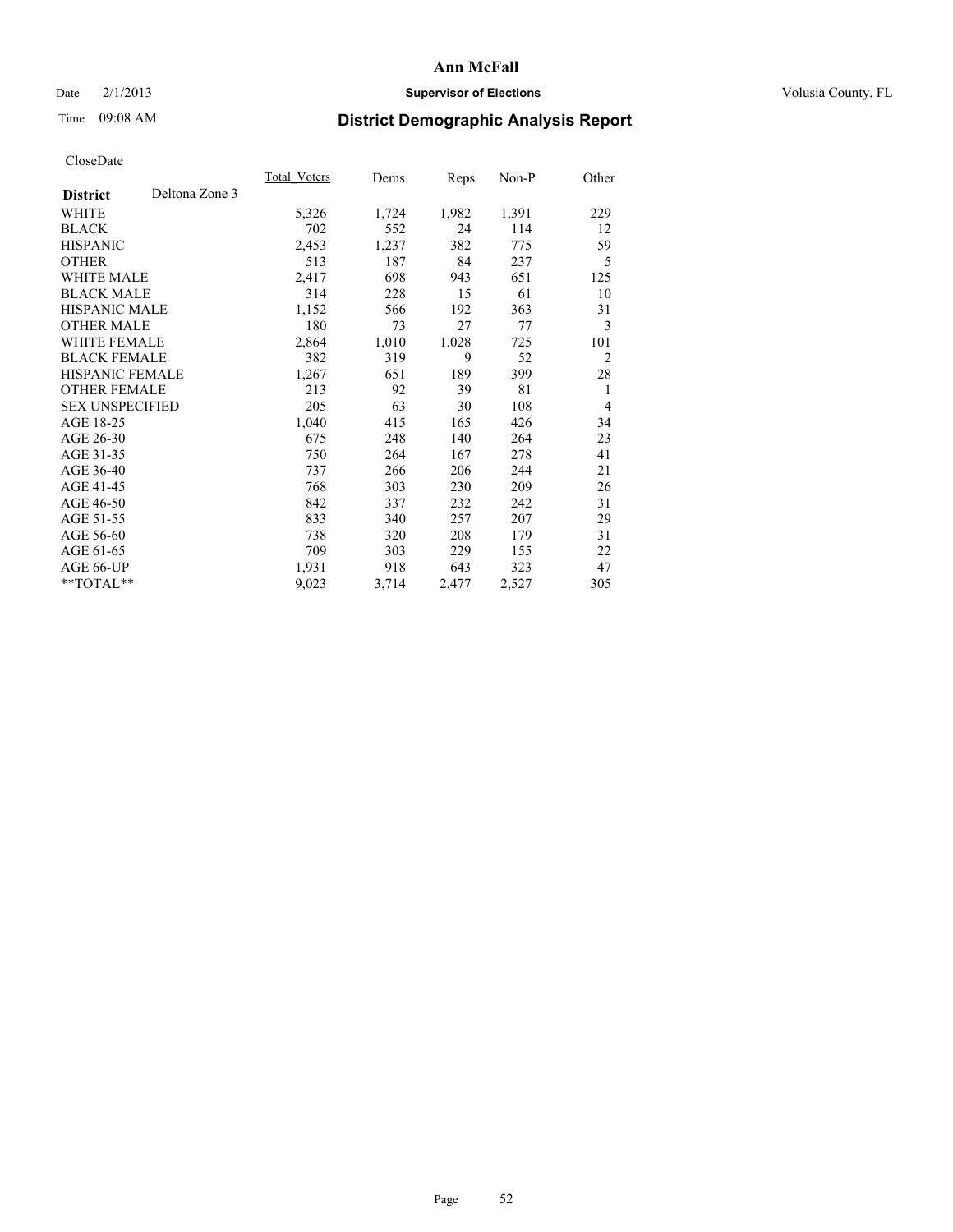## Date  $2/1/2013$  **Supervisor of Elections** Volusia County, FL

# Time 09:08 AM **District Demographic Analysis Report**

|                        |                | Total Voters | Dems  | Reps  | Non-P | Other |
|------------------------|----------------|--------------|-------|-------|-------|-------|
| <b>District</b>        | Deltona Zone 4 |              |       |       |       |       |
| WHITE                  |                | 5,573        | 1,889 | 2,106 | 1,305 | 273   |
| <b>BLACK</b>           |                | 754          | 580   | 27    | 132   | 15    |
| <b>HISPANIC</b>        |                | 2,516        | 1,304 | 350   | 810   | 52    |
| <b>OTHER</b>           |                | 540          | 187   | 98    | 243   | 12    |
| <b>WHITE MALE</b>      |                | 2,547        | 773   | 1,005 | 621   | 148   |
| <b>BLACK MALE</b>      |                | 314          | 230   | 19    | 58    | 7     |
| <b>HISPANIC MALE</b>   |                | 1,158        | 552   | 182   | 393   | 31    |
| <b>OTHER MALE</b>      |                | 168          | 59    | 41    | 65    | 3     |
| <b>WHITE FEMALE</b>    |                | 2,978        | 1,099 | 1,082 | 673   | 124   |
| <b>BLACK FEMALE</b>    |                | 425          | 338   | 8     | 71    | 8     |
| <b>HISPANIC FEMALE</b> |                | 1,342        | 743   | 168   | 410   | 21    |
| <b>OTHER FEMALE</b>    |                | 213          | 95    | 35    | 77    | 6     |
| <b>SEX UNSPECIFIED</b> |                | 238          | 71    | 41    | 122   | 4     |
| AGE 18-25              |                | 1,100        | 405   | 213   | 448   | 34    |
| AGE 26-30              |                | 700          | 253   | 123   | 295   | 29    |
| AGE 31-35              |                | 735          | 310   | 151   | 237   | 37    |
| AGE 36-40              |                | 785          | 297   | 205   | 239   | 44    |
| AGE 41-45              |                | 764          | 310   | 207   | 223   | 24    |
| AGE 46-50              |                | 872          | 349   | 260   | 240   | 23    |
| AGE 51-55              |                | 882          | 378   | 268   | 200   | 36    |
| AGE 56-60              |                | 795          | 337   | 252   | 176   | 30    |
| AGE 61-65              |                | 760          | 337   | 250   | 147   | 26    |
| AGE 66-UP              |                | 2,010        | 998   | 653   | 290   | 69    |
| **TOTAL**              |                | 9,403        | 3,974 | 2,582 | 2,495 | 352   |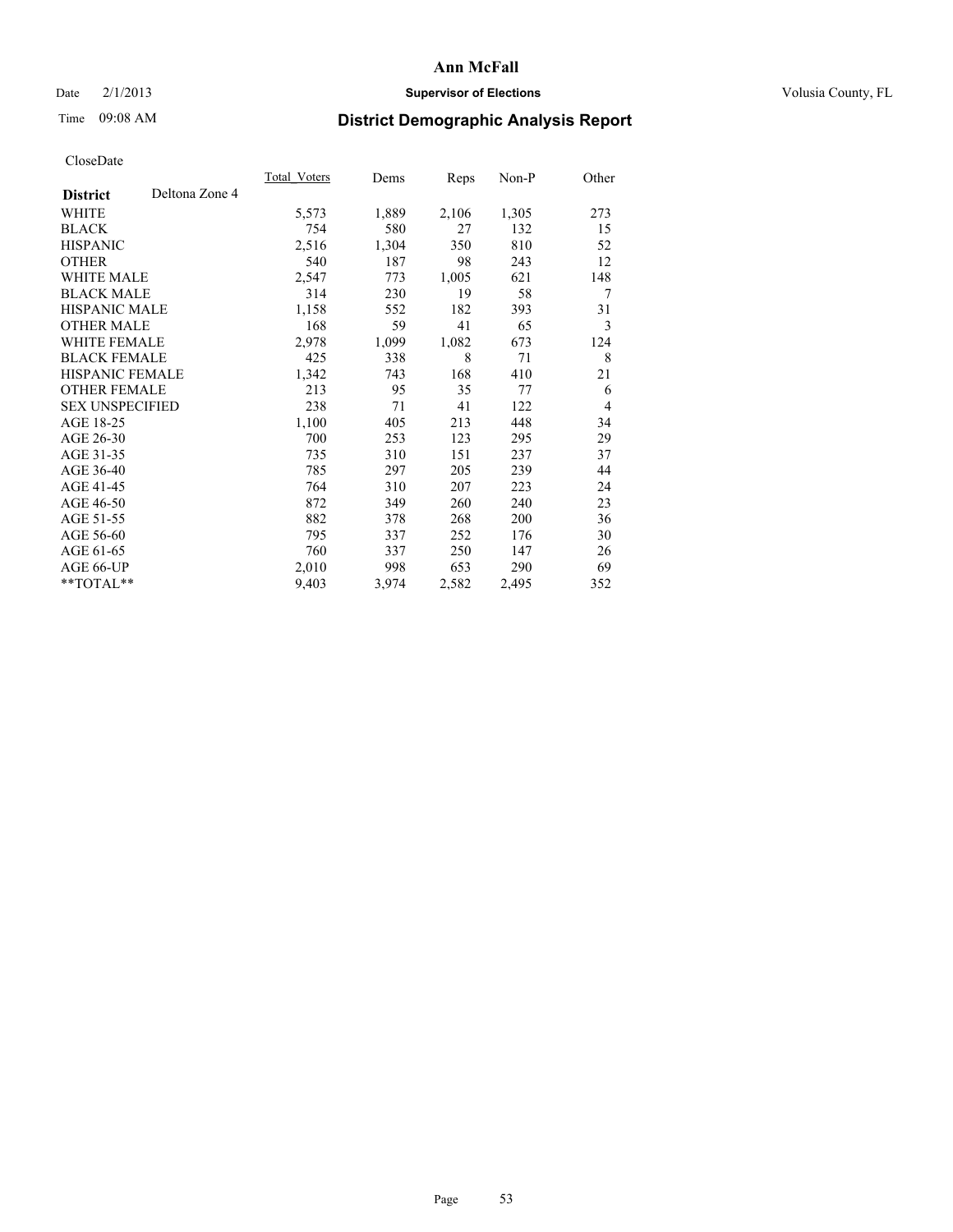## Date  $2/1/2013$  **Supervisor of Elections** Volusia County, FL

# Time 09:08 AM **District Demographic Analysis Report**

|                        |                | Total Voters | Dems  | Reps  | Non-P | Other          |
|------------------------|----------------|--------------|-------|-------|-------|----------------|
| <b>District</b>        | Deltona Zone 5 |              |       |       |       |                |
| WHITE                  |                | 5,542        | 1,802 | 2,097 | 1,388 | 255            |
| <b>BLACK</b>           |                | 947          | 743   | 47    | 144   | 13             |
| <b>HISPANIC</b>        |                | 2,257        | 1,136 | 351   | 730   | 40             |
| <b>OTHER</b>           |                | 515          | 182   | 92    | 231   | 10             |
| <b>WHITE MALE</b>      |                | 2,614        | 755   | 1,046 | 667   | 146            |
| <b>BLACK MALE</b>      |                | 405          | 300   | 25    | 72    | 8              |
| <b>HISPANIC MALE</b>   |                | 1,064        | 523   | 171   | 347   | 23             |
| <b>OTHER MALE</b>      |                | 163          | 67    | 39    | 52    | 5              |
| <b>WHITE FEMALE</b>    |                | 2,892        | 1,039 | 1,036 | 709   | 108            |
| <b>BLACK FEMALE</b>    |                | 533          | 435   | 22    | 71    | 5              |
| <b>HISPANIC FEMALE</b> |                | 1,176        | 603   | 179   | 377   | 17             |
| <b>OTHER FEMALE</b>    |                | 205          | 87    | 32    | 82    | 4              |
| <b>SEX UNSPECIFIED</b> |                | 209          | 54    | 37    | 116   | $\overline{2}$ |
| AGE 18-25              |                | 1,214        | 428   | 263   | 478   | 45             |
| AGE 26-30              |                | 705          | 270   | 133   | 270   | 32             |
| AGE 31-35              |                | 777          | 302   | 153   | 291   | 31             |
| AGE 36-40              |                | 771          | 322   | 193   | 229   | 27             |
| AGE 41-45              |                | 801          | 318   | 233   | 222   | 28             |
| AGE 46-50              |                | 920          | 372   | 298   | 216   | 34             |
| AGE 51-55              |                | 930          | 363   | 334   | 216   | 17             |
| AGE 56-60              |                | 811          | 350   | 257   | 178   | 26             |
| AGE 61-65              |                | 693          | 304   | 201   | 160   | 28             |
| AGE 66-UP              |                | 1,668        | 849   | 528   | 240   | 51             |
| **TOTAL**              |                | 9,290        | 3,878 | 2,593 | 2,500 | 319            |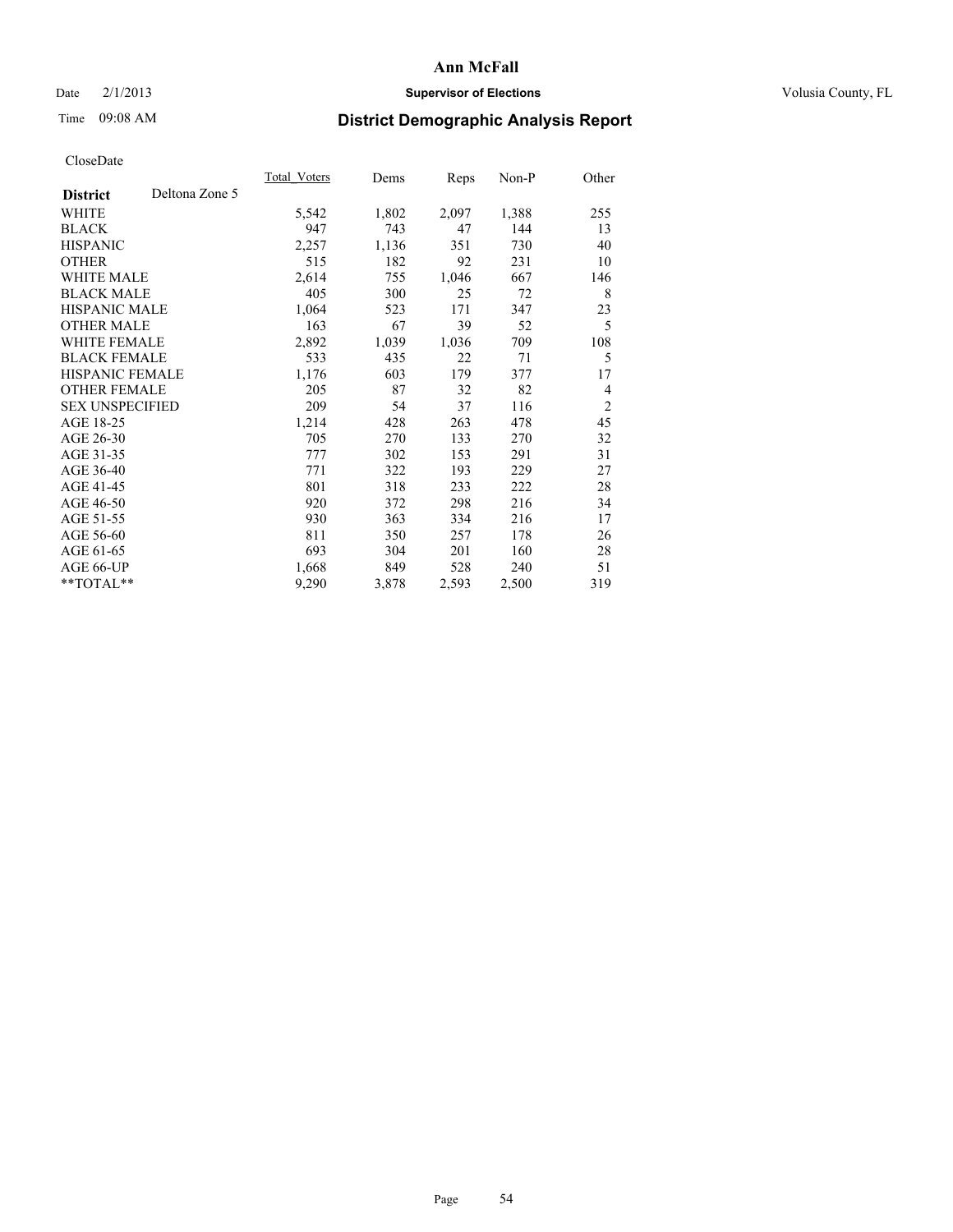## Date  $2/1/2013$  **Supervisor of Elections** Volusia County, FL

# Time 09:08 AM **District Demographic Analysis Report**

|                        |                | <b>Total Voters</b> | Dems  | Reps  | $Non-P$ | Other |
|------------------------|----------------|---------------------|-------|-------|---------|-------|
| <b>District</b>        | Deltona Zone 6 |                     |       |       |         |       |
| WHITE                  |                | 5,986               | 1,770 | 2,451 | 1,497   | 268   |
| <b>BLACK</b>           |                | 848                 | 646   | 42    | 141     | 19    |
| <b>HISPANIC</b>        |                | 1,897               | 923   | 262   | 665     | 47    |
| <b>OTHER</b>           |                | 477                 | 139   | 107   | 223     | 8     |
| WHITE MALE             |                | 2,832               | 715   | 1,225 | 756     | 136   |
| <b>BLACK MALE</b>      |                | 386                 | 292   | 20    | 61      | 13    |
| <b>HISPANIC MALE</b>   |                | 893                 | 410   | 135   | 323     | 25    |
| <b>OTHER MALE</b>      |                | 178                 | 54    | 44    | 76      | 4     |
| <b>WHITE FEMALE</b>    |                | 3,106               | 1,044 | 1,204 | 728     | 130   |
| <b>BLACK FEMALE</b>    |                | 451                 | 345   | 22    | 78      | 6     |
| HISPANIC FEMALE        |                | 972                 | 500   | 124   | 327     | 21    |
| <b>OTHER FEMALE</b>    |                | 177                 | 60    | 41    | 73      | 3     |
| <b>SEX UNSPECIFIED</b> |                | 213                 | 58    | 47    | 104     | 4     |
| AGE 18-25              |                | 1,222               | 393   | 275   | 510     | 44    |
| AGE 26-30              |                | 729                 | 245   | 160   | 297     | 27    |
| AGE 31-35              |                | 749                 | 263   | 199   | 258     | 29    |
| AGE 36-40              |                | 802                 | 279   | 229   | 248     | 46    |
| AGE 41-45              |                | 815                 | 274   | 289   | 219     | 33    |
| AGE 46-50              |                | 987                 | 363   | 339   | 237     | 48    |
| AGE 51-55              |                | 1,019               | 375   | 375   | 234     | 35    |
| AGE 56-60              |                | 811                 | 350   | 296   | 147     | 18    |
| AGE 61-65              |                | 711                 | 320   | 236   | 136     | 19    |
| AGE 66-UP              |                | 1,393               | 626   | 468   | 253     | 46    |
| **TOTAL**              |                | 9,238               | 3,488 | 2,866 | 2,539   | 345   |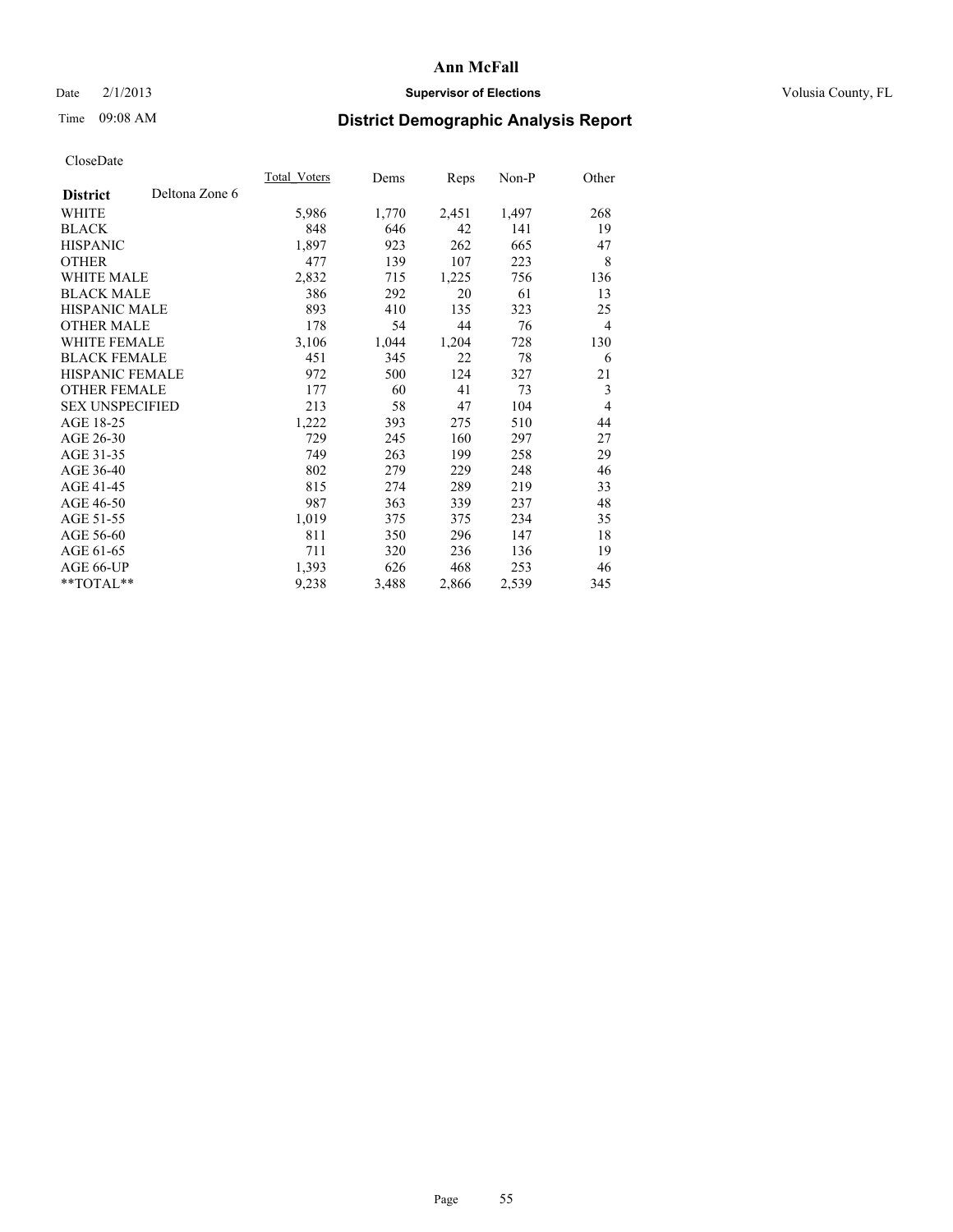## Date  $2/1/2013$  **Supervisor of Elections** Volusia County, FL

## Time 09:08 AM **District Demographic Analysis Report**

|                        |                  | <b>Total Voters</b> | Dems  | Reps  | Non-P | Other          |
|------------------------|------------------|---------------------|-------|-------|-------|----------------|
| <b>District</b>        | Edgewater Zone 1 |                     |       |       |       |                |
| WHITE                  |                  | 3,316               | 1,256 | 1,112 | 857   | 91             |
| <b>BLACK</b>           |                  | 81                  | 52    | 5     | 22    | $\overline{2}$ |
| <b>HISPANIC</b>        |                  | 48                  | 22    | 12    | 12    | $\overline{2}$ |
| <b>OTHER</b>           |                  | 110                 | 35    | 21    | 52    | $\overline{2}$ |
| WHITE MALE             |                  | 1,454               | 473   | 536   | 395   | 50             |
| <b>BLACK MALE</b>      |                  | 46                  | 27    | 4     | 13    | $\overline{2}$ |
| <b>HISPANIC MALE</b>   |                  | 19                  | 10    | 3     | 5     | 1              |
| <b>OTHER MALE</b>      |                  | 29                  | 12    | 8     | 9     | $\overline{0}$ |
| <b>WHITE FEMALE</b>    |                  | 1,830               | 768   | 563   | 458   | 41             |
| <b>BLACK FEMALE</b>    |                  | 34                  | 24    | 1     | 9     | $\overline{0}$ |
| <b>HISPANIC FEMALE</b> |                  | 29                  | 12    | 9     | 7     |                |
| <b>OTHER FEMALE</b>    |                  | 47                  | 17    | 9     | 19    | 2              |
| <b>SEX UNSPECIFIED</b> |                  | 67                  | 22    | 17    | 28    | $\mathbf{0}$   |
| AGE 18-25              |                  | 313                 | 89    | 68    | 147   | 9              |
| AGE 26-30              |                  | 211                 | 63    | 58    | 84    | 6              |
| AGE 31-35              |                  | 231                 | 89    | 61    | 73    | 8              |
| AGE 36-40              |                  | 185                 | 55    | 59    | 64    | 7              |
| AGE 41-45              |                  | 229                 | 78    | 73    | 72    | 6              |
| AGE 46-50              |                  | 271                 | 98    | 93    | 73    | 7              |
| AGE 51-55              |                  | 372                 | 130   | 131   | 97    | 14             |
| AGE 56-60              |                  | 383                 | 150   | 125   | 100   | 8              |
| AGE 61-65              |                  | 354                 | 151   | 109   | 86    | 8              |
| AGE 66-UP              |                  | 1,011               | 465   | 374   | 148   | 24             |
| **TOTAL**              |                  | 3,560               | 1,368 | 1,151 | 944   | 97             |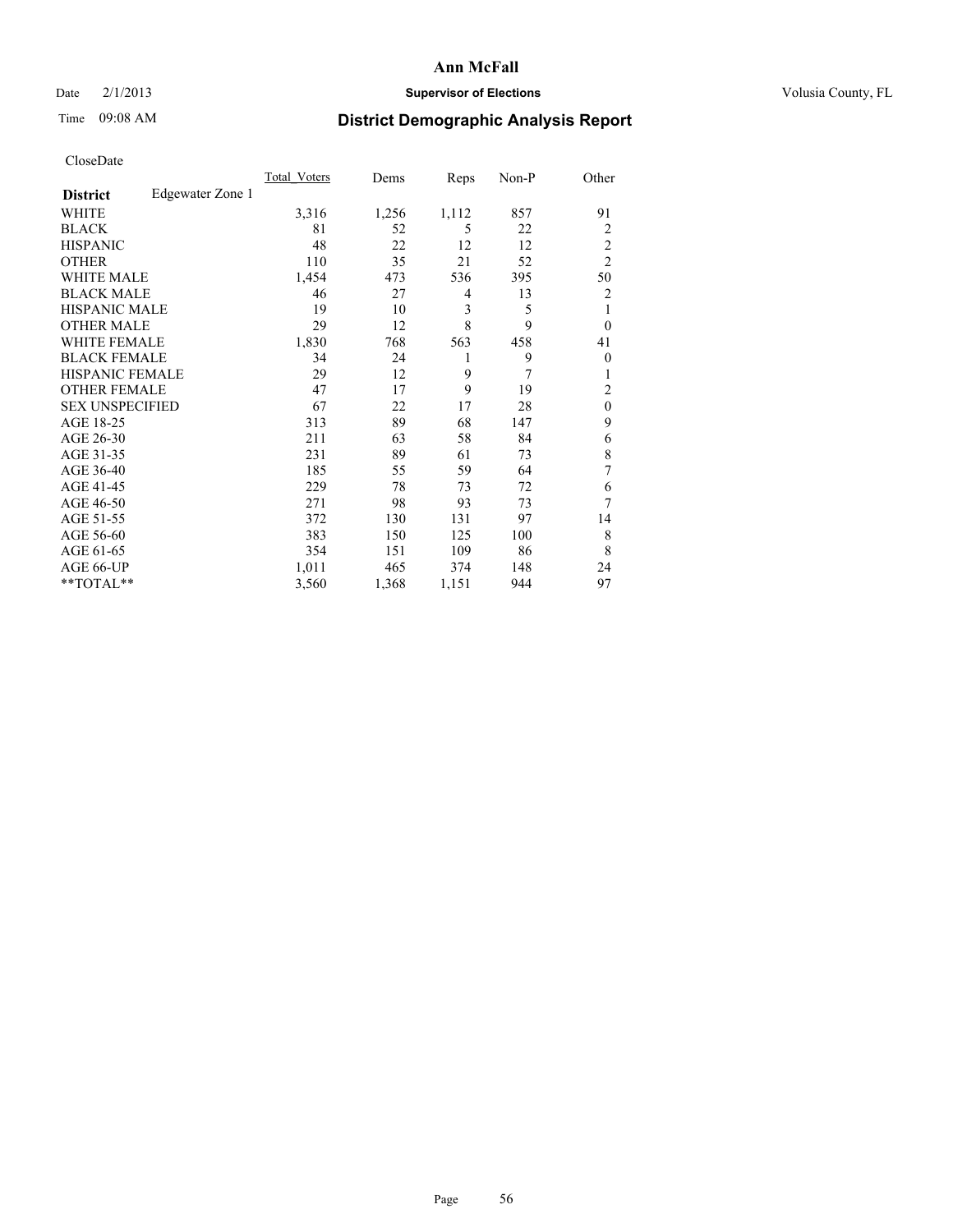## Date  $2/1/2013$  **Supervisor of Elections** Volusia County, FL

# Time 09:08 AM **District Demographic Analysis Report**

|                        |                  | <b>Total Voters</b> | Dems  | Reps           | Non-P | Other          |
|------------------------|------------------|---------------------|-------|----------------|-------|----------------|
| <b>District</b>        | Edgewater Zone 2 |                     |       |                |       |                |
| WHITE                  |                  | 3,497               | 1,228 | 1,214          | 973   | 82             |
| <b>BLACK</b>           |                  | 58                  | 43    | 4              | 11    | $\theta$       |
| <b>HISPANIC</b>        |                  | 48                  | 19    | 5              | 23    | 1              |
| <b>OTHER</b>           |                  | 112                 | 27    | 30             | 54    | 1              |
| WHITE MALE             |                  | 1,607               | 509   | 622            | 434   | 42             |
| <b>BLACK MALE</b>      |                  | 24                  | 18    | 1              | 5     | $\overline{0}$ |
| <b>HISPANIC MALE</b>   |                  | 24                  | 11    | 3              | 9     | 1              |
| <b>OTHER MALE</b>      |                  | 38                  | 9     | 13             | 15    | 1              |
| <b>WHITE FEMALE</b>    |                  | 1,870               | 713   | 586            | 531   | 40             |
| <b>BLACK FEMALE</b>    |                  | 34                  | 25    | 3              | 6     | $\Omega$       |
| <b>HISPANIC FEMALE</b> |                  | 22                  | 8     | $\overline{2}$ | 12    | $\theta$       |
| <b>OTHER FEMALE</b>    |                  | 44                  | 15    | 15             | 14    | $\theta$       |
| <b>SEX UNSPECIFIED</b> |                  | 52                  | 9     | 8              | 35    | $\theta$       |
| AGE 18-25              |                  | 326                 | 95    | 88             | 133   | 10             |
| AGE 26-30              |                  | 248                 | 82    | 58             | 101   | 7              |
| AGE 31-35              |                  | 254                 | 66    | 67             | 117   | 4              |
| AGE 36-40              |                  | 246                 | 85    | 67             | 86    | 8              |
| AGE 41-45              |                  | 303                 | 91    | 95             | 112   | 5              |
| AGE 46-50              |                  | 305                 | 105   | 106            | 87    | 7              |
| AGE 51-55              |                  | 365                 | 115   | 137            | 101   | 12             |
| AGE 56-60              |                  | 341                 | 125   | 141            | 71    | 4              |
| AGE 61-65              |                  | 375                 | 145   | 138            | 86    | 6              |
| AGE 66-UP              |                  | 955                 | 410   | 357            | 167   | 21             |
| **TOTAL**              |                  | 3,718               | 1,319 | 1,254          | 1,061 | 84             |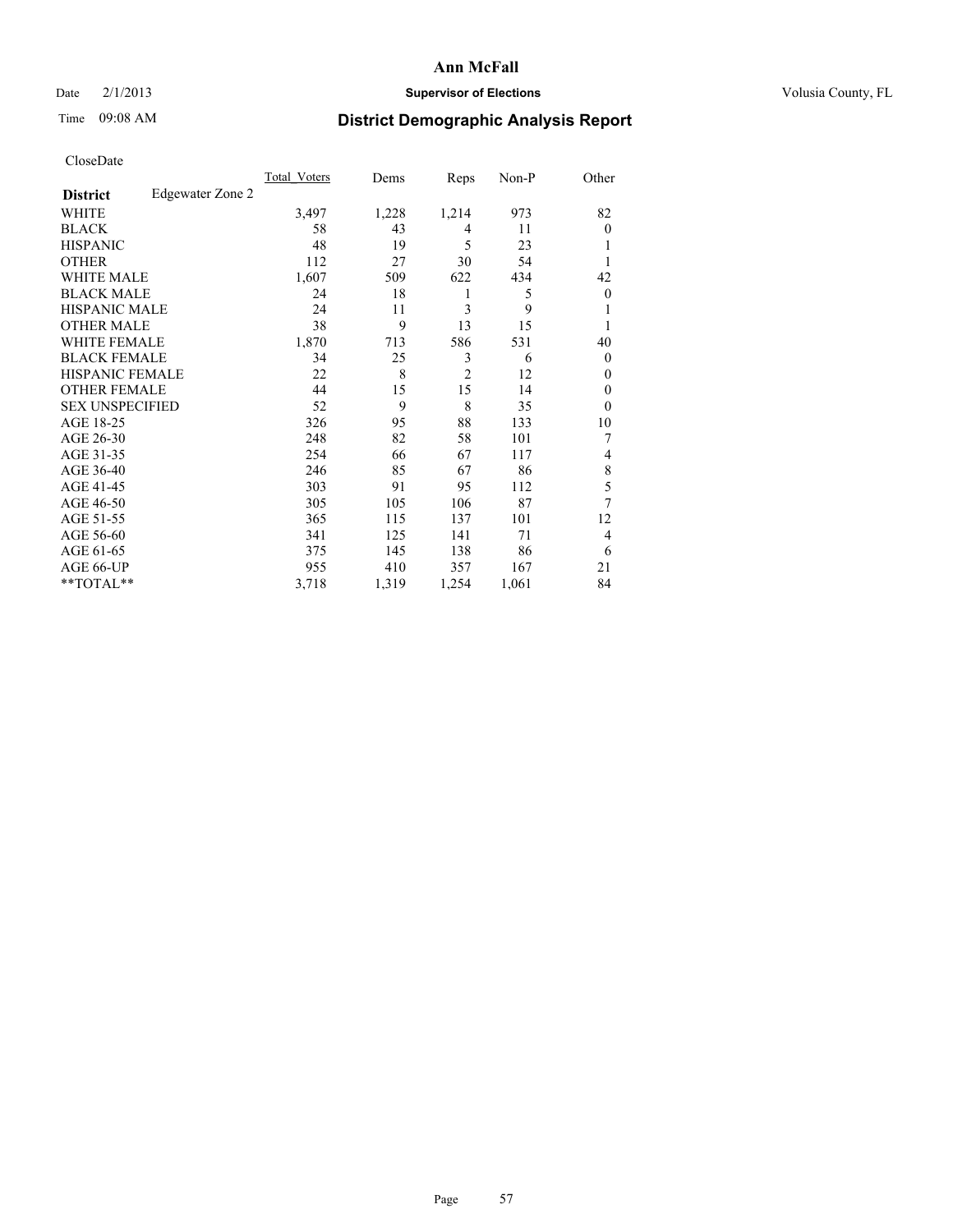## Date  $2/1/2013$  **Supervisor of Elections** Volusia County, FL

# Time 09:08 AM **District Demographic Analysis Report**

|                        |                  | <b>Total Voters</b> | Dems  | Reps           | Non-P | Other                   |
|------------------------|------------------|---------------------|-------|----------------|-------|-------------------------|
| <b>District</b>        | Edgewater Zone 3 |                     |       |                |       |                         |
| WHITE                  |                  | 3,253               | 1,195 | 1,078          | 889   | 91                      |
| <b>BLACK</b>           |                  | 94                  | 74    | $\overline{c}$ | 18    | $\theta$                |
| <b>HISPANIC</b>        |                  | 45                  | 17    | 9              | 18    | 1                       |
| <b>OTHER</b>           |                  | 137                 | 39    | 28             | 67    | 3                       |
| WHITE MALE             |                  | 1,460               | 457   | 514            | 434   | 55                      |
| <b>BLACK MALE</b>      |                  | 41                  | 30    | 2              | 9     | $\overline{0}$          |
| <b>HISPANIC MALE</b>   |                  | 18                  | 6     | $\overline{2}$ | 9     | 1                       |
| <b>OTHER MALE</b>      |                  | 48                  | 13    | 15             | 19    | 1                       |
| <b>WHITE FEMALE</b>    |                  | 1,777               | 733   | 559            | 449   | 36                      |
| <b>BLACK FEMALE</b>    |                  | 52                  | 44    | $\mathbf{0}$   | 8     | $\overline{0}$          |
| <b>HISPANIC FEMALE</b> |                  | 26                  | 10    | 7              | 9     | $\theta$                |
| <b>OTHER FEMALE</b>    |                  | 54                  | 17    | 12             | 23    | $\overline{2}$          |
| <b>SEX UNSPECIFIED</b> |                  | 53                  | 15    | 6              | 32    | $\mathbf{0}$            |
| AGE 18-25              |                  | 334                 | 105   | 71             | 156   | $\overline{2}$          |
| AGE 26-30              |                  | 221                 | 68    | 59             | 91    | $\overline{\mathbf{3}}$ |
| AGE 31-35              |                  | 215                 | 53    | 63             | 92    | 7                       |
| AGE 36-40              |                  | 245                 | 72    | 71             | 91    | 11                      |
| AGE 41-45              |                  | 258                 | 93    | 83             | 72    | 10                      |
| AGE 46-50              |                  | 293                 | 97    | 106            | 81    | 9                       |
| AGE 51-55              |                  | 307                 | 119   | 97             | 87    | 4                       |
| AGE 56-60              |                  | 345                 | 146   | 118            | 74    | 7                       |
| AGE 61-65              |                  | 336                 | 141   | 115            | 69    | 11                      |
| AGE 66-UP              |                  | 978                 | 433   | 334            | 180   | 31                      |
| **TOTAL**              |                  | 3,532               | 1,327 | 1,117          | 993   | 95                      |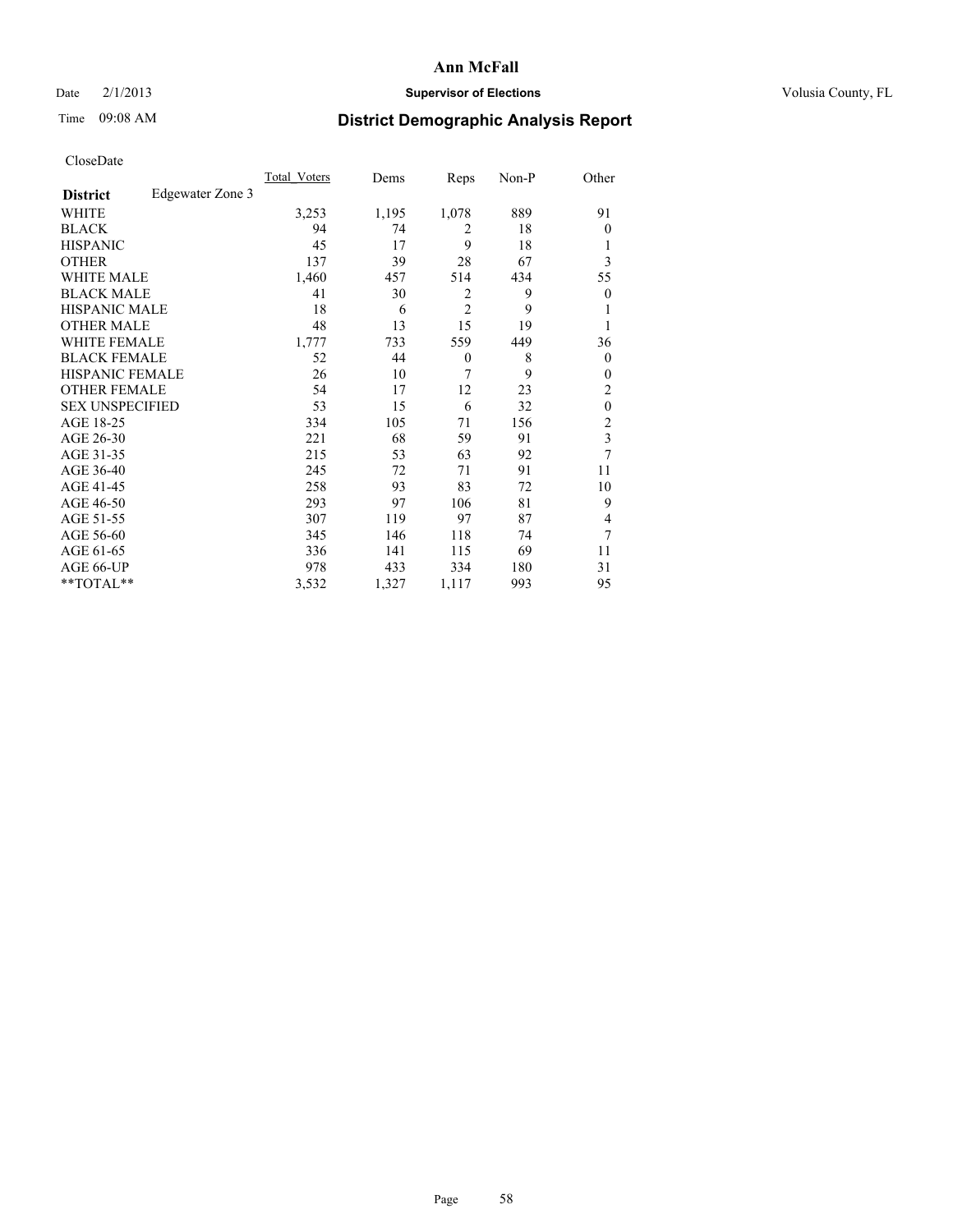## Date  $2/1/2013$  **Supervisor of Elections** Volusia County, FL

## Time 09:08 AM **District Demographic Analysis Report**

|                        |                  | <b>Total Voters</b> | Dems  | Reps  | Non-P | Other            |
|------------------------|------------------|---------------------|-------|-------|-------|------------------|
| <b>District</b>        | Edgewater Zone 4 |                     |       |       |       |                  |
| WHITE                  |                  | 3,399               | 1,206 | 1,183 | 908   | 102              |
| <b>BLACK</b>           |                  | 80                  | 63    | 5     | 11    | 1                |
| <b>HISPANIC</b>        |                  | 49                  | 26    | 14    | 7     | 2                |
| <b>OTHER</b>           |                  | 94                  | 30    | 15    | 49    | $\theta$         |
| WHITE MALE             |                  | 1,563               | 489   | 594   | 436   | 44               |
| <b>BLACK MALE</b>      |                  | 33                  | 26    | 2     | 5     | $\boldsymbol{0}$ |
| <b>HISPANIC MALE</b>   |                  | 18                  | 10    | 3     | 4     | 1                |
| <b>OTHER MALE</b>      |                  | 32                  | 11    | 8     | 13    | $\overline{0}$   |
| <b>WHITE FEMALE</b>    |                  | 1,808               | 708   | 579   | 463   | 58               |
| <b>BLACK FEMALE</b>    |                  | 46                  | 36    | 3     | 6     | 1                |
| <b>HISPANIC FEMALE</b> |                  | 31                  | 16    | 11    | 3     | 1                |
| <b>OTHER FEMALE</b>    |                  | 32                  | 13    | 5     | 14    | $\theta$         |
| <b>SEX UNSPECIFIED</b> |                  | 59                  | 16    | 12    | 31    | $\mathbf{0}$     |
| AGE 18-25              |                  | 260                 | 78    | 65    | 115   | $\overline{c}$   |
| AGE 26-30              |                  | 218                 | 64    | 54    | 90    | 10               |
| AGE 31-35              |                  | 225                 | 68    | 58    | 91    | 8                |
| AGE 36-40              |                  | 245                 | 90    | 65    | 84    | 6                |
| AGE 41-45              |                  | 244                 | 95    | 76    | 72    |                  |
| AGE 46-50              |                  | 289                 | 105   | 94    | 84    | 6                |
| AGE 51-55              |                  | 323                 | 110   | 131   | 76    | 6                |
| AGE 56-60              |                  | 353                 | 149   | 112   | 83    | 9                |
| AGE 61-65              |                  | 302                 | 122   | 99    | 69    | 12               |
| AGE 66-UP              |                  | 1,166               | 446   | 463   | 212   | 45               |
| **TOTAL**              |                  | 3,625               | 1,327 | 1,217 | 976   | 105              |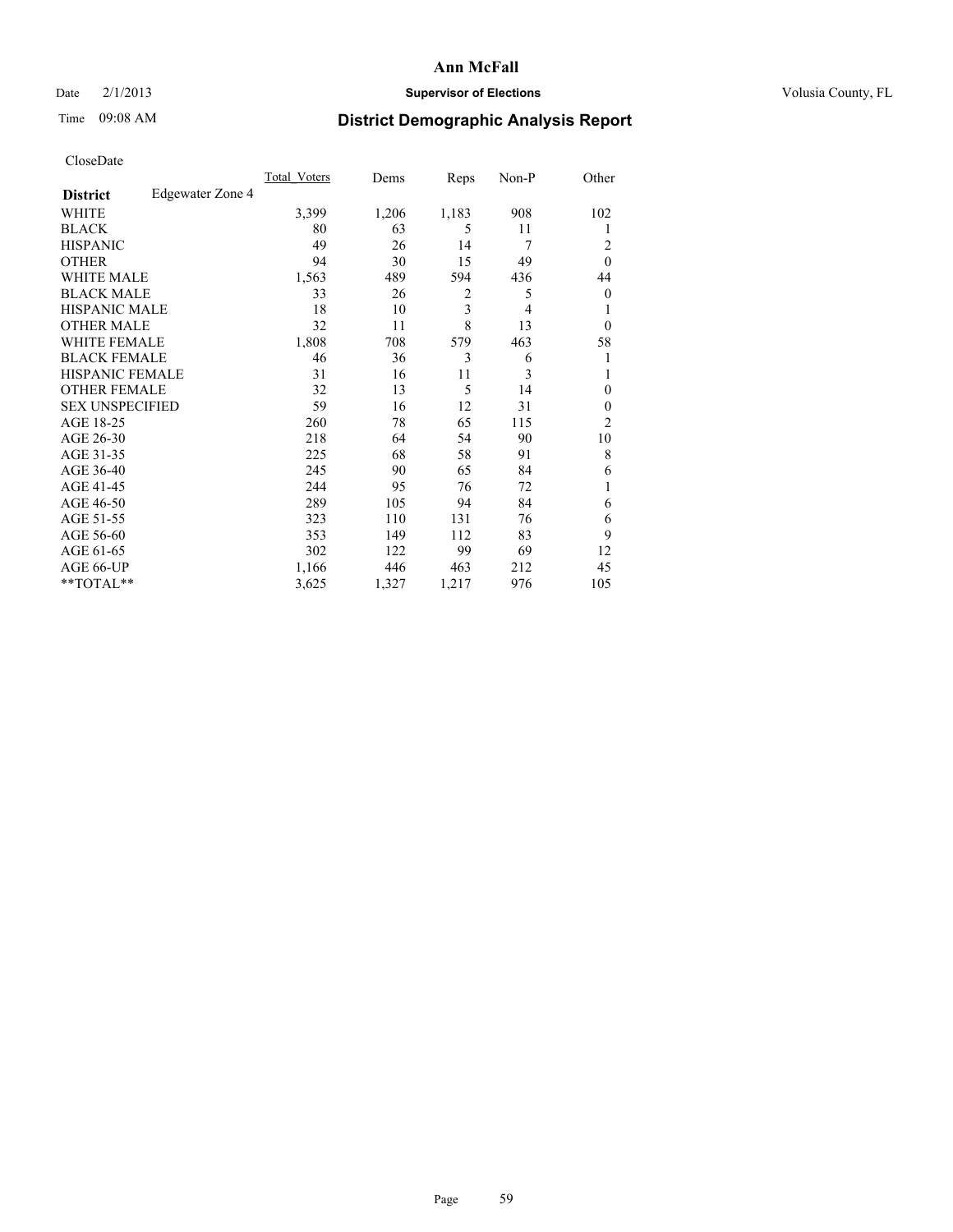## Date  $2/1/2013$  **Supervisor of Elections** Volusia County, FL

# Time 09:08 AM **District Demographic Analysis Report**

|                        |                   | <b>Total Voters</b> | Dems | Reps           | Non-P | Other                   |
|------------------------|-------------------|---------------------|------|----------------|-------|-------------------------|
| <b>District</b>        | Holly Hill Zone 1 |                     |      |                |       |                         |
| WHITE                  |                   | 1,296               | 518  | 362            | 364   | 52                      |
| <b>BLACK</b>           |                   | 141                 | 116  | 4              | 20    | 1                       |
| <b>HISPANIC</b>        |                   | 57                  | 27   | 8              | 22    | $\overline{0}$          |
| <b>OTHER</b>           |                   | 78                  | 30   | 18             | 27    | 3                       |
| WHITE MALE             |                   | 634                 | 228  | 198            | 186   | 22                      |
| <b>BLACK MALE</b>      |                   | 62                  | 49   | 2              | 10    | 1                       |
| <b>HISPANIC MALE</b>   |                   | 31                  | 10   | 5              | 16    | $\theta$                |
| <b>OTHER MALE</b>      |                   | 26                  | 7    | 8              | 9     | $\overline{c}$          |
| <b>WHITE FEMALE</b>    |                   | 649                 | 287  | 161            | 171   | 30                      |
| <b>BLACK FEMALE</b>    |                   | 77                  | 66   | $\overline{2}$ | 9     | $\overline{0}$          |
| <b>HISPANIC FEMALE</b> |                   | 26                  | 17   | 3              | 6     | $\theta$                |
| <b>OTHER FEMALE</b>    |                   | 36                  | 18   | 9              | 9     | $\theta$                |
| <b>SEX UNSPECIFIED</b> |                   | 31                  | 9    | $\overline{4}$ | 17    |                         |
| AGE 18-25              |                   | 153                 | 71   | 23             | 58    |                         |
| AGE 26-30              |                   | 128                 | 60   | 20             | 43    | 5                       |
| AGE 31-35              |                   | 99                  | 45   | 17             | 34    | $\overline{\mathbf{3}}$ |
| AGE 36-40              |                   | 92                  | 32   | 28             | 29    | 3                       |
| AGE 41-45              |                   | 115                 | 45   | 32             | 36    | $\overline{c}$          |
| AGE 46-50              |                   | 175                 | 66   | 48             | 54    | 7                       |
| AGE 51-55              |                   | 173                 | 66   | 45             | 49    | 13                      |
| AGE 56-60              |                   | 175                 | 78   | 33             | 57    | 7                       |
| AGE 61-65              |                   | 151                 | 71   | 44             | 30    | 6                       |
| AGE 66-UP              |                   | 312                 | 157  | 102            | 44    | 9                       |
| **TOTAL**              |                   | 1,573               | 691  | 392            | 434   | 56                      |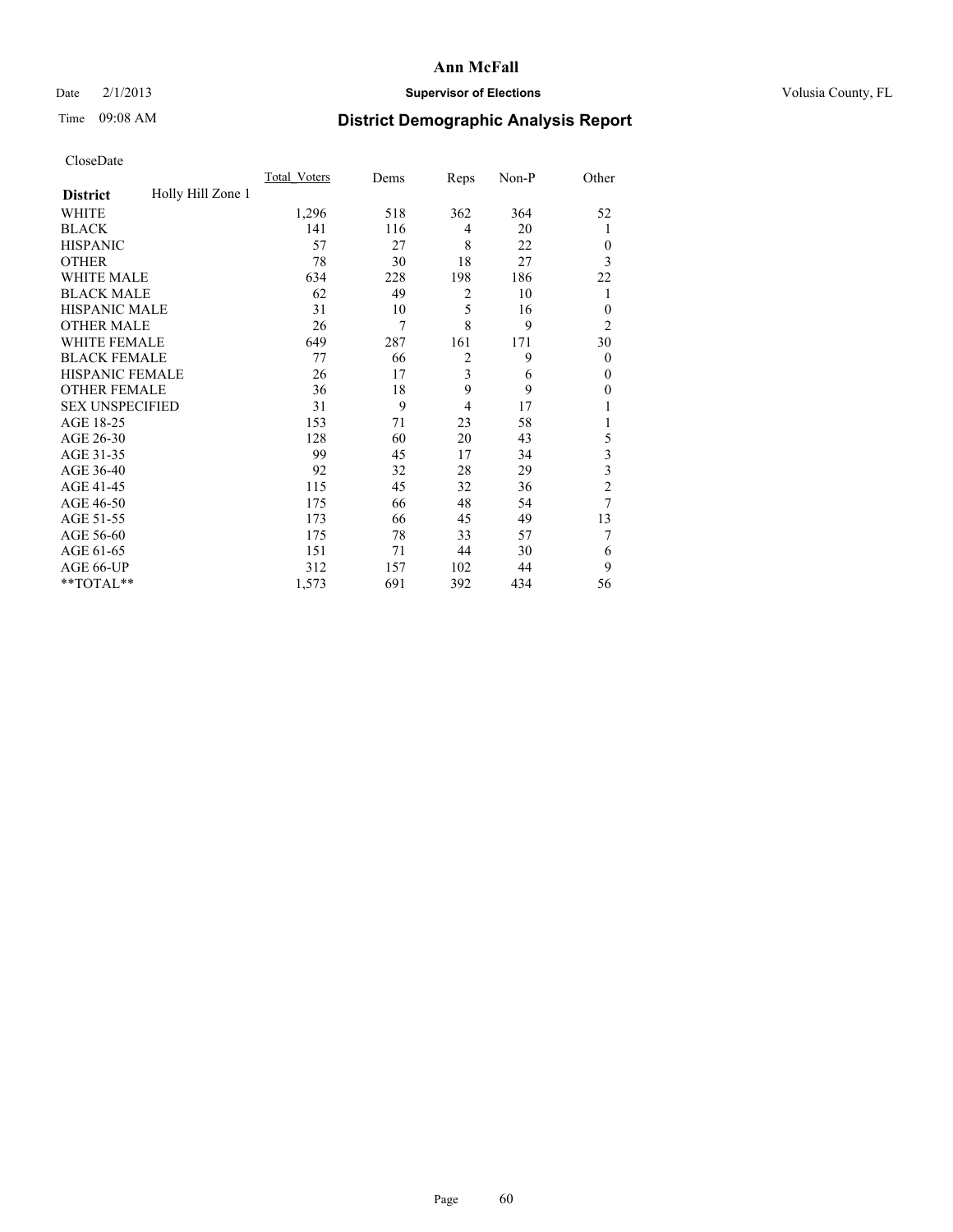## Date  $2/1/2013$  **Supervisor of Elections** Volusia County, FL

# Time 09:08 AM **District Demographic Analysis Report**

|                        |                   | <b>Total Voters</b> | Dems | Reps           | Non-P          | Other          |
|------------------------|-------------------|---------------------|------|----------------|----------------|----------------|
| <b>District</b>        | Holly Hill Zone 2 |                     |      |                |                |                |
| WHITE                  |                   | 1,462               | 642  | 398            | 369            | 53             |
| <b>BLACK</b>           |                   | 241                 | 189  | 11             | 38             | 3              |
| <b>HISPANIC</b>        |                   | 42                  | 23   | 8              | 11             | $\overline{0}$ |
| <b>OTHER</b>           |                   | 88                  | 31   | 12             | 42             | 3              |
| WHITE MALE             |                   | 685                 | 273  | 204            | 183            | 25             |
| <b>BLACK MALE</b>      |                   | 94                  | 67   | 5              | 21             | 1              |
| <b>HISPANIC MALE</b>   |                   | 16                  | 6    | 6              | $\overline{4}$ | $\theta$       |
| <b>OTHER MALE</b>      |                   | 27                  | 9    | $\overline{4}$ | 11             | 3              |
| WHITE FEMALE           |                   | 766                 | 366  | 191            | 183            | 26             |
| <b>BLACK FEMALE</b>    |                   | 145                 | 120  | 6              | 17             | $\overline{2}$ |
| <b>HISPANIC FEMALE</b> |                   | 26                  | 17   | $\overline{2}$ | 7              | $\theta$       |
| <b>OTHER FEMALE</b>    |                   | 36                  | 13   | 8              | 15             | $\Omega$       |
| <b>SEX UNSPECIFIED</b> |                   | 38                  | 14   | 3              | 19             | $\overline{c}$ |
| AGE 18-25              |                   | 190                 | 76   | 35             | 74             | 5              |
| AGE 26-30              |                   | 133                 | 58   | 29             | 41             | 5              |
| AGE 31-35              |                   | 131                 | 68   | 21             | 37             | 5              |
| AGE 36-40              |                   | 130                 | 60   | 21             | 49             | $\mathbf{0}$   |
| AGE 41-45              |                   | 166                 | 72   | 40             | 48             | 6              |
| AGE 46-50              |                   | 208                 | 92   | 59             | 48             | 9              |
| AGE 51-55              |                   | 221                 | 116  | 49             | 45             | 11             |
| AGE 56-60              |                   | 175                 | 88   | 43             | 41             | 3              |
| AGE 61-65              |                   | 167                 | 79   | 40             | 39             | 9              |
| AGE 66-UP              |                   | 318                 | 179  | 93             | 40             | 6              |
| **TOTAL**              |                   | 1,839               | 888  | 430            | 462            | 59             |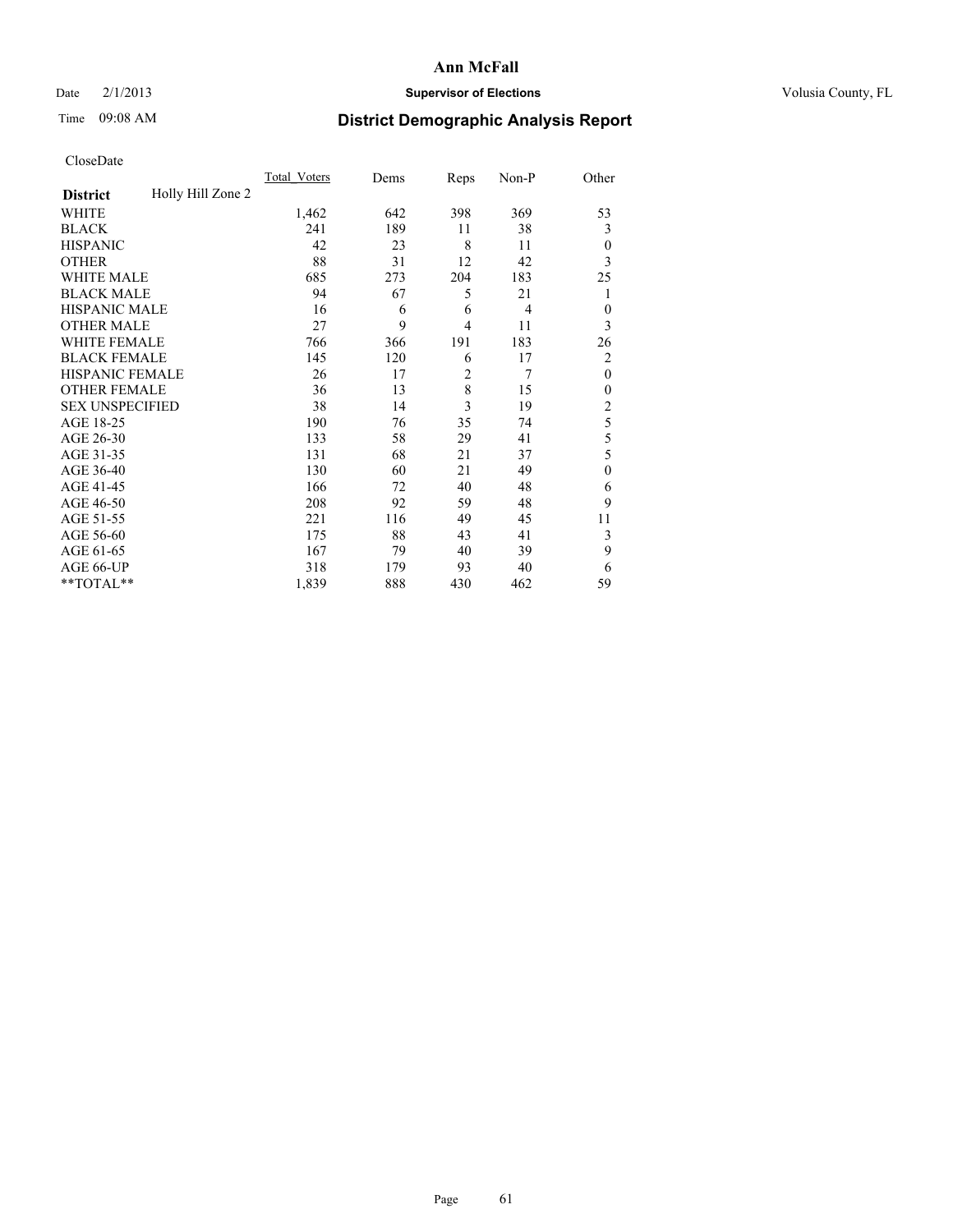## Date  $2/1/2013$  **Supervisor of Elections** Volusia County, FL

## Time 09:08 AM **District Demographic Analysis Report**

|                        |                   | <b>Total Voters</b> | Dems | Reps                    | Non-P | Other                   |
|------------------------|-------------------|---------------------|------|-------------------------|-------|-------------------------|
| <b>District</b>        | Holly Hill Zone 3 |                     |      |                         |       |                         |
| <b>WHITE</b>           |                   | 1,576               | 608  | 519                     | 386   | 63                      |
| <b>BLACK</b>           |                   | 152                 | 133  | 5                       | 13    | 1                       |
| <b>HISPANIC</b>        |                   | 21                  | 6    | 6                       | 9     | $\theta$                |
| <b>OTHER</b>           |                   | 84                  | 30   | 10                      | 43    |                         |
| WHITE MALE             |                   | 668                 | 221  | 232                     | 185   | 30                      |
| <b>BLACK MALE</b>      |                   | 61                  | 49   | 4                       | 7     | 1                       |
| <b>HISPANIC MALE</b>   |                   | 10                  | 3    | $\overline{\mathbf{3}}$ | 4     | $\theta$                |
| <b>OTHER MALE</b>      |                   | 25                  | 13   | $\overline{2}$          | 9     | 1                       |
| WHITE FEMALE           |                   | 897                 | 383  | 283                     | 198   | 33                      |
| <b>BLACK FEMALE</b>    |                   | 90                  | 83   | 1                       | 6     | $\theta$                |
| <b>HISPANIC FEMALE</b> |                   | 11                  | 3    | 3                       | 5     | $\theta$                |
| <b>OTHER FEMALE</b>    |                   | 38                  | 12   | 8                       | 18    | $\theta$                |
| <b>SEX UNSPECIFIED</b> |                   | 33                  | 10   | 4                       | 19    | $\theta$                |
| AGE 18-25              |                   | 103                 | 45   | 21                      | 35    | $\overline{2}$          |
| AGE 26-30              |                   | 104                 | 37   | 19                      | 43    | 5                       |
| AGE 31-35              |                   | 94                  | 34   | 21                      | 36    | $\overline{\mathbf{3}}$ |
| AGE 36-40              |                   | 72                  | 35   | 13                      | 24    | $\mathbf{0}$            |
| AGE 41-45              |                   | 109                 | 36   | 28                      | 41    | 4                       |
| AGE 46-50              |                   | 122                 | 45   | 31                      | 40    | 6                       |
| AGE 51-55              |                   | 150                 | 57   | 46                      | 40    | 7                       |
| AGE 56-60              |                   | 163                 | 71   | 51                      | 35    | 6                       |
| AGE 61-65              |                   | 176                 | 75   | 46                      | 50    | 5                       |
| AGE 66-UP              |                   | 742                 | 343  | 264                     | 108   | 27                      |
| **TOTAL**              |                   | 1,835               | 778  | 540                     | 452   | 65                      |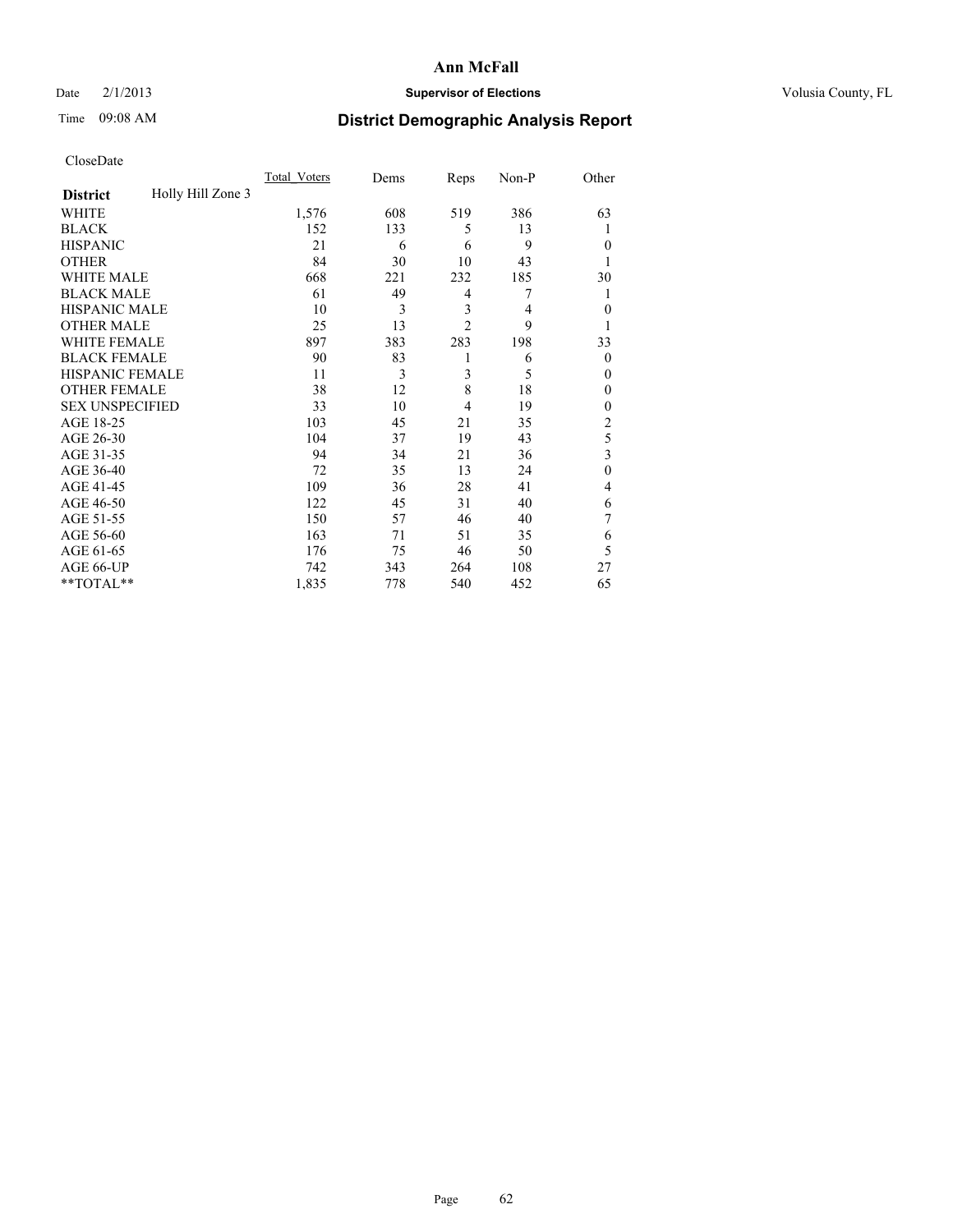## Date  $2/1/2013$  **Supervisor of Elections** Volusia County, FL

# Time 09:08 AM **District Demographic Analysis Report**

|                        |                   | <b>Total Voters</b> | Dems | Reps           | Non-P | Other          |
|------------------------|-------------------|---------------------|------|----------------|-------|----------------|
| <b>District</b>        | Holly Hill Zone 4 |                     |      |                |       |                |
| WHITE                  |                   | 1,411               | 525  | 475            | 363   | 48             |
| <b>BLACK</b>           |                   | 295                 | 241  | 7              | 45    | $\overline{2}$ |
| <b>HISPANIC</b>        |                   | 54                  | 31   | 3              | 20    | $\theta$       |
| <b>OTHER</b>           |                   | 85                  | 27   | 10             | 45    | 3              |
| WHITE MALE             |                   | 630                 | 200  | 220            | 180   | 30             |
| <b>BLACK MALE</b>      |                   | 74                  | 52   | 3              | 18    | 1              |
| <b>HISPANIC MALE</b>   |                   | 22                  | 13   | 1              | 8     | $\overline{0}$ |
| <b>OTHER MALE</b>      |                   | 23                  | 8    | 5              | 9     | 1              |
| WHITE FEMALE           |                   | 769                 | 321  | 252            | 178   | 18             |
| <b>BLACK FEMALE</b>    |                   | 219                 | 187  | $\overline{4}$ | 27    | 1              |
| <b>HISPANIC FEMALE</b> |                   | 32                  | 18   | $\overline{2}$ | 12    | $\Omega$       |
| <b>OTHER FEMALE</b>    |                   | 30                  | 16   | $\overline{c}$ | 11    |                |
| <b>SEX UNSPECIFIED</b> |                   | 46                  | 9    | 6              | 30    |                |
| AGE 18-25              |                   | 270                 | 129  | 41             | 97    | 3              |
| AGE 26-30              |                   | 141                 | 56   | 29             | 52    | 4              |
| AGE 31-35              |                   | 144                 | 68   | 29             | 46    |                |
| AGE 36-40              |                   | 109                 | 49   | 28             | 29    | 3              |
| AGE 41-45              |                   | 129                 | 56   | 24             | 42    | 7              |
| AGE 46-50              |                   | 163                 | 57   | 48             | 51    | 7              |
| AGE 51-55              |                   | 189                 | 65   | 72             | 43    | 9              |
| AGE 56-60              |                   | 165                 | 75   | 44             | 41    | 5              |
| AGE 61-65              |                   | 121                 | 63   | 33             | 22    | 3              |
| AGE 66-UP              |                   | 422                 | 212  | 148            | 51    | 11             |
| **TOTAL**              |                   | 1,853               | 830  | 496            | 474   | 53             |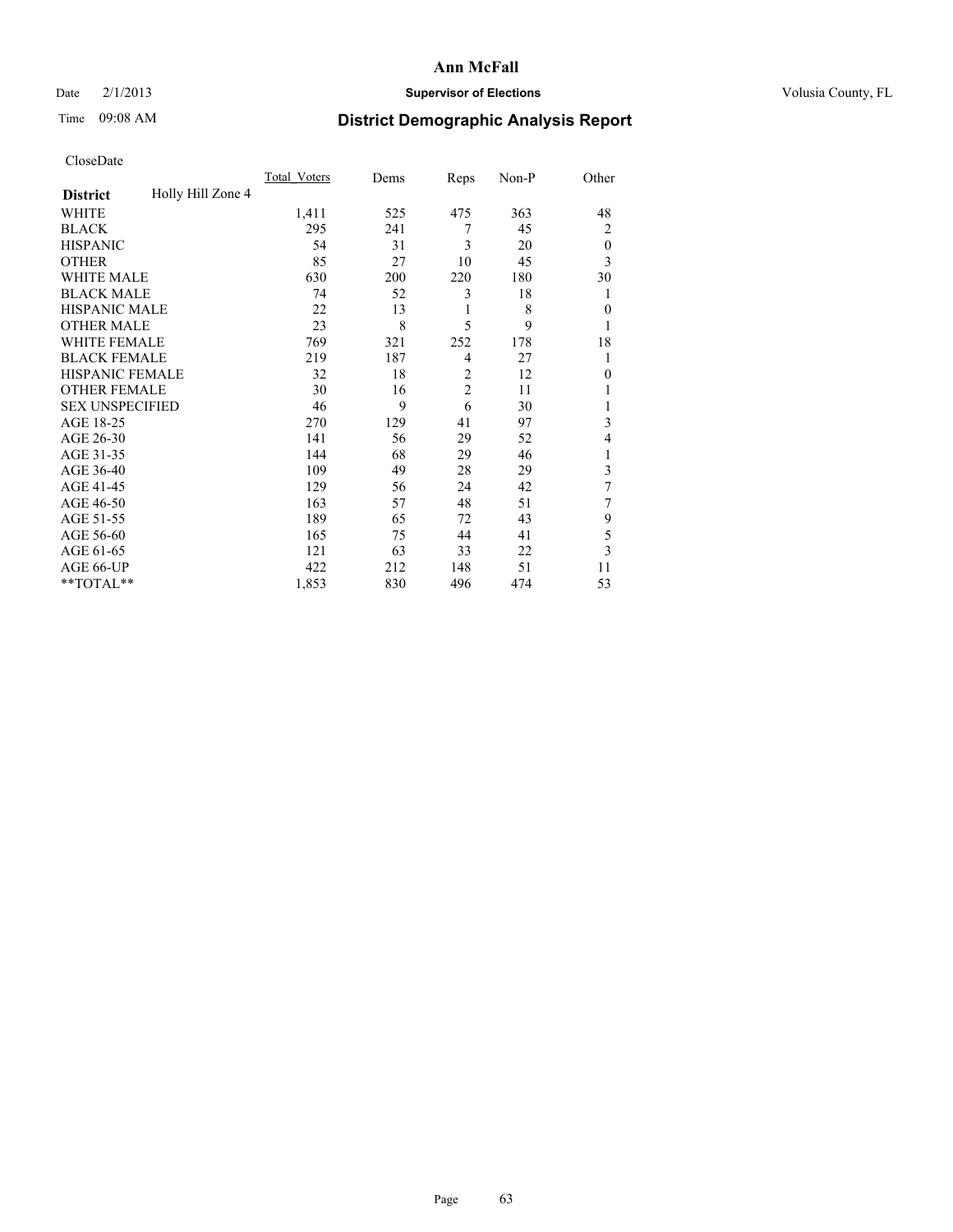## Date  $2/1/2013$  **Supervisor of Elections** Volusia County, FL

# Time 09:08 AM **District Demographic Analysis Report**

|                        |            | <b>Total Voters</b> | Dems           | Reps           | Non-P | Other          |
|------------------------|------------|---------------------|----------------|----------------|-------|----------------|
| <b>District</b>        | Lake Helen |                     |                |                |       |                |
| <b>WHITE</b>           |            | 1,665               | 609            | 613            | 379   | 64             |
| <b>BLACK</b>           |            | 189                 | 167            | $\overline{4}$ | 15    | 3              |
| <b>HISPANIC</b>        |            | 43                  | 13             | 18             | 10    | 2              |
| <b>OTHER</b>           |            | 59                  | 19             | 15             | 23    | $\overline{2}$ |
| WHITE MALE             |            | 763                 | 248            | 300            | 182   | 33             |
| <b>BLACK MALE</b>      |            | 83                  | 75             | 2              | 5     | 1              |
| <b>HISPANIC MALE</b>   |            | 15                  | $\overline{4}$ | 6              | 5     | $\mathbf{0}$   |
| <b>OTHER MALE</b>      |            | 19                  | 9              | 1              | 8     |                |
| <b>WHITE FEMALE</b>    |            | 888                 | 357            | 308            | 192   | 31             |
| <b>BLACK FEMALE</b>    |            | 103                 | 89             | $\overline{2}$ | 10    | 2              |
| HISPANIC FEMALE        |            | 28                  | 9              | 12             | 5     | $\overline{2}$ |
| <b>OTHER FEMALE</b>    |            | 21                  | 9              | $\overline{4}$ | 7     | 1              |
| <b>SEX UNSPECIFIED</b> |            | 36                  | 8              | 15             | 13    | $\mathbf{0}$   |
| AGE 18-25              |            | 188                 | 65             | 54             | 63    | 6              |
| AGE 26-30              |            | 131                 | 48             | 32             | 46    | 5              |
| AGE 31-35              |            | 113                 | 42             | 32             | 35    | 4              |
| AGE 36-40              |            | 128                 | 36             | 37             | 41    | 14             |
| AGE 41-45              |            | 144                 | 54             | 48             | 34    | 8              |
| AGE 46-50              |            | 154                 | 50             | 60             | 37    | 7              |
| AGE 51-55              |            | 224                 | 92             | 91             | 36    | 5              |
| AGE 56-60              |            | 206                 | 87             | 74             | 38    | 7              |
| AGE 61-65              |            | 185                 | 91             | 58             | 31    | 5              |
| AGE 66-UP              |            | 483                 | 243            | 164            | 66    | 10             |
| **TOTAL**              |            | 1,956               | 808            | 650            | 427   | 71             |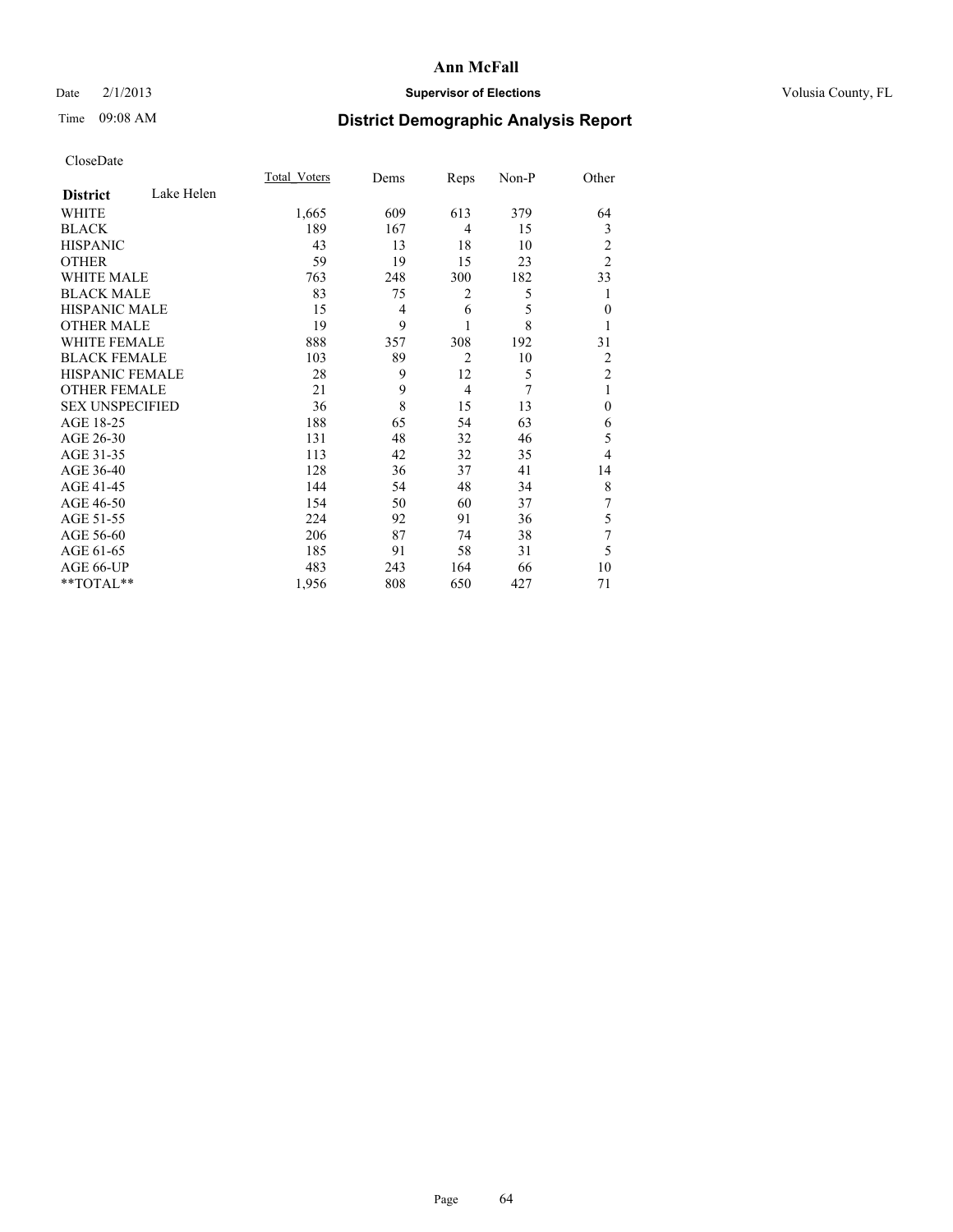## Date  $2/1/2013$  **Supervisor of Elections** Volusia County, FL

# Time 09:08 AM **District Demographic Analysis Report**

|  | CloseDate |
|--|-----------|
|  |           |

|                        |                      | Total Voters | Dems  | Reps           | Non-P | Other          |
|------------------------|----------------------|--------------|-------|----------------|-------|----------------|
| <b>District</b>        | New Smyrna Bch Zne 1 |              |       |                |       |                |
| WHITE                  |                      | 4,630        | 1,533 | 2,005          | 991   | 101            |
| <b>BLACK</b>           |                      | 13           | 7     | $\overline{2}$ | 4     | $\theta$       |
| <b>HISPANIC</b>        |                      | 66           | 23    | 19             | 22    | 2              |
| <b>OTHER</b>           |                      | 143          | 36    | 39             | 63    | 5              |
| <b>WHITE MALE</b>      |                      | 2,177        | 601   | 991            | 527   | 58             |
| <b>BLACK MALE</b>      |                      | 7            | 3     | 1              | 3     | $\overline{0}$ |
| <b>HISPANIC MALE</b>   |                      | 31           | 8     | 7              | 16    | 0              |
| <b>OTHER MALE</b>      |                      | 45           | 9     | 16             | 18    | $\overline{2}$ |
| <b>WHITE FEMALE</b>    |                      | 2,415        | 918   | 1,001          | 454   | 42             |
| <b>BLACK FEMALE</b>    |                      | 6            | 4     | 1              | 1     | $\overline{0}$ |
| HISPANIC FEMALE        |                      | 35           | 15    | 12             | 6     | 2              |
| <b>OTHER FEMALE</b>    |                      | 55           | 18    | 17             | 17    | 3              |
| <b>SEX UNSPECIFIED</b> |                      | 81           | 23    | 19             | 38    |                |
| AGE 18-25              |                      | 280          | 76    | 75             | 126   | 3              |
| AGE 26-30              |                      | 216          | 78    | 58             | 74    | 6              |
| AGE 31-35              |                      | 191          | 56    | 62             | 65    | 8              |
| AGE 36-40              |                      | 187          | 56    | 62             | 59    | 10             |
| AGE 41-45              |                      | 268          | 81    | 112            | 70    | 5              |
| AGE 46-50              |                      | 315          | 80    | 146            | 83    | 6              |
| AGE 51-55              |                      | 450          | 153   | 196            | 90    | 11             |
| AGE 56-60              |                      | 491          | 166   | 212            | 103   | 10             |
| AGE 61-65              |                      | 610          | 206   | 255            | 136   | 13             |
| AGE 66-UP              |                      | 1,847        | 647   | 888            | 276   | 36             |
| **TOTAL**              |                      | 4,855        | 1,599 | 2,066          | 1,082 | 108            |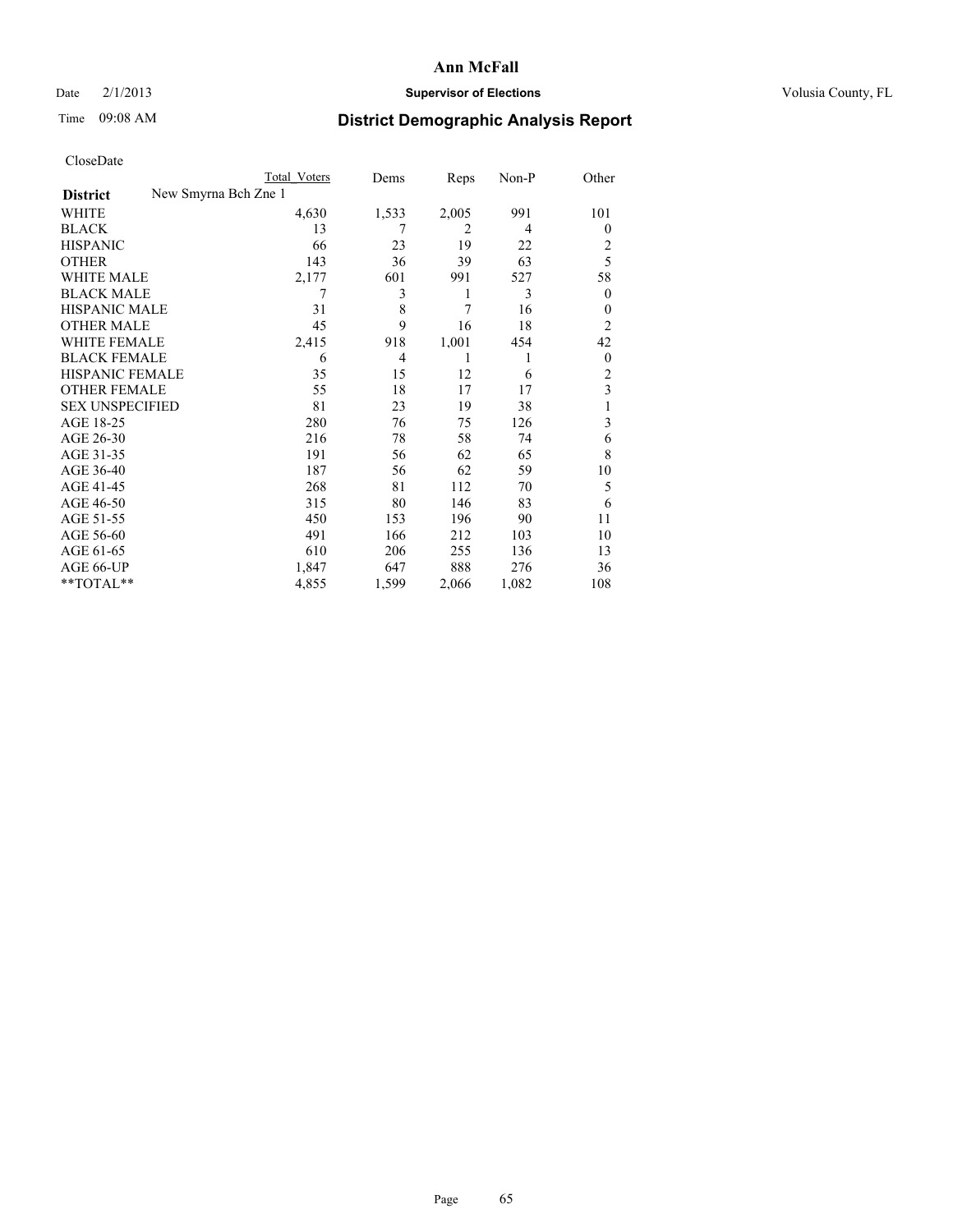## Date  $2/1/2013$  **Supervisor of Elections** Volusia County, FL

# Time 09:08 AM **District Demographic Analysis Report**

|                        |                      | <b>Total Voters</b> | Dems  | Reps             | Non-P | Other          |
|------------------------|----------------------|---------------------|-------|------------------|-------|----------------|
| <b>District</b>        | New Smyrna Bch Zne 2 |                     |       |                  |       |                |
| WHITE                  |                      | 4,038               | 1,405 | 1,471            | 1,032 | 130            |
| <b>BLACK</b>           |                      | 58                  | 42    | 1                | 15    | $\theta$       |
| <b>HISPANIC</b>        |                      | 57                  | 19    | 16               | 21    |                |
| <b>OTHER</b>           |                      | 133                 | 37    | 31               | 62    | 3              |
| WHITE MALE             |                      | 1,842               | 546   | 697              | 530   | 69             |
| <b>BLACK MALE</b>      |                      | 20                  | 15    | $\boldsymbol{0}$ | 5     | $\mathbf{0}$   |
| <b>HISPANIC MALE</b>   |                      | 26                  | 6     | 8                | 12    | $\theta$       |
| <b>OTHER MALE</b>      |                      | 37                  | 12    | 10               | 14    | 1              |
| <b>WHITE FEMALE</b>    |                      | 2,163               | 846   | 759              | 497   | 61             |
| <b>BLACK FEMALE</b>    |                      | 38                  | 27    | 1                | 10    | $\overline{0}$ |
| <b>HISPANIC FEMALE</b> |                      | 30                  | 13    | 8                | 8     |                |
| <b>OTHER FEMALE</b>    |                      | 57                  | 22    | 15               | 19    |                |
| <b>SEX UNSPECIFIED</b> |                      | 73                  | 16    | 21               | 35    |                |
| AGE 18-25              |                      | 291                 | 86    | 69               | 128   | 8              |
| AGE 26-30              |                      | 260                 | 75    | 63               | 106   | 16             |
| AGE 31-35              |                      | 229                 | 71    | 51               | 98    | 9              |
| AGE 36-40              |                      | 219                 | 64    | 60               | 87    | 8              |
| AGE 41-45              |                      | 217                 | 69    | 76               | 67    | 5              |
| AGE 46-50              |                      | 262                 | 83    | 108              | 62    | 9              |
| AGE 51-55              |                      | 420                 | 128   | 175              | 102   | 15             |
| AGE 56-60              |                      | 440                 | 166   | 145              | 115   | 14             |
| AGE 61-65              |                      | 455                 | 175   | 165              | 106   | 9              |
| AGE 66-UP              |                      | 1,496               | 587   | 608              | 260   | 41             |
| **TOTAL**              |                      | 4,289               | 1,504 | 1,520            | 1,131 | 134            |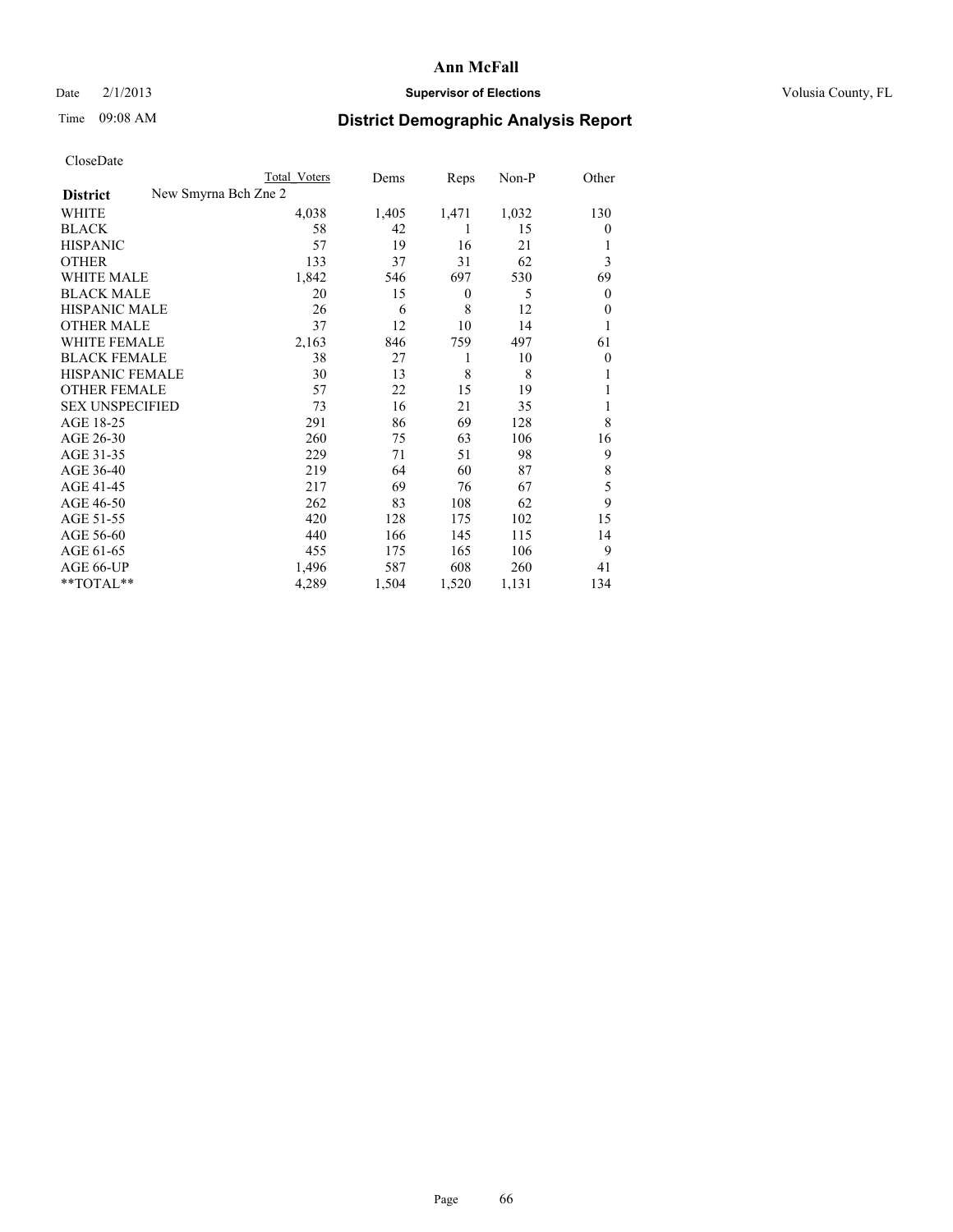### Date  $2/1/2013$  **Supervisor of Elections** Volusia County, FL

## Time 09:08 AM **District Demographic Analysis Report**

| Cioscivate             |                      |              |       |       |                |                |
|------------------------|----------------------|--------------|-------|-------|----------------|----------------|
|                        |                      | Total Voters | Dems  | Reps  | Non-P          | Other          |
| <b>District</b>        | New Smyrna Bch Zne 3 |              |       |       |                |                |
| <b>WHITE</b>           |                      | 4,478        | 1,393 | 1,906 | 1,050          | 129            |
| <b>BLACK</b>           |                      | 35           | 21    | 2     | 10             | 2              |
| <b>HISPANIC</b>        |                      | 50           | 18    | 15    | 16             | 1              |
| <b>OTHER</b>           |                      | 151          | 36    | 34    | 79             | $\overline{2}$ |
| WHITE MALE             |                      | 2,046        | 548   | 911   | 517            | 70             |
| <b>BLACK MALE</b>      |                      | 22           | 11    | 1     | 8              | $\overline{2}$ |
| <b>HISPANIC MALE</b>   |                      | 26           | 10    | 8     | 7              | 1              |
| <b>OTHER MALE</b>      |                      | 51           | 13    | 12    | 26             | $\theta$       |
| WHITE FEMALE           |                      | 2,405        | 837   | 985   | 524            | 59             |
| <b>BLACK FEMALE</b>    |                      | 13           | 10    | 1     | $\overline{2}$ | $\overline{0}$ |
| <b>HISPANIC FEMALE</b> |                      | 24           | 8     | 7     | 9              | $\overline{0}$ |
| <b>OTHER FEMALE</b>    |                      | 51           | 18    | 15    | 16             | $\overline{2}$ |
| <b>SEX UNSPECIFIED</b> |                      | 76           | 13    | 17    | 46             | $\theta$       |
| AGE 18-25              |                      | 260          | 68    | 66    | 116            | 10             |
| AGE 26-30              |                      | 221          | 70    | 71    | 73             | 7              |
| AGE 31-35              |                      | 250          | 66    | 75    | 101            | 8              |
| AGE 36-40              |                      | 189          | 59    | 58    | 67             | 5              |
| AGE 41-45              |                      | 246          | 69    | 88    | 79             | 10             |
| AGE 46-50              |                      | 337          | 106   | 141   | 85             | 5              |
| AGE 51-55              |                      | 361          | 125   | 122   | 100            | 14             |
| AGE 56-60              |                      | 448          | 162   | 180   | 97             | 9              |
| AGE 61-65              |                      | 445          | 148   | 191   | 96             | 10             |
| AGE 66-UP              |                      | 1,963        | 598   | 967   | 342            | 56             |
| **TOTAL**              |                      | 4,720        | 1,471 | 1,959 | 1,156          | 134            |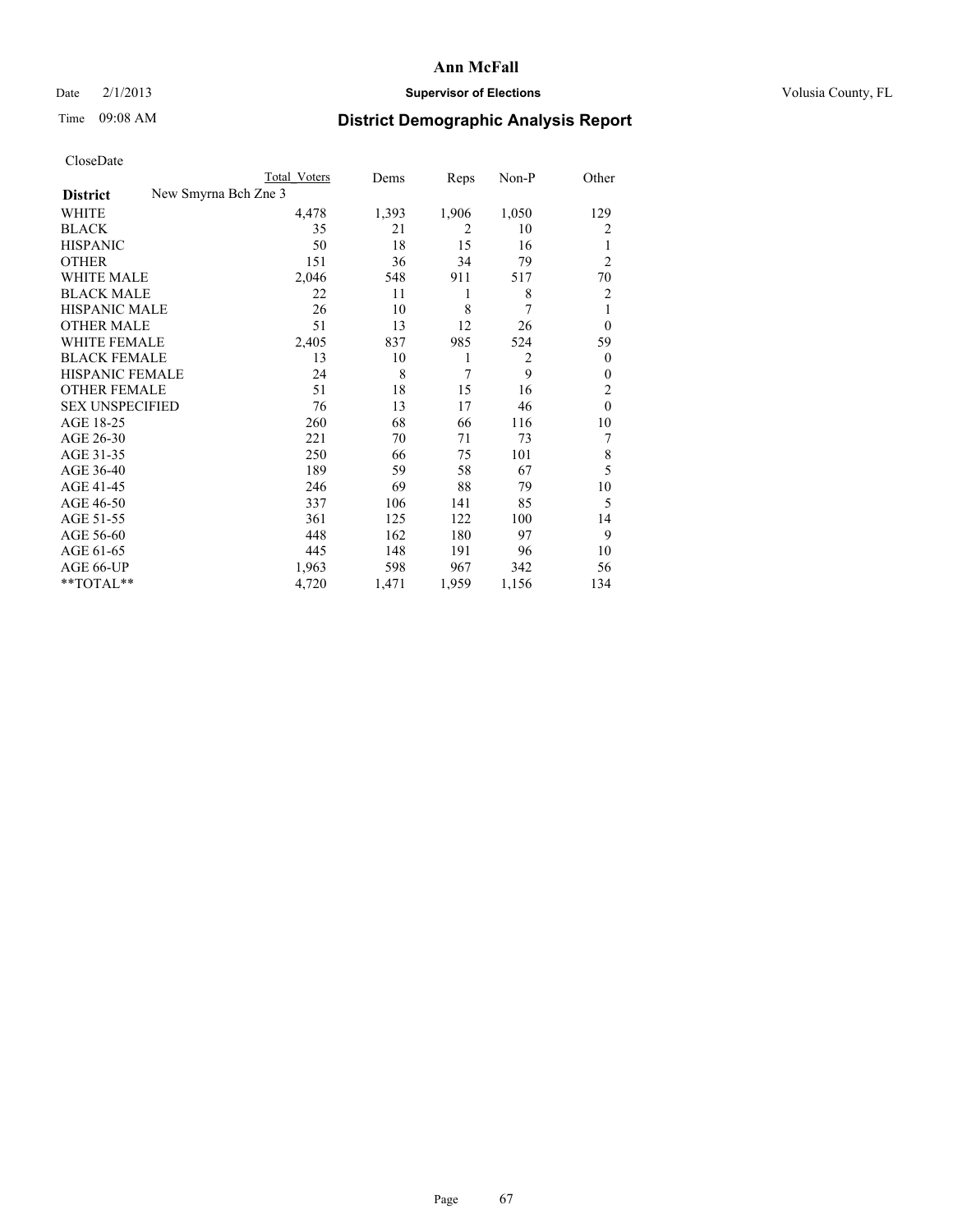## Date  $2/1/2013$  **Supervisor of Elections** Volusia County, FL

## Time 09:08 AM **District Demographic Analysis Report**

|                                         | <b>Total Voters</b> | Dems  | Reps  | Non-P | Other          |
|-----------------------------------------|---------------------|-------|-------|-------|----------------|
| New Smyrna Bch Zne 4<br><b>District</b> |                     |       |       |       |                |
| WHITE                                   | 3,132               | 967   | 1,287 | 784   | 94             |
| <b>BLACK</b>                            | 669                 | 577   | 14    | 73    | 5              |
| <b>HISPANIC</b>                         | 70                  | 25    | 26    | 17    | $\overline{c}$ |
| <b>OTHER</b>                            | 185                 | 55    | 29    | 95    | 6              |
| WHITE MALE                              | 1,438               | 388   | 623   | 384   | 43             |
| <b>BLACK MALE</b>                       | 276                 | 231   | 5     | 36    | 4              |
| <b>HISPANIC MALE</b>                    | 34                  | 12    | 13    | 8     | 1              |
| <b>OTHER MALE</b>                       | 61                  | 19    | 11    | 29    | $\overline{2}$ |
| <b>WHITE FEMALE</b>                     | 1,669               | 571   | 657   | 391   | 50             |
| <b>BLACK FEMALE</b>                     | 388                 | 342   | 9     | 36    | 1              |
| <b>HISPANIC FEMALE</b>                  | 36                  | 13    | 13    | 9     | 1              |
| <b>OTHER FEMALE</b>                     | 74                  | 29    | 13    | 29    | 3              |
| <b>SEX UNSPECIFIED</b>                  | 80                  | 19    | 12    | 47    | $\overline{c}$ |
| AGE 18-25                               | 399                 | 172   | 83    | 140   | $\overline{4}$ |
| AGE 26-30                               | 215                 | 81    | 54    | 74    | 6              |
| AGE 31-35                               | 246                 | 86    | 71    | 82    | 7              |
| AGE 36-40                               | 250                 | 85    | 85    | 70    | 10             |
| AGE 41-45                               | 271                 | 101   | 90    | 73    | 7              |
| AGE 46-50                               | 268                 | 98    | 101   | 64    | 5              |
| AGE 51-55                               | 362                 | 129   | 134   | 90    | 9              |
| AGE 56-60                               | 412                 | 173   | 142   | 83    | 14             |
| AGE 61-65                               | 443                 | 175   | 158   | 95    | 15             |
| AGE 66-UP                               | 1,195               | 526   | 438   | 201   | 30             |
| **TOTAL**                               | 4,061               | 1,626 | 1,356 | 972   | 107            |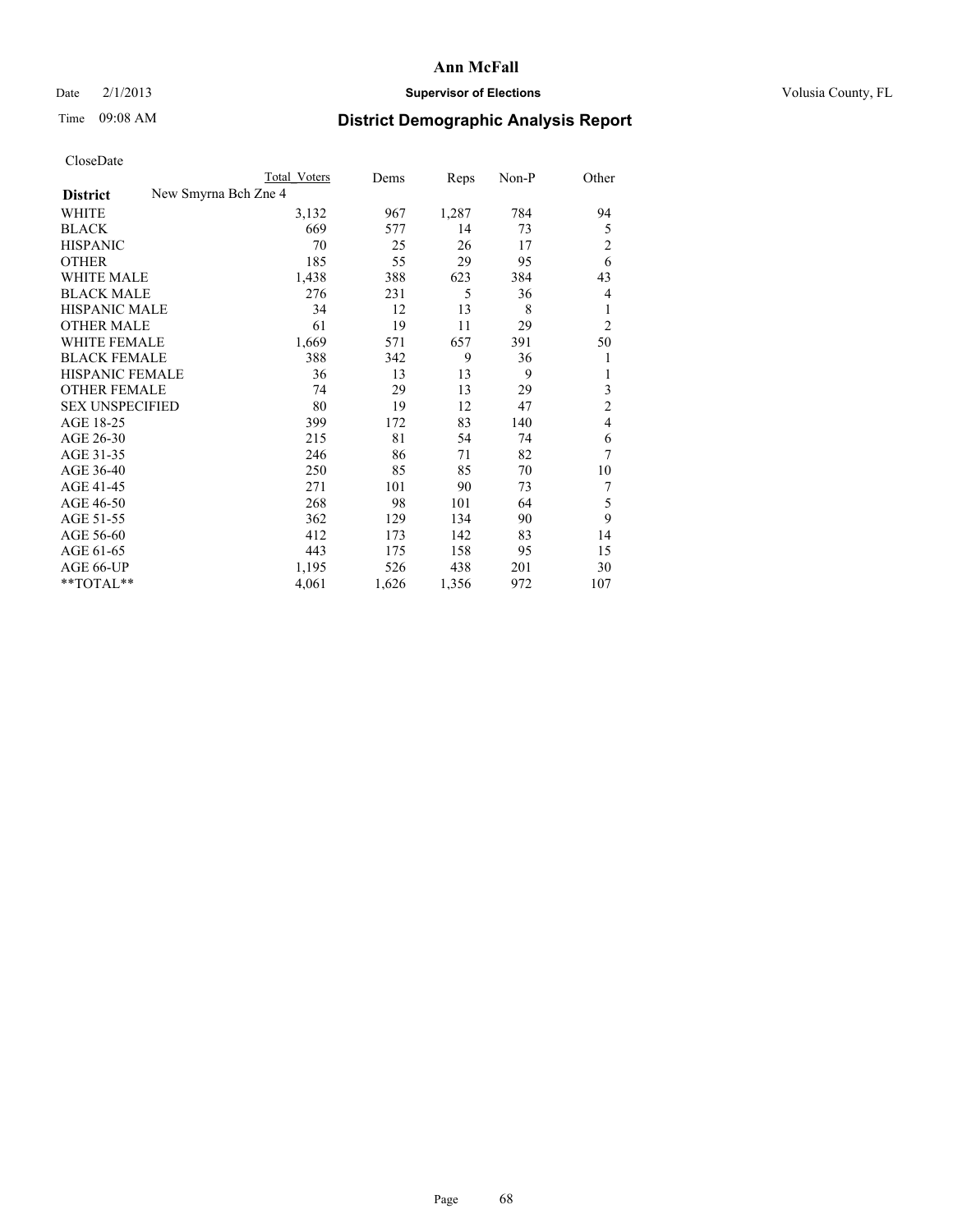### Date  $2/1/2013$  **Supervisor of Elections Supervisor of Elections** Volusia County, FL

# Time 09:08 AM **District Demographic Analysis Report**

|                        |          | <b>Total Voters</b> | Dems           | Reps           | Non-P        | Other          |
|------------------------|----------|---------------------|----------------|----------------|--------------|----------------|
| <b>District</b>        | Oak Hill |                     |                |                |              |                |
| WHITE                  |          | 1,141               | 401            | 438            | 275          | 27             |
| <b>BLACK</b>           |          | 182                 | 157            | 4              | 20           | 1              |
| <b>HISPANIC</b>        |          | 5                   | 3              | $\overline{2}$ | $\theta$     | $\theta$       |
| <b>OTHER</b>           |          | 33                  | 8              | $\overline{7}$ | 15           | 3              |
| WHITE MALE             |          | 578                 | 187            | 226            | 147          | 18             |
| <b>BLACK MALE</b>      |          | 77                  | 64             | $\overline{2}$ | 10           | 1              |
| <b>HISPANIC MALE</b>   |          | $\overline{2}$      | $\mathbf{0}$   | $\overline{2}$ | $\mathbf{0}$ | $\theta$       |
| <b>OTHER MALE</b>      |          | 14                  | 3              | $\overline{4}$ | 6            | 1              |
| WHITE FEMALE           |          | 555                 | 213            | 208            | 125          | 9              |
| <b>BLACK FEMALE</b>    |          | 104                 | 92             | $\overline{2}$ | 10           | $\Omega$       |
| HISPANIC FEMALE        |          | 3                   | 3              | $\overline{0}$ | $\mathbf{0}$ | $\theta$       |
| <b>OTHER FEMALE</b>    |          | 13                  | 5              | 3              | 3            | $\overline{c}$ |
| <b>SEX UNSPECIFIED</b> |          | 15                  | $\overline{c}$ | $\overline{4}$ | 9            | $\theta$       |
| AGE 18-25              |          | 98                  | 42             | 21             | 34           | 1              |
| AGE 26-30              |          | 80                  | 31             | 17             | 30           | $\overline{2}$ |
| AGE 31-35              |          | 68                  | 23             | 25             | 19           | 1              |
| AGE 36-40              |          | 50                  | 22             | 13             | 13           | $\overline{c}$ |
| AGE 41-45              |          | 83                  | 35             | 26             | 18           | 4              |
| AGE 46-50              |          | 96                  | 39             | 32             | 24           | 1              |
| AGE 51-55              |          | 153                 | 70             | 47             | 35           | 1              |
| AGE 56-60              |          | 137                 | 64             | 47             | 21           | 5              |
| AGE 61-65              |          | 155                 | 69             | 47             | 36           | 3              |
| AGE 66-UP              |          | 441                 | 174            | 176            | 80           | 11             |
| **TOTAL**              |          | 1,361               | 569            | 451            | 310          | 31             |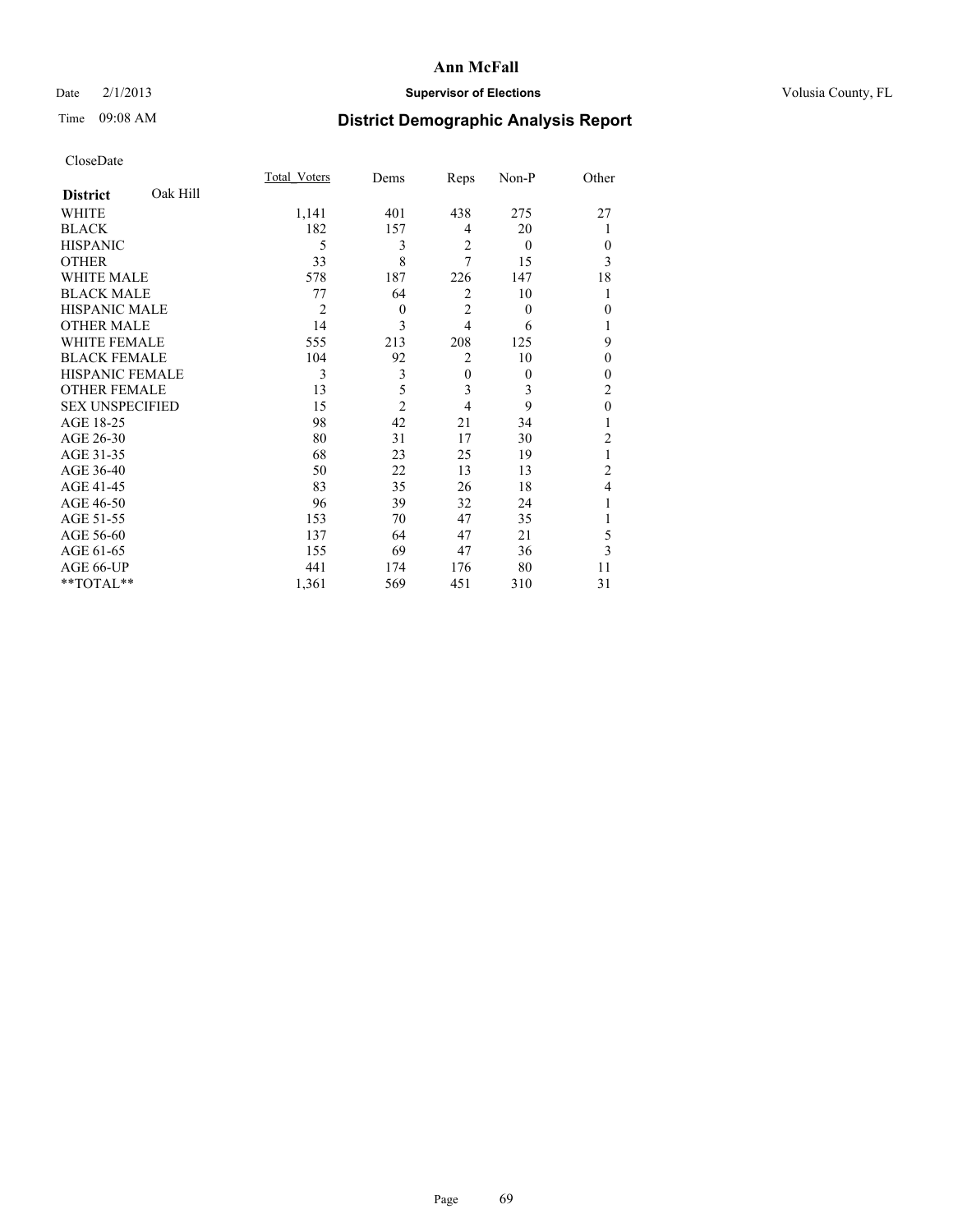### Date  $2/1/2013$  **Supervisor of Elections Supervisor of Elections** Volusia County, FL

# Time 09:08 AM **District Demographic Analysis Report**

|                        |                    | <b>Total Voters</b> | Dems | Reps           | Non-P          | Other          |
|------------------------|--------------------|---------------------|------|----------------|----------------|----------------|
| <b>District</b>        | Orange City Zone 1 |                     |      |                |                |                |
| WHITE                  |                    | 718                 | 254  | 277            | 156            | 31             |
| <b>BLACK</b>           |                    | 139                 | 116  | $\overline{4}$ | 17             | 2              |
| <b>HISPANIC</b>        |                    | 375                 | 180  | 51             | 140            | 4              |
| <b>OTHER</b>           |                    | 51                  | 19   | 9              | 19             | 4              |
| WHITE MALE             |                    | 293                 | 102  | 111            | 69             | 11             |
| <b>BLACK MALE</b>      |                    | 45                  | 37   | 1              | 7              | $\theta$       |
| <b>HISPANIC MALE</b>   |                    | 156                 | 66   | 24             | 64             | 2              |
| <b>OTHER MALE</b>      |                    | 17                  | 9    | $\overline{4}$ | $\overline{4}$ | $\mathbf{0}$   |
| <b>WHITE FEMALE</b>    |                    | 419                 | 150  | 163            | 86             | 20             |
| <b>BLACK FEMALE</b>    |                    | 93                  | 78   | 3              | 10             | $\overline{2}$ |
| <b>HISPANIC FEMALE</b> |                    | 216                 | 114  | 26             | 74             | $\overline{c}$ |
| <b>OTHER FEMALE</b>    |                    | 21                  | 8    | 3              | $\overline{7}$ | 3              |
| <b>SEX UNSPECIFIED</b> |                    | 23                  | 5    | 6              | 11             | 1              |
| AGE 18-25              |                    | 151                 | 61   | 23             | 62             | 5              |
| AGE 26-30              |                    | 112                 | 53   | 22             | 36             | 1              |
| AGE 31-35              |                    | 121                 | 42   | 27             | 44             | 8              |
| AGE 36-40              |                    | 86                  | 27   | 22             | 35             | $\overline{c}$ |
| AGE 41-45              |                    | 80                  | 36   | 26             | 18             | $\mathbf{0}$   |
| AGE 46-50              |                    | 94                  | 44   | 19             | 30             | 1              |
| AGE 51-55              |                    | 79                  | 38   | 21             | 15             | 5              |
| AGE 56-60              |                    | 92                  | 40   | 22             | 27             | 3              |
| AGE 61-65              |                    | 97                  | 42   | 37             | 15             | 3              |
| AGE 66-UP              |                    | 375                 | 189  | 122            | 50             | 14             |
| **TOTAL**              |                    | 1,287               | 572  | 341            | 332            | 42             |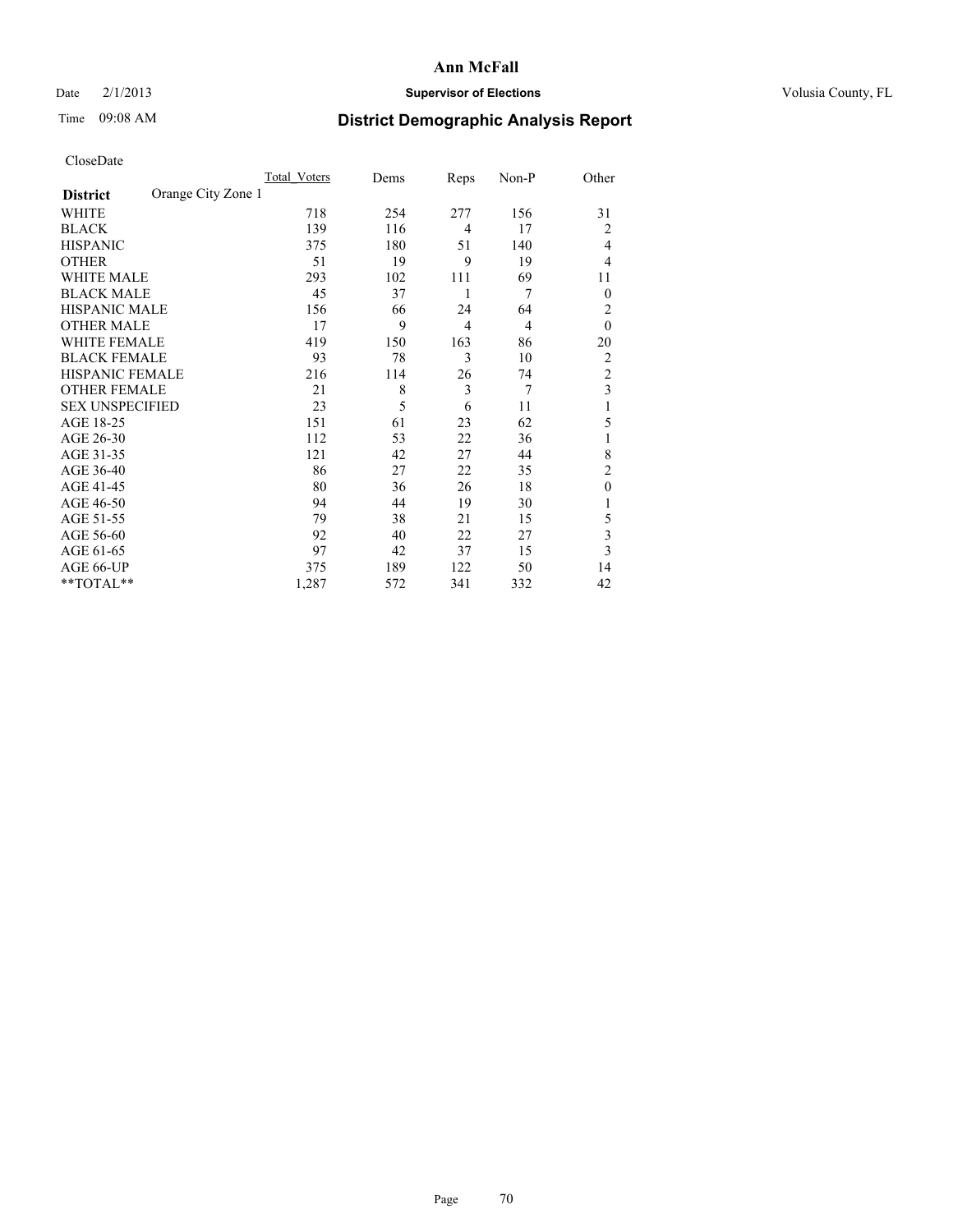## Date  $2/1/2013$  **Supervisor of Elections** Volusia County, FL

# Time 09:08 AM **District Demographic Analysis Report**

|                        |                    | Total Voters | Dems | Reps           | Non-P | Other          |
|------------------------|--------------------|--------------|------|----------------|-------|----------------|
| <b>District</b>        | Orange City Zone 2 |              |      |                |       |                |
| WHITE                  |                    | 707          | 235  | 275            | 163   | 34             |
| <b>BLACK</b>           |                    | 42           | 35   | $\overline{4}$ | 3     | $\theta$       |
| <b>HISPANIC</b>        |                    | 104          | 53   | 17             | 33    | 1              |
| <b>OTHER</b>           |                    | 48           | 16   | 10             | 22    | $\theta$       |
| WHITE MALE             |                    | 333          | 97   | 130            | 87    | 19             |
| <b>BLACK MALE</b>      |                    | 18           | 13   | 3              | 2     | $\theta$       |
| <b>HISPANIC MALE</b>   |                    | 51           | 26   | 10             | 15    | 0              |
| <b>OTHER MALE</b>      |                    | 17           | 6    | 5              | 6     | $\theta$       |
| WHITE FEMALE           |                    | 373          | 137  | 145            | 76    | 15             |
| <b>BLACK FEMALE</b>    |                    | 24           | 22   | 1              | 1     | $\theta$       |
| <b>HISPANIC FEMALE</b> |                    | 53           | 27   | 7              | 18    | 1              |
| <b>OTHER FEMALE</b>    |                    | 13           | 5    | 1              | 7     | $\theta$       |
| <b>SEX UNSPECIFIED</b> |                    | 19           | 6    | 4              | 9     | $\mathbf{0}$   |
| AGE 18-25              |                    | 94           | 28   | 25             | 36    | 5              |
| AGE 26-30              |                    | 70           | 27   | 17             | 25    | 1              |
| AGE 31-35              |                    | 89           | 28   | 26             | 29    | 6              |
| AGE 36-40              |                    | 61           | 24   | 20             | 15    | $\overline{c}$ |
| AGE 41-45              |                    | 78           | 28   | 24             | 22    | 4              |
| AGE 46-50              |                    | 98           | 40   | 36             | 18    | 4              |
| AGE 51-55              |                    | 75           | 25   | 32             | 15    | 3              |
| AGE 56-60              |                    | 85           | 34   | 27             | 24    | $\theta$       |
| AGE 61-65              |                    | 71           | 26   | 29             | 12    | 4              |
| AGE 66-UP              |                    | 183          | 79   | 73             | 25    | 6              |
| **TOTAL**              |                    | 904          | 339  | 309            | 221   | 35             |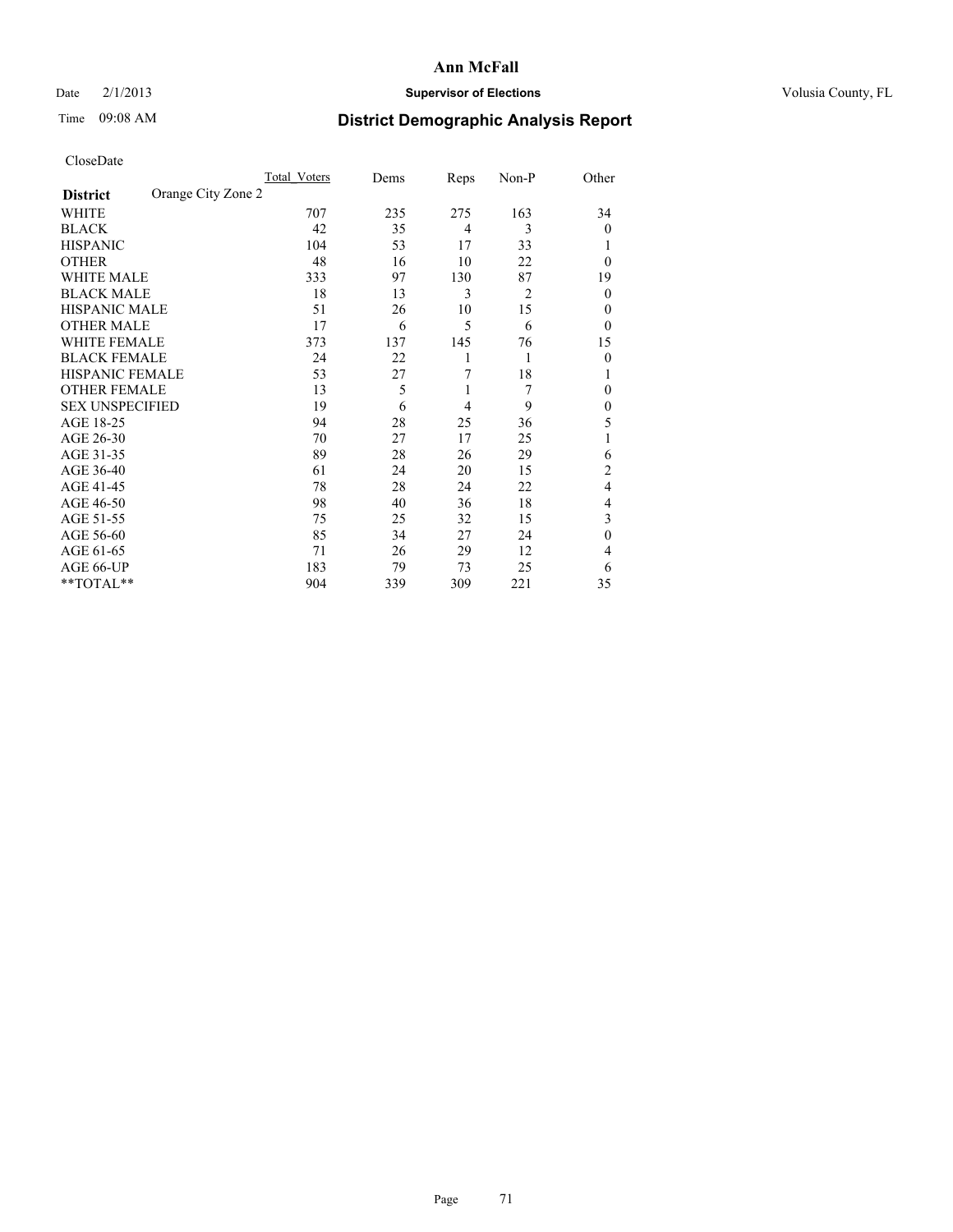## Date  $2/1/2013$  **Supervisor of Elections** Volusia County, FL

# Time 09:08 AM **District Demographic Analysis Report**

|                        |                    | Total Voters | Dems | Reps           | Non-P | Other          |
|------------------------|--------------------|--------------|------|----------------|-------|----------------|
| <b>District</b>        | Orange City Zone 3 |              |      |                |       |                |
| WHITE                  |                    | 1,065        | 353  | 419            | 249   | 44             |
| <b>BLACK</b>           |                    | 67           | 51   | 1              | 14    | 1              |
| <b>HISPANIC</b>        |                    | 179          | 93   | 26             | 57    | 3              |
| <b>OTHER</b>           |                    | 77           | 23   | 14             | 39    |                |
| WHITE MALE             |                    | 458          | 128  | 194            | 111   | 25             |
| <b>BLACK MALE</b>      |                    | 26           | 19   | $\theta$       | 6     | 1              |
| <b>HISPANIC MALE</b>   |                    | 70           | 35   | 11             | 22    | $\overline{2}$ |
| <b>OTHER MALE</b>      |                    | 30           | 11   | 6              | 13    | $\theta$       |
| WHITE FEMALE           |                    | 598          | 220  | 223            | 136   | 19             |
| <b>BLACK FEMALE</b>    |                    | 41           | 32   | 1              | 8     | $\overline{0}$ |
| <b>HISPANIC FEMALE</b> |                    | 108          | 57   | 15             | 35    |                |
| <b>OTHER FEMALE</b>    |                    | 30           | 8    | 6              | 15    |                |
| <b>SEX UNSPECIFIED</b> |                    | 27           | 10   | $\overline{4}$ | 13    | $\theta$       |
| AGE 18-25              |                    | 97           | 33   | 28             | 29    | 7              |
| AGE 26-30              |                    | 83           | 32   | 16             | 34    | 1              |
| AGE 31-35              |                    | 88           | 31   | 22             | 31    | 4              |
| AGE 36-40              |                    | 70           | 21   | 14             | 33    | $\overline{c}$ |
| AGE 41-45              |                    | 85           | 22   | 33             | 30    | $\theta$       |
| AGE 46-50              |                    | 82           | 32   | 25             | 22    | 3              |
| AGE 51-55              |                    | 90           | 31   | 35             | 21    | 3              |
| AGE 56-60              |                    | 117          | 55   | 32             | 28    | $\overline{c}$ |
| AGE 61-65              |                    | 121          | 45   | 42             | 31    | 3              |
| AGE 66-UP              |                    | 557          | 220  | 213            | 100   | 24             |
| **TOTAL**              |                    | 1,390        | 522  | 460            | 359   | 49             |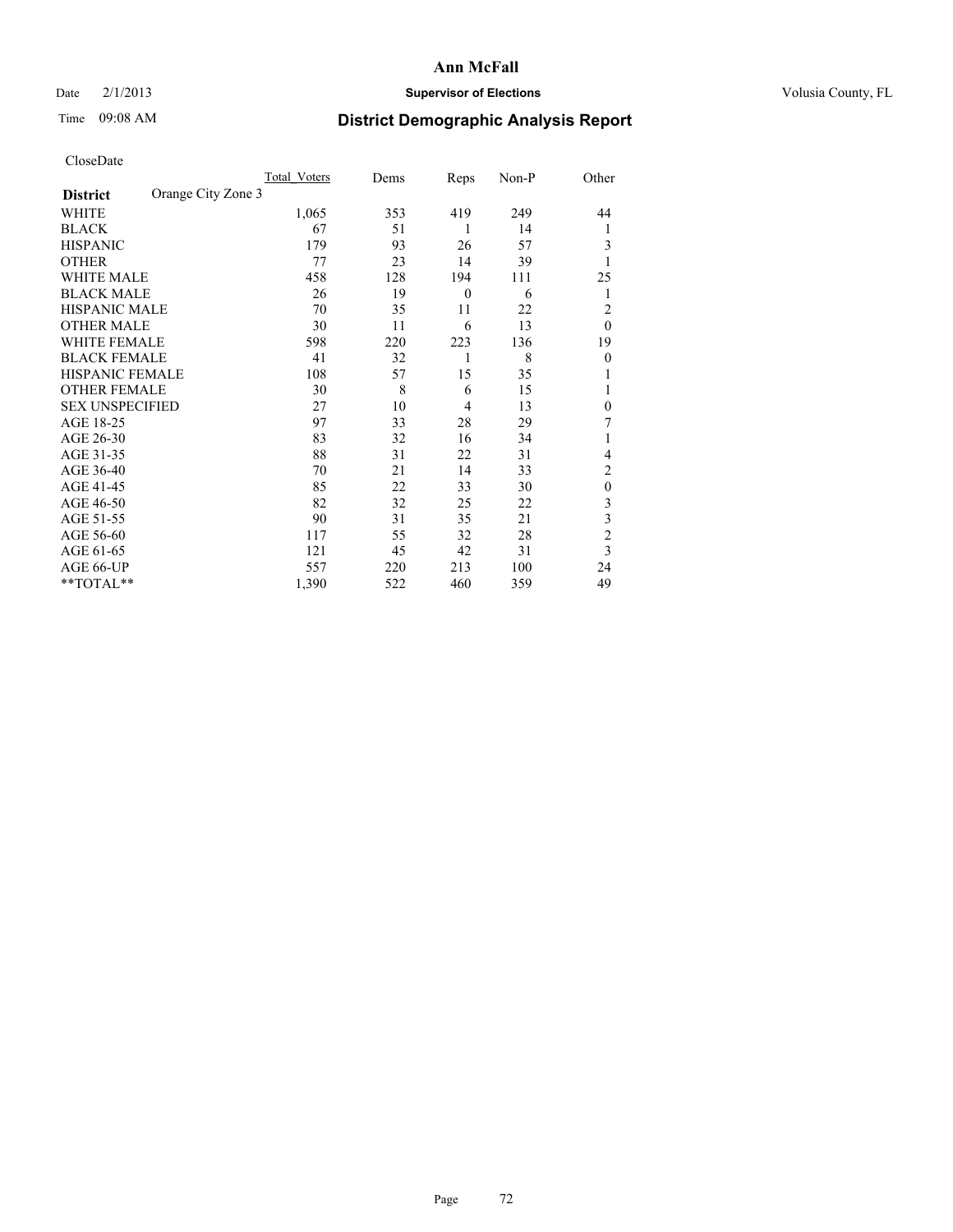### Date  $2/1/2013$  **Supervisor of Elections** Volusia County, FL

## Time 09:08 AM **District Demographic Analysis Report**

|                        |                    | <b>Total Voters</b> | Dems | Reps             | Non-P | Other    |
|------------------------|--------------------|---------------------|------|------------------|-------|----------|
| <b>District</b>        | Orange City Zone 4 |                     |      |                  |       |          |
| WHITE                  |                    | 1,433               | 452  | 560              | 358   | 63       |
| <b>BLACK</b>           |                    | 22                  | 16   | $\theta$         | 5     | 1        |
| <b>HISPANIC</b>        |                    | 75                  | 38   | 10               | 25    | 2        |
| <b>OTHER</b>           |                    | 49                  | 9    | 14               | 25    | 1        |
| WHITE MALE             |                    | 646                 | 172  | 270              | 170   | 34       |
| <b>BLACK MALE</b>      |                    | 10                  | 7    | $\boldsymbol{0}$ | 2     | 1        |
| <b>HISPANIC MALE</b>   |                    | 33                  | 16   | 5                | 11    | 1        |
| <b>OTHER MALE</b>      |                    | 18                  | 3    | 6                | 9     | $\theta$ |
| WHITE FEMALE           |                    | 775                 | 275  | 284              | 187   | 29       |
| <b>BLACK FEMALE</b>    |                    | 12                  | 9    | $\overline{0}$   | 3     | $\theta$ |
| HISPANIC FEMALE        |                    | 41                  | 22   | 5                | 13    | 1        |
| <b>OTHER FEMALE</b>    |                    | 16                  | 5    | 5                | 6     | $\theta$ |
| <b>SEX UNSPECIFIED</b> |                    | 28                  | 6    | 9                | 12    |          |
| AGE 18-25              |                    | 167                 | 38   | 51               | 65    | 13       |
| AGE 26-30              |                    | 113                 | 28   | 36               | 44    | 5        |
| AGE 31-35              |                    | 121                 | 32   | 47               | 38    | 4        |
| AGE 36-40              |                    | 95                  | 29   | 29               | 31    | 6        |
| AGE 41-45              |                    | 119                 | 34   | 34               | 47    | 4        |
| AGE 46-50              |                    | 144                 | 39   | 50               | 48    | 7        |
| AGE 51-55              |                    | 155                 | 38   | 71               | 43    | 3        |
| AGE 56-60              |                    | 164                 | 65   | 64               | 27    | 8        |
| AGE 61-65              |                    | 137                 | 55   | 52               | 25    | 5        |
| AGE 66-UP              |                    | 367                 | 159  | 151              | 45    | 12       |
| **TOTAL**              |                    | 1,582               | 517  | 585              | 413   | 67       |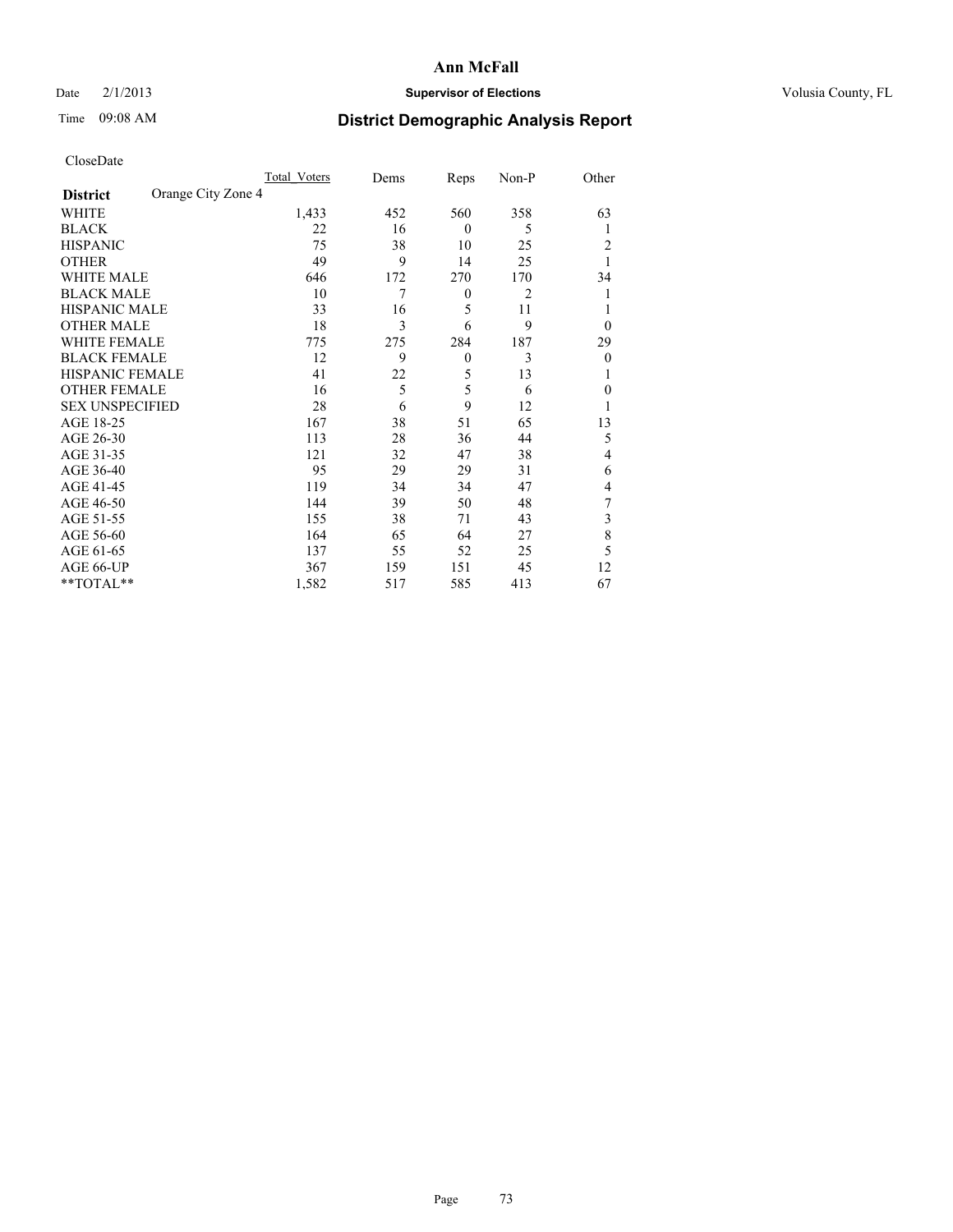### Date  $2/1/2013$  **Supervisor of Elections** Volusia County, FL

## Time 09:08 AM **District Demographic Analysis Report**

|                        |                    | Total Voters | Dems | Reps           | Non-P | Other          |
|------------------------|--------------------|--------------|------|----------------|-------|----------------|
| <b>District</b>        | Orange City Zone 5 |              |      |                |       |                |
| WHITE                  |                    | 1,374        | 409  | 626            | 286   | 53             |
| <b>BLACK</b>           |                    | 114          | 96   | $\overline{2}$ | 15    |                |
| <b>HISPANIC</b>        |                    | 93           | 44   | 16             | 33    | $\theta$       |
| <b>OTHER</b>           |                    | 65           | 29   | 14             | 22    | $\theta$       |
| WHITE MALE             |                    | 544          | 143  | 246            | 121   | 34             |
| <b>BLACK MALE</b>      |                    | 47           | 34   | 2              | 10    | 1              |
| <b>HISPANIC MALE</b>   |                    | 33           | 17   | 7              | 9     | $\theta$       |
| <b>OTHER MALE</b>      |                    | 18           | 10   | $\overline{4}$ | 4     | $\overline{0}$ |
| <b>WHITE FEMALE</b>    |                    | 821          | 265  | 377            | 160   | 19             |
| <b>BLACK FEMALE</b>    |                    | 66           | 61   | $\theta$       | 5     | $\theta$       |
| <b>HISPANIC FEMALE</b> |                    | 60           | 27   | 9              | 24    | $\theta$       |
| <b>OTHER FEMALE</b>    |                    | 34           | 16   | 8              | 10    | $\theta$       |
| <b>SEX UNSPECIFIED</b> |                    | 23           | 5    | 5              | 13    | $\mathbf{0}$   |
| AGE 18-25              |                    | 68           | 27   | 13             | 26    | $\overline{c}$ |
| AGE 26-30              |                    | 48           | 27   | 6              | 15    | $\mathbf{0}$   |
| AGE 31-35              |                    | 63           | 17   | 18             | 27    |                |
| AGE 36-40              |                    | 53           | 21   | 17             | 15    | 0              |
| AGE 41-45              |                    | 64           | 24   | 15             | 23    | 2              |
| AGE 46-50              |                    | 70           | 27   | 17             | 26    | $\theta$       |
| AGE 51-55              |                    | 80           | 38   | 20             | 19    | 3              |
| AGE 56-60              |                    | 101          | 42   | 29             | 27    | 3              |
| AGE 61-65              |                    | 98           | 36   | 34             | 24    | 4              |
| AGE 66-UP              |                    | 1,007        | 320  | 489            | 158   | 40             |
| **TOTAL**              |                    | 1,652        | 579  | 658            | 360   | 55             |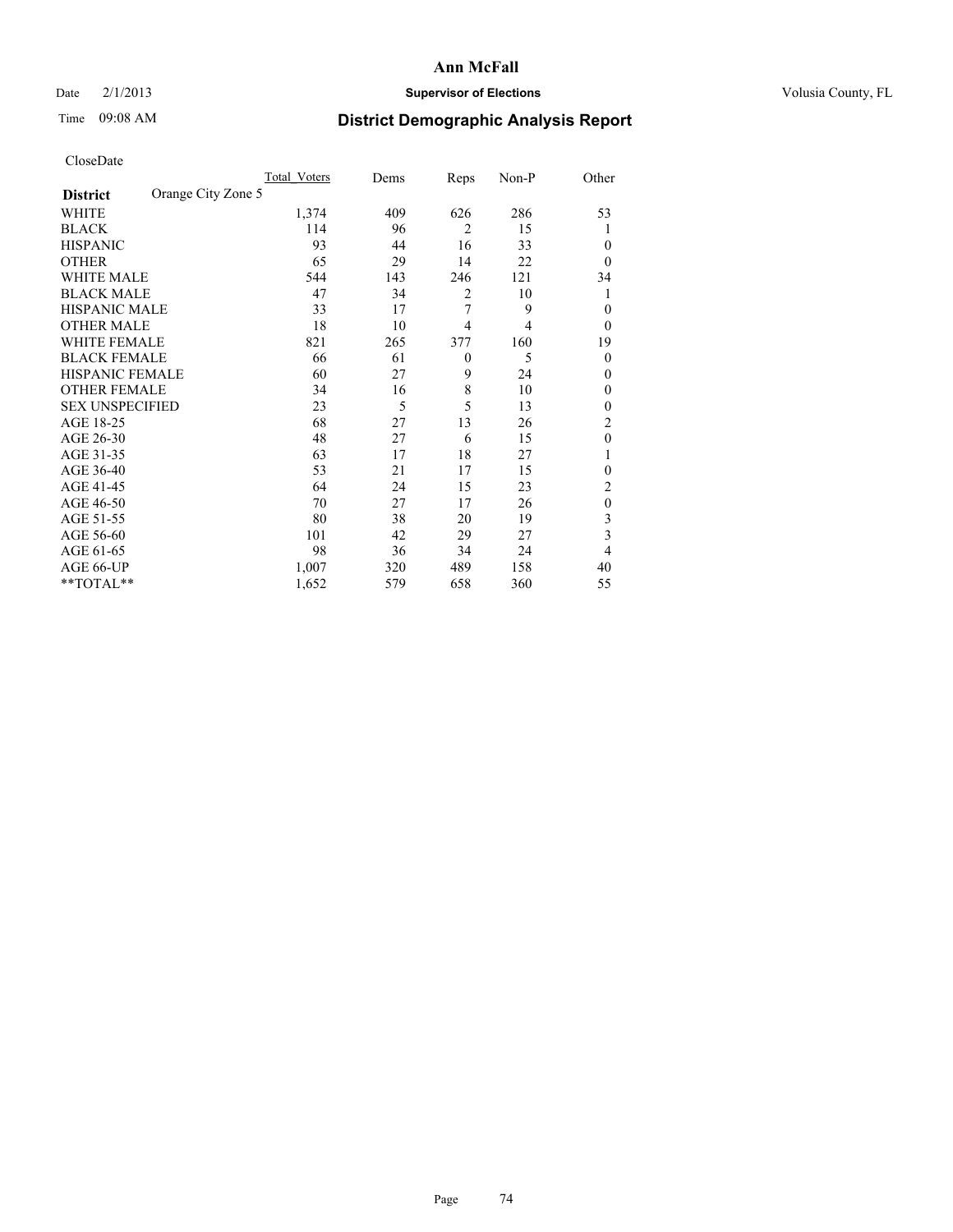### Date  $2/1/2013$  **Supervisor of Elections** Volusia County, FL

## Time 09:08 AM **District Demographic Analysis Report**

|                        | Total Voters        | Dems  | Reps  | Non-P | Other          |
|------------------------|---------------------|-------|-------|-------|----------------|
| <b>District</b>        | Ormond Beach Zone 1 |       |       |       |                |
| WHITE                  | 7,375               | 2,350 | 3,261 | 1,535 | 229            |
| <b>BLACK</b>           | 107                 | 73    | 8     | 19    | 7              |
| <b>HISPANIC</b>        | 134                 | 51    | 42    | 39    | $\overline{c}$ |
| <b>OTHER</b>           | 364                 | 106   | 107   | 141   | 10             |
| WHITE MALE             | 3,382               | 986   | 1,524 | 752   | 120            |
| <b>BLACK MALE</b>      | 54                  | 35    | 4     | 10    | 5              |
| <b>HISPANIC MALE</b>   | 63                  | 18    | 25    | 18    | $\overline{2}$ |
| <b>OTHER MALE</b>      | 141                 | 41    | 49    | 46    | 5              |
| <b>WHITE FEMALE</b>    | 3,949               | 1,352 | 1,724 | 768   | 105            |
| <b>BLACK FEMALE</b>    | 52                  | 38    | 4     | 8     | $\overline{2}$ |
| <b>HISPANIC FEMALE</b> | 67                  | 31    | 15    | 21    | $\mathbf{0}$   |
| <b>OTHER FEMALE</b>    | 155                 | 48    | 42    | 60    | 5              |
| <b>SEX UNSPECIFIED</b> | 117                 | 31    | 31    | 51    | $\overline{4}$ |
| AGE 18-25              | 590                 | 168   | 199   | 206   | 17             |
| AGE 26-30              | 362                 | 103   | 126   | 117   | 16             |
| AGE 31-35              | 337                 | 86    | 128   | 109   | 14             |
| AGE 36-40              | 411                 | 113   | 162   | 118   | 18             |
| AGE 41-45              | 570                 | 155   | 251   | 146   | 18             |
| AGE 46-50              | 639                 | 202   | 286   | 139   | 12             |
| AGE 51-55              | 685                 | 208   | 322   | 144   | 11             |
| AGE 56-60              | 813                 | 273   | 374   | 138   | 28             |
| AGE 61-65              | 835                 | 294   | 352   | 167   | 22             |
| AGE 66-UP              | 2,747               | 981   | 1,219 | 455   | 92             |
| **TOTAL**              | 7,989               | 2,583 | 3,419 | 1,739 | 248            |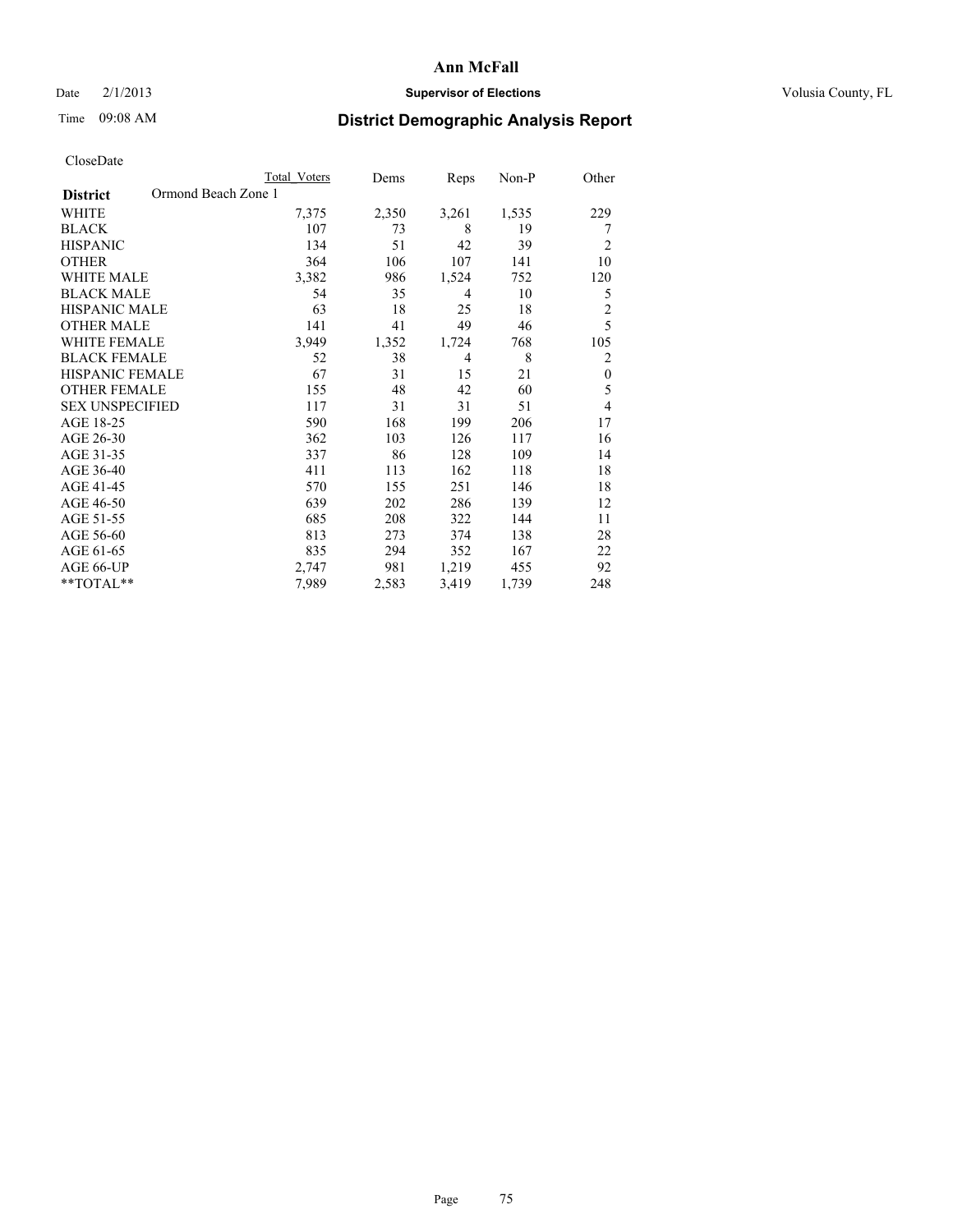### Date  $2/1/2013$  **Supervisor of Elections** Volusia County, FL

# Time 09:08 AM **District Demographic Analysis Report**

|                                        | <b>Total Voters</b> | Dems  | <b>Reps</b> | Non-P | Other          |
|----------------------------------------|---------------------|-------|-------------|-------|----------------|
| Ormond Beach Zone 2<br><b>District</b> |                     |       |             |       |                |
| WHITE                                  | 5,725               | 2,120 | 2,052       | 1,369 | 184            |
| <b>BLACK</b>                           | 403                 | 310   | 25          | 62    | 6              |
| <b>HISPANIC</b>                        | 174                 | 77    | 41          | 54    | $\overline{c}$ |
| <b>OTHER</b>                           | 390                 | 142   | 92          | 147   | 9              |
| <b>WHITE MALE</b>                      | 2,516               | 803   | 960         | 660   | 93             |
| <b>BLACK MALE</b>                      | 176                 | 123   | 15          | 34    | 4              |
| <b>HISPANIC MALE</b>                   | 65                  | 23    | 18          | 22    | $\overline{2}$ |
| <b>OTHER MALE</b>                      | 135                 | 49    | 38          | 44    | $\overline{4}$ |
| <b>WHITE FEMALE</b>                    | 3,168               | 1,306 | 1,078       | 694   | 90             |
| <b>BLACK FEMALE</b>                    | 221                 | 183   | 10          | 26    | 2              |
| HISPANIC FEMALE                        | 109                 | 54    | 23          | 32    | $\mathbf{0}$   |
| <b>OTHER FEMALE</b>                    | 148                 | 69    | 40          | 37    | $\overline{c}$ |
| <b>SEX UNSPECIFIED</b>                 | 154                 | 39    | 28          | 83    | $\overline{4}$ |
| AGE 18-25                              | 633                 | 220   | 162         | 234   | 17             |
| AGE 26-30                              | 392                 | 140   | 85          | 157   | 10             |
| AGE 31-35                              | 422                 | 144   | 103         | 161   | 14             |
| AGE 36-40                              | 372                 | 136   | 100         | 121   | 15             |
| AGE 41-45                              | 500                 | 167   | 175         | 139   | 19             |
| AGE 46-50                              | 590                 | 196   | 232         | 142   | 20             |
| AGE 51-55                              | 642                 | 231   | 219         | 166   | 26             |
| AGE 56-60                              | 630                 | 269   | 206         | 133   | 22             |
| AGE 61-65                              | 635                 | 272   | 213         | 135   | 15             |
| AGE 66-UP                              | 1,893               | 881   | 718         | 250   | 44             |
| **TOTAL**                              | 6,709               | 2,656 | 2,213       | 1,638 | 202            |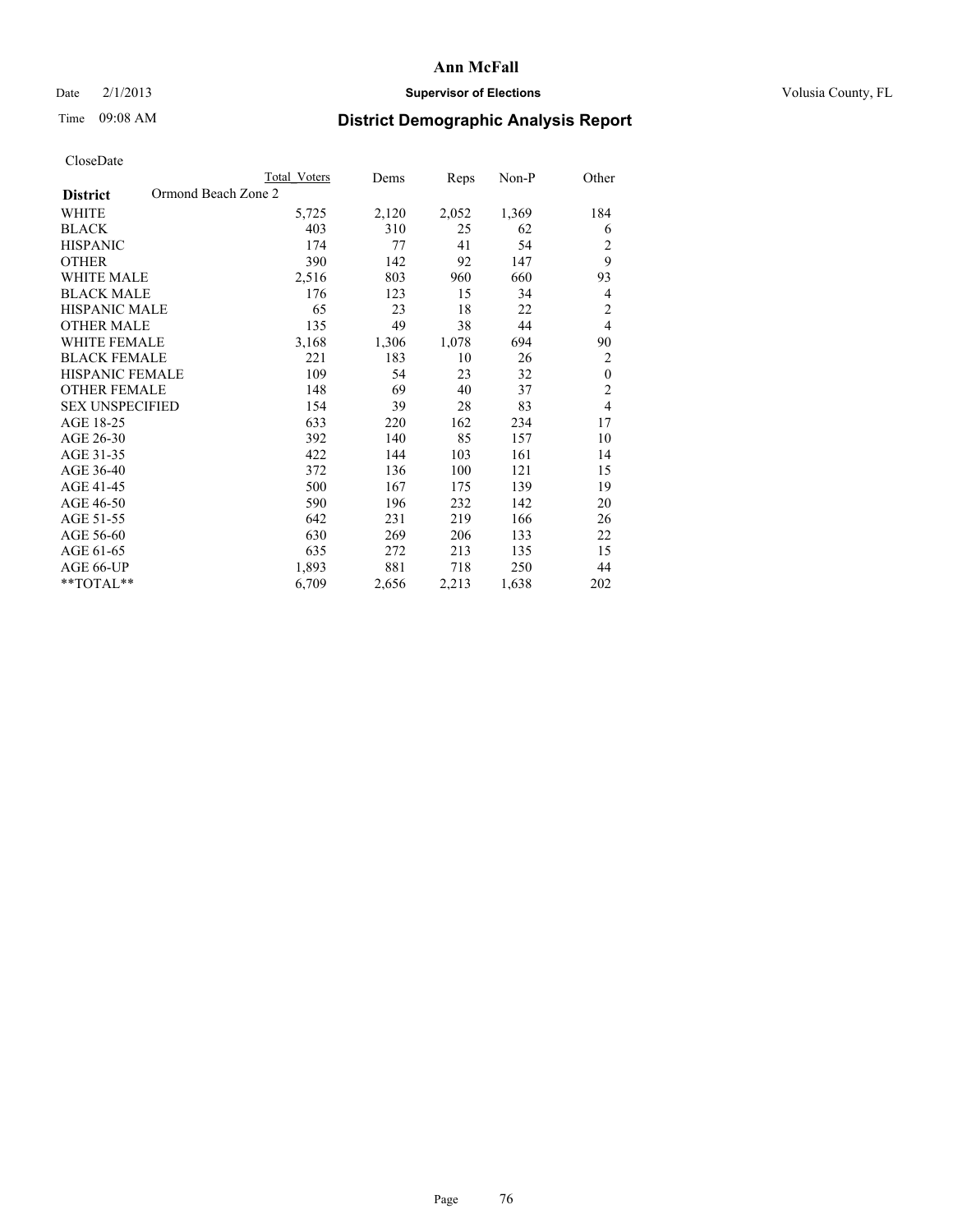### Date  $2/1/2013$  **Supervisor of Elections Supervisor of Elections** Volusia County, FL

# Time 09:08 AM **District Demographic Analysis Report**

|                                        | <b>Total Voters</b> | Dems  | Reps  | Non-P | Other                   |
|----------------------------------------|---------------------|-------|-------|-------|-------------------------|
| Ormond Beach Zone 3<br><b>District</b> |                     |       |       |       |                         |
| WHITE                                  | 6,805               | 1,987 | 3,324 | 1,303 | 191                     |
| <b>BLACK</b>                           | 179                 | 137   | 10    | 26    | 6                       |
| <b>HISPANIC</b>                        | 162                 | 50    | 50    | 57    | 5                       |
| <b>OTHER</b>                           | 415                 | 118   | 109   | 179   | 9                       |
| <b>WHITE MALE</b>                      | 3,189               | 824   | 1,623 | 647   | 95                      |
| <b>BLACK MALE</b>                      | 84                  | 63    | 5     | 14    | $\overline{c}$          |
| <b>HISPANIC MALE</b>                   | 77                  | 19    | 29    | 27    | $\overline{c}$          |
| <b>OTHER MALE</b>                      | 155                 | 40    | 41    | 69    | 5                       |
| <b>WHITE FEMALE</b>                    | 3,568               | 1,149 | 1,683 | 641   | 95                      |
| <b>BLACK FEMALE</b>                    | 93                  | 73    | 5     | 11    | 4                       |
| <b>HISPANIC FEMALE</b>                 | 84                  | 31    | 20    | 30    | $\mathfrak{Z}$          |
| <b>OTHER FEMALE</b>                    | 183                 | 64    | 51    | 65    | $\overline{\mathbf{3}}$ |
| <b>SEX UNSPECIFIED</b>                 | 128                 | 29    | 36    | 61    | $\overline{c}$          |
| AGE 18-25                              | 789                 | 213   | 291   | 267   | 18                      |
| AGE 26-30                              | 446                 | 119   | 179   | 138   | 10                      |
| AGE 31-35                              | 343                 | 97    | 145   | 93    | 8                       |
| AGE 36-40                              | 399                 | 98    | 165   | 110   | 26                      |
| AGE 41-45                              | 576                 | 155   | 280   | 124   | 17                      |
| AGE 46-50                              | 698                 | 170   | 340   | 167   | 21                      |
| AGE 51-55                              | 774                 | 239   | 370   | 148   | 17                      |
| AGE 56-60                              | 829                 | 260   | 412   | 146   | 11                      |
| AGE 61-65                              | 753                 | 275   | 335   | 125   | 18                      |
| AGE 66-UP                              | 1,965               | 671   | 980   | 249   | 65                      |
| **TOTAL**                              | 7,572               | 2,297 | 3,497 | 1,567 | 211                     |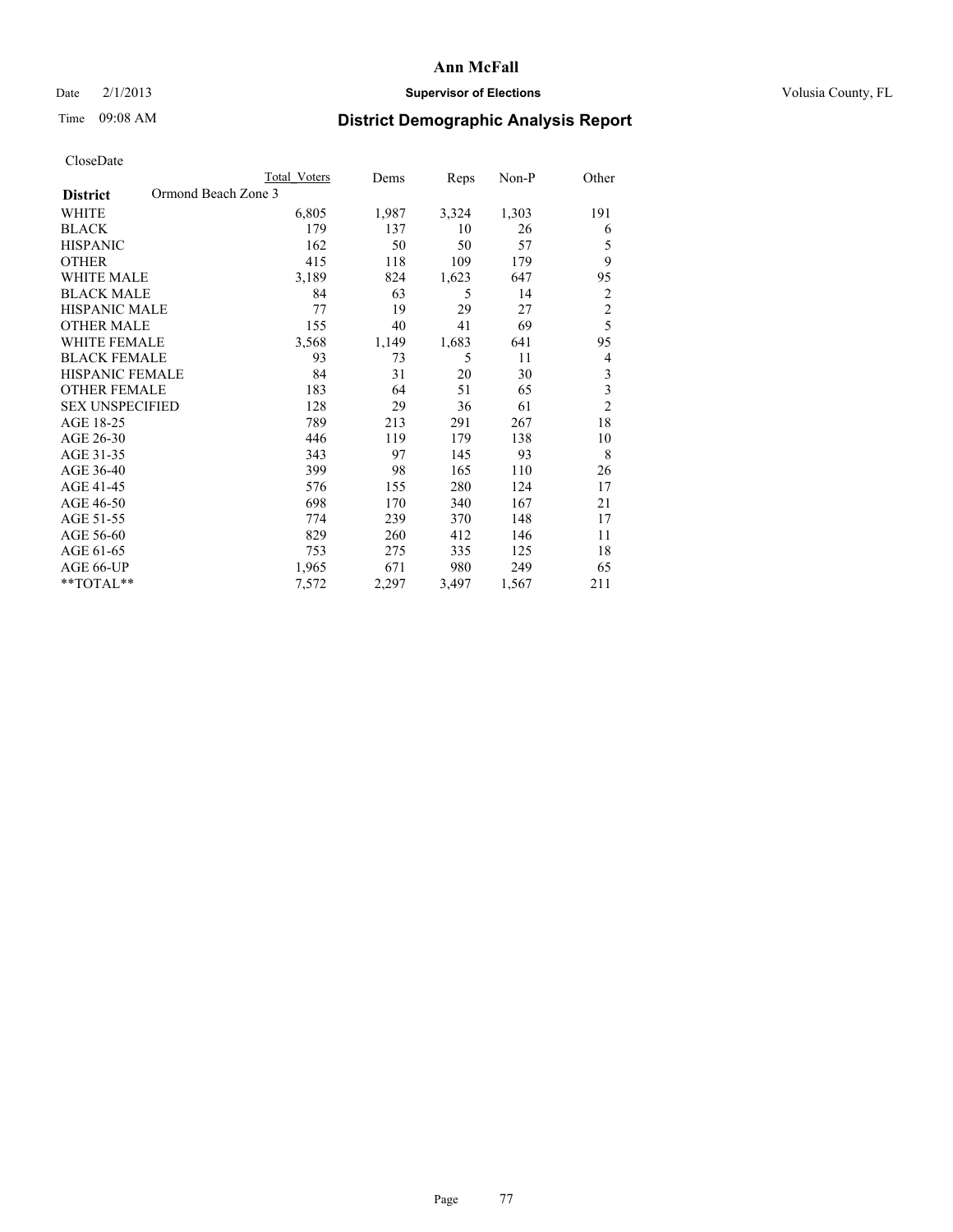### Date  $2/1/2013$  **Supervisor of Elections Supervisor of Elections** Volusia County, FL

## Time 09:08 AM **District Demographic Analysis Report**

|                        | Total Voters        | Dems  | Reps  | Non-P | Other          |
|------------------------|---------------------|-------|-------|-------|----------------|
| <b>District</b>        | Ormond Beach Zone 4 |       |       |       |                |
| WHITE                  | 6,649               | 2,301 | 2,600 | 1,501 | 247            |
| <b>BLACK</b>           | 197                 | 145   | 12    | 36    | 4              |
| <b>HISPANIC</b>        | 129                 | 68    | 20    | 39    | $\overline{2}$ |
| <b>OTHER</b>           | 329                 | 113   | 75    | 130   | 11             |
| WHITE MALE             | 2,937               | 884   | 1,195 | 718   | 140            |
| <b>BLACK MALE</b>      | 88                  | 63    | 4     | 19    | $\overline{2}$ |
| <b>HISPANIC MALE</b>   | 47                  | 23    | 11    | 11    | $\overline{2}$ |
| <b>OTHER MALE</b>      | 120                 | 42    | 23    | 48    | 7              |
| WHITE FEMALE           | 3,652               | 1,401 | 1,392 | 755   | 104            |
| <b>BLACK FEMALE</b>    | 108                 | 81    | 8     | 17    | $\overline{2}$ |
| <b>HISPANIC FEMALE</b> | 80                  | 45    | 9     | 26    | $\mathbf{0}$   |
| <b>OTHER FEMALE</b>    | 142                 | 56    | 45    | 37    | $\overline{4}$ |
| <b>SEX UNSPECIFIED</b> | 130                 | 32    | 20    | 75    | 3              |
| AGE 18-25              | 533                 | 165   | 151   | 204   | 13             |
| AGE 26-30              | 378                 | 120   | 114   | 130   | 14             |
| AGE 31-35              | 314                 | 94    | 95    | 112   | 13             |
| AGE 36-40              | 333                 | 104   | 109   | 104   | 16             |
| AGE 41-45              | 353                 | 102   | 142   | 99    | 10             |
| AGE 46-50              | 534                 | 183   | 218   | 122   | 11             |
| AGE 51-55              | 644                 | 229   | 249   | 147   | 19             |
| AGE 56-60              | 647                 | 248   | 255   | 121   | 23             |
| AGE 61-65              | 693                 | 273   | 232   | 153   | 35             |
| AGE 66-UP              | 2,881               | 1,113 | 1,143 | 515   | 110            |
| **TOTAL**              | 7,310               | 2,631 | 2,708 | 1,707 | 264            |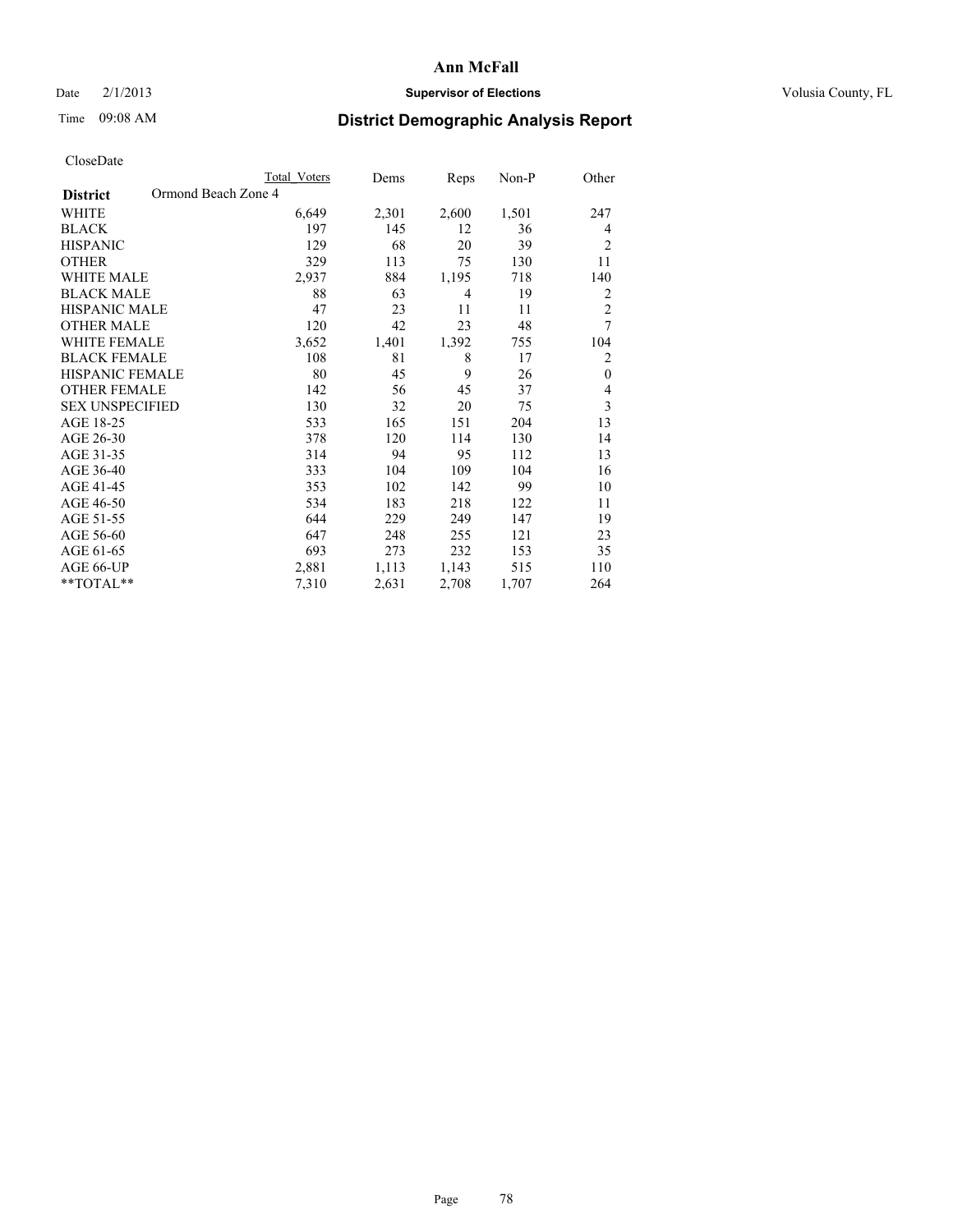### Date  $2/1/2013$  **Supervisor of Elections Supervisor of Elections** Volusia County, FL

# Time 09:08 AM **District Demographic Analysis Report**

|                        |         | Total Voters | Dems           | Reps           | Non-P          | Other          |
|------------------------|---------|--------------|----------------|----------------|----------------|----------------|
| <b>District</b>        | Pierson |              |                |                |                |                |
| WHITE                  |         | 545          | 206            | 238            | 86             | 15             |
| <b>BLACK</b>           |         | 51           | 45             | 1              | 5              | $\theta$       |
| <b>HISPANIC</b>        |         | 121          | 60             | 5              | 53             | 3              |
| <b>OTHER</b>           |         | 21           | 5              | 5              | 11             | $\theta$       |
| WHITE MALE             |         | 264          | 95             | 122            | 35             | 12             |
| <b>BLACK MALE</b>      |         | 23           | 19             | 1              | 3              | $\theta$       |
| <b>HISPANIC MALE</b>   |         | 52           | 32             | 1              | 18             | 1              |
| <b>OTHER MALE</b>      |         | 10           | 3              | $\overline{c}$ | 5              | 0              |
| <b>WHITE FEMALE</b>    |         | 277          | 110            | 114            | 50             | 3              |
| <b>BLACK FEMALE</b>    |         | 28           | 26             | $\mathbf{0}$   | $\overline{2}$ | $\mathbf{0}$   |
| <b>HISPANIC FEMALE</b> |         | 68           | 28             | 4              | 34             | $\overline{c}$ |
| <b>OTHER FEMALE</b>    |         | 5            | $\overline{c}$ | $\overline{c}$ | 1              | $\theta$       |
| <b>SEX UNSPECIFIED</b> |         | 11           | 1              | 3              | 7              | $\mathbf{0}$   |
| AGE 18-25              |         | 101          | 44             | 21             | 36             | $\theta$       |
| AGE 26-30              |         | 60           | 16             | 15             | 28             | 1              |
| AGE 31-35              |         | 54           | 13             | 17             | 22             | $\overline{c}$ |
| AGE 36-40              |         | 44           | 14             | 18             | 9              | 3              |
| AGE 41-45              |         | 46           | 19             | 14             | 12             |                |
| AGE 46-50              |         | 64           | 26             | 24             | 10             | 4              |
| AGE 51-55              |         | 71           | 37             | 24             | 8              | $\overline{c}$ |
| AGE 56-60              |         | 88           | 41             | 33             | 12             | $\overline{c}$ |
| AGE 61-65              |         | 52           | 24             | 24             | 4              | $\mathbf{0}$   |
| AGE 66-UP              |         | 158          | 82             | 59             | 14             | 3              |
| **TOTAL**              |         | 738          | 316            | 249            | 155            | 18             |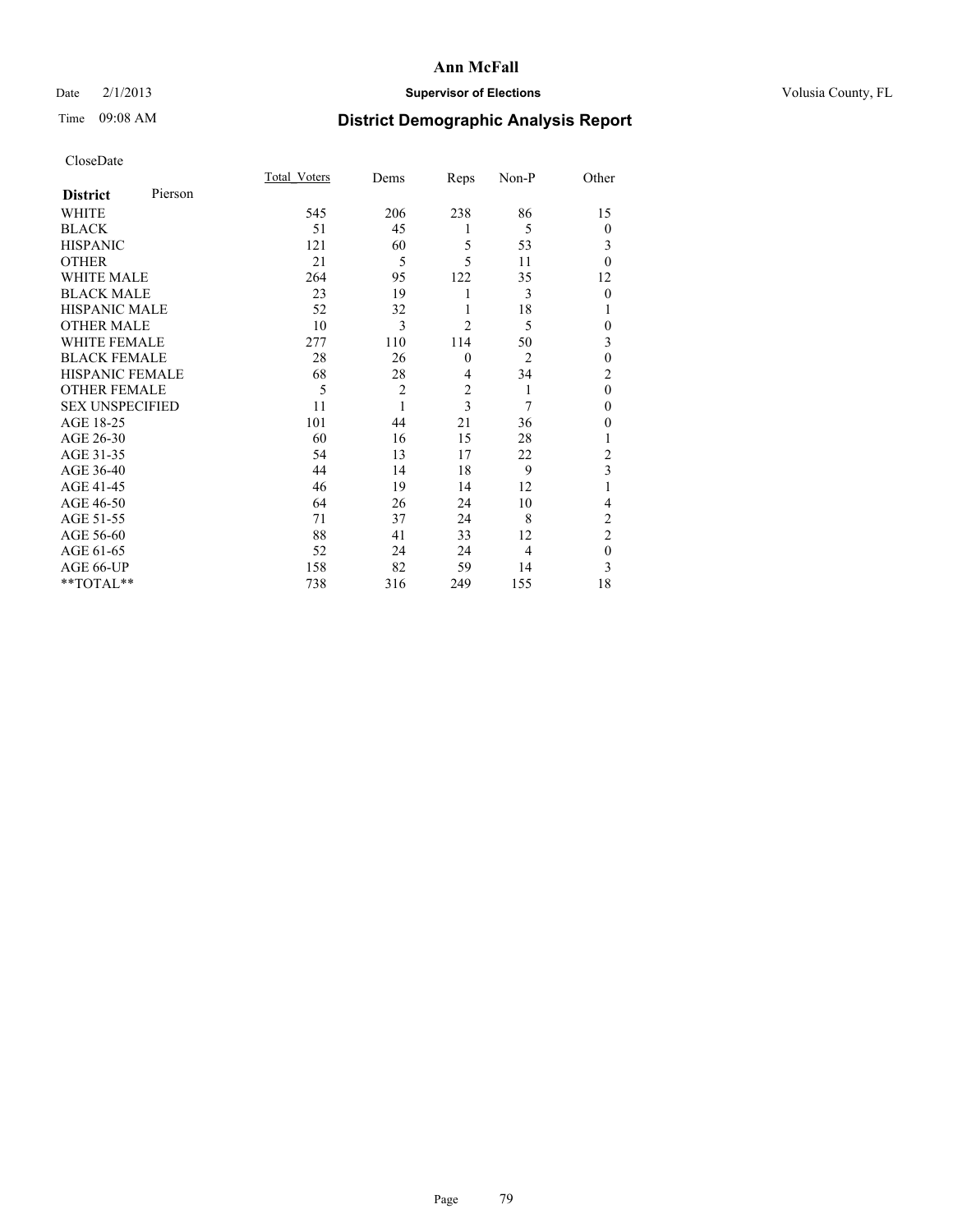### Date  $2/1/2013$  **Supervisor of Elections** Volusia County, FL

# Time 09:08 AM **District Demographic Analysis Report**

|                        |             | Total Voters | Dems         | Reps     | Non-P | Other          |
|------------------------|-------------|--------------|--------------|----------|-------|----------------|
| <b>District</b>        | Ponce Inlet |              |              |          |       |                |
| WHITE                  |             | 2,740        | 656          | 1,394    | 606   | 84             |
| <b>BLACK</b>           |             | 4            |              | 1        | 2     | $\Omega$       |
| <b>HISPANIC</b>        |             | 42           | 12           | 19       | 11    | $\Omega$       |
| <b>OTHER</b>           |             | 105          | 28           | 33       | 41    | 3              |
| WHITE MALE             |             | 1,314        | 272          | 691      | 304   | 47             |
| <b>BLACK MALE</b>      |             | 1            | $\mathbf{0}$ | $\theta$ | 1     | $\overline{0}$ |
| <b>HISPANIC MALE</b>   |             | 15           | 6            | 6        | 3     | 0              |
| <b>OTHER MALE</b>      |             | 36           | 9            | 13       | 11    | 3              |
| <b>WHITE FEMALE</b>    |             | 1,405        | 379          | 697      | 293   | 36             |
| <b>BLACK FEMALE</b>    |             | 3            |              | 1        | 1     | $\overline{0}$ |
| <b>HISPANIC FEMALE</b> |             | 27           | 6            | 13       | 8     | $\Omega$       |
| <b>OTHER FEMALE</b>    |             | 47           | 14           | 15       | 18    | $\theta$       |
| <b>SEX UNSPECIFIED</b> |             | 43           | 10           | 11       | 21    |                |
| AGE 18-25              |             | 150          | 32           | 56       | 57    | 5              |
| AGE 26-30              |             | 83           | 23           | 28       | 30    | $\overline{2}$ |
| AGE 31-35              |             | 85           | 18           | 30       | 33    | 4              |
| AGE 36-40              |             | 96           | 20           | 37       | 36    | 3              |
| AGE 41-45              |             | 122          | 21           | 61       | 37    | 3              |
| AGE 46-50              |             | 175          | 47           | 75       | 50    | 3              |
| AGE 51-55              |             | 272          | 50           | 156      | 61    | 5              |
| AGE 56-60              |             | 304          | 82           | 151      | 61    | 10             |
| AGE 61-65              |             | 408          | 98           | 190      | 102   | 18             |
| AGE 66-UP              |             | 1,197        | 306          | 664      | 193   | 34             |
| **TOTAL**              |             | 2,892        | 697          | 1,448    | 660   | 87             |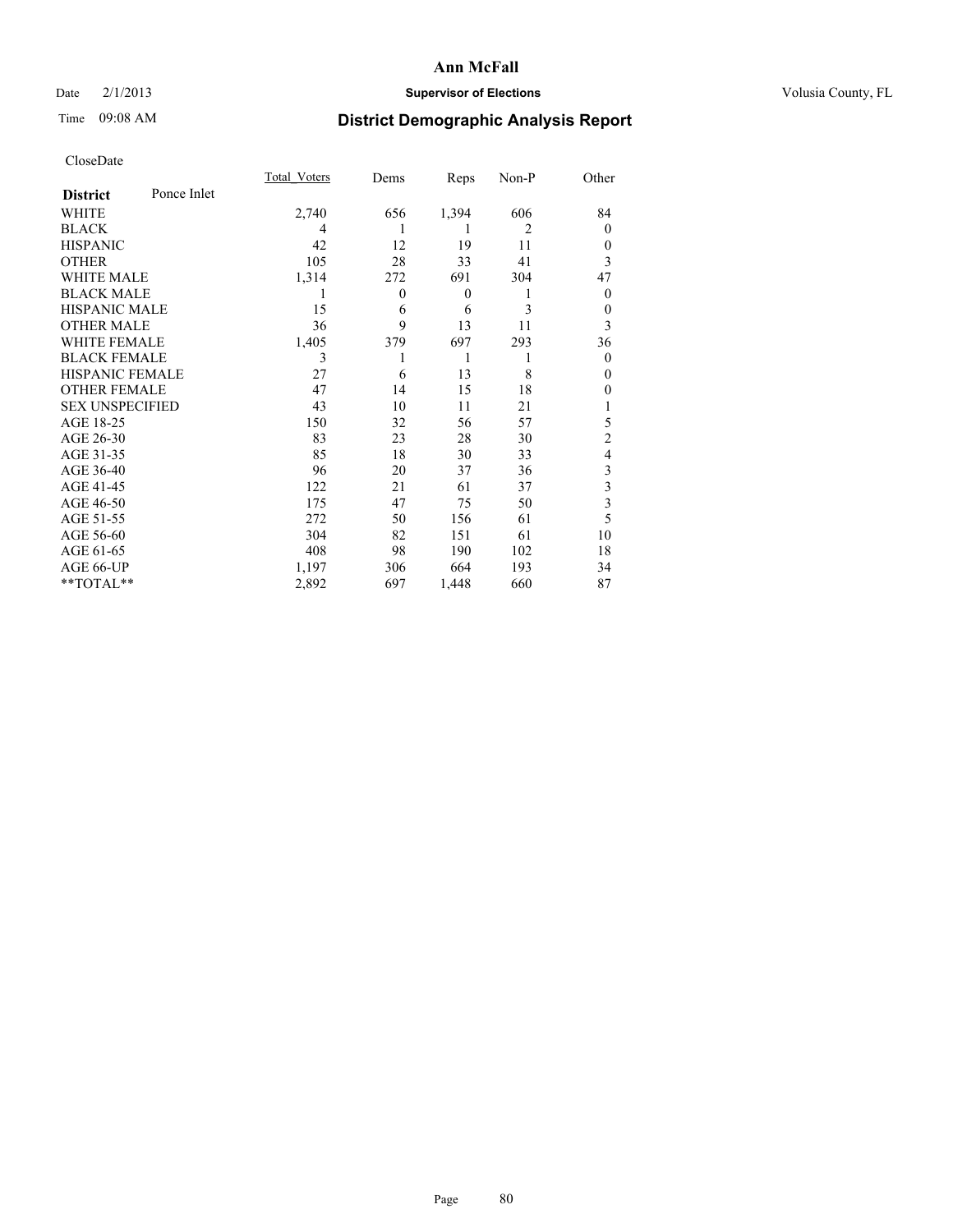### Date  $2/1/2013$  **Supervisor of Elections Supervisor of Elections** Volusia County, FL

## Time 09:08 AM **District Demographic Analysis Report**

|                        |                    | Total Voters | Dems  | Reps  | $Non-P$ | Other          |
|------------------------|--------------------|--------------|-------|-------|---------|----------------|
| <b>District</b>        | Port Orange Zone 1 |              |       |       |         |                |
| WHITE                  |                    | 8,164        | 3,128 | 2,561 | 2,182   | 293            |
| <b>BLACK</b>           |                    | 158          | 123   | 8     | 22      | 5              |
| <b>HISPANIC</b>        |                    | 210          | 99    | 37    | 71      | 3              |
| <b>OTHER</b>           |                    | 362          | 116   | 63    | 173     | 10             |
| <b>WHITE MALE</b>      |                    | 3,658        | 1,222 | 1,257 | 1,028   | 151            |
| <b>BLACK MALE</b>      |                    | 67           | 50    | 4     | 12      | 1              |
| <b>HISPANIC MALE</b>   |                    | 91           | 45    | 16    | 28      | $\overline{2}$ |
| <b>OTHER MALE</b>      |                    | 104          | 34    | 20    | 47      | 3              |
| <b>WHITE FEMALE</b>    |                    | 4,430        | 1,882 | 1,281 | 1,129   | 138            |
| <b>BLACK FEMALE</b>    |                    | 91           | 73    | 4     | 10      | $\overline{4}$ |
| <b>HISPANIC FEMALE</b> |                    | 113          | 52    | 20    | 40      | 1              |
| <b>OTHER FEMALE</b>    |                    | 154          | 56    | 33    | 59      | 6              |
| <b>SEX UNSPECIFIED</b> |                    | 186          | 52    | 34    | 95      | 5              |
| AGE 18-25              |                    | 730          | 248   | 131   | 321     | 30             |
| AGE 26-30              |                    | 597          | 205   | 120   | 251     | 21             |
| AGE 31-35              |                    | 566          | 182   | 138   | 226     | 20             |
| AGE 36-40              |                    | 497          | 169   | 132   | 167     | 29             |
| AGE 41-45              |                    | 564          | 182   | 170   | 192     | 20             |
| AGE 46-50              |                    | 706          | 269   | 215   | 204     | 18             |
| AGE 51-55              |                    | 858          | 333   | 284   | 209     | 32             |
| AGE 56-60              |                    | 882          | 351   | 300   | 200     | 31             |
| AGE 61-65              |                    | 822          | 316   | 279   | 194     | 33             |
| AGE 66-UP              |                    | 2,685        | 1,216 | 901   | 491     | 77             |
| **TOTAL**              |                    | 8,907        | 3,471 | 2,670 | 2,455   | 311            |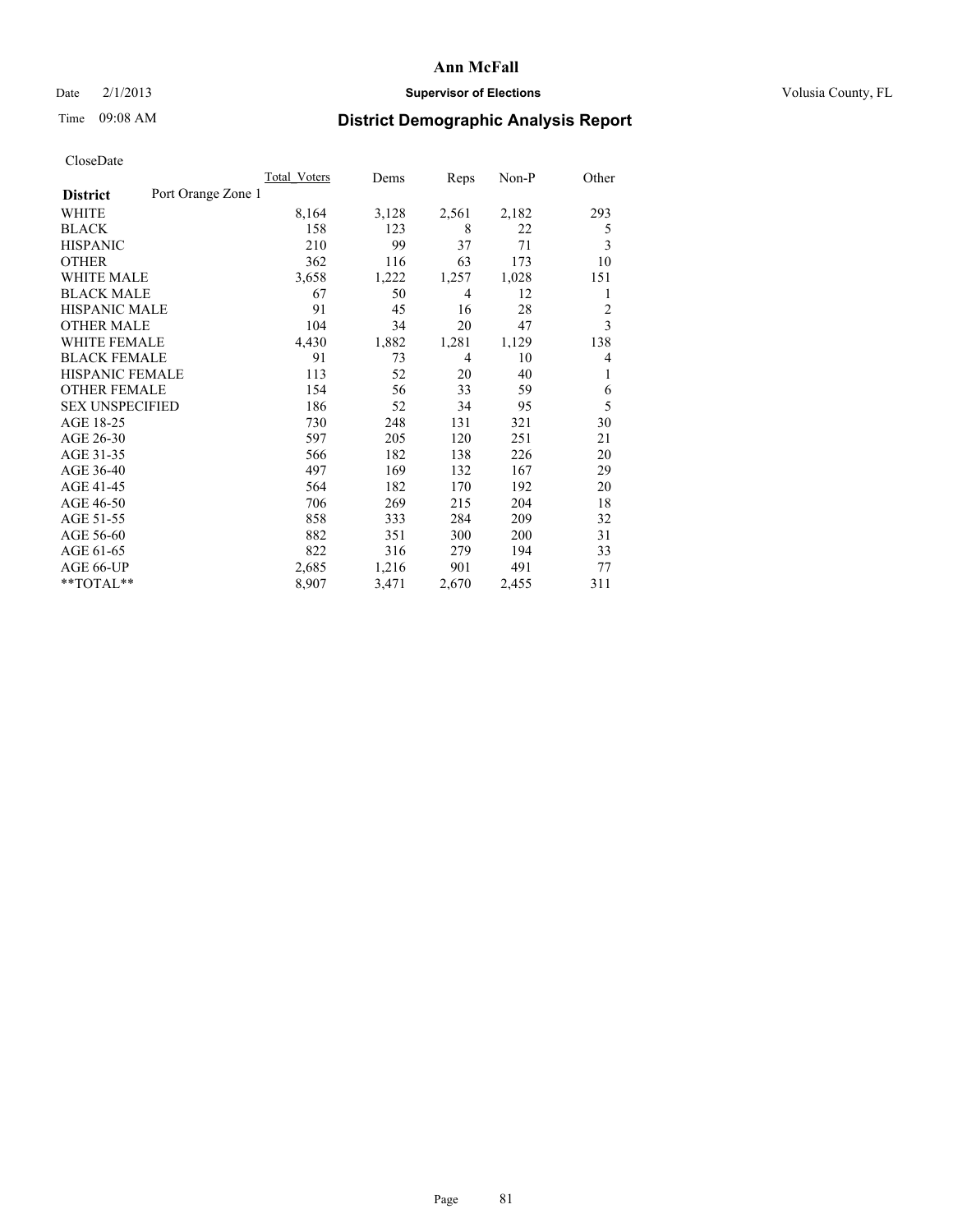### Date  $2/1/2013$  **Supervisor of Elections Supervisor of Elections** Volusia County, FL

## Time 09:08 AM **District Demographic Analysis Report**

|                                       | Total Voters | Dems  | Reps  | Non-P | Other                   |
|---------------------------------------|--------------|-------|-------|-------|-------------------------|
| Port Orange Zone 2<br><b>District</b> |              |       |       |       |                         |
| WHITE                                 | 8,512        | 2,916 | 3,135 | 2,124 | 337                     |
| <b>BLACK</b>                          | 384          | 292   | 16    | 68    | 8                       |
| <b>HISPANIC</b>                       | 282          | 113   | 60    | 104   | 5                       |
| <b>OTHER</b>                          | 468          | 146   | 99    | 214   | 9                       |
| <b>WHITE MALE</b>                     | 3,855        | 1,149 | 1,498 | 1,041 | 167                     |
| <b>BLACK MALE</b>                     | 139          | 101   | 6     | 27    | 5                       |
| <b>HISPANIC MALE</b>                  | 135          | 51    | 33    | 48    | 3                       |
| <b>OTHER MALE</b>                     | 175          | 51    | 38    | 81    | 5                       |
| <b>WHITE FEMALE</b>                   | 4,564        | 1,737 | 1,606 | 1,057 | 164                     |
| <b>BLACK FEMALE</b>                   | 242          | 188   | 10    | 41    | 3                       |
| HISPANIC FEMALE                       | 145          | 62    | 26    | 55    | $\overline{c}$          |
| <b>OTHER FEMALE</b>                   | 196          | 76    | 42    | 75    | $\overline{\mathbf{3}}$ |
| <b>SEX UNSPECIFIED</b>                | 195          | 52    | 51    | 85    | 7                       |
| AGE 18-25                             | 934          | 301   | 249   | 350   | 34                      |
| AGE 26-30                             | 739          | 231   | 213   | 268   | 27                      |
| AGE 31-35                             | 614          | 196   | 178   | 216   | 24                      |
| AGE 36-40                             | 512          | 156   | 165   | 170   | 21                      |
| AGE 41-45                             | 605          | 191   | 209   | 180   | 25                      |
| AGE 46-50                             | 716          | 235   | 257   | 192   | 32                      |
| AGE 51-55                             | 873          | 320   | 316   | 210   | 27                      |
| AGE 56-60                             | 798          | 303   | 288   | 185   | 22                      |
| AGE 61-65                             | 919          | 365   | 322   | 211   | 21                      |
| AGE 66-UP                             | 2,962        | 1,183 | 1,119 | 534   | 126                     |
| **TOTAL**                             | 9,673        | 3,482 | 3,316 | 2,516 | 359                     |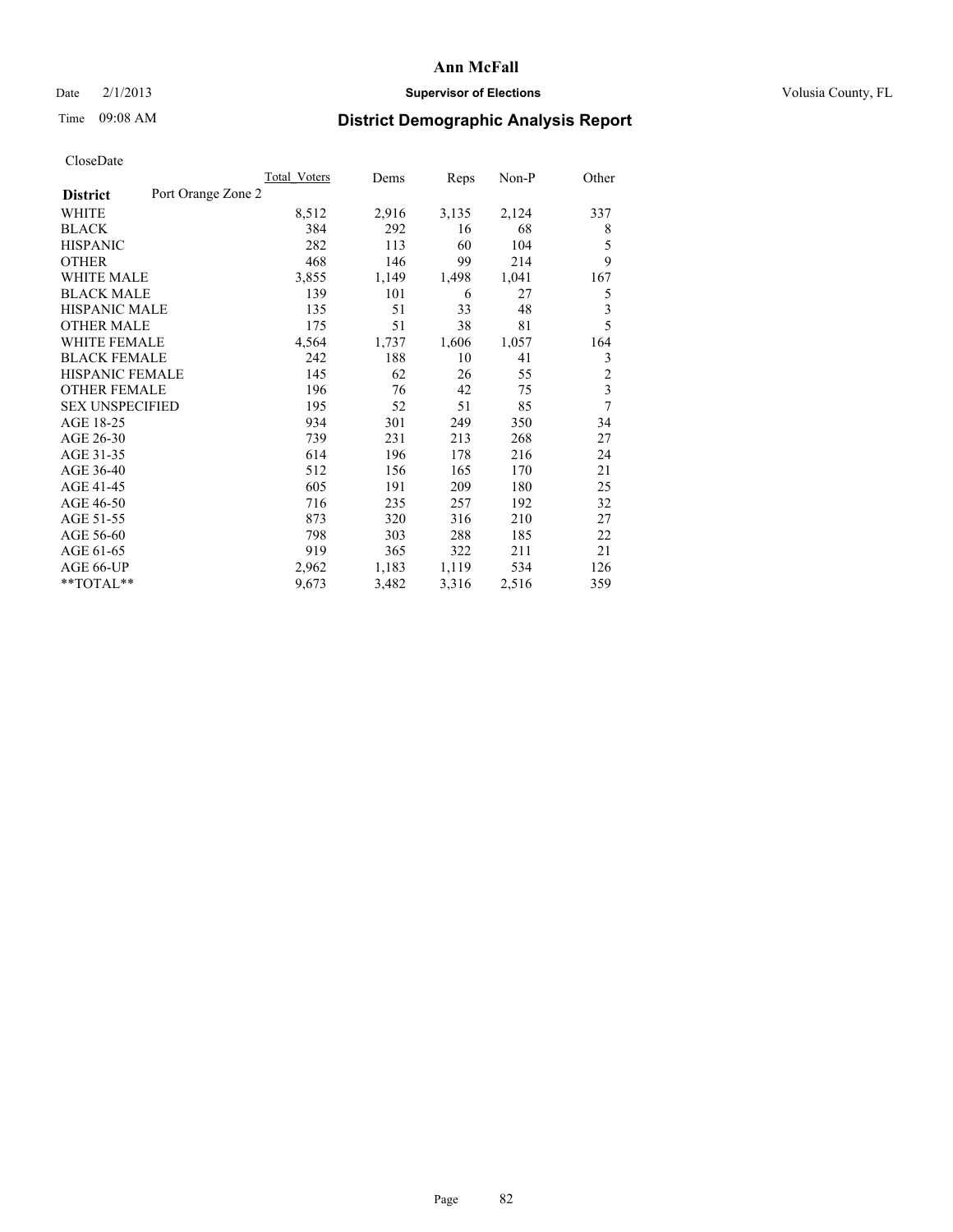### Date  $2/1/2013$  **Supervisor of Elections Supervisor of Elections** Volusia County, FL

## Time 09:08 AM **District Demographic Analysis Report**

|                                       | <b>Total Voters</b> | Dems  | Reps  | Non-P | Other |
|---------------------------------------|---------------------|-------|-------|-------|-------|
| Port Orange Zone 3<br><b>District</b> |                     |       |       |       |       |
| WHITE                                 | 9,354               | 2,874 | 3,897 | 2,244 | 339   |
| <b>BLACK</b>                          | 281                 | 228   | 11    | 35    | 7     |
| <b>HISPANIC</b>                       | 254                 | 96    | 51    | 99    | 8     |
| <b>OTHER</b>                          | 507                 | 147   | 135   | 206   | 19    |
| <b>WHITE MALE</b>                     | 4,228               | 1,148 | 1,830 | 1,067 | 183   |
| <b>BLACK MALE</b>                     | 129                 | 99    | 7     | 20    | 3     |
| <b>HISPANIC MALE</b>                  | 105                 | 39    | 18    | 44    | 4     |
| <b>OTHER MALE</b>                     | 189                 | 59    | 51    | 66    | 13    |
| <b>WHITE FEMALE</b>                   | 5,035               | 1,705 | 2,031 | 1,148 | 151   |
| <b>BLACK FEMALE</b>                   | 149                 | 126   | 4     | 15    | 4     |
| <b>HISPANIC FEMALE</b>                | 143                 | 55    | 32    | 52    | 4     |
| <b>OTHER FEMALE</b>                   | 204                 | 67    | 55    | 78    | 4     |
| <b>SEX UNSPECIFIED</b>                | 214                 | 47    | 66    | 94    | 7     |
| AGE 18-25                             | 870                 | 263   | 286   | 297   | 24    |
| AGE 26-30                             | 722                 | 224   | 231   | 249   | 18    |
| AGE 31-35                             | 630                 | 185   | 208   | 211   | 26    |
| AGE 36-40                             | 595                 | 178   | 229   | 169   | 19    |
| AGE 41-45                             | 686                 | 213   | 265   | 198   | 10    |
| AGE 46-50                             | 806                 | 223   | 343   | 214   | 26    |
| AGE 51-55                             | 860                 | 254   | 372   | 212   | 22    |
| AGE 56-60                             | 873                 | 328   | 336   | 177   | 32    |
| AGE 61-65                             | 922                 | 331   | 350   | 199   | 42    |
| AGE 66-UP                             | 3,447               | 1,149 | 1,479 | 664   | 155   |
| $*$ $TOTAL**$                         | 10,411              | 3,348 | 4,099 | 2,590 | 374   |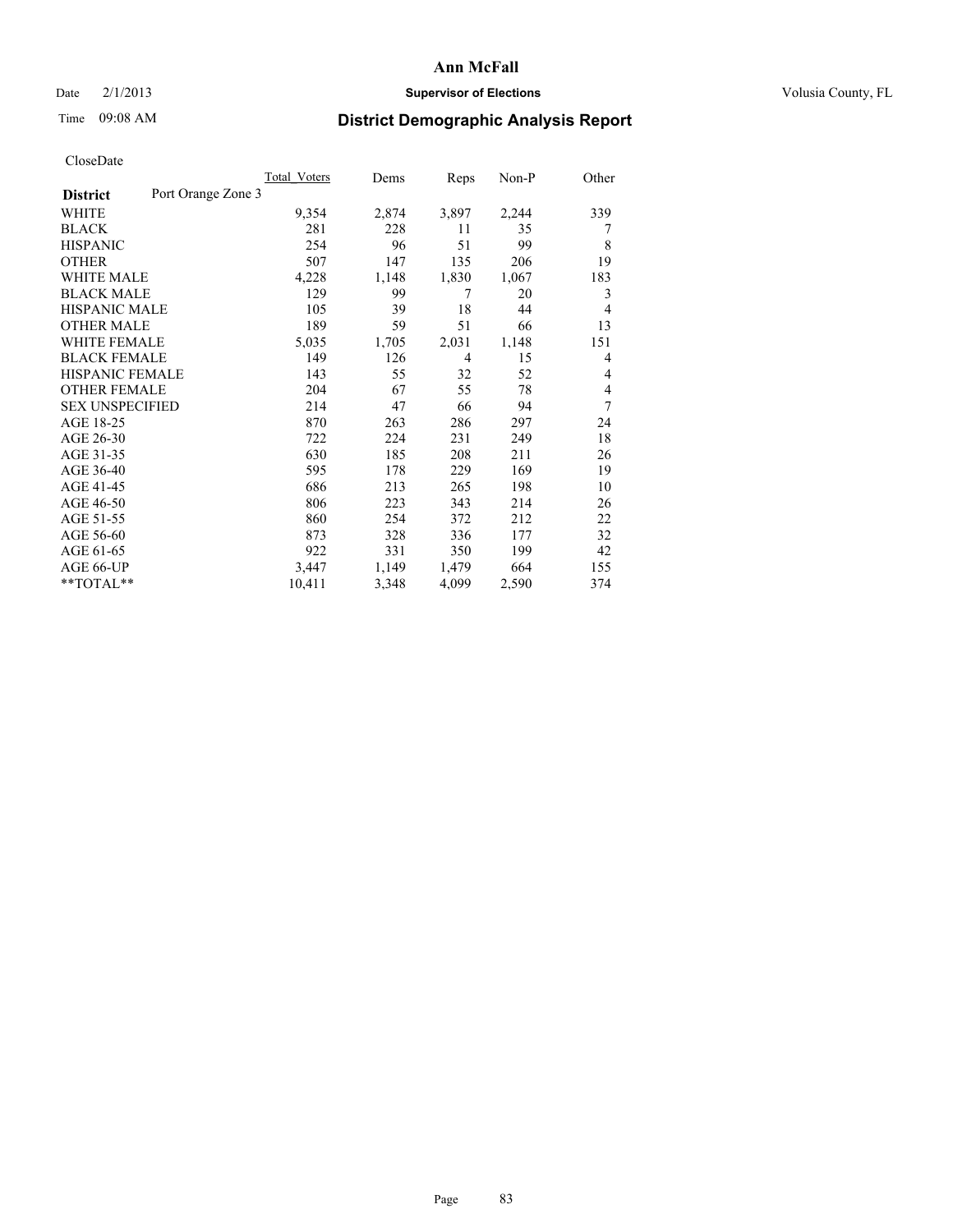### Date  $2/1/2013$  **Supervisor of Elections Supervisor of Elections** Volusia County, FL

## Time 09:08 AM **District Demographic Analysis Report**

|                                       | <b>Total Voters</b> | Dems  | Reps           | Non-P | Other          |
|---------------------------------------|---------------------|-------|----------------|-------|----------------|
| Port Orange Zone 4<br><b>District</b> |                     |       |                |       |                |
| WHITE                                 | 9,399               | 2,901 | 4,077          | 2,135 | 286            |
| <b>BLACK</b>                          | 250                 | 191   | 20             | 38    | 1              |
| <b>HISPANIC</b>                       | 257                 | 91    | 75             | 87    | $\overline{4}$ |
| <b>OTHER</b>                          | 519                 | 171   | 112            | 224   | 12             |
| <b>WHITE MALE</b>                     | 4,422               | 1,194 | 2,026          | 1,049 | 153            |
| <b>BLACK MALE</b>                     | 124                 | 85    | 15             | 23    | 1              |
| <b>HISPANIC MALE</b>                  | 124                 | 39    | 34             | 48    | 3              |
| <b>OTHER MALE</b>                     | 208                 | 68    | 48             | 84    | 8              |
| <b>WHITE FEMALE</b>                   | 4,891               | 1,687 | 2,014          | 1,060 | 130            |
| <b>BLACK FEMALE</b>                   | 123                 | 104   | $\overline{4}$ | 15    | $\mathbf{0}$   |
| <b>HISPANIC FEMALE</b>                | 131                 | 52    | 39             | 39    | 1              |
| <b>OTHER FEMALE</b>                   | 212                 | 79    | 48             | 81    | 4              |
| <b>SEX UNSPECIFIED</b>                | 190                 | 46    | 56             | 85    | 3              |
| AGE 18-25                             | 1,046               | 296   | 327            | 383   | 40             |
| AGE 26-30                             | 548                 | 177   | 163            | 191   | 17             |
| AGE 31-35                             | 610                 | 195   | 197            | 204   | 14             |
| AGE 36-40                             | 663                 | 193   | 234            | 212   | 24             |
| AGE 41-45                             | 961                 | 267   | 426            | 249   | 19             |
| AGE 46-50                             | 985                 | 265   | 446            | 242   | 32             |
| AGE 51-55                             | 1,083               | 324   | 523            | 209   | 27             |
| AGE 56-60                             | 1,055               | 370   | 471            | 188   | 26             |
| AGE 61-65                             | 1,060               | 414   | 417            | 193   | 36             |
| AGE 66-UP                             | 2,429               | 856   | 1,084          | 420   | 69             |
| **TOTAL**                             | 10,440              | 3,357 | 4,288          | 2,491 | 304            |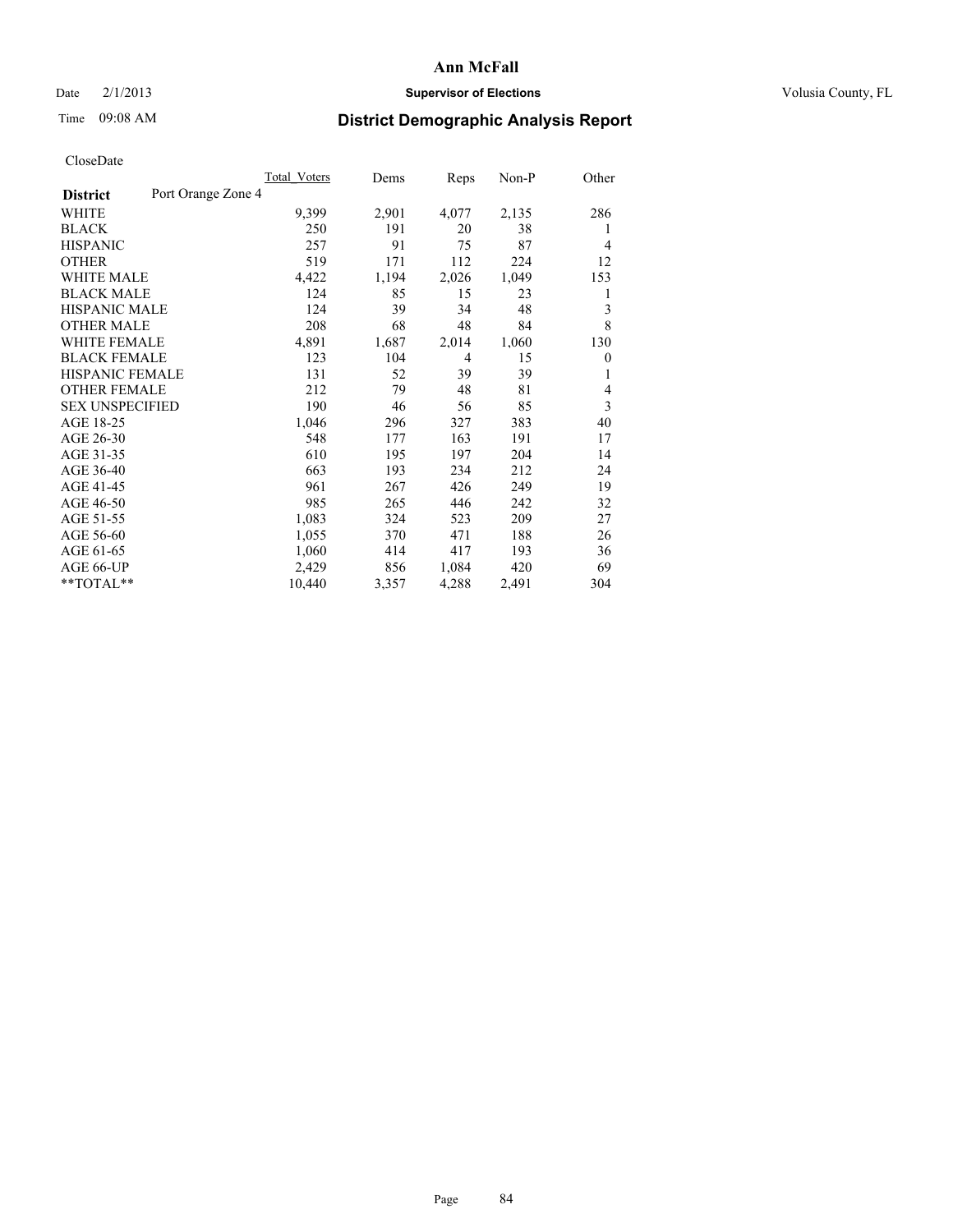### Date  $2/1/2013$  **Supervisor of Elections Supervisor of Elections** Volusia County, FL

# Time 09:08 AM **District Demographic Analysis Report**

|                        |               | Total Voters | Dems  | Reps  | $Non-P$ | Other          |
|------------------------|---------------|--------------|-------|-------|---------|----------------|
| <b>District</b>        | South Daytona |              |       |       |         |                |
| WHITE                  |               | 6,757        | 2,605 | 2,301 | 1,645   | 206            |
| <b>BLACK</b>           |               | 686          | 551   | 20    | 109     | 6              |
| <b>HISPANIC</b>        |               | 190          | 101   | 31    | 54      | 4              |
| <b>OTHER</b>           |               | 370          | 147   | 62    | 158     | 3              |
| <b>WHITE MALE</b>      |               | 3,081        | 1,021 | 1,144 | 792     | 124            |
| <b>BLACK MALE</b>      |               | 263          | 200   | 7     | 53      | 3              |
| <b>HISPANIC MALE</b>   |               | 87           | 41    | 19    | 24      | 3              |
| <b>OTHER MALE</b>      |               | 104          | 42    | 19    | 42      | 1              |
| <b>WHITE FEMALE</b>    |               | 3,620        | 1,557 | 1,143 | 838     | 82             |
| <b>BLACK FEMALE</b>    |               | 408          | 340   | 12    | 53      | 3              |
| <b>HISPANIC FEMALE</b> |               | 99           | 57    | 12    | 29      | 1              |
| <b>OTHER FEMALE</b>    |               | 163          | 74    | 31    | 56      | $\overline{2}$ |
| <b>SEX UNSPECIFIED</b> |               | 178          | 72    | 27    | 79      | $\mathbf{0}$   |
| AGE 18-25              |               | 799          | 313   | 171   | 298     | 17             |
| AGE 26-30              |               | 609          | 243   | 145   | 203     | 18             |
| AGE 31-35              |               | 507          | 205   | 106   | 173     | 23             |
| AGE 36-40              |               | 470          | 168   | 141   | 149     | 12             |
| AGE 41-45              |               | 626          | 269   | 179   | 162     | 16             |
| AGE 46-50              |               | 720          | 260   | 250   | 194     | 16             |
| AGE 51-55              |               | 781          | 318   | 263   | 178     | 22             |
| AGE 56-60              |               | 759          | 336   | 247   | 152     | 24             |
| AGE 61-65              |               | 766          | 334   | 243   | 166     | 23             |
| AGE 66-UP              |               | 1,990        | 969   | 674   | 299     | 48             |
| **TOTAL**              |               | 8,027        | 3,415 | 2,419 | 1,974   | 219            |